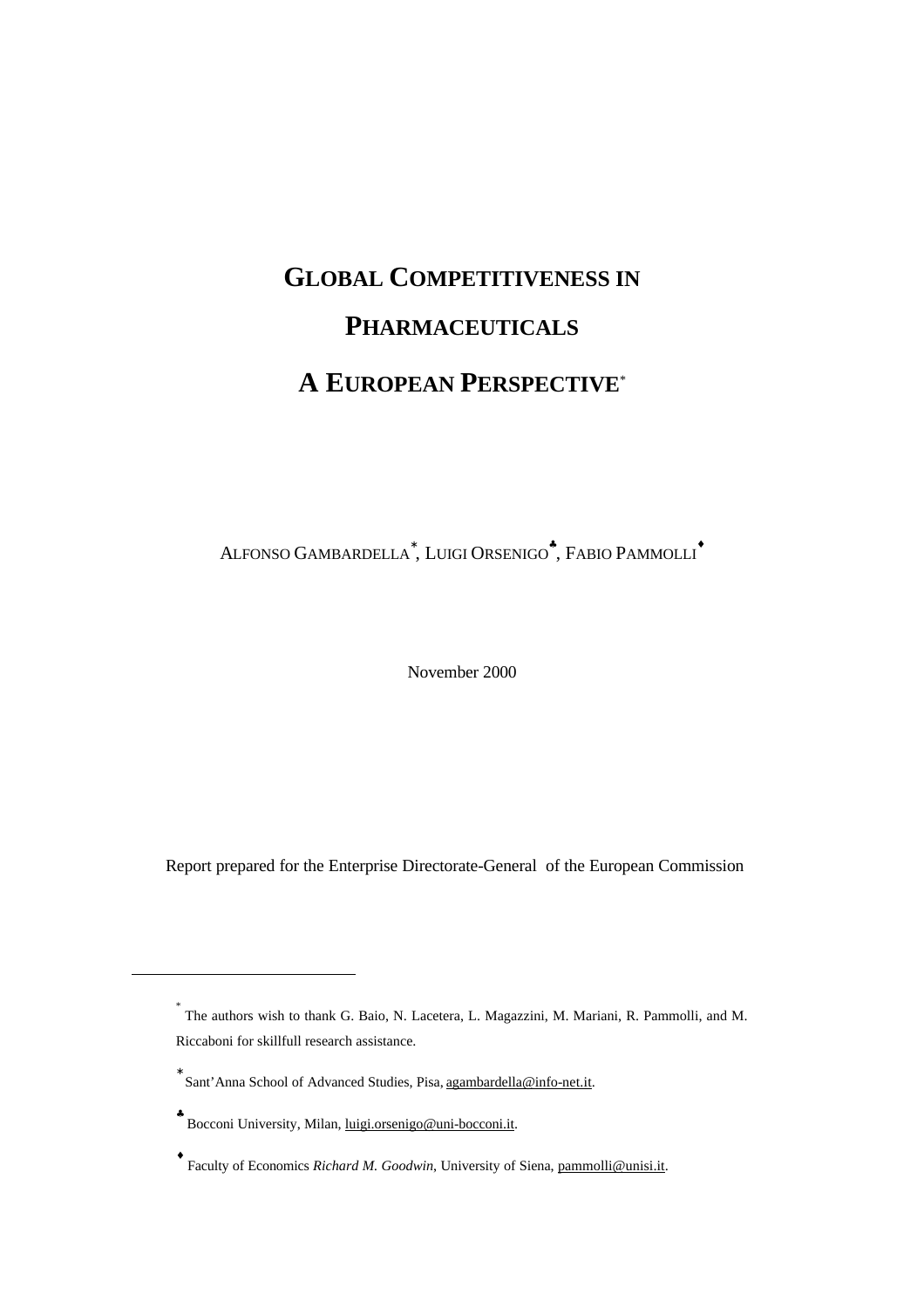### **Enterprise Papers**

Enterprise Papers are a mix of policy papers, sector-specific studies, and a combination of both. Written by the staff of the Enterprise Directorate-General, or by experts working in association with them, they aim to raise awareness of enterprise policy issues and stimulate debate. These papers do not necessarily reflect the opinion or position of the European Commission.

Occasional 'special editions' may carry communications, conference proceedings, and reports to the Council.

This report was prepared for the Enterprise Directorate-General by Alfonso Gambardella, Luigi Orsenigo and Fabio Pammolli.

For further information, contact European Commission Enterprise Directorate-General Information and communication unit Rue de la Loi/ Wetstraat 200 B-1049 Brussels

Fax: (32-2) 299 1926 To request copies, fax (32-2) 296 9930. E-mail: entr-information-communic@cec.eu.int

A great deal of additional information on the European Union is available on the internet. It can be accessed through the Europa server (http://europa.eu.int).

Luxembourg: Office for Official Publications of the European Communities, 2001

ISBN 92-894-1071-X

© European Communities, 2001 Reproduction is authorised provided the source is acknowledged.

*Printed in Belgium*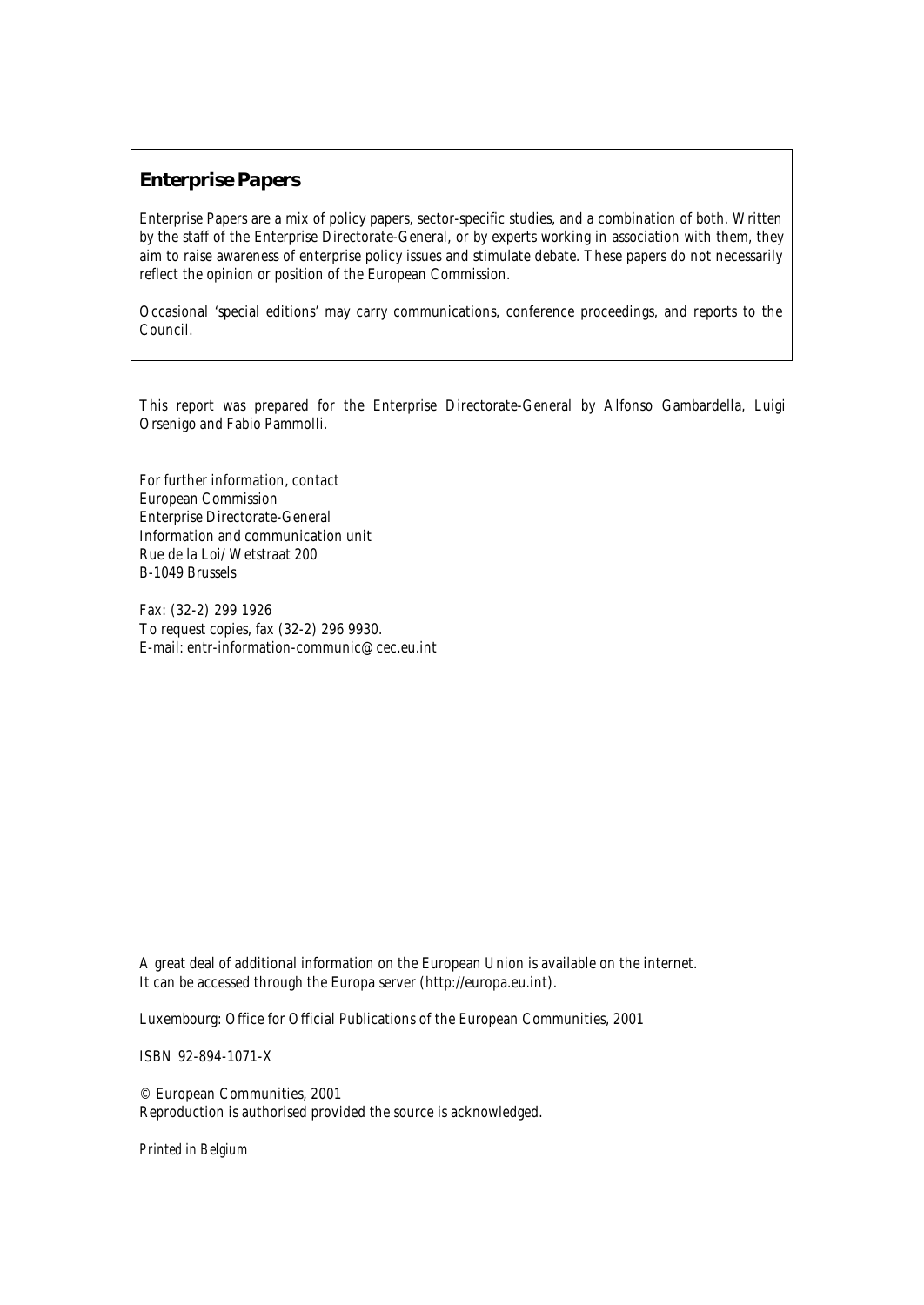| I.                                                                  |
|---------------------------------------------------------------------|
| STRUCTURAL INDICATORS IN THE EU, USA, AND JAPAN 11<br>П.            |
| THE EUROPEAN AND US MULTINATIONALS: COMPARATIVE<br>Ш.               |
| R&D AND INNOVATION AS SOURCES OF COMPETITIVE<br>IV.                 |
| IV.1 THE DIVISION OF INNOVATIVE LABOUR IN PHARMACEUTICALS 36        |
| IV.2 THE US AS AN INCREASINGLY PREFERRED LOCATION FOR INVENTION? 39 |
| IV.3 COLLABORATION IN RESEARCH, MARKETS FOR TECHNOLOGY, AND         |
| IV.4 DRUG RESEARCH TOOLS: ANOTHER LARGELY US PHENOMENON? 53         |
| V.                                                                  |
| INSTITUTIONAL DETERMINANTS OF INDUSTRIAL<br>VI.                     |
|                                                                     |
| VI.1 EDUCATION AND RESEARCH IN BIOMEDICAL INNOVATION SYSTEMS 67     |
| VI.2 FINANCIAL MARKETS, CORPORATE GOVERNANCE, AND LABOUR            |
|                                                                     |
|                                                                     |
| VI.4 DEGREES AND FORMS OF COMPETITION ON THE FINAL MARKET 78        |
| VII.                                                                |
|                                                                     |
| VII.2 GLOBAL COMPETITIVENESS IN PHARMACEUTICALS. AN INTERPRETATIVE  |
|                                                                     |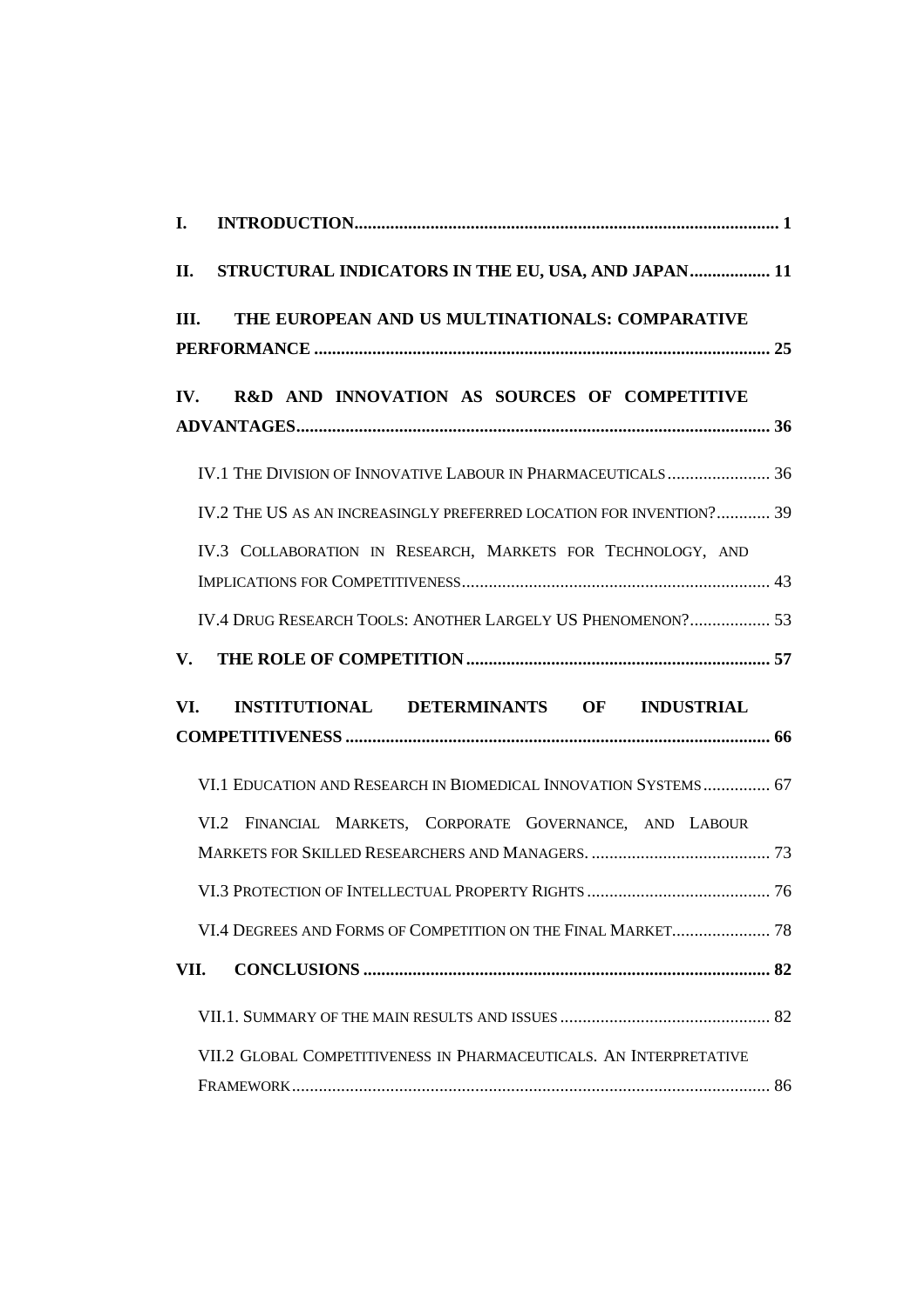#### **I. Introduction**

Pharmaceuticals is a large, high-growth, globalised, and innovation intensive industry. Its products – drugs – are directed to satisfy consumer needs in an area – health care – which is vital for society. Health care and therapeutics are among the most relevant issues in the definition of the concepts of welfare and democracy in the new Century. Thus, the pharmaceutical industry is clearly a "strategic" sector for Europe.

Ever since the XIX Century, pharmaceuticals has been a stronghold of the European industry, and it still provides by far the largest contribution to the European trade balance in high-technology, R&D intensive sectors.

However, it is now a diffused perception that the European pharmaceutical industry is losing ground vis-à-vis the United States.

Against this background, the Report examines the competitive position of the European pharmaceutical companies and industries, and compares them with the pharmaceutical companies and industries in other parts of the world, particularly the US.

Over the last two decades, the industry has experienced some important structural changes, mainly driven by technological and institutional shocks that have affected all the stages of its value chain. In turn, this has led to changes in firms' organisation and in market structure, within domestic markets, regionally, and globally.

On the one hand, the life sciences have transformed the prospects and the processes of drug discovery and development. On the other hand, the rise of healthcare and prescription drug spending has induced cost containment policies, which have affected the structure of demand in all the major national markets. In addition, increasingly stringent requirements for the approval of new drugs, together with the orientation of research towards increasingly complex pathologies, have implied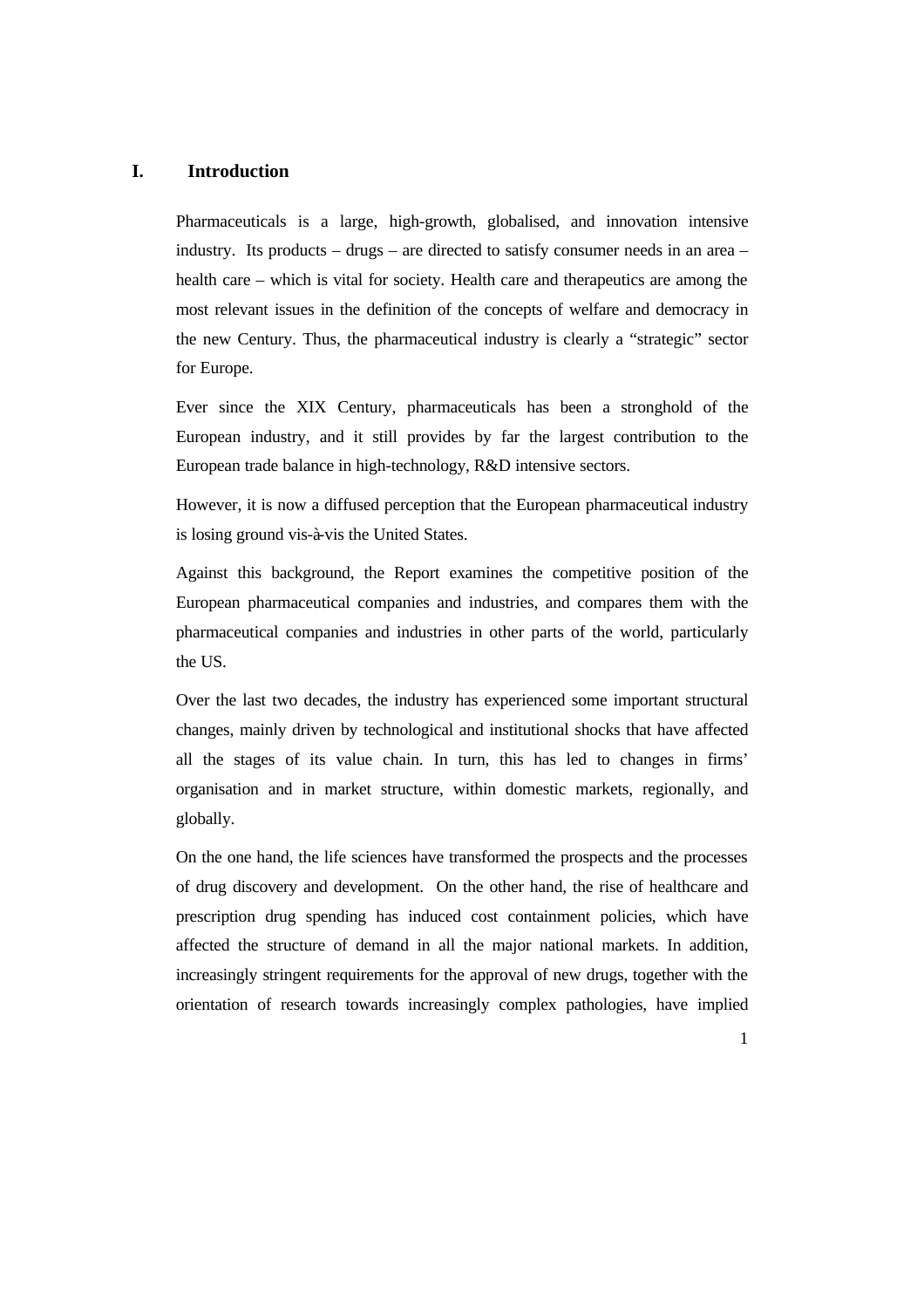larger, more costly and internationally based clinical trials. Developments in legislation and in courts' interpretation of issues concerning intellectual property rights, as well as the increasing openness of domestic markets to foreign competition, have influenced patterns of industrial competition and the evolution of industry structure.

Jointly, these tendencies have implied a sharp increase in the resources needed to develop new drugs. Equally important, they have led to a redefinition of the nature and the complementarities between the fundamental sources of competitive advantages in this industry, namely R&D and innovative competencies, marketing and distribution capabilities.

The pharmaceutical industry today has to be understood as a system or network. Innovative activities, as welll as production and commercialisation of drugs, rest on and involve, either directly or indirectly, a large variety of actors: different types of firms, other research organisations like universities and public and private research centers, financial institutions, regulatory authorities, governments, health care systems, consumers, physicians, etc. These actors are linked together through a web of different relationships, which include almost pure market transactions, "command and control" administrative rules, competition, collaboration, and all sorts of "intermediate forms".

This suggests that the competitiveness of the industry cannot be assessed by looking only at the individual firms, but also at the broader set of institutions, infrastructures, and policies that influence the actions of companies, and – even more important – at the dynamic interactions between these levels of analysis.

The picture is further complicated by the fact that the industry is populated by very different firms. In the first place, there are the multinational companies, which cover between 40 to 60% of most national markets in the advanced countries. These are fairly global firms. Although they do keep a good share of activities and sales in their own domestic, or at least continental markets, these companies operate across national or even continental borders, and they set divisions and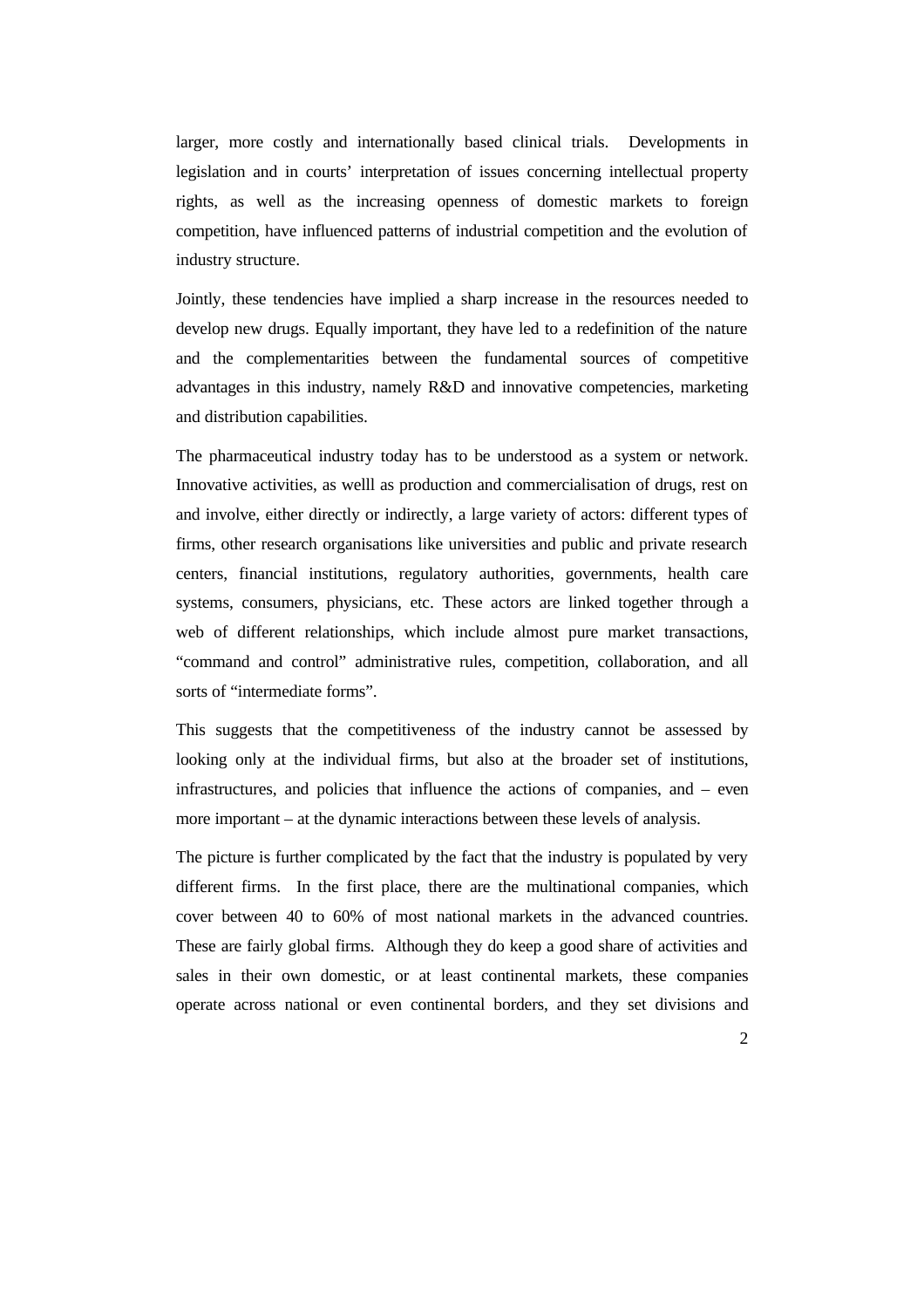activities in other countries and regions as well. Often, their property is spread across different countries, particularly Europe and the US. These are highly R&Dintensive companies with large sunk costs both in R&D and in marketing and distribution assets.<sup>1</sup>

The industry is populated by two other types of firms. First, there are smaller companies which are specialised in the sales of non R&D-intensive drugs. They conduct mainly manufacturing and commercialisation activities, and do not invest in R&D. These are typically national companies which operate almost exclusively in their own markets. Since the past twenty years or so, another set of companies have populated this industry, notably the research intensive companies that have sprung off from the new opportunities opened up by the life sciences – the socalled New Biotechnology Firms (NBFs). These companies are specialised in the new biotechnologies, and their activities range from the discovery and development of new drug compounds to the development of new drug screening or research tools and technologies in fields like genomics, bioinformatics, etc.

Measuring competitiveness is always a difficult exercise, given the ambiguity with which this concept is sometimes used and the different possible interpretation that can be found in the literature. As a consequence, and given the complexity of the pharmaceutical industry in its relationships with the research, regulatory and healthcare systems, we introduce here a set of differentiated indicators, including various measures of value added, productivity, trade balance, world market shares and, above all, innovativeness. Jointly, these measures provide a fairly coherent and consistent indication about the dynamics of competitiveness and its determinants.

 $\overline{a}$ 



<sup>&</sup>lt;sup>1</sup><br>Manufacturing is not that important in this industry compared to R&D and commercialisation, which command the bulk of the investments.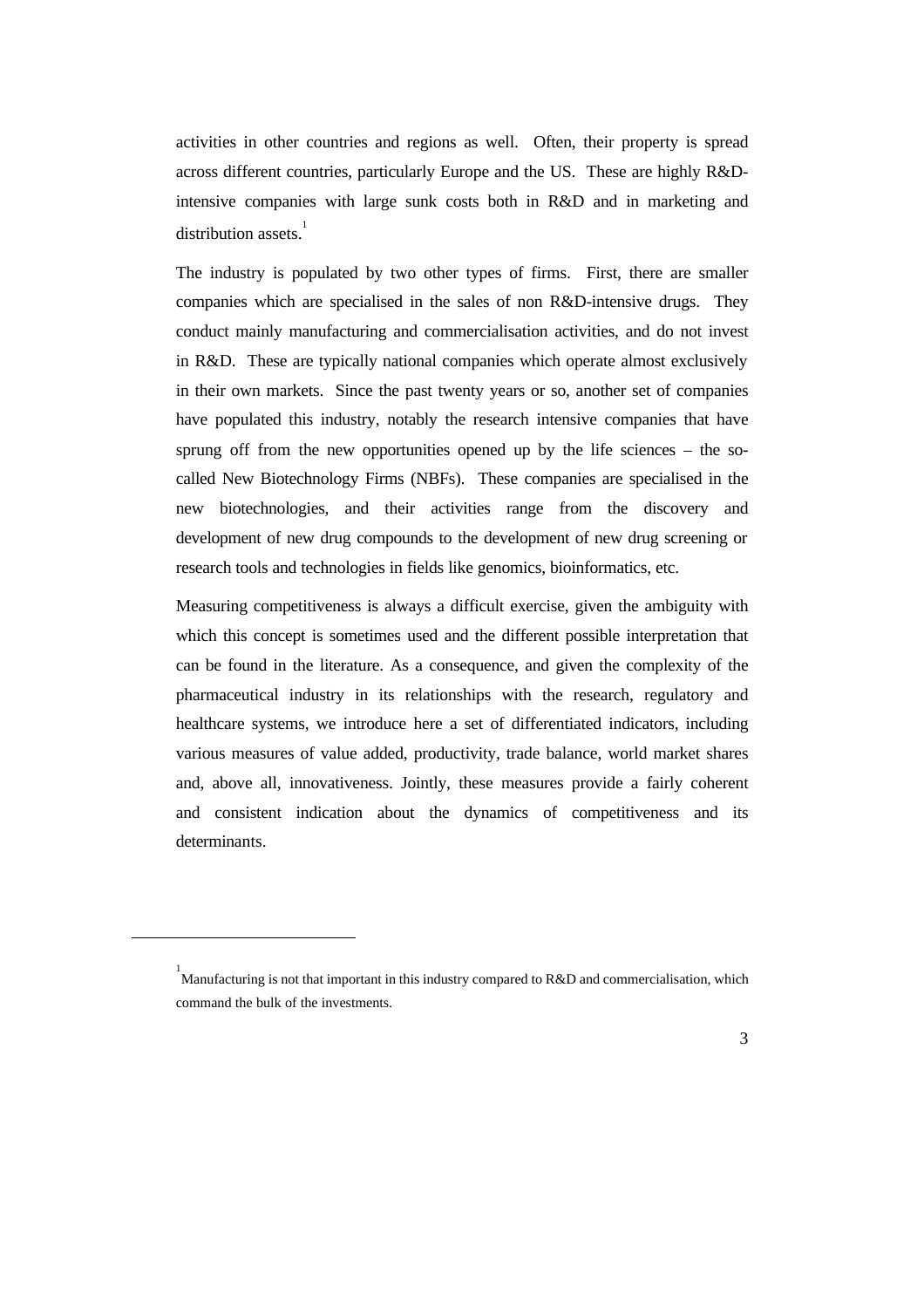The main finding of the Report is that indeed the European industry has been losing competitiveness as compared to the USA, although there are large differences and trends across European countries. As a whole, Europe is lagging behind in its ability to generate, organise, and sustain innovation processes that are increasingly expensive and organisationally complex. More specifically, the main results of the Report can be summarised as follows.

A. First, using Eurostat data we document that the European pharmaceutical industry is more labour intensive than the US or the Japanese industries. We find that the share of labour costs on the value of production in Europe is higher than in the US and Japan. The difference is sufficiently high to suggest that it cannot just stem from higher charges on labour costs in Europe. Moreover, the share of value added net of labour costs on total production value is much higher for the US and Japan. The US and Japanese industries rely more than Europe on "non-labour" inputs, such as capital or most likely R&D. The overall share of total value added on production value in the US and Japan is also higher than in Europe.

All these factors combined suggest that not only is the European industry labour intensive, but that the higher labour intensity is also associated with lower value added activities. While there are differences across European countries, our results are not inconsistent with the view that in the European pharmaceutical industry there is a less pronounced specialisation in R&D activities, and that there is a larger presence of non R&D-intensive firms which conduct fairly mundane activities.

We also find that while the European industry grew faster than the US and Japan in the 1980s, in the 1990s it has grown less than the US industry. This stems from a deceleration of the growth of the industry in Europe, and an acceleration of the US industry growth. We also employ traditional growth accounting techniques to Eurostat country level data to decompose the growth of the industry in the US, Japan, and the EU-15 countries. While employment growth has practically no contribution to the growth of production value in pharmaceuticals, we find that in the US (and Japan) the growth of the industry stems to a good extent from the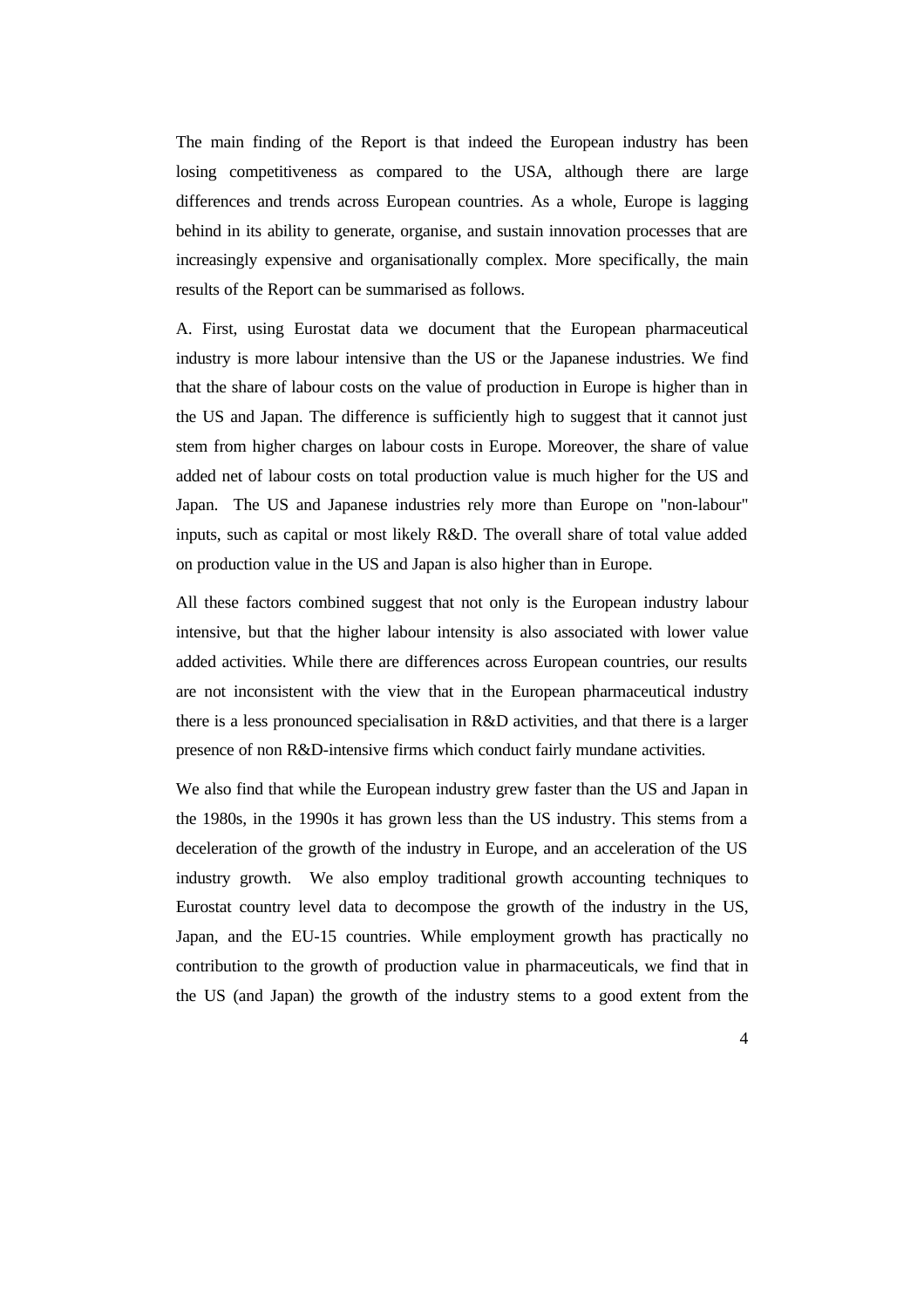growth of its non-labour inputs. By contrast, these inputs contribute modestly to the growth of the industry in Europe, whose growth is accounted for largely by the unexplained residuals – viz. by factors that are independent of the growth of the measurable inputs.

One may be tempted to attribute this result to some form of unobserved technological change or externality. In fact, most of the technical change in this industry comes from specific investments in R&D, which are captured by the nonlabour inputs in the value added figures for the industry. As a result, our interpretation about the weight of the residual in the European drug sector growth is that the growth of the industry in Europe is likely to depend to a good extent on factors other than R&D, capital or labour. Not only is this saying that the growth of the industry in Europe is more "erratic" than in the US or Japan, but also that the growth in capital or R&D translates less markedly into sales growth. The empirical evidences produced in Section V of this Report show that this is not independent of the effects of the regulatory regimes on industry structure, with the larger presence, in Europe, of firms and activities which are less dependent on internal R&D and innovation, and more on external inputs, such as licenses from international companies, pricing policies, or peculiarities of the public regulatory and health care systems or demand in individual European countries, etc.

B. Second, the Report focuses on the competitiveness of the European multinational corporations, particularly in comparisons with the US firms. These firms compete largely on new drug products based on substantial R&D investments. An important question is therefore whether the innovation- and R&D-based competitiveness of the European multinationals has worsened vis-à-vis their US or Japanese competitors. Our data indicate that the sales of major innovative products by the US multinationals have increased more significantly than those of the European multinationals in the 1990s. When we look at the number of the top selling new chemical entities (NCE) developed by the European and US firms, we find that the number of NCE developed by companies of either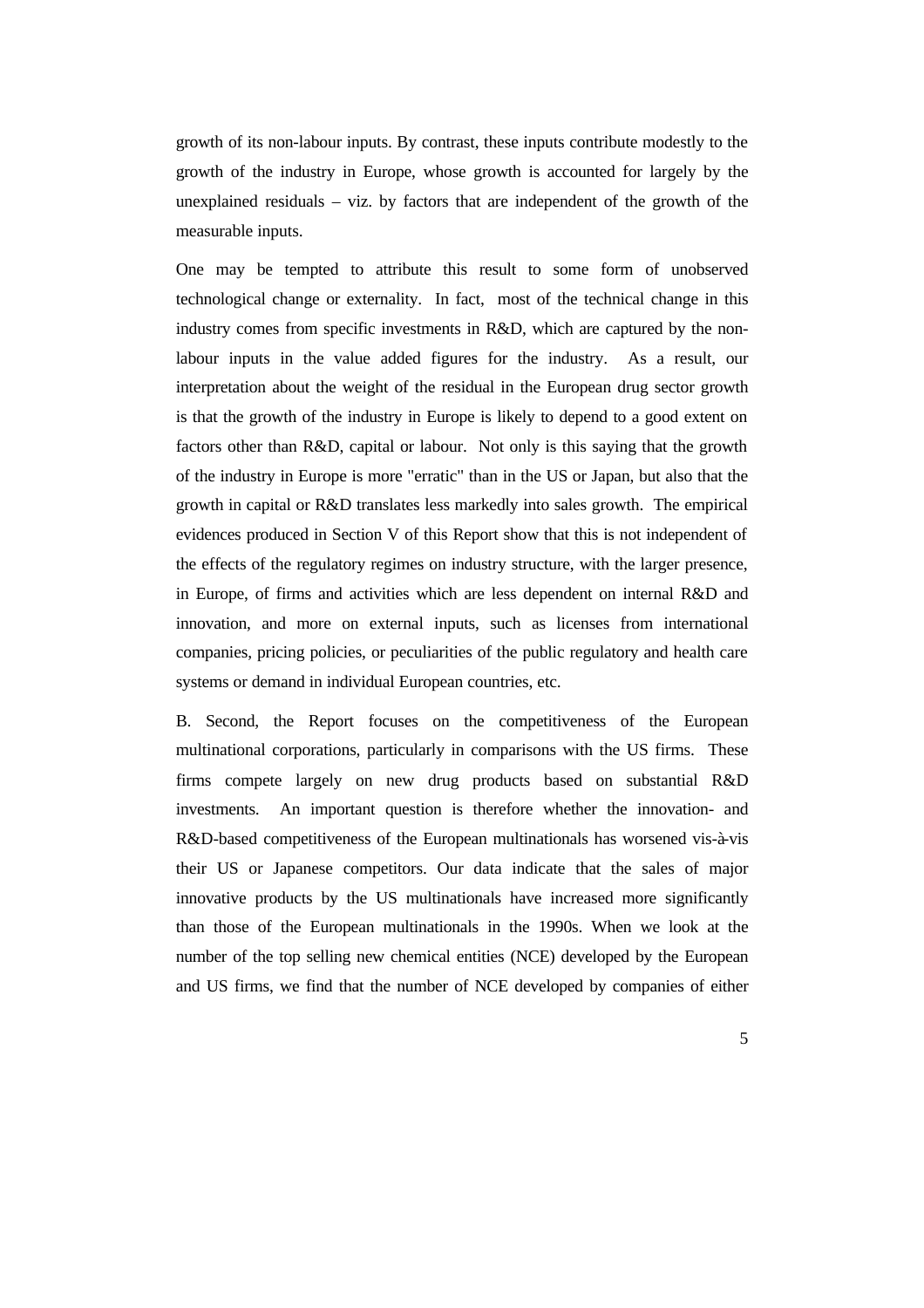regions is not substantially different. This suggests that the European multinationals are facing a comparative disadvantage in selling their new drugs. In fact, the US pharmaceutical market has grown from being roughly equal to the European market at the beginning of the 1990s to almost twice as much in very recent years. In particular, the restructuring of pharmaceutical demand and of the health care system, in the US, has translated into demand growth which has benefited mainly the US firms. In fact, in spite of their multinational nature, the bulk of the sales of the US and European firms is still in their own markets. It is therefore natural that the US firms have taken greater advantage of the growing demand in their own country. Indeed, we find that in this period the European multinationals as well have increased their market share in the US to take advantage of this opportunity. However differences in terms of market sizes and rates of growth does not rule out that differences in sales growth between European and US multinationals depend also on differences in the ability to discover and develop new drugs. In particular, we find that: a) in the 1990s US companies have gained a clear and growing leadership in terms of the sales generated by the New Chemical Entities (NCEs) launched on the market place; b) the portfolio of products held by the European multinationals tends to be older than that of the US firms. These evidences suggest that there may be some differences in research productivity in recent years as well.

C. Our third conclusion is that the relative position of the US as a locus of innovation in pharmaceuticals has increased over the past decade compared to Europe. One notable difference between Europe and the US in the 1990s is that while the US have continued the development of a new research-intensive industry in the life sciences, Europe has been unable to complete the process of vertical specialisation in the most innovative areas of the drug sector. Particularly, Europe has not really given rise to a full fledged industry of innovation specialist companies and technology suppliers like in the US. The US pioneered the rise of a new organisation of this industry, based on an effective division of labour between smaller and larger companies with different comparative advantages in the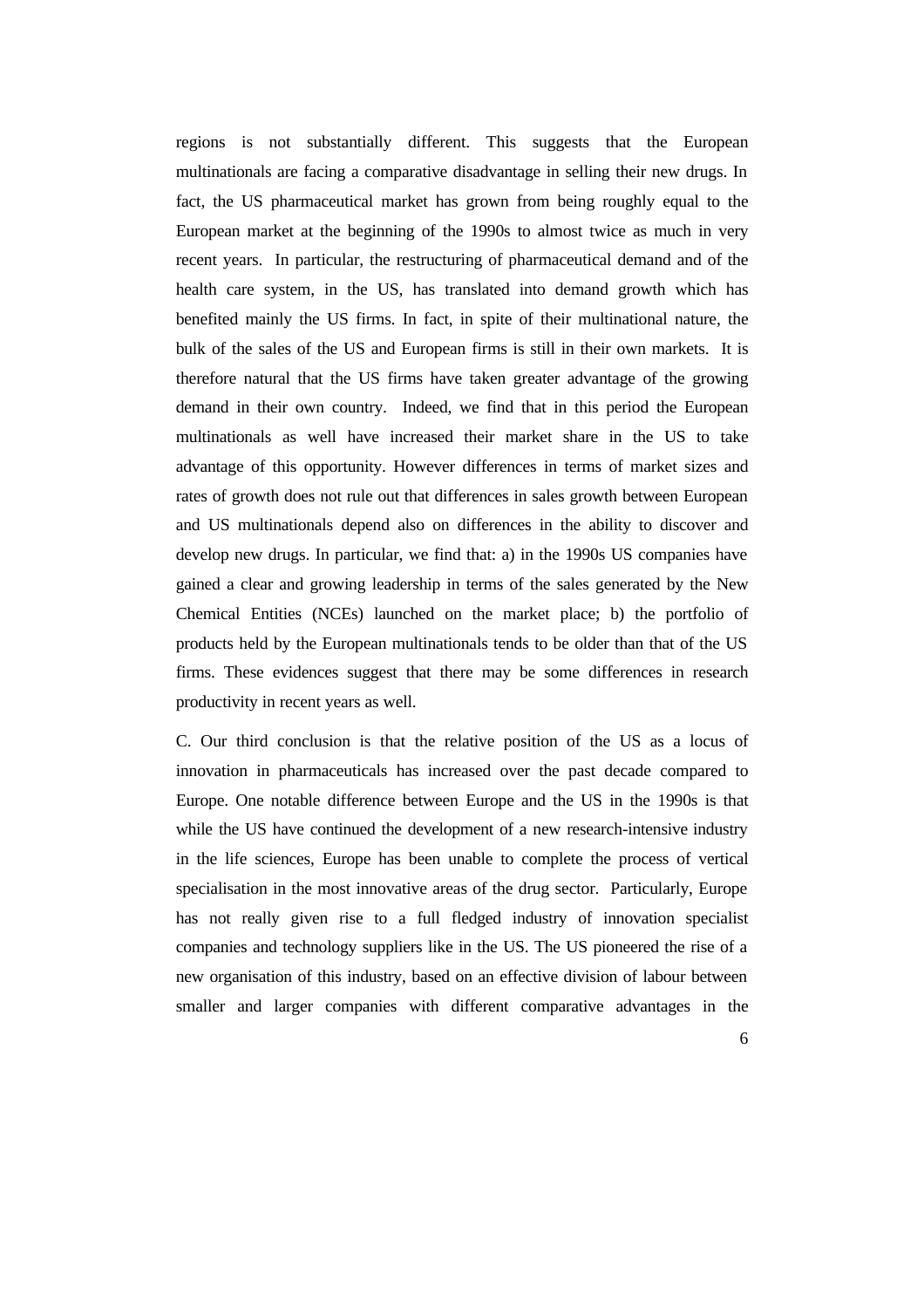"exploration" and "exploitation" of new innovation opportunities.<sup>2</sup> Since the very beginning of the new trend in the early 1980s, Europe has been less effective in encouraging the growth of new technology suppliers and innovation specialists. If anything, this is emphasised by the fact that the European drug multinationals have increasingly relied on sources of research capabilities and innovation located in the US, thereby reinforcing the difficulties in creating a European industry of technology suppliers. Likewise, we shall see in this Report that one important development in the industry in recent years has been the growth of new tools for drug discovery and testing (combinatorial chemistry techniques, genomics, highthroughput screening etc.). These tools can seriously enhance the efficiency of the research process in the industry. So far, however, the industry of new drug research tool producers is largely a US phenomenon. In principle, the fact that Europe has been unable to give rise to a full fledged industry of technology suppliers may not be considered as a critical problem for the competitiveness of the firms operating in the final markets. Competitiveness in sales depends on different factors from competitivenss in innovation. Moreover, in a globalised industry such as pharmaceuticals, companies may not need local technology suppliers, provided that the drug producers can tap the new technology sources in other markets. The question, however, is whether European drug companies can tap such international sources of technology. While this may not be a problem for the largest drug multinationals, the ability to do so by the large fringe of companies that operate in several European national markets is a totally different story. There is another, probably more important, twist to this issue. More than being critical for the growth of the downstream industry, the presence of a local industry of researchbased firms and technology suppliers is critical because the industry is, by itself, a powerful source of growth. We shall note in the Report that the US biotechnology industry has given rise in the past two decades to a large number of new jobs, to at

 $\overline{a}$ 

 $2^{2}$  See March, 1991.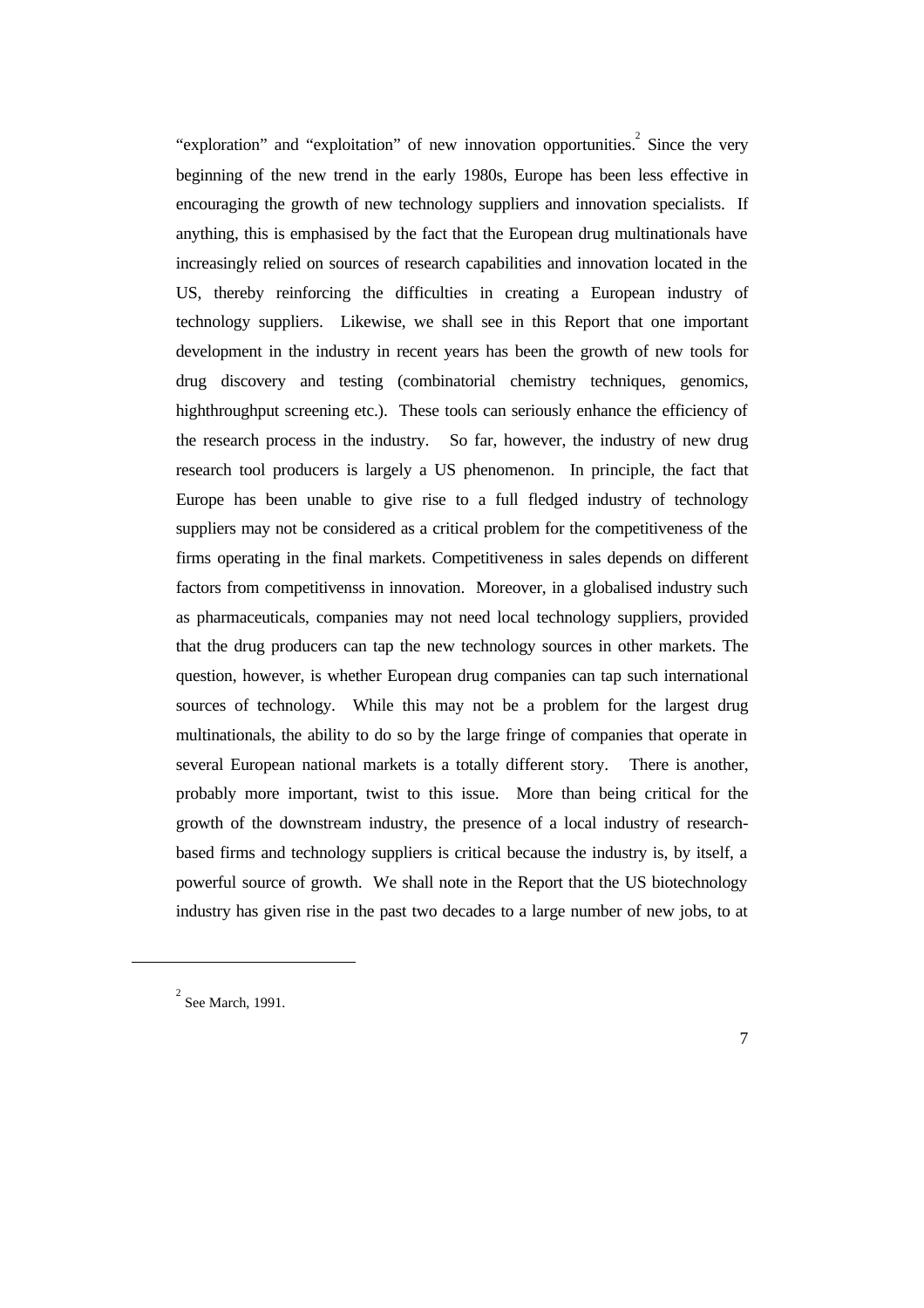least a dozen new world-class drug companies (e.g. Amgen, Chiron, Genzyme, and others), along with several new others in the new drug tool technologies (e.g. Incyte, Millennium), and it has produced a stream of revenues in the form of royalties from licenses or R&D contracts and collaborations.

D. The fourth conclusion that we want to highlight can be put very simply. The national European markets, especially in some Countries, are not competitive enough. We show this by using data on the variation in prices and market shares after patents expire. In some countries, which rely on administered prices, we find that prices and market shares do not vary substantially after patents expires. In competitive drug markets, price drops are a typical consequence of patent expiration and of entry by generic products, with a significant turnover in terms of market shares. We therefore conclude that there is too little market-based competition in the final markets in some of the European countries. This has contributed to nurture inefficient positions within the industry.

All in all, the Report claims that the competitiveness of the European pharmaceutical industry is negatively affected by the perstistence of insufficient degrees of competition and institutional integration, still centred on domestic and fragmented markets and research systems. Four sets of variables are found to be relevant as sources of competitiveness and growth in pharmaceuticals: 1) The size and the structure of the biomedical education and research systems; 2) Some basic institutions governing labour markets for skilled researchers and managers, as well as corporate governance and finance; 3) Intellectual property rights and patent law; 4) The nature and intensity of competition on the final market.

The Report is organised as follows. In Sections II, III, and IV, a series of measures and indicators of the performance of the industry are developed. In section V we show that competition is an important determinant of competitiveness . In Section VI, the Report illustrates the role of some institutional variables. Section VII summarises our findings.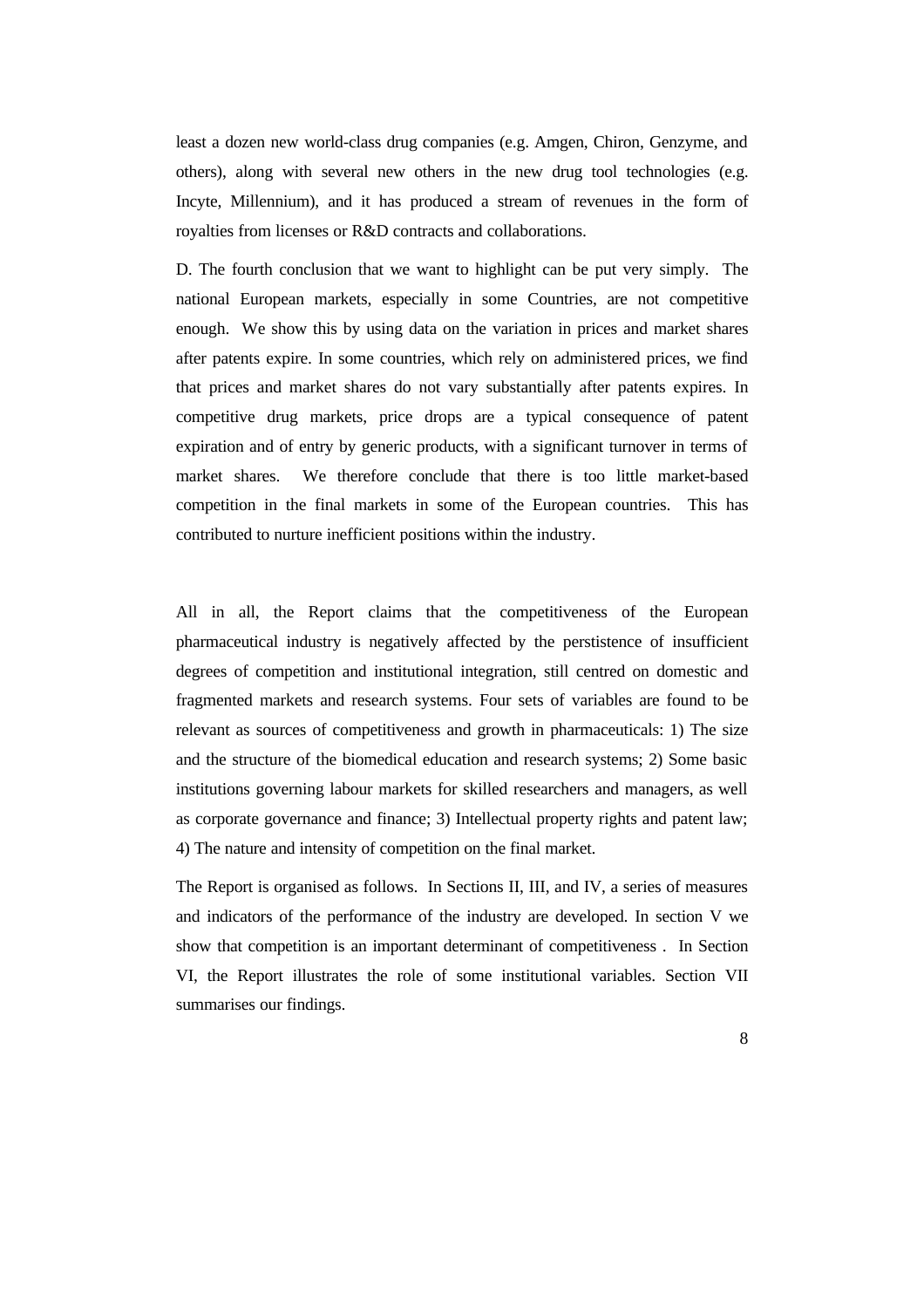The data analysed in this Report come from OECD, Eurostat, the European Patent Office, IMS Health, and from PHID (PHarmaceutical Industry Database) at the University of Siena. The general approach is to combine two relevant perspectives in the analysis of competitiveness. On the one hand, the IMS, European Patent Office, and PHID data sets sustain a detailed analysis of industry dynamics and firm-level strategies, by location of corporate headquarters. On the other hand, the OECD and Eurostat data sets show production, trade, and R&D activities by country, regardless of the origin of the companies (OECD, Eurostat).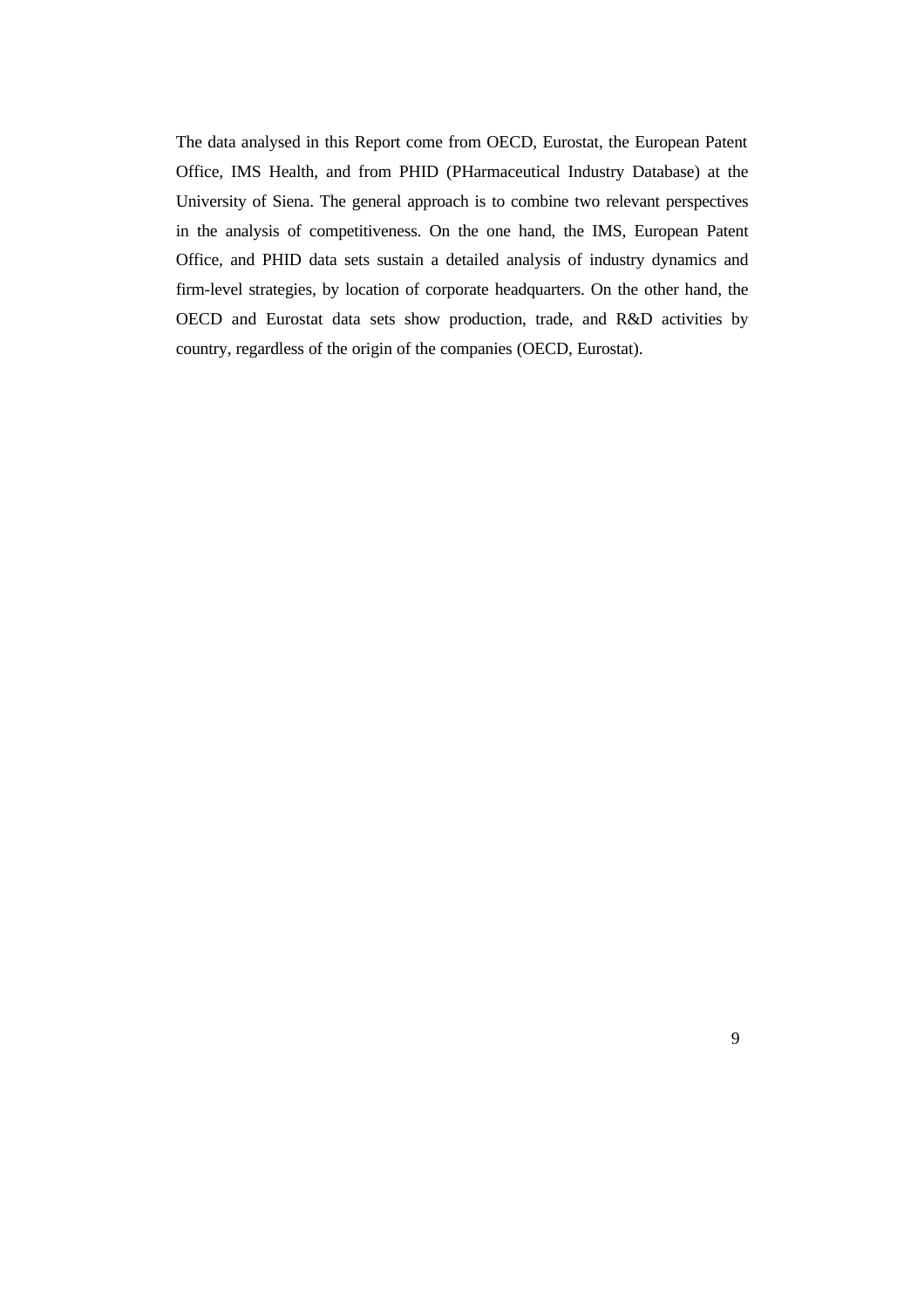### **II. Structural Indicators in the EU, USA, and Japan**

Total ependiture on pharmaceuticals represents between 0.7 and 2.2% of GDP across OECD countries, with a mean at around  $1.2\%$ <sup>3</sup>. Demand for pharmaceuticals is highest in the US, Western Europe, and Japan. Prescription drug expenditures have grown significantly in the past 15 years (see Tables 1 and 2). First, data show the substiantial growth of the US market during the Ninenties. In particular, from 1995 to 1999, the US market had the highest percent annual growth rates, coming to account for approximately 40 percent of the total world market for ethical pharmaceuticals in 1999. Europe's share declined to less than 27 percent, while Japan's share in 1999 was nearly 16 percent. In general, total drug expenditures have been driven up by the introduction of new drug therapies, higher third-party coverage of drugs, the substitution of higher-priced new drugs for lower-pricedexisting drugs, and, especially in the US, more aggressive marketing by manufacturers through direct-to-consumer advertising<sup>4</sup>.

**Table 1: Size of the Market in Pharmaceuticals, 1995-1999, US\$ billion**

| <b>Markets</b>          | 1985         | 1989         | 1990          | 1995         | 1996         | 1997         | 1998         | 1999         |
|-------------------------|--------------|--------------|---------------|--------------|--------------|--------------|--------------|--------------|
| World                   | 79.1         | 153.3        | 165.8         | 280.3        | 290.8        | 296.1        | 304.7        | 337.2        |
| <b>Regional Shares</b>  | %            | $\%$         | $\frac{0}{0}$ | $\%$         | %            | $\%$         | $\%$         | $\%$         |
| North America<br>Europe | 28.1<br>22.0 | 34.0<br>31.0 | 32.4<br>26.5  | 31.2<br>29.6 | 33.0<br>30.7 | 35.9<br>28.8 | 38.1<br>29.1 | 40.2<br>26.7 |
| A/A/A<br>Latin America  | 23.4<br>5.6  | 30.0<br>5.0  | 35.1<br>5.9   | 32.4<br>6.8  | 29.2<br>7.1  | 27.5<br>7.8  | 25.0<br>7.7  | 26.4<br>6.6  |

Source: IMS International

 $^{4}$  GAO, 2000.

 $\overline{a}$ 

<sup>3</sup> See Jacobzone, 2000; OECD Health Data, 2000.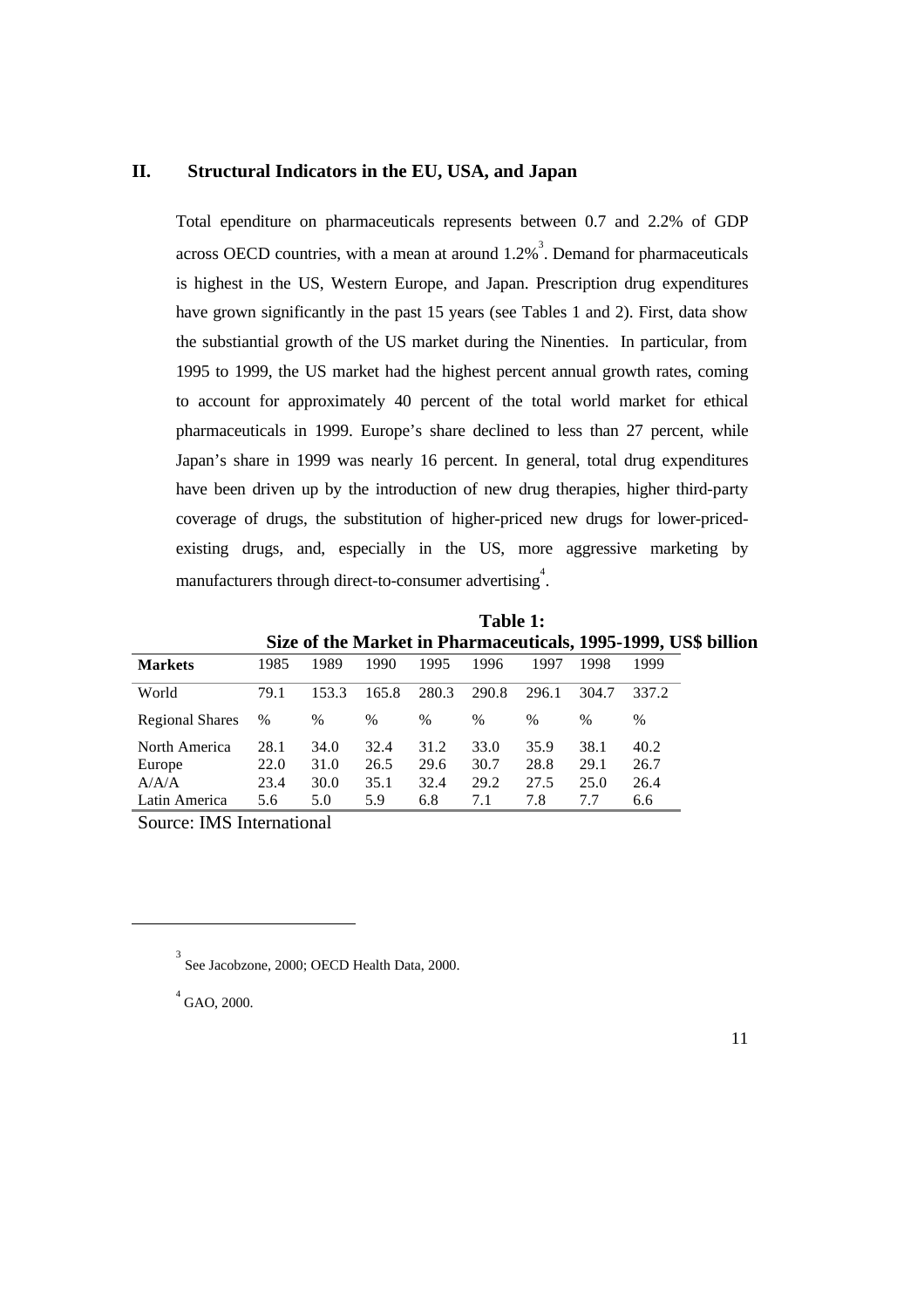|                  |                |                |            |                |            |                | Largest Pharmaceutical Markets in the World, US\$ mill |
|------------------|----------------|----------------|------------|----------------|------------|----------------|--------------------------------------------------------|
| <b>Rank 1999</b> | Country        |                | 1989       |                | 1994       |                | 1999                                                   |
|                  |                | Rank           | <b>USD</b> | Rank           | <b>USD</b> | Rank           | <b>USD</b>                                             |
| $\mathbf{1}$     | <b>USA</b>     | $\mathbf{1}$   | 44789      | $\mathbf{1}$   | 75425      | $\mathbf{1}$   | 130069                                                 |
| $\overline{2}$   | Japan          | $\overline{2}$ | 30229      | $\overline{2}$ | 52568      | $\overline{2}$ | 53548                                                  |
| 3                | Germany        | 3              | 9984       | $\overline{4}$ | 16725      | 3              | 18500                                                  |
| $\overline{4}$   | France         | $\overline{4}$ | 9326       | 3              | 15152      | $\overline{4}$ | 17751                                                  |
| 5                | Italy          | 5              | 8260       | 5              | 8829       | 5              | 11332                                                  |
| 6                | UK             | 6              | 4526       | 6              | 6821       | 6              | 11029                                                  |
| $\overline{7}$   | Spain          | 8              | 3349       | 8              | 4710       | $\tau$         | 6596                                                   |
| 17               | Belgium        | 13             | 1219       | 15             | 2162       | 17             | 2703                                                   |
| 32               | Russia         | NA             | NA         | NA             | NA         | 32             | 1033                                                   |
| 18               | Netherlands *  | 15             | 1087       | 16             | 2078       | 18             | 2391                                                   |
| 19               | Poland         | NA             | NA         | 27             | 1010       | 19             | 2260                                                   |
| 20               | Sweden         | 18             | 902        | 20             | 1418       | $20\,$         | 2102                                                   |
| 22               | Switzerland    | 17             | 971        | 17             | 1619       | 22             | 1824                                                   |
| 24               | Austria        | 21             | 779        | 22             | 1382       | 24             | 1781                                                   |
| 23               | Portugal       | 24             | 667        | 23             | 1267       | 23             | 1805                                                   |
| 25               | Greece         | 28             | 512        | 26             | 1182       | 25             | 1423                                                   |
| 31               | Finland        | 25             | 579        | 33             | 715        | 31             | 1039                                                   |
| 34               | Denmark        | 33             | 417        | 34             | 679        | 34             | 913                                                    |
| 40               | Czech Republic | NA             | NA         | NA             | 477        | 40             | 748                                                    |
| 38               | Norway         | 37             | 354        | NA             | 514        | 38             | 816                                                    |

**Table 2: Largest Pharmaceutical Markets in the World, US\$ million**

\* 1998 data for the Netherlands is based on estimated sales only.

The pharmaceutical industry is the fifth largest industrial sector in the EU, amounting to 3.5 per cent of the total manufacturing production (Eurostat). Moreover, the pharmaceutical sector provides a sizable, positive contribution to the EU trade balance (16,201 US\$ million in 1998). As can be seen in Tables 3 and 4, the EU as a whole is a net exporter of pharmaceutical products, with a positive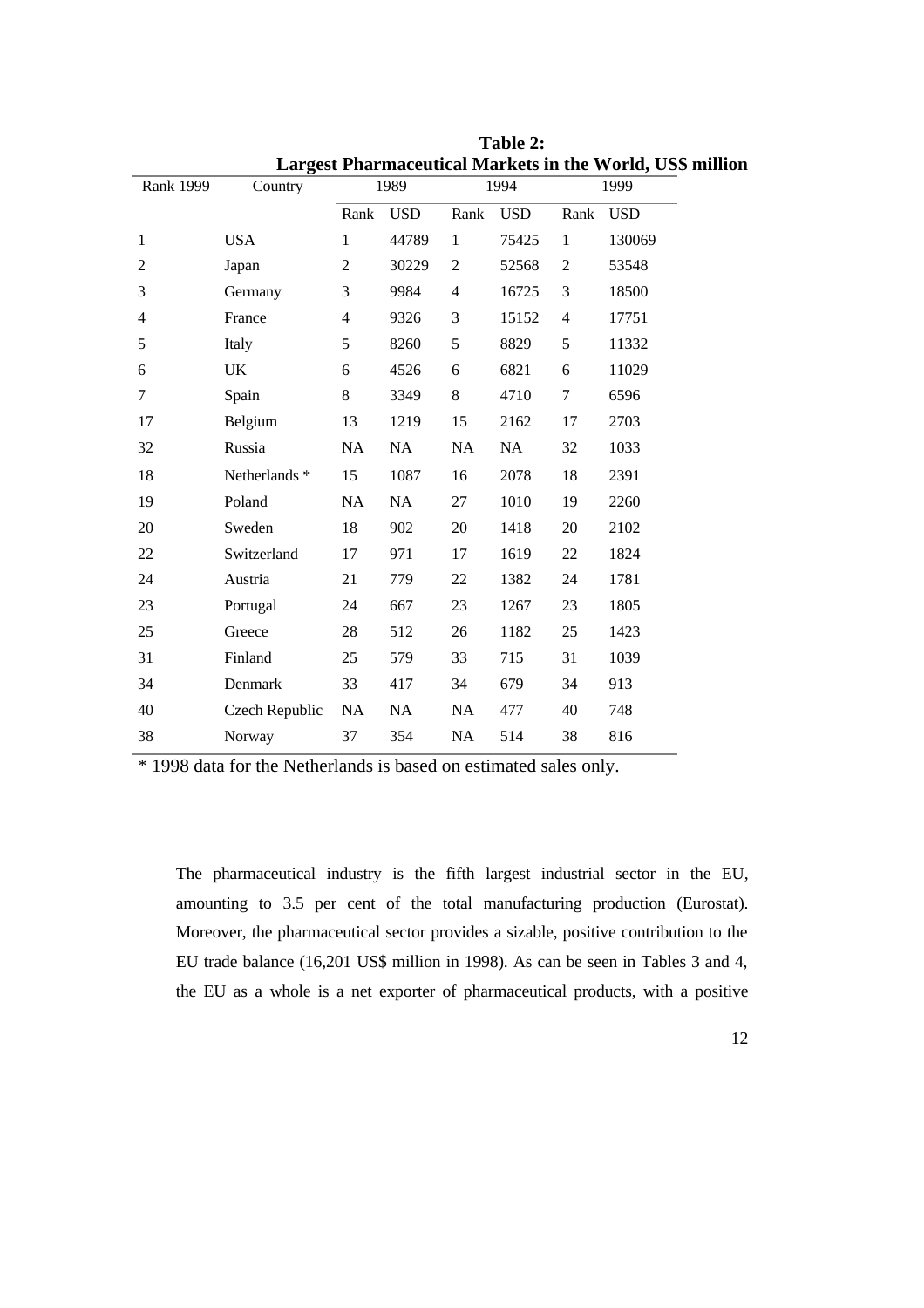trade balance throughout the last decade. Between 1985 and 1998, the EU pharmaceutical sector has shown good trade performance compared to the US and Japan, with a trade balance that continued to rise. Even if the share of EU-15 exports to the US has increased, the rest of the world remains the main destination. Conversely, US exports are directed in a much larger proportion towards developed markets as compared to Europe<sup>5</sup>.

 $\overline{a}$ 



<sup>5</sup> One is to warn however that trade data in the drug sector may reflect decisions to locate production and marketing activities by pharmaceutical multinationals.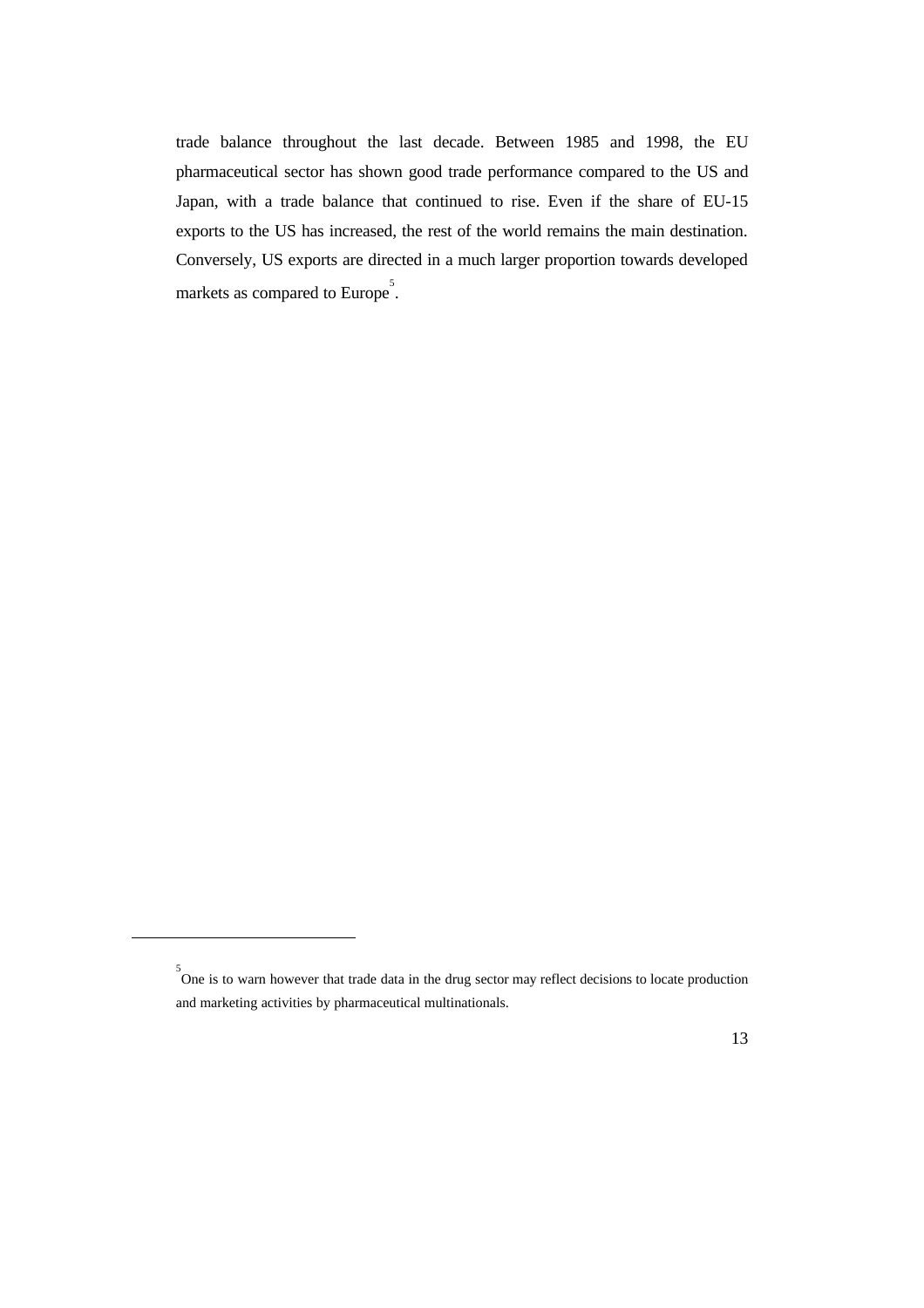### **Table 3:**

## **International trade of pharmaceutical products (US \$ million)**

|                                   | 1985   | 1986    | 1987    | 1988    | 1989    | 1990    | 1991    | 1992    | 1993    | 1994    | 1995    | 1996    | 1997    | 1998    |
|-----------------------------------|--------|---------|---------|---------|---------|---------|---------|---------|---------|---------|---------|---------|---------|---------|
| <b>EXPORTS FROM EU-15 to:</b>     |        |         |         |         |         |         |         |         |         |         |         |         |         |         |
| Intra-EU-15                       | 4458   | 6106    | 7687    | 8991    | 9530    | 12000   | 13511   | 16643   | 16376   | 19043   | 23679   | 25700   | 26329   | 30726   |
| Switzerland & Norway              | 579    | 826     | 973     | 1069    | 1140    | 1498    | 1675    | 2082    | 2420    | 2471    | 3262    | 3263    | 3492    | 3935    |
| Japan                             | 407    | 640     | 889     | 1167    | 1177    | 1254    | 1449    | 1843    | 1906    | 2125    | 2227    | 2035    | 2009    | 1702    |
| <b>US</b>                         | 668    | 827     | 1006    | 1125    | 1246    | 1395    | 1710    | 2191    | 2291    | 2767    | 3636    | 4002    | 5282    | 7815    |
| Rest of the world                 | 3458   | 4190    | 4735    | 5228    | 5524    | 7201    | 7811    | 8875    | 9756    | 11016   | 13551   | 14725   | 16156   | 17175   |
| Total world exports               | 9570   | 12589   | 15290   | 17580   | 18617   | 23347   | 26157   | 31634   | 32749   | 37421   | 46355   | 49725   | 53268   | 61353   |
| Total extra-EU-15 exports         | 5112   | 6483    | 7603    | 8589    | 9087    | 11348   | 12646   | 14991   | 16373   | 18378   | 22676   | 24025   | 26939   | 30627   |
| <b>IMPORTS TO EU-15 from:</b>     |        |         |         |         |         |         |         |         |         |         |         |         |         |         |
| Intra-EU-15                       | 4517   | 6254    | 7806    | 9209    | 9989    | 12965   | 14928   | 17722   | 17121   | 20023   | 25307   | 26351   | 27127   | 31490   |
| Extra-EU-15                       | 2197   | 2916    | 3513    | 4031    | 4434    | 5663    | 6400    | 7706    | 8059    | 8719    | 10961   | 12344   | 12472   | 14426   |
| Total world imports               | 6714   | 9170    | 11319   | 13240   | 14423   | 18628   | 21328   | 25428   | 25180   | 28742   | 36268   | 38695   | 39599   | 45916   |
| PHARMAC. TRADE BALANCE            |        |         |         |         |         |         |         |         |         |         |         |         |         |         |
| Extra EU-15                       | 2915   | 3567    | 4090    | 4558    | 4653    | 5685    | 6246    | 7285    | 8314    | 9659    | 11715   | 11681   | 14467   | 16201   |
| Export/Import 2.33<br>Extra-EU-15 |        | 2.22    | 2.16    | 2.13    | 2.05    | 2.00    | 1.98    | 1.94    | 2.03    | 2.11    | 2.07    | 1.95    | 2.16    | 2.12    |
| ratio                             |        |         |         |         |         |         |         |         |         |         |         |         |         |         |
| <b>EXPORTS FROM US to:</b>        |        |         |         |         |         |         |         |         |         |         |         |         |         |         |
| <b>EU-15</b>                      | 1162   | 1448    | 1459    | 1855    | 1686    | 1858    | 2070    | 2441    | 2508    | 2564    | 2811    | 3300    | 3819    | 4635    |
| Switzerland & Norway              | 78     | 92      | 100     | 145     | 81      | 96      | 94      | 150     | 185     | 400     | 230     | 186     | 187     | 437     |
| Japan                             | 571    | 634     | 686     | 793     | 785     | 764     | 810     | 817     | 849     | 836     | 933     | 846     | 852     | 881     |
| Rest of the world                 | 979    | 1039    | 1103    | 1297    | 1108    | 1385    | 1635    | 1949    | 2204    | 2292    | 2459    | 2828    | 3179    | 3708    |
| Total world exports               | 2790   | 3214    | 3348    | 4089    | 3660    | 4103    | 4609    | 5357    | 5747    | 6092    | 6433    | 7160    | 8037    | 9661    |
| <b>IMPORTS TO THE US</b>          |        |         |         |         |         |         |         |         |         |         |         |         |         |         |
| Total world import                | 1718   | 2084    | 2498    | 3235    | 2117    | 2540    | 3092    | 3861    | 4198    | 4755    | 5605    | 7150    | 8737    | 10982   |
| PHARMAC. TRADE BALANCE            |        |         |         |         |         |         |         |         |         |         |         |         |         |         |
| Trade balance                     | 1072   | 1130    | 850     | 854     | 1543    | 1563    | 1517    | 1496    | 1549    | 1337    | 828     | 10      | $-700$  | $-1321$ |
| Export/import ratio               | 1.62   | 1.54    | 1.34    | 1.26    | 1.73    | 1.62    | 1.49    | 1.39    | 1.37    | 1.28    | 1.15    | 1.00    | 0.92    | 0.88    |
| <b>EXPORTS FROM JAPAN to:</b>     |        |         |         |         |         |         |         |         |         |         |         |         |         |         |
| <b>EU 15</b>                      | 114    | 158     | 191     | 237     | 258     | 316     | 394     | 562     | 572     | 562     | 721     | 732     | 737     | 678     |
| Switzerland & Norway              | 8      | 7       | 8       | 11      | 9       | 10      | 17      | 10      | 20      | 14      | 19      | 23      | 33      | 47      |
| US                                | 98     | 134     | 146     | 165     | 202     | 197     | 248     | 313     | 372     | 454     | 503     | 547     | 605     | 685     |
| Rest of the world                 | 171    | 215     | 244     | 303     | 299     | 354     | 431     | 485     | 514     | 525     | 602     | 587     | 577     | 505     |
| Total world exports               | 391    | 513     | 589     | 717     | 768     | 877     | 1089    | 1370    | 1478    | 1556    | 1845    | 1889    | 1952    | 1915    |
| <b>IMPORTS TO JAPAN</b>           |        |         |         |         |         |         |         |         |         |         |         |         |         |         |
| Total world import                | 1292   | 1724    | 2110    | $265+9$ | 2732    | 2849    | 3313    | 3681    | 3947    | 4243    | 4917    | 4501    | 4242    | 3751    |
| PHARMAC. TRADE BALANCE            |        |         |         |         |         |         |         |         |         |         |         |         |         |         |
| Trade balance                     | $-901$ | $-1211$ | $-1521$ | $-1942$ | $-1964$ | $-1972$ | $-2224$ | $-2311$ | $-2469$ | $-2687$ | $-3072$ | $-2612$ | $-2290$ | $-1836$ |
| Export/import ratio               | 0.30   | 0.30    | 0.28    | 0.27    | 0.28    | 0.31    | 0.33    | 0.37    | 0.37    | 0.37    | 0.38    | 0.42    | 0.46    | 0.51    |

Source: OECD World Trade Statistics, various issues. Note: Europe is EU-15 plus

Switzerland and Norway.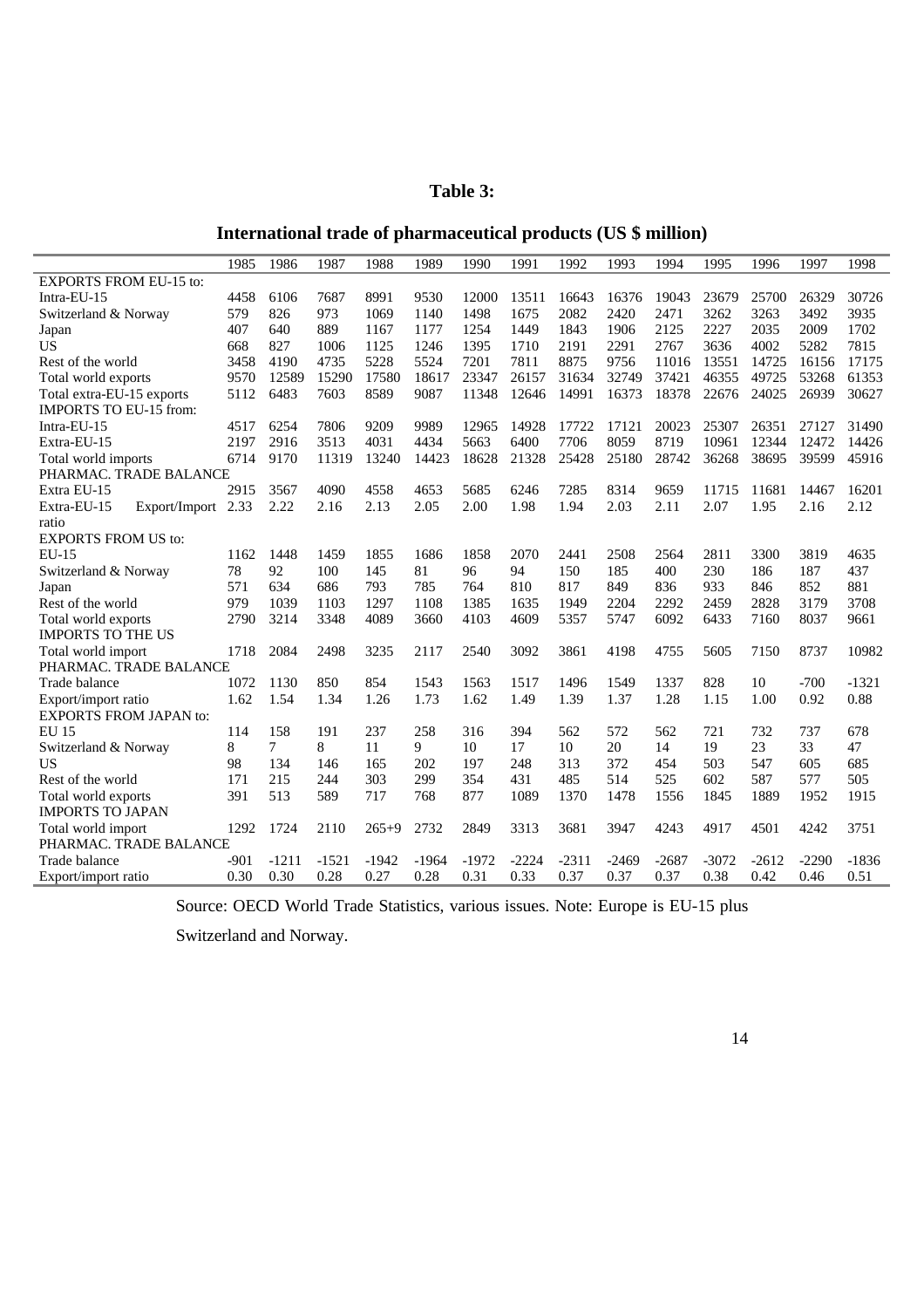|                               |      | Destination of pharmaceutical exports, percentages |      |      |      |      |      |      |      |      |      |      |      |      |
|-------------------------------|------|----------------------------------------------------|------|------|------|------|------|------|------|------|------|------|------|------|
|                               | 1985 | 1986                                               | 1987 | 1988 | 1989 | 1990 | 1991 | 1992 | 1993 | 1994 | 1995 | 1996 | 1997 | 1998 |
| <b>EXTRA-EU EXPORTS FROM</b>  |      |                                                    |      |      |      |      |      |      |      |      |      |      |      |      |
| $EU-15$ to:                   |      |                                                    |      |      |      |      |      |      |      |      |      |      |      |      |
| Switzerland & Norway          | 11.3 | 12.7                                               | 12.8 | 12.4 | 12.5 | 13.2 | 13.2 | 13.9 | 14.8 | 13.4 | 14.4 | 13.6 | 13.0 | 12.8 |
| Japan                         | 7.96 | 9.87                                               | 11.7 | 13.6 | 13.0 | 11.0 | 11.5 | 12.3 | 11.6 | 11.6 | 9.8  | 8.5  | 7.5  | 5.6  |
| US                            | 13.1 | 12.8                                               | 13.2 | 13.1 | 13.7 | 12.3 | 13.5 | 14.6 | 14.0 | 15.1 | 16.0 | 16.7 | 19.6 | 25.5 |
| Rest of the world             | 67.6 | 64.6                                               | 62.3 | 60.9 | 60.8 | 63.5 | 61.8 | 59.2 | 59.6 | 59.9 | 59.8 | 61.3 | 60.0 | 56.1 |
| Total                         | 100  | 100                                                | 100  | 100  | 100  | 100  | 100  | 100  | 100  | 100  | 100  | 100  | 100  | 100  |
|                               |      |                                                    |      |      |      |      |      |      |      |      |      |      |      |      |
| Extra-EU/Intra-EU exports     | 1.15 | 1.06                                               | 0.99 | 0.96 | 0.95 | 0.95 | 0.94 | 0.90 | 1.00 | 0.97 | 0.96 | 0.93 | 1.02 | 1.00 |
|                               |      |                                                    |      |      |      |      |      |      |      |      |      |      |      |      |
| <b>EXPORTS FROM US to:</b>    |      |                                                    |      |      |      |      |      |      |      |      |      |      |      |      |
| $EU-15$                       | 41.6 | 45.1                                               | 43.6 | 45.4 | 46.1 | 45.3 | 44.9 | 45.6 | 43.6 | 42.1 | 43.7 | 46.1 | 47.5 | 48.0 |
| Switzerland & Norway          | 2.81 | 2.86                                               | 2.97 | 3.54 | 2.21 | 2.33 | 2.05 | 2.81 | 3.23 | 6.57 | 3.58 | 2.6  | 2.3  | 4.5  |
| Japan                         | 20.5 | 19.7                                               | 20.5 | 19.4 | 21.5 | 18.6 | 17.6 | 15.3 | 14.8 | 13.7 | 14.5 | 11.8 | 10.6 | 9.1  |
| Rest of the world             | 35.1 | 32.3                                               | 32.9 | 31.7 | 30.3 | 33.7 | 35.5 | 36.4 | 38.4 | 37.6 | 38.2 | 39.5 | 39.6 | 38.4 |
| Total                         | 100  | 100                                                | 100  | 100  | 100  | 100  | 100  | 100  | 100  | 100  | 100  | 100  | 100  | 100  |
|                               |      |                                                    |      |      |      |      |      |      |      |      |      |      |      |      |
| <b>EXPORTS FROM JAPAN to:</b> |      |                                                    |      |      |      |      |      |      |      |      |      |      |      |      |
| EU 15                         | 29.2 | 30.7                                               | 32.4 | 33.1 | 33.6 | 36   | 36.1 | 41   | 38.7 | 36.1 | 39.1 | 38.8 | 37.8 | 35.4 |
| Switzerland & Norway          | 1.96 | 1.37                                               | 1.39 | 1.58 | 1.15 | 1.13 | 1.53 | 0.72 | 1.36 | 0.93 | 1.01 | 1.2  | 1.7  | 2.5  |
| US                            | 25.2 | 26.1                                               | 24.7 | 23.0 | 26.3 | 22.5 | 22.8 | 22.8 | 25.2 | 29.2 | 27.3 | 29.0 | 31.0 | 35.8 |
| Rest of the world             | 43.7 | 41.8                                               | 41.5 | 42.3 | 38.9 | 40.3 | 39.5 | 35.4 | 34.8 | 33.8 | 32.6 | 31.1 | 29.5 | 26.4 |
| Total                         | 100  | 100                                                | 100  | 100  | 100  | 100  | 100  | 100  | 100  | 100  | 100  | 100  | 100  | 100  |

**Table 4: Destination of pha** 

Source: OECD World Trade Statistics, various issues. Note: Europe is EU-15 plus Switzerland and Norway.

In 1997, the industry employed in the EU-15 almost 475,000 people, up from slightly less than 400,000 in 1985. The share of pharmaceutical employment in total manufacturing in the EU-15 has increased from 1.52% in 1985 to 1.94% in 1997, compared to  $0.94$ -1.27% in the US, and  $0.91$ -0.98% in Japan<sup>6</sup>. The share of pharmaceutical value added in total manufacturing has increased in the same period from 2.24% to 3.35%, compared to 2.28-3.39% and 2.65-3.46% in the US and Japan, respectively.<sup>7</sup>

Trends in R&D spending for the period 1986-1995 are shown in Table 5. The amount spent on R&D increased in all the three regions. The US rank first in terms

 $\overline{a}$ 

<sup>6</sup> See EU Commission, 1997, and Panorama of EU Industry (CD-ROM), 2000.

 $<sup>7</sup>$  See also U.S.I.T.C., 1991 and 1999.</sup>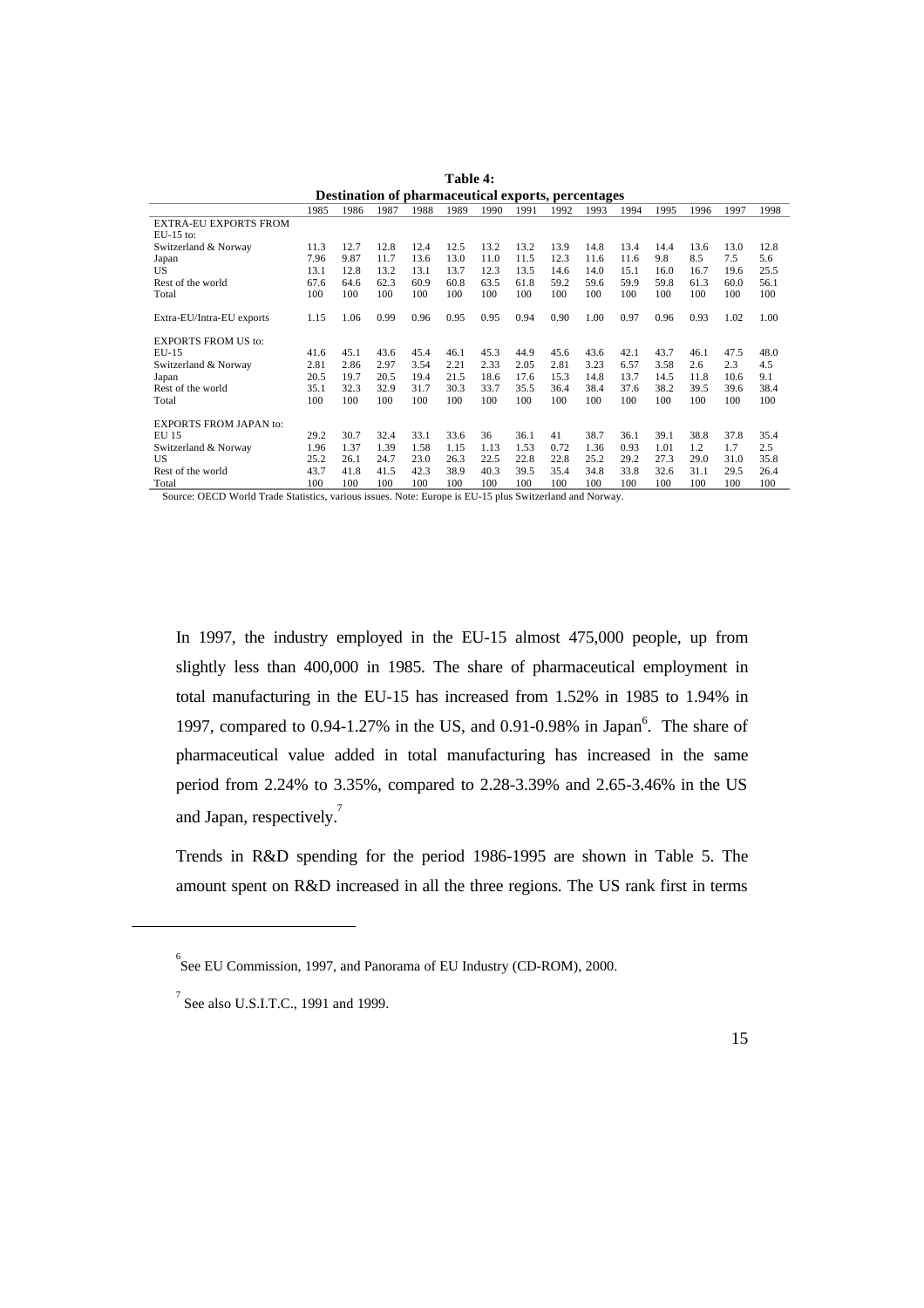of both R&D spending and ratio of R&D to production, consolidating their supremacy during the Nineties. In 1995, the ratio of R&D to production for the US was 4 percentage points higher than Japan and 5.5 points higher than the EU.

Over the last fifteen years, both the value of production and employment have increased steadily in Europe, the USA and – to a lesser extent – in Japan (Figures 1 and 2).

### **Table 5:**

|                                                | 1986 | 1987 | 1988 | 1989 | 1990      | 1991 | 1992      | 1993 | 1994      | 1995     |
|------------------------------------------------|------|------|------|------|-----------|------|-----------|------|-----------|----------|
| At current X-rate                              |      |      |      |      |           |      |           |      |           |          |
| $EU-15$                                        | 3416 | 4034 | 4690 | 5352 | 6070      | 6474 | 6989      | 7181 | 7407      | 7708     |
| <b>United States</b>                           | 3954 | 3917 | 4436 | 5474 | 5357      | 6394 | 7163      | 8955 | 9329      | 9042     |
| Japan                                          | 2073 | 2285 | 2748 | 3001 | 2810 3544 |      | 3918      | 4834 | 5216 5221 |          |
| At PPP X-rate                                  |      |      |      |      |           |      |           |      |           |          |
| EU-15                                          | 3355 | 3969 | 4591 | 5252 | 6028      |      | 6365 6952 | 7231 | 7427      | 7701     |
| <b>United States</b>                           | 3621 | 4170 | 4891 | 5681 | 6418      | 7624 | 8703      | 9792 | 1037      | 1107     |
|                                                |      |      |      |      |           |      |           |      |           | $\theta$ |
| Japan                                          | 1480 | 1684 | 1907 | 2157 | 2493      | 2921 | 3209      | 3183 | 3257      | 3371     |
| At current exchange rate, as a % of production |      |      |      |      |           |      |           |      |           |          |
| EU-15                                          | 8.3  | 9.1  | 9.3  | 9.6  | 10.1      | 9.5  | 9.4       | 9.5  | 9.4       | 8.9      |
| <b>United States</b>                           | 11.3 | 11.5 | 11.9 | 12.3 | 12.7      | 13.0 | 13.7      | 14.8 | 14.6      | 14.4     |
| Japan                                          | 8.7  | 8.7  | 8.9  | 9.0  | 10.0      | 11.0 | 11.6      |      | 11.1      | 10.3     |

### **R&D spending (millions of ECU)**

Source: OECD, 1998 (for R&D expenses) and EU Commission, "Panorama of the EU

industry" (for data on production).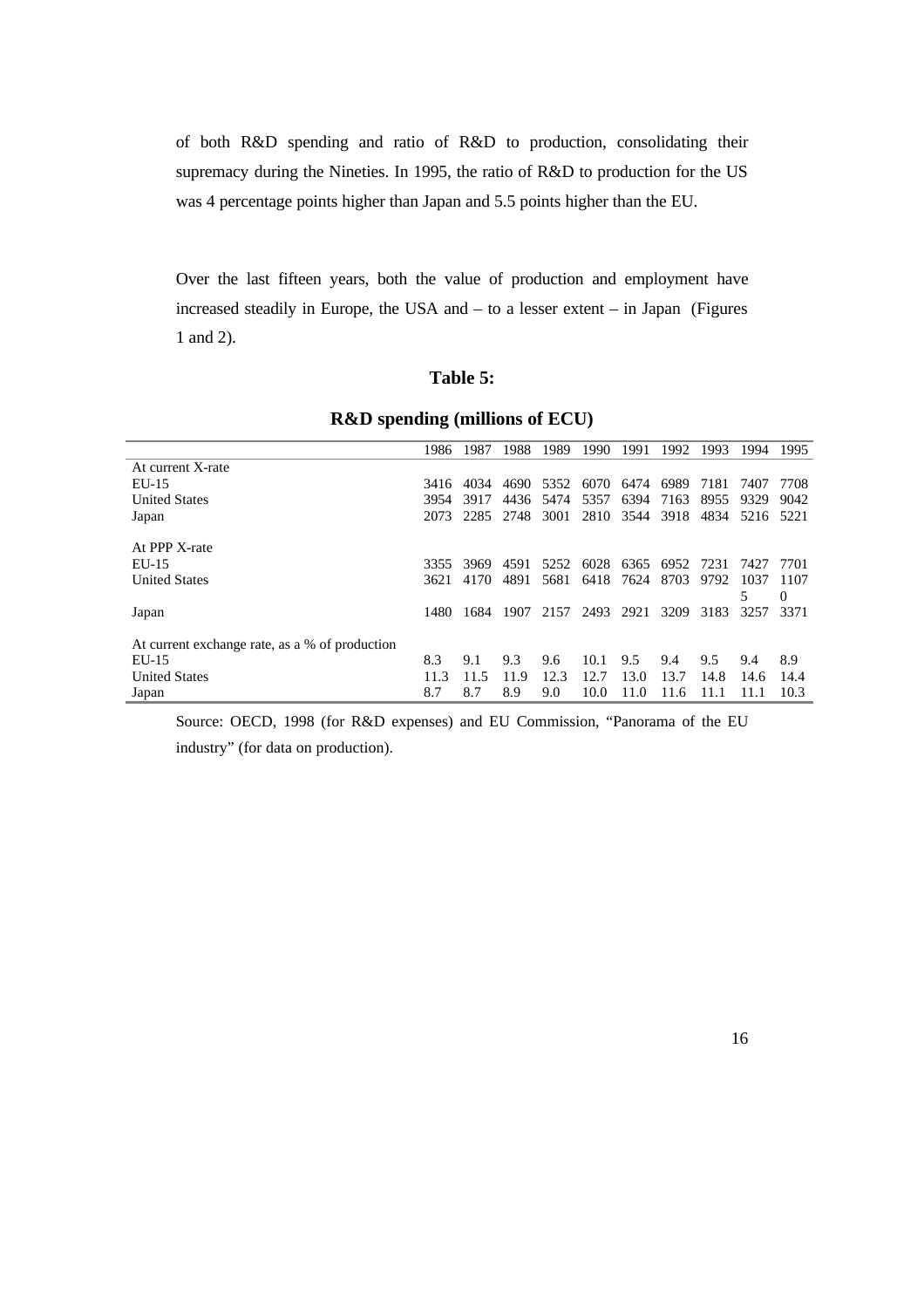

**Figure 1: Production Value: EU-15, US, Japan (Nace 244)**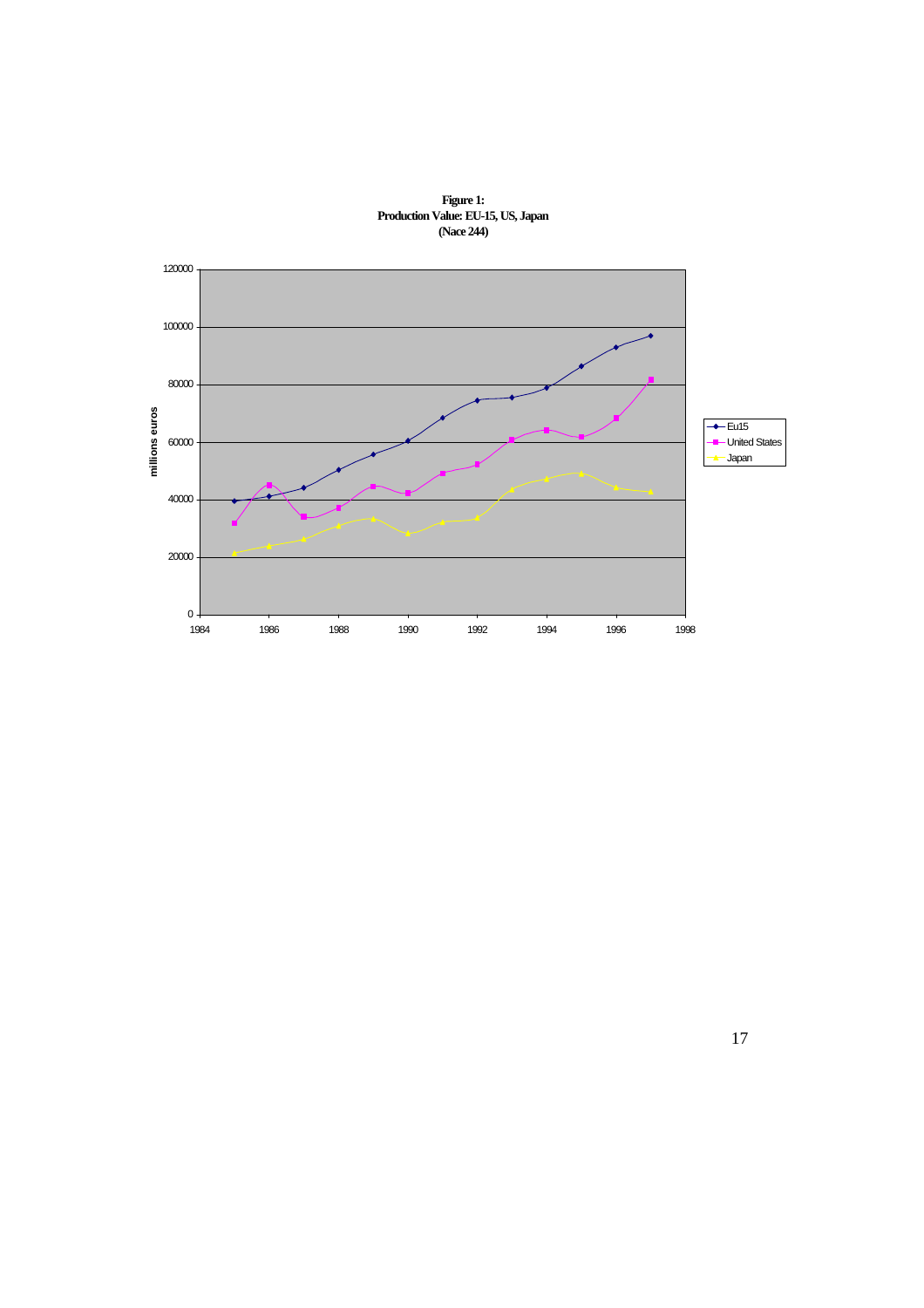

**Figure 2:**

In the Nineties, significant differences and increasing divergence across European countries are observed, (Figures 3 and 4). The French industry shows a steady and considerable growth and the non EU-4 countries -especially Sweden, Ireland, Netherlands, and Denmark- literally take off, especially in the more recent years. Conversely, Italy declines sharply in the early Nineties, while Germany slows down in the last five years. With respect to its major competitors, Europe lags

18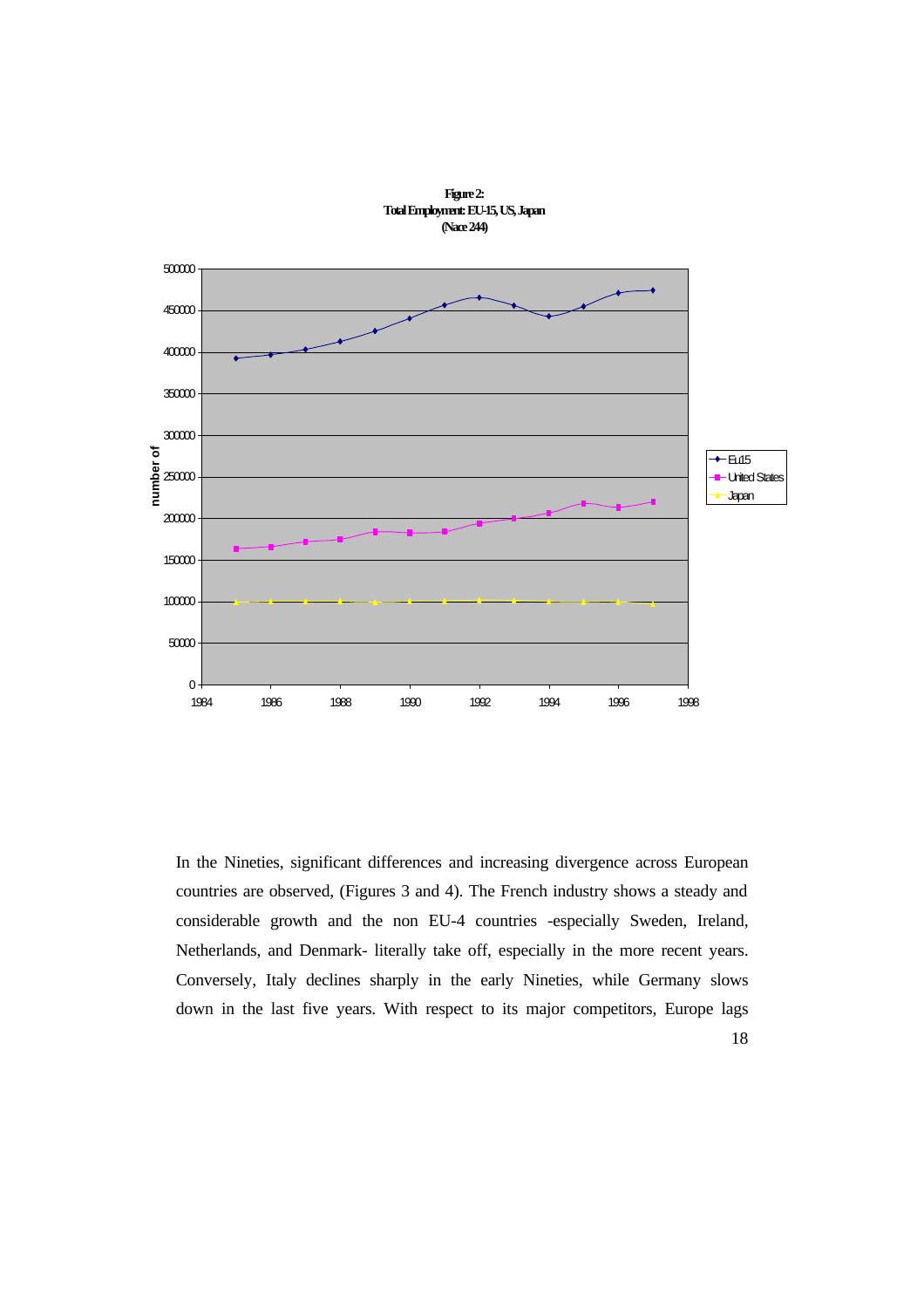behind the US (and also Japan) in terms of value added and according to different measures of productivity and competitiveness. Figures 1 and 2 show that both Production Value and Employment are higher in the EU-15 than in the US and Japan. Notably, the EU-15 employment in the industry has been roughly twice higher than the US during 1985-1997.



**Figure 3: Production Value: EU4 and non-EU4**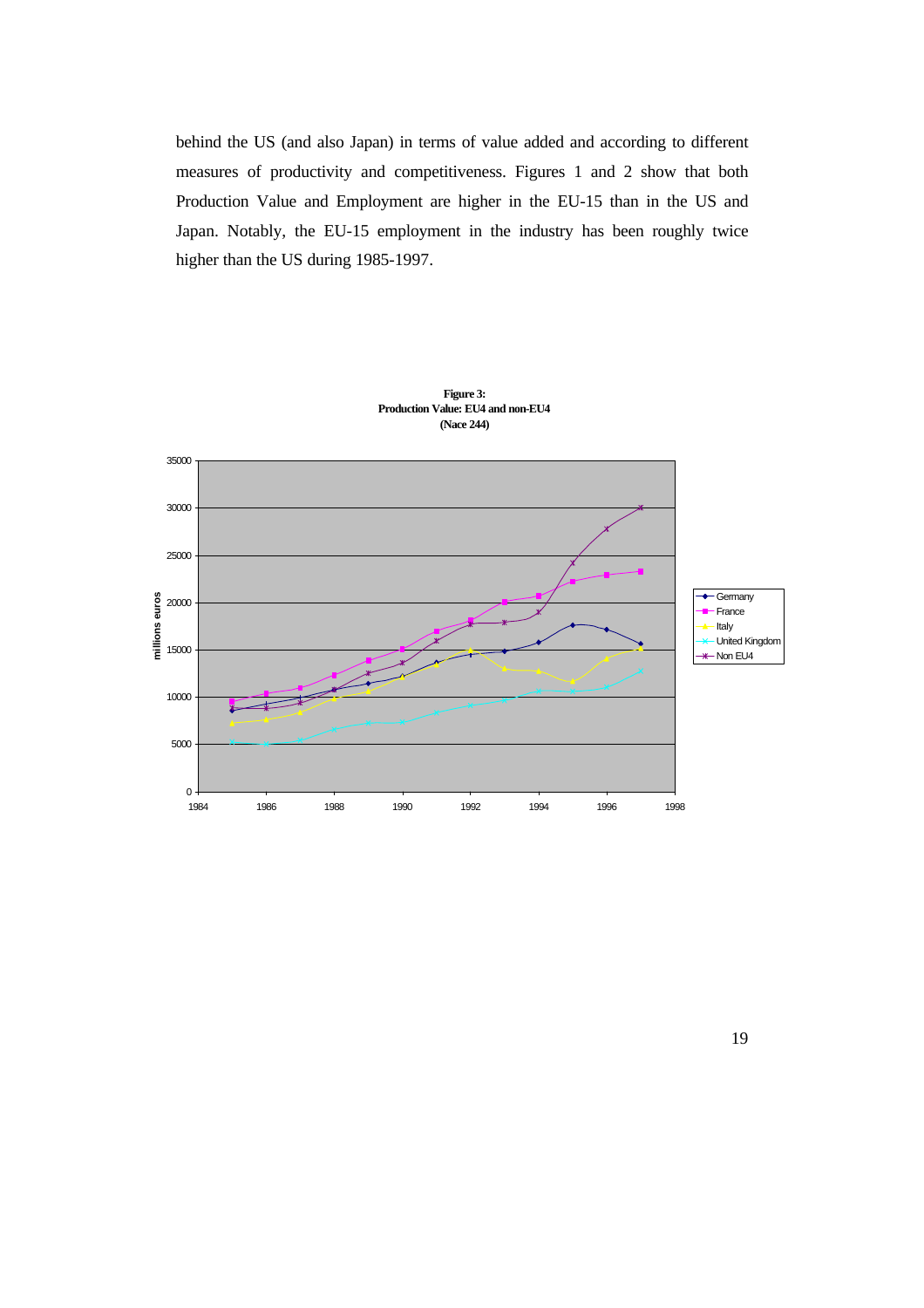

**Figure 4: Total Employment: EU4 and non-EU4 (Nace 244)**

Table 6 reports the share of pharmaceutical labour costs on total production value in the EU-15, the US, and Japan, along with individual European countries. The Table also reports the share of the value of other "non-labour" inputs. The latter was computed by subtracting labour costs from the value added. Since value added is equal to labour compensation plus the compensation to other "internal" factors of production, we took this to be a measure of a bundle of inputs different from labour. Apart from physical capital, in the pharmaceutical industry this measure is likely to include R&D capital inputs. The Table also reports the share of total value added (which is the sum of the latter two shares) on the value of production. This provides a measure of the extent to which the industry relies on internally

20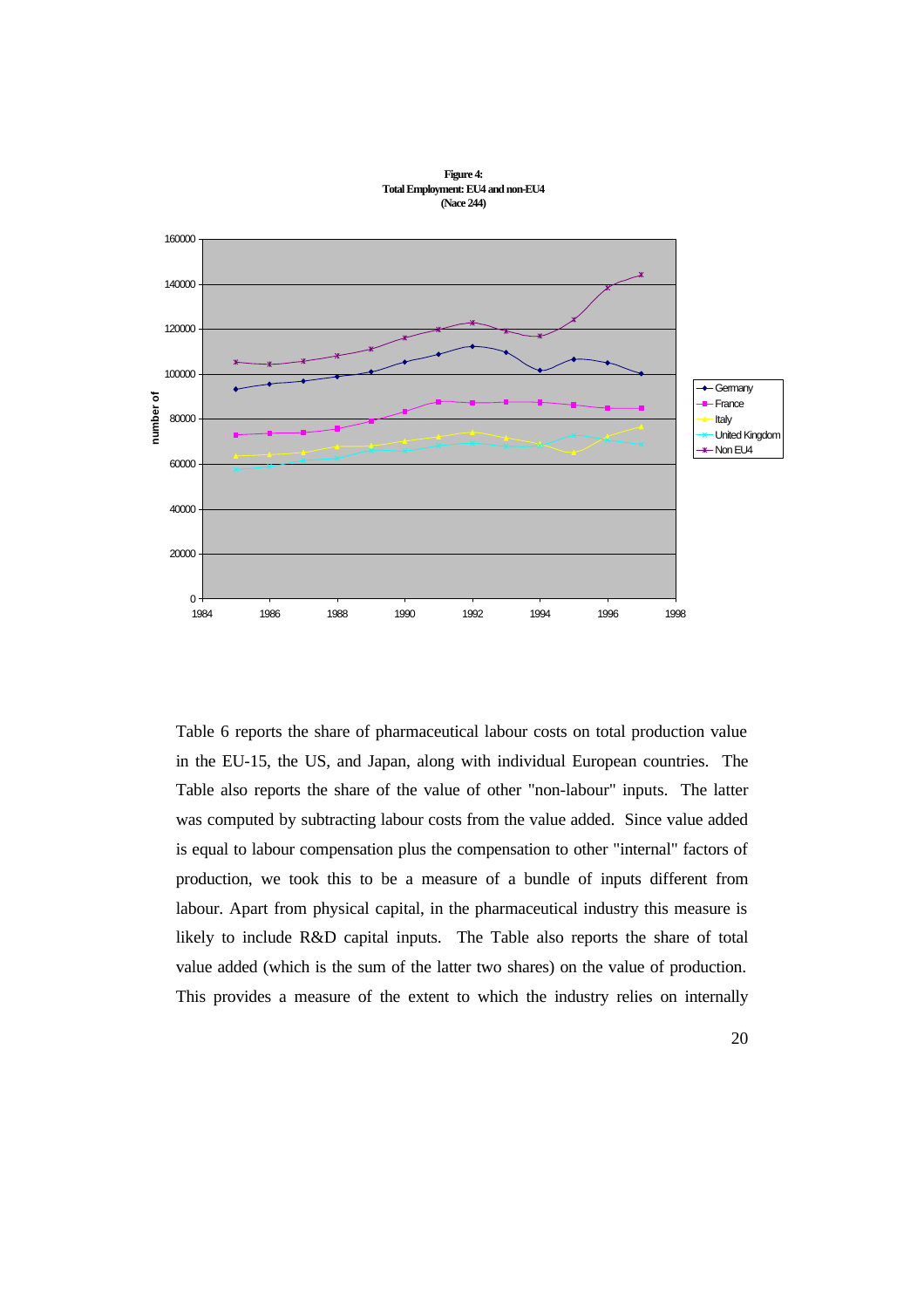generated inputs vis-à-vis inputs purchased from third parties. The shares in the Table are averages across 1992-1997 and 1986-1991.

**Table 6:**

|                      |                                     |                                    |                            |                                     |                                  | Labour share and share of other non-labour inputs on production value |  |
|----------------------|-------------------------------------|------------------------------------|----------------------------|-------------------------------------|----------------------------------|-----------------------------------------------------------------------|--|
|                      |                                     |                                    |                            | (avg for 1992-1997 and 1986-1991)   |                                  |                                                                       |  |
|                      |                                     | 1992-1997                          |                            | 1986-1991                           |                                  |                                                                       |  |
|                      | Share of<br>personnel non-<br>costs | Share of<br>labour<br>inputs $(*)$ | Share of<br>value<br>added | Share of<br>personnel non-<br>costs | Share of<br>labour<br>inputs (*) | Share of<br>value<br>added                                            |  |
| <b>EU-15</b>         | 23.21%                              | 16.58%                             | 39.78%                     | 24.92%                              | 15.64%                           | 40.56%                                                                |  |
| <b>United States</b> | 13.50%                              | 57.55%                             | 71.05%                     | 15.58%                              | 55.32%                           | 70.89%                                                                |  |
| Japan                | 12.57%                              | 53.60%                             | 66.17%                     | 12.90%                              | 53.31%                           | 66.21%                                                                |  |
| Denmark              | 26.50%                              | 26.99%                             | 53.49%                     | 26.99%                              | 21.78%                           | 48.77%                                                                |  |
| Germany              | 33.11%                              | 9.36%                              | 42.47%                     | 31.81%                              | 12.00%                           | 43.81%                                                                |  |
| Spain                | 23.00%                              | 14.33%                             | 37.33%                     | 27.73%                              | 10.56%                           | 38.29%                                                                |  |
| France               | 18.87%                              | 14.00%                             | 32.87%                     | 20.18%                              | 13.22%                           | 33.39%                                                                |  |
| Ireland              | 10.69%                              | 42.18%                             | 52.87%                     | 14.11%                              | 33.06%                           | 47.17%                                                                |  |
| Italy                | 22.74%                              | 13.99%                             | 36.73%                     | 23.46%                              | 13.50%                           | 36.96%                                                                |  |
| Netherlands          | 18.43%                              | 14.91%                             | 33.33%                     | 22.86%                              | 11.18%                           | 34.05%                                                                |  |
| Austria              | 23.17%                              | 17.80%                             | 40.97%                     | Na                                  | Na                               | Na                                                                    |  |
| Finland              | 26.44%                              | 21.68%                             | 48.12%                     | 24.12%                              | 25.14%                           | 49.26%                                                                |  |
| Sweden               | 18.42%                              | 30.59%                             | 49.01%                     | Na                                  | Na                               | Na                                                                    |  |
| United Kingdom       | 21.69%                              | 28.40%                             | 50.09%                     | 23.60%                              | 30.23%                           | 53.83%                                                                |  |

*Source: Our calculations from Eurostat data*

 $Na = not available$ 

(\*) Value of non labour inputs computed as total value added minus personnel costs.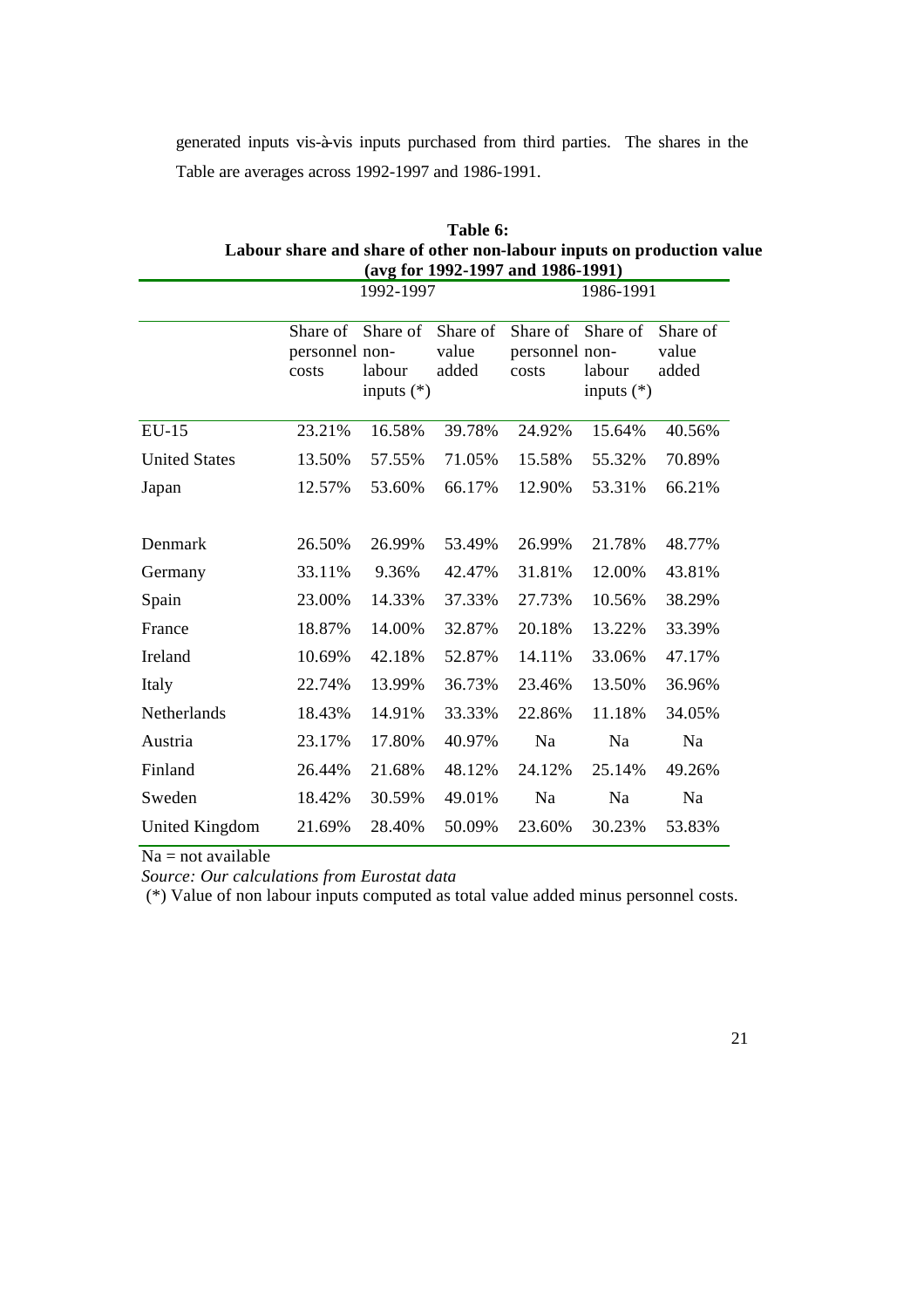The Table shows that the share of labour cost in Europe is higher than in the US and Japan, and this is stable across the two periods. This suggests that the European industry is more labour-intensive than the US or Japanese ones. One could argue that the higher share of labour cost in Europe may reflect higher labour cost charges. In fact, there is no reason why this should be so compared to Japan. Moreover, the other two shares in Table 6 show that not only do the US and Japan have a higher share of non-labour inputs, but also of value added as a whole. The difference is indeed substantial, with the US and Japanese firms showing a share of about 65-70% compared to 40% in Europe. This is suggestive of the presence in Europe of a relatively larger share of fringe companies that are specialised in low value added activities, like manufacturing and commercialisation of products licensed from other companies, or simply of low value added medical or medicallike substances.

These differences across the three regions prompted a deeper analysis of the factors

|                      |                 |          | 1992-1997 |        | total factor productivity (TFT) (avg for 1992-1997 and 1960-1991)<br>1986-1991 |        |                      |            |  |  |
|----------------------|-----------------|----------|-----------|--------|--------------------------------------------------------------------------------|--------|----------------------|------------|--|--|
|                      | Total<br>growth | Labour   |           | TFP    | Total<br>growth                                                                | Labour | Non-labour<br>inputs | <b>TFP</b> |  |  |
| $EU-15$              | 5.81%           | 0.14%    | 1.32%     | 4.35%  | 9.14%                                                                          | 0.62%  | 1.39%                | 7.13%      |  |  |
| <b>United States</b> | 8.44%           | 0.40%    | 4.84%     | 3.20%  | 7.18%                                                                          | 0.31%  | 4.43%                | 2.43%      |  |  |
| Japan                | 4.71%           | $-0.08%$ | 2.65%     | 2.15%  | 6.82%                                                                          | 0.04%  | 4.40%                | 2.39%      |  |  |
| Denmark              | 6.43%           | 1.77%    | 1.90%     | 2.76%  | 8.72%                                                                          | 0.72%  | 4.54%                | 3.46%      |  |  |
| Germany              | 2.25%           | $-0.49%$ | $-0.74%$  | 3.48%  | 7.74%                                                                          | 0.82%  | 0.89%                | 6.03%      |  |  |
| Spain                | 3.16%           | $-0.23%$ | 0.97%     | 2.42%  | 13.36%                                                                         | 0.56%  | 1.66%                | 11.14%     |  |  |
| France               | 5.28%           | $-0.10%$ | 1.30%     | 4.08%  | 9.61%                                                                          | 0.61%  | 1.43%                | 7.57%      |  |  |
| Ireland              | 22.89%          | 1.64%    | 11.62%    | 9.63%  | 10.40%                                                                         | 1.11%  | 2.68%                | 6.61%      |  |  |
| Italy                | 2.02%           | 0.22%    | 0.67%     | 1.12%  | 10.28%                                                                         | 0.49%  | 0.82%                | 8.98%      |  |  |
| Netherlands          | 11.94%          | 0.46%    | 3.93%     | 7.54%  | 8.46%                                                                          | 0.26%  | $-0.45%$             | 8.66%      |  |  |
| Austria              | 1.93%           | 0.11%    | 0.94%     | 0.87%  | Na                                                                             | Na     | Na                   | Na         |  |  |
| Finland              | 6.95%           | 2.53%    | 0.12%     | 4.30%  | 10.32%                                                                         | 0.31%  | 4.26%                | 5.75%      |  |  |
| Sweden               | 14.24%          | 0.80%    | 3.35%     | 10.09% | Na                                                                             | Na     | Na                   | Na         |  |  |
| United Kingdom       | 7.04%           | 0.05%    | 1.72%     | 5.28%  | 7.72%                                                                          | 0.66%  | 2.55%                | 4.51%      |  |  |

**Table 7: Decomposition of pharmaceutical growth -- contribution of labour, non-labour inputs and total factor productivity (TFP) (avg for 1992-1997 and 1986-1991)**

procedure, notably  $g_S = w_L^g_L + w_K^g_R + \text{residual}$ , where  $w_L$  is the share of personnel costs  $\omega_B$ <br>production value and  $w_K$  is the share of the value of non-labour inputs on production value. The Note: Contribution of labour and non-labour inputs was computed by the usual growth accounting procedure, notably  $g_S = w_L * g_L + w_K * g_K + residual$ , where  $w_L$  is the share of personnel costs  $\omega_A$ value of non-labour input is the difference between value added and personnel costs;  $g_S$ ,  $g_I$ , and  $g_K$ are respectively the growth rates of production value, number of employees, and non-labour inputs. The residual, or *TFP*, is the difference between g<sub>S</sub> and the first two terms of this expression. Computations based on Eurostat data.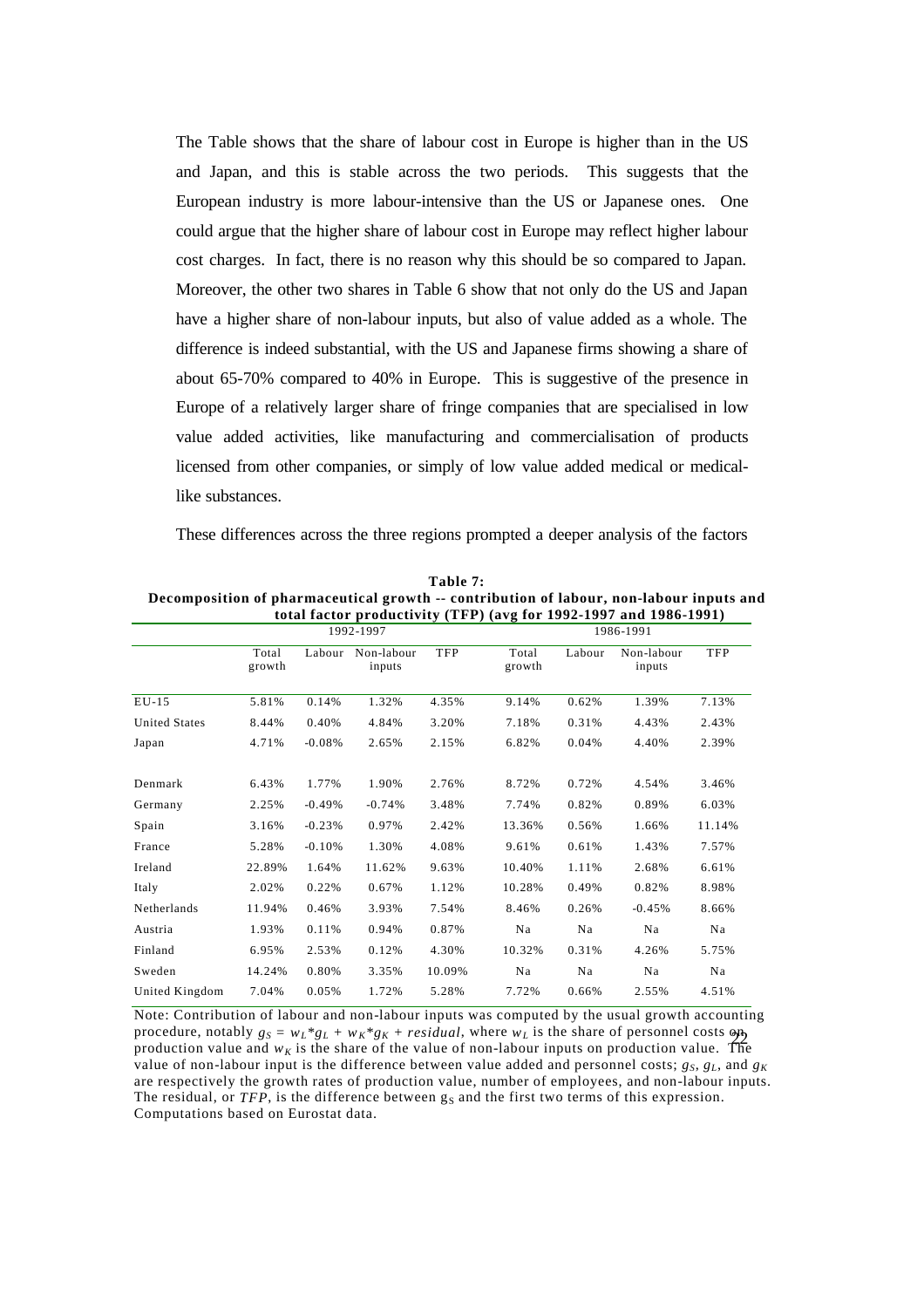that may drive the growth of the drug sector. Table 7 uses Eurostat data to decompose the growth in production value in the three areas during 1992-1997 and 1986-1991. We employed the typical growth accounting procedure, which divides the growth in sales into the part explained by the growth of its measureable inputs (typically labour and capital) – weighted by their cost shares – and the growth not explained by the growth in the inputs.<sup>8</sup> In our analysis, we distinguished between

the growth in labour employment and the growth in the non-labour inputs defined as value added minus labour costs.

From Table 7 first notice that compared to the US and Japan, Europe fared the highest average growth in the value of pharmaceutical production during 1986- 1991. By contrast, the average growth of the European industry declines in 1992- 1997, while the US growth increases, and it overcomes the European rate. Second, in both periods the growth of production in Europe is accounted for largely by the residual total factor productivity (TFP). In the US and Japan, in both periods, production growth is explained mostly by the growth in the non-labour input, i.e. capital and R&D assets. This suggests that not only is the European industry more labour intensive, but it responds less substantially to growth in non-labour inputs like research or capital. The industry in Europe responds mainly to "exogenous" factors unrelated to the growth in these inputs.

Table 7 also highlights some specific patterns of individual European countries. Most notably, there is a fairly pronounced decline in the growth of production value between the two period in Germany, Italy, Spain, and partly in France. By contrast, the growth rates either increase or remain fairly high in the smaller European countries, and particularly in Denmark, Ireland, the Netherlands, and Sweden. In the UK, the growth rate in production values remains around 7% per year.

 $\overline{a}$ 

<sup>8</sup> See for instance Jorgenson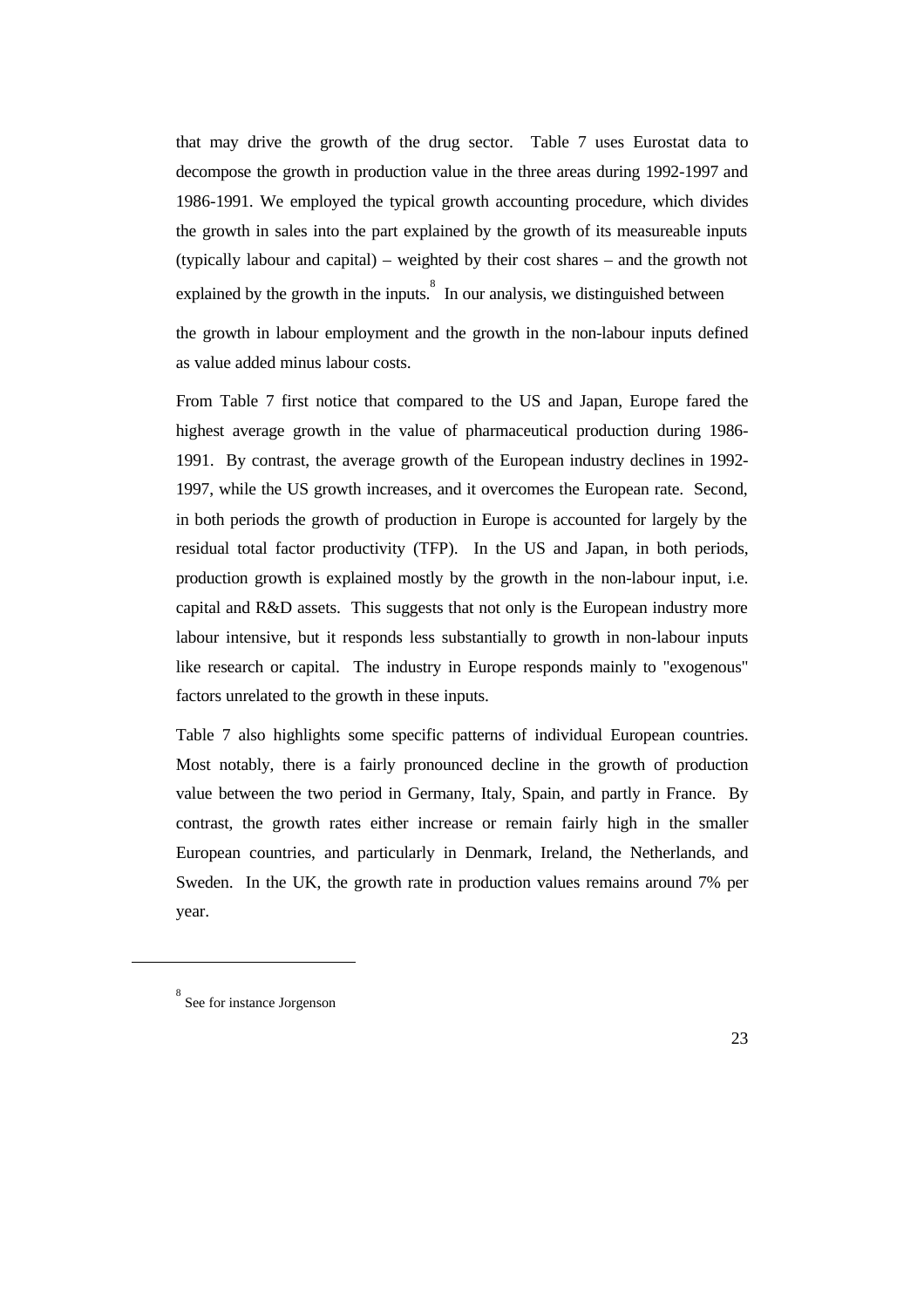Interestingly enough, in all the European countries, whether their growth is increasing or not, the weights of non-labour inputs *vs* TFP are always balanced towards the latter. That is, irrespective of their performance in the more recent years, these countries show the same pattern, notably that measurable inputs, and particularly the growth in R&D or capital, do not translate directly into production growth. The only exception is Ireland, which shows a remarkable annual growth (23%) in the 1992-1997 period. This is clearly related to the various peculiarities of the Irish economy which has started growing at bewildering rates during the past decade. It is also probably related to the well known pattern of domestic location of multinational corporations, lured by tax incentives. It is nonetheless interesting that not only is Irish pharmaceuticals growing at a very high rate, but this is the only European country where the contribution to growth by the non-labour input appears to be rather substantial. In short, Ireland seems to be the European country which resembles more closely the patterns observed for the US and Japan. Whether this is because US drug multinationals increasingly locate in Ireland or for other reasons is an issue that goes beyond the scope of this Report. 9

 $\ddot{\phantom{a}}$ 

<sup>&</sup>lt;sup>9</sup><br>Note that since we are using production value rather than sales as our measure for the growth of the industry, the patterns that we observe for Ireland, like for all the other countries, reflect genuine increase in production activities in the country, rather than, for instance, mere invoicing in Ireland by multinational corporations for tax purposes. Clearly, the increase in production in Ireland may reflect an increasing investment in the region by multinational firms rather than being growth by local companies.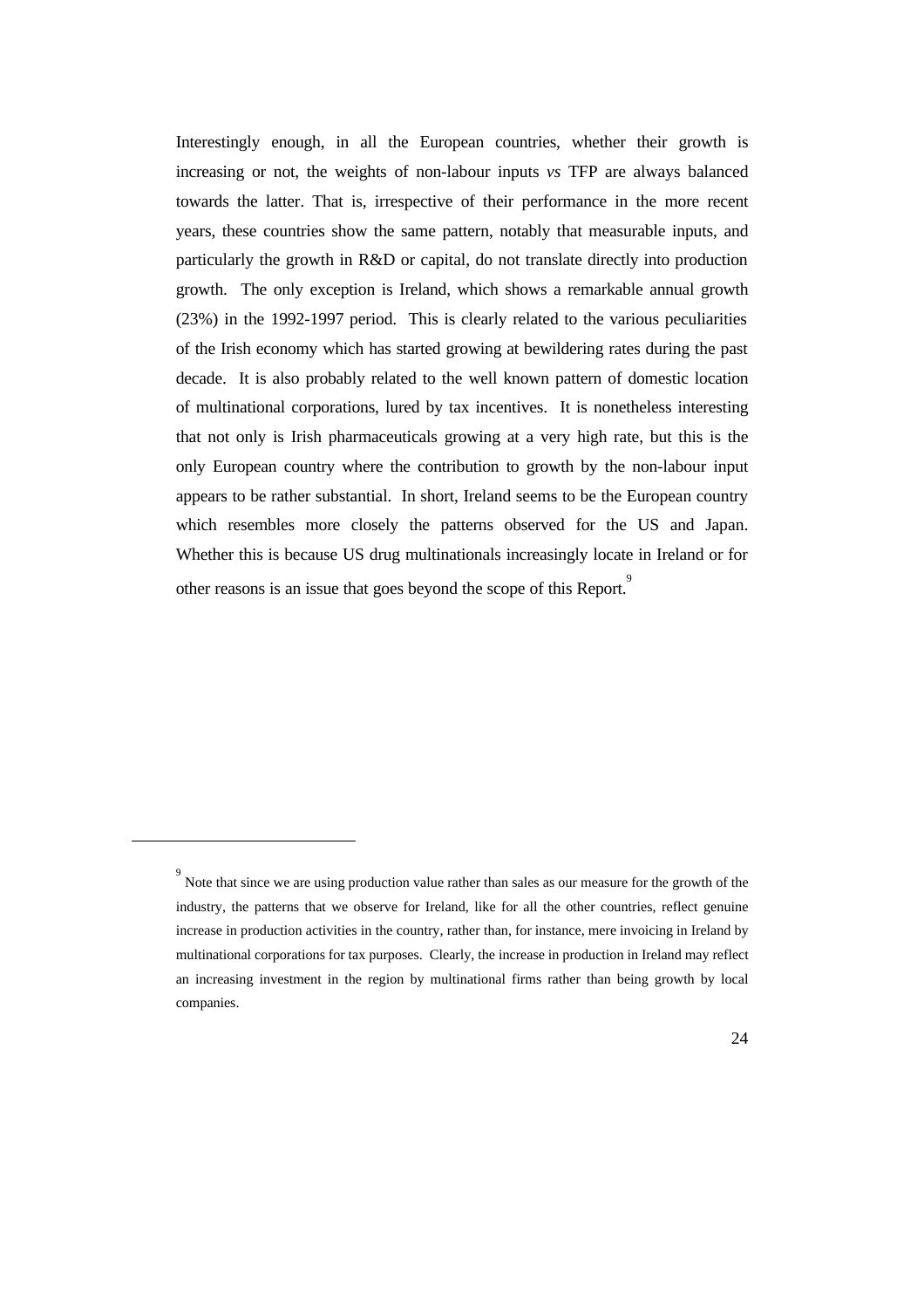### **III. The European and US Multinationals: Comparative Performance**

Large, diversified, multinational corporations play a crucial role in the drug industry. In this Section, we analyse some important indicators of performance, comparing the European and US largest companies.

Despite the high R&D intensity and the highly skewed distribution of product market sizes, the concentration of the pharmaceutical industry is low, albeit slightly increasing, mainly as a consequence of processes of M&A (see Table 8).

|                          | Corporate Groups |        |       |          |  |  |  |  |
|--------------------------|------------------|--------|-------|----------|--|--|--|--|
|                          |                  | Top 10 |       | Top $25$ |  |  |  |  |
|                          | 1994             | 1999   | 1994  | 1999     |  |  |  |  |
| <b>UNITED STATES *</b>   | 52.82            | 47.87  | 81.50 | 84.51    |  |  |  |  |
| <b>JAPAN</b>             | 38.38            | 37.25  | 64.18 | 63.65    |  |  |  |  |
| SWITZERLAND <sup>*</sup> | 49.90            | 51.57  | 71.62 | 75.58    |  |  |  |  |
| <b>AUSTRIA</b> *         | 43.09            | 44.89  | 72.95 | 73.29    |  |  |  |  |
| <b>BELGIUM</b> *         | 43.54            | 48.36  | 75.82 | 78.86    |  |  |  |  |
| <b>CZECH REPUBLIC *</b>  | 48.79            | 44.64  | 69.46 | 69.09    |  |  |  |  |
| <b>DENMARK</b>           | 58.01            | 53.22  | 85.33 | 84       |  |  |  |  |
| <b>FINLAND*</b>          | 69.15            | 62.49  | 88.70 | 85.13    |  |  |  |  |
| <b>FRANCE</b>            | 47.88            | 52.2   | 76.38 | 77.99    |  |  |  |  |
| GERMANY*                 | 34.97            | 38.35  | 61.79 | 64.9     |  |  |  |  |
| <b>GREECE</b>            | 45.71            | 47.62  | 75.01 | 78.91    |  |  |  |  |
| <b>HUNGARY</b>           | 65.34            | 58.91  | 86.83 | 86.48    |  |  |  |  |
| <b>IRELAND</b>           | 48.82            | 50.17  | 77.01 | 77.62    |  |  |  |  |
| ITALY <sup>*</sup>       | 44.18            | 44.68  | 70.06 | 73.19    |  |  |  |  |
| <b>LUXEMBOURG</b>        | 44.04            | 51.15  | 73.14 | 76.46    |  |  |  |  |
| NORWAY*                  | 66.19            | 58.95  | 90.83 | 85.3     |  |  |  |  |
| POLAND <sup>*</sup>      | 39.82            | 36.72  | 68.77 | 63.27    |  |  |  |  |
| <b>PORTUGAL</b>          | 40.30            | 41.85  | 70.26 | 72.56    |  |  |  |  |
| <b>SLOVAK REPUBLIC *</b> | 55.86            | 49.45  | 76.65 | 75.24    |  |  |  |  |
| <b>SLOVENIA</b>          | 81.35            | 72.6   | 94.23 | 92.05    |  |  |  |  |
| <b>SPAIN</b>             | 39.47            | 40.27  | 67.12 | 69.8     |  |  |  |  |
| <b>SWEDEN</b> *          | 68.02            | 56.87  | 88.22 | 82.49    |  |  |  |  |
| <b>UNITED KINGDOM *</b>  | 48.04            | 49.13  | 71.53 | 71.39    |  |  |  |  |

**Table 8: Market Concentration in Selected Countries, Corporate Groups**

Source: IMS International. \* Including hospital sales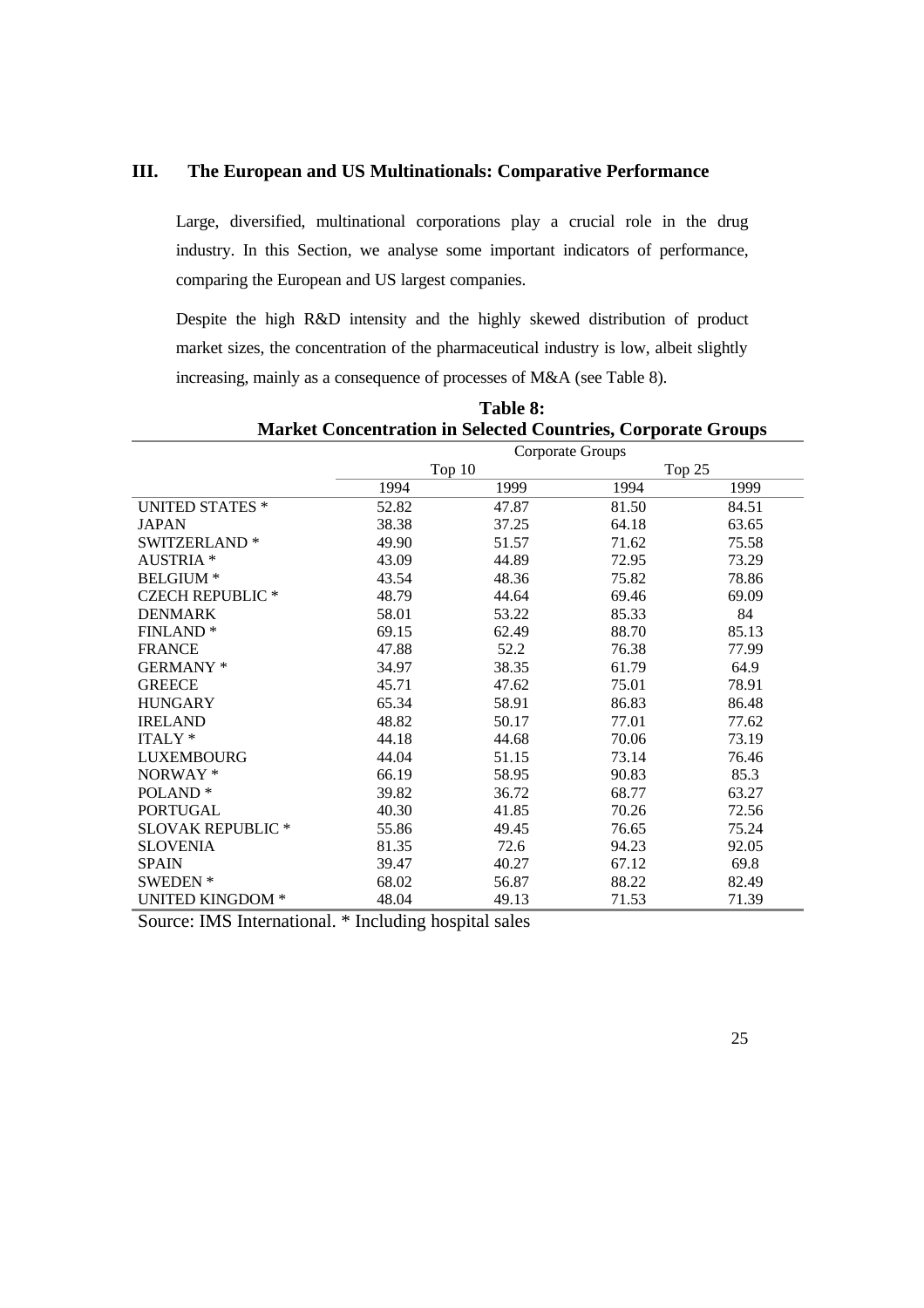The low concentration of the industry can be explained by some specific features of its competitive dynamics. First, the industry is composed by many therapeutic classes and by a wide range of technologies. Second, the successful introduction of a new drug within a given class is generally the first outcome of intense "races" to innovate, in which first mover advantages can be not long lasting. In general, any major innovation is followed, well before patent expiry and generic competition, by both product and process innovations by competitors, that can substantially erode the market power of the early innovator. Then, the expiration of the original patent marks a significant "market shock", with generic firms and products expanding on the market. Third, the degree to which early innovators enjoy an advantage in introducing later major drugs within the same family of molecules tends to be limited $10^0$ . This, jointly with the coexistence of several compounds or variations thereupon targeted to the same pathology, generally hinders the persistence of dominant positions in any individual market.

Data presented in Tables 9 and 10 show a marked process of globalisation within the industry. Table 9 covers the period from 1985 to 1998. The Table shows that in all the largest markets a significant reduction of the share controlled by local corporations. Data presented in Table 10 confirms this process of globalisation of the industry. Moreover, Table 10 shows the good performance of firms that belong to the core of the industry and are located in the US, UK, France, Switzerland, and Denmark. On the contrary, one can observe a declining pattern for German firms and the fall of Italy. Over the 1990s the US share of the world market has increased, driven by the growth of the internal market and by the control of a larger share of the European market. At the same time, Table 10 reveals that the European multinationals as well have increased their market share in the  $US<sup>11</sup>$ .

 $\overline{a}$ 

<sup>10</sup> Sutton, 1998; Bottazzi, Dosi, Lippi, Pammolli, Riccaboni, 2000.

<sup>11</sup> For further details see Gambardella, Orsenigo, Pammolli, 2000.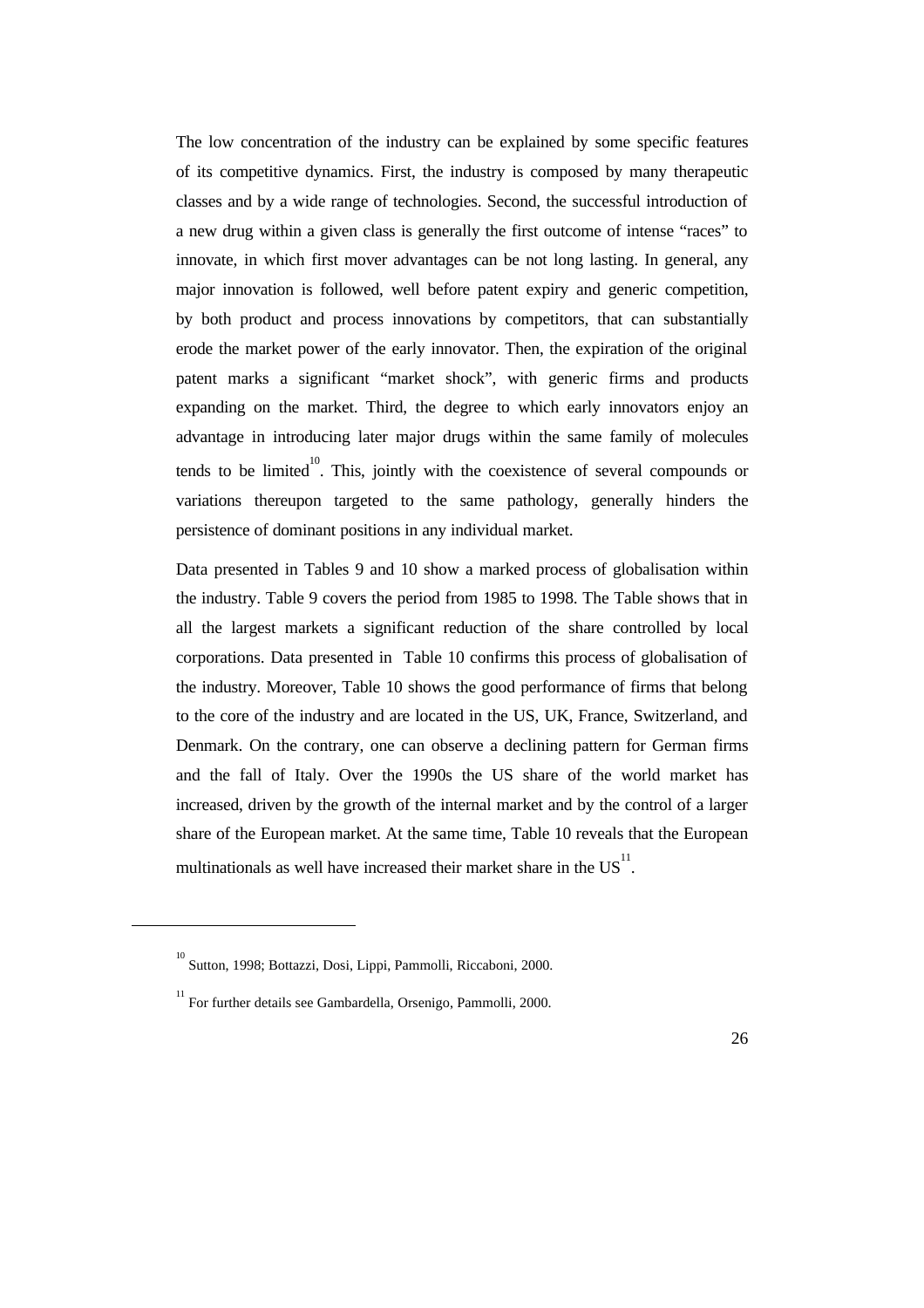As it is shown in Table 11, the headquarters of the largest pharmaceutical companies are located in Western Europe and the US, and Japan. Both in 1989 and in 1998, the top 10 pharmaceutical companies in terms of worldwide sales were headquartered in either the US or Western Europe. While no Japanese firms are among the top 10 companies, several Japanese firms fall in the next tier of top worldwide pharmaceutical sales<sup>12</sup>.

Table 11 confirms the good performance, as measured by market shares, of the largest European corporations in the last fifteen years. This result is robust, especially if one considers the lower size and rates of growth of the European market vis à vis the American one.

This result is not disconfirmed by data on the distribution of the 50 top selling new chemical entities launched, worldwide, in the two five-years periods 1985-1989 and 1995-1999 (see Table 12). Moreover, Table 13, which shows the R&D expenditures and the ratio R&D/sales for the top 10 pharmaceutical corporations, suggests that the R&D intensity of the largest pharmaceutical corporations is at least as high as that of their American counterparts.

However, two major qualifications must be introduced.

First, coming back to the 1989-1998 comparison of Table 11, it results that all European companies appearing in the top 10 ranking in 1999 have had to go through a significant merger or acquisition in order to remain in the top 10, which is not the case for their American counterparts.

Second, data presented in the second part of Table 12 indicate that the sales of major innovative products by the US multinationals have increased more significantly than those of the European multinationals in the 1990s. As it is well known, only a very small fraction of the patented compounds turns out to have significant therapeutic and economic value. Thus, New Chemical Entities (that is,

 $\overline{a}$ 

<sup>&</sup>lt;sup>12</sup> See USITC, 1999, p. 3-1; Gambardella, Orsenigo, Pammolli, 2000.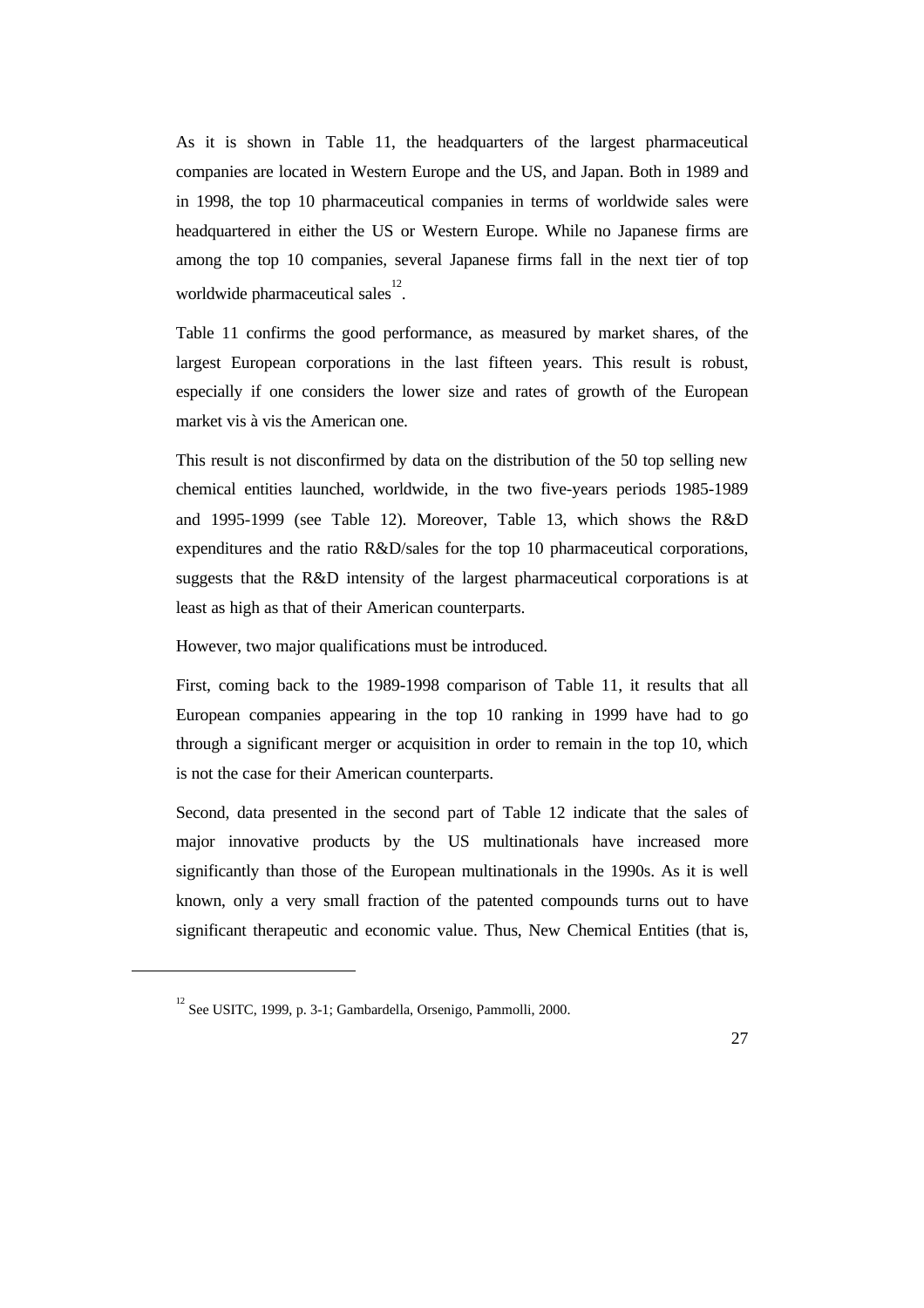drugs whose active ingredients have not been previously approved for therapeutic use) provide the most relevant indication of competitiveness based on innovation capabilities. On this, it is important to notice that US companies have gained a clear and growing leadership in terms of the relevance, as measured by sales and geographical diffusion of New Chemical Entities (NCEs) launched on the market place $^{13}$ . As it is shown in Table 12, the share in terms of sales of NCEs launched by US corporations over the total sales generated by the first 50 NCEs on the market rises dramatically in the Nineties to reach almost 70%, while the share of Japan falls drastically. Both the Swiss and the Europe's share rises somewhat, with a significant increase of the UK and above all France, while Germany' share drops to 3%. In addition, Table 14 shows that in 1999 more than 80% of the total sales of the world top 15 drugs was originated by US companies, with a dramatic increase in the last decade and a corresponding sharp fall of Japanese and German corporations.

Finally, and this is an important point, the portfolio of products held by European multinationals tends to be older than that of the US firms, which suggests that there are differences in research productivity in recent years (see Table 15).

The evidence presented in this section can be interpreted by referring to two mechanims.

On the one side, our results can be explained based on the evidences according to which an increasing fraction of major new drugs, diffused across the most important markets worldwide, has US origins, also thanks to the innovative output of some of the older "New Biotechnology Firms", like Amgen, Chiron, Biogen, Genzyme. In fact, the evidence presented in this section shows that US firms are now the dominant source of innovation and innovative drugs, with Europe lagging behind.

 $\overline{a}$ 

<sup>13</sup> See Council on Competitiveness, 1998.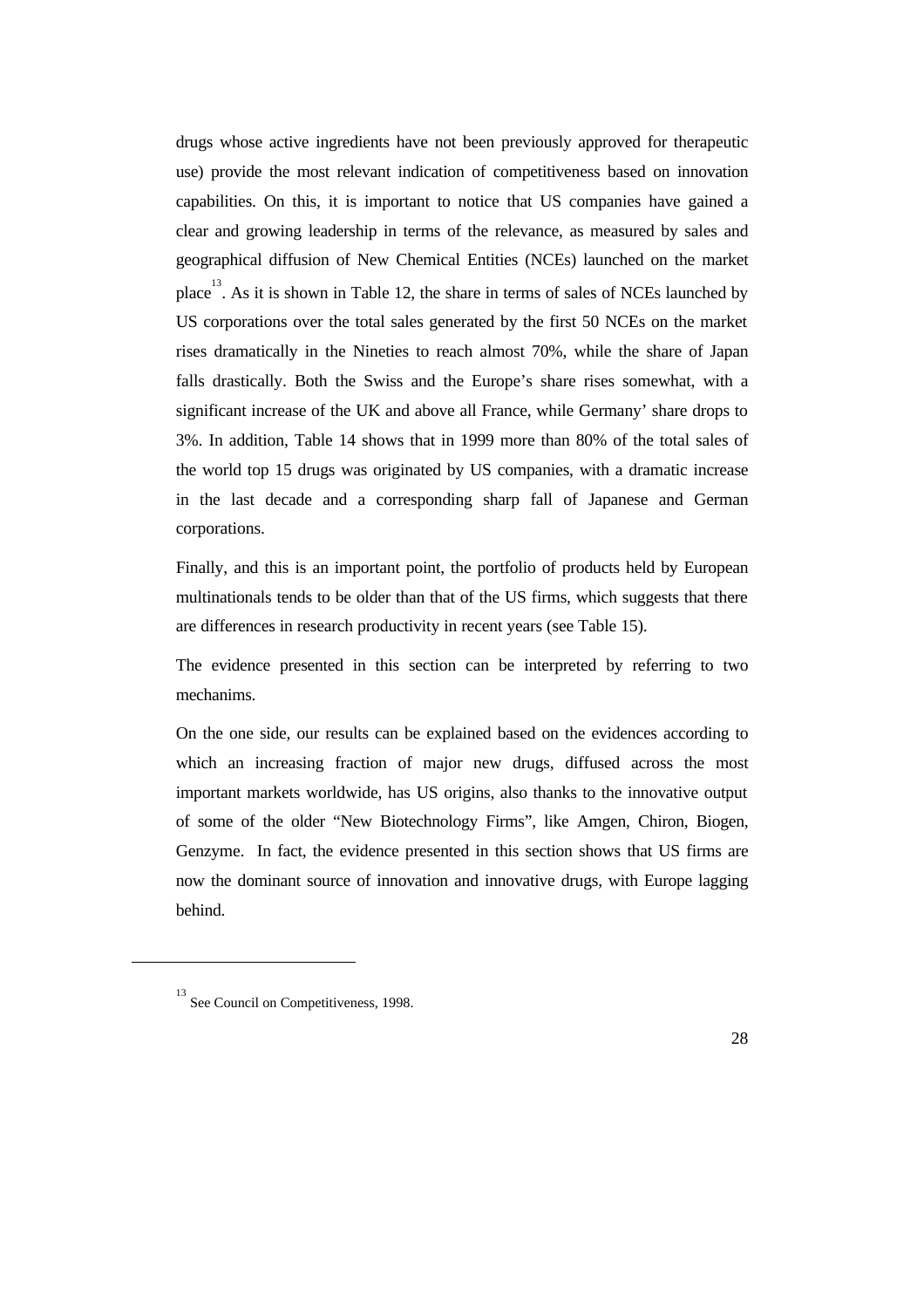On the other side, especially as for the oligopolistic core of the industry, our results are explained by the strong differences in absolute sizes and in rates of growth of demand between Europe and the US. As we already pointed out, the US pharmaceutical market has grown from being roughly equal to the European market at the beginning of the 1990s to almost twice as much in very recent years. In our analysis, we are unable to distinguish whether the growth of the US market in the 1990s stems from higher prices or it is a genuine growth in demand. The size of the increase suggests that it cannot be just increases in prices (even though there can be some of it as well). In other words, the restructuring of pharmaceutical demand, and particularly of the health care system, in the US, has translated into demand growth, which has benefited mainly the US firms. In fact, in spite of their multinational nature, the bulk of the sales of the US and European firms is still in their own markets (see again Table 11a vs. 11b). It is therefore natural that the US firms have taken greater advantage of the growing demand in their own country.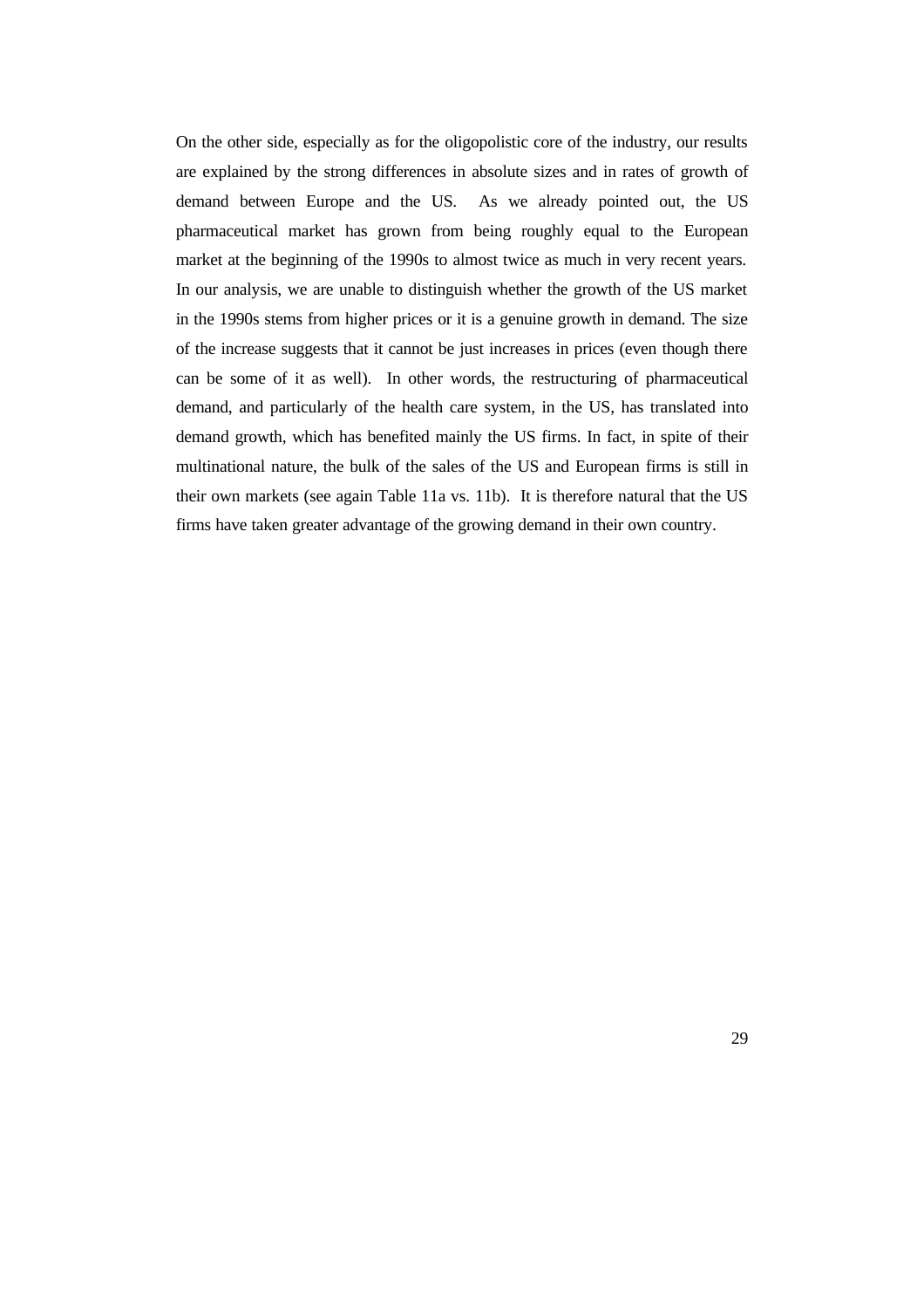|                            |                                                       |                  |              | ivial Ket Shares in Sciected Countries, by Nationality of Corporation |
|----------------------------|-------------------------------------------------------|------------------|--------------|-----------------------------------------------------------------------|
|                            | 1985                                                  | 1989             | 1998         | Change in share<br>1998-1989,                                         |
|                            |                                                       |                  |              | percentage points                                                     |
| <b>USA</b>                 |                                                       |                  |              |                                                                       |
| <b>USA</b>                 | 74.7                                                  | 69.59            | 63.32        | $-11.38$                                                              |
| Japan                      | $\boldsymbol{0}$                                      | 0.17             | 1.7          | 1.7                                                                   |
| Switzerland                | 8.7                                                   | 8.64             | 7.84         | $-0.86$                                                               |
| $EU-15$                    | 12.8                                                  | 20.39            | 24.58        | 11.78                                                                 |
| Others                     | 3.8                                                   | 1.21             | 2.56         | $-1.24$                                                               |
| <b>JAPAN</b>               |                                                       |                  |              |                                                                       |
| Japan                      | 76.4                                                  | 79               | 78.36        | 1.96                                                                  |
| <b>USA</b>                 | 8.7                                                   | 8.22             | 8.34         | $-0.36$                                                               |
| Switzerland                | 3.3                                                   | 3.56             | 3.55         | 0.25                                                                  |
| $EU-15$                    | 5.6                                                   | 8.88             | 9.63         | 4.03                                                                  |
| Others                     | 6                                                     | 0.34             | 0.12         | $-5.88$                                                               |
| <b>GERMANY</b>             |                                                       |                  |              |                                                                       |
| Germany                    | 56.6                                                  | 55.03            | 45.06        | $-11.54$                                                              |
| Others EU-15               | 12.8                                                  | 15               | 19.67        | 6.87                                                                  |
| <b>USA</b>                 | 17.8                                                  | 18.03            | 22.13        | 4.33                                                                  |
| Japan                      | 0.2                                                   | 0.57             | 1.72         | 1.52                                                                  |
| Switzerland                | 9.3                                                   | 7.67             | 10.36        | 1.06                                                                  |
| Others                     | 3.3                                                   | 3.7              | 1.06         | $-2.24$                                                               |
| <b>UK</b>                  |                                                       |                  |              |                                                                       |
| UK                         | 33.4                                                  | 42.73            | 24.45        | $-8.95$                                                               |
| Others EU-15               | 17.2                                                  | 19.03            | 23.75        | 6.55                                                                  |
| <b>USA</b>                 | 35.3                                                  | 28.44            | 32.13        | $-3.17$                                                               |
| Japan                      | $\boldsymbol{0}$                                      | $\boldsymbol{0}$ | 0.94         | 0.94                                                                  |
| Switzerland                | $\tau$                                                | 6.48             | 7.26         | 0.26                                                                  |
| Others                     | 7.1                                                   | 3.32             | 11.47        | 4.37                                                                  |
| <b>FRANCE</b>              |                                                       |                  |              |                                                                       |
| France                     | 51.6                                                  | 48.46            | 36.86        | $-14.74$                                                              |
| Others EU-15               | 20                                                    | 23.72            | 29.25        | 9.25                                                                  |
| <b>USA</b>                 | 20.6                                                  | 20.17            | 24.03        | 3.43                                                                  |
| Japan                      | $\boldsymbol{0}$                                      | 0.06             | $\mathbf{1}$ | $\mathbf{1}$                                                          |
| Switzerland                | 6.7                                                   | 6.71             | 7.76         | 1.06                                                                  |
| Others                     | 1.1                                                   | 0.88             | 1.1          | $\boldsymbol{0}$                                                      |
| <b>ITALY</b>               |                                                       |                  |              |                                                                       |
| Italy                      | 39.6                                                  | 42.43            | 25.76        | $-13.84$                                                              |
| Others EU-15               | 27.8                                                  | 27.34            | 32.36        | 4.56                                                                  |
| <b>USA</b>                 | 17.6                                                  | 19.32            | 27.09        | 9.49                                                                  |
| Japan                      | $\boldsymbol{0}$                                      | 0.18             | 1.17         | 1.17                                                                  |
| Switzerland                | 9.4                                                   | 9.1              | 12.62        | 3.22                                                                  |
| Others                     | 5.6                                                   | 1.63             | 1            | $-4.6$                                                                |
| <b>SPAIN</b>               |                                                       |                  |              |                                                                       |
| Spain                      | 37                                                    | 30.68            | 24.8         | $-12.2$                                                               |
|                            |                                                       |                  |              |                                                                       |
| Others EU-15<br><b>USA</b> | 32.6                                                  | 38.14            | 39.98        | 7.38                                                                  |
|                            | 15.3                                                  | 16.8             | 23.55        | 8.25                                                                  |
| Japan                      | 0.1                                                   | 0.12             | 1.3          | 1.230                                                                 |
| Switzerland                | 12.2                                                  | 11.59            | 9.39         | $-2.81$                                                               |
| Others                     | 2.8                                                   | 2.67             | 0.98         | $-1.82$                                                               |
|                            | Source: IMS International. * Including hospital sales |                  |              |                                                                       |

**Table 9: Market Shares in Selected Countries, by Nationality of Corporation**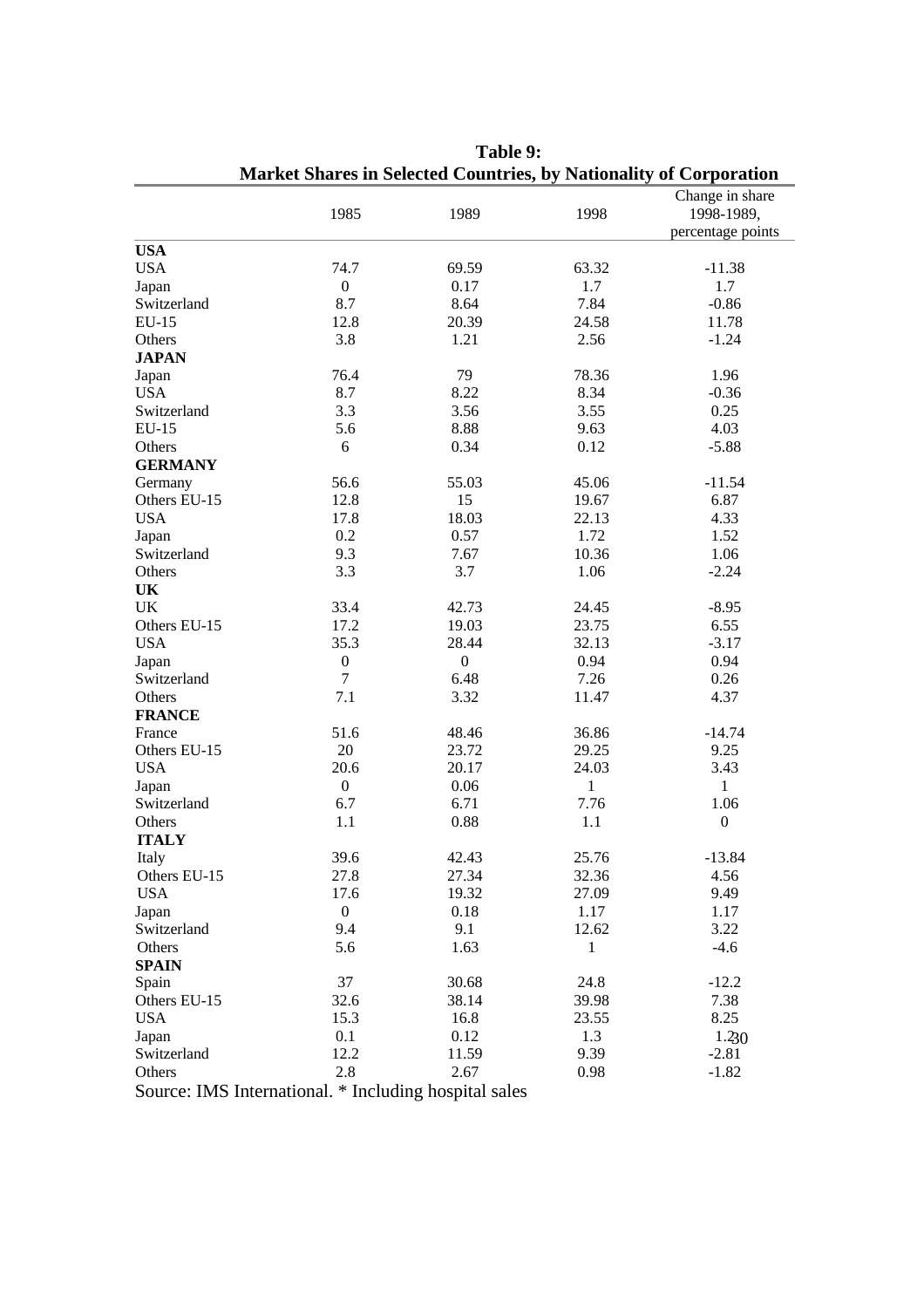|               |            |              |             |         |                |      | Nationality of Corporation* |              |                          |                |                            |                |
|---------------|------------|--------------|-------------|---------|----------------|------|-----------------------------|--------------|--------------------------|----------------|----------------------------|----------------|
| <b>Market</b> | <b>USA</b> | Japan        | Switzerland | $EU-15$ | Germany        | UK   | France                      | Italy        |                          |                | Sweden Denmark Netherlands | Belgium        |
| 1985          |            |              |             |         |                |      |                             |              |                          |                |                            |                |
| World         | 34.2       | 13.1         | 7.7         | 24.8    | 9.6            | 9.2  | 2.8                         | 1.3          | 0.6                      | 0.2            | 0.5                        | 0.6            |
| North America | 64.3       | 0.0          | 8.8         | 18.6    | 4.3            | 12.9 | 0.2                         | 0.6          | 0.1                      | 0.0            | 0.2                        | 0.3            |
| Europe        | 19.9       | 0.0          | 8.5         | 44.5    | 18.1           | 10.6 | 7.9                         | 3.5          | 1.5                      | 0.5            | 1.1                        | 1.3            |
| A/A/A         | 11.4       | 49.3         | 4.8         | 10.7    | 5.8            | 3.7  | 0.5                         | 0.1          | 0.1                      | 0.0            | 0.3                        | 0.2            |
| Latin America | 34.4       | 0.0          | 11.1        | 22.9    | 14.8           | 4.5  | 2.2                         | 0.5          | 0.1                      | 0.0            | 0.6                        | 0.2            |
| 1989          |            |              |             |         |                |      |                             |              |                          |                |                            |                |
| World         | 31.2       | 15.7         | 10.1        | 24.7    | 9.6            | 7.4  | 3.2                         | 2.1          | 1                        | 0.4            | 0.5                        | 0.5            |
| North America | 62         | 0.1          | 5.2         | 24.7    | 14             | 8.8  | 0.2                         | 0.5          | 0.5                      | 0.2            | 0.2                        | 0.3            |
| Europe        | 20.3       | 0.2          | 17.3        | 38.0    | 11.3           | 8.3  | 8.1                         | 5.2          | 2.4                      | 0.7            | 1                          | 1              |
| A/A/A         | 11.1       | 51.7         | 6.6         | 10.2    | $\overline{4}$ | 4.4  | 0.7                         | 0.2          | 0.4                      | 0.1            | 0.3                        | 0.1            |
| Latin America | 30.9       | $\mathbf{0}$ | 15.9        | 22.8    | 5.7            | 12   | 3.3                         | $\mathbf{1}$ | 0.2                      | $\overline{0}$ | 0.6                        | $\overline{0}$ |
| 1998          |            |              |             |         |                |      |                             |              |                          |                |                            |                |
| World         | 36.0       | 11.0         | 8.0         | 28.8    | 10.0           | 9.0  | 4.4                         | 0.6          | 2.8                      | 0.7            | 0.6                        | 0.6            |
| North America | 58.5       | 1.5          | 7.9         | 24.8    | 6.8            | 11.6 | 1.8                         | 0.0          | 3.5                      | 0.2            | 0.4                        | 0.5            |
| Europe        | 25.4       | 0.9          | 9.6         | 45.3    | 15.3           | 10.2 | 9.8                         | 1.8          | 3.7                      | 1.7            | 0.9                        | 1.5            |
| A/A/A         | 12.3       | 46.1         | 5.1         | 14.3    | 6.3            | 4.1  | 1.7                         | 0.0          | 0.9                      | 0.8            | 0.3                        | 0.2            |
| Latin America | 28.6       | 0.2          | 11.9        | 27.8    | 16.1           | 5.8  | 4.1                         | 0.1          | 0.7                      | 0.0            | 1.0                        | 0.0            |
| 1999          |            |              |             |         |                |      |                             |              |                          |                |                            |                |
| World         | 39.0       | 11.1         | 7.7         | 27.8    | 7.3            | 11.9 | 6.1                         | 0.5          | $\overline{\phantom{0}}$ | 0.7            | 0.6                        | 0.6            |
| North America | 60.2       | 1.9          | 7.6         | 24.0    | 4.8            | 14.9 | 3.0                         | $\Omega$     | ٠                        | 0.3            | 0.5                        | 0.5            |
| Europe        | 26.1       | 1.3          | 9.5         | 45.7    | 12.3           | 13.8 | 13.0                        | 2.1          | ٠                        | 1.7            | 0.9                        | 1.5            |
| A/A/A         | 14.4       | 45.8         | 5.1         | 15.4    | 4.6            | 5.5  | 3.8                         | $\Omega$     | ÷                        | 0.9            | 0.4                        | 0.2            |
| Latin America | 29.6       | 0.2          | 11.7        | 26.7    | 12.1           | 6.6  | 6.7                         | 0.2          | -                        | 0.1            | 0.9                        | 0.1            |

**Table 10: Shares of Top100 Corporate Groups, by Nationality of Corporation, Major Markets**

**\*** Location of Headquarters. Source: IMS International

| <b>Table 11a:</b>                                                           |
|-----------------------------------------------------------------------------|
| Top 20 Pharmaceutical Corporations: Decomposition of Worldwide Sales: Major |
| <b>Geographical Markets, 1989</b>                                           |

|                |                            | Crp Nat*   |      | <b>North America</b> |       | <b>Europe</b> |      | Asia/Africa/Austrralia |      | Latin America |      |
|----------------|----------------------------|------------|------|----------------------|-------|---------------|------|------------------------|------|---------------|------|
| 1989           |                            |            |      |                      |       |               |      |                        |      |               |      |
| 1              | <b>MERCK&amp;CO</b>        | <b>USA</b> | 4719 | 26568                | 563   | 11986         | 25,4 | 726,7                  | 15,4 | 132,1         | 28   |
| $\overline{c}$ | BRISTOL-MYERSSOB.          | <b>USA</b> | 4132 | 23635                | 57,2  | 10123         | 245  | 491.7                  | 11.9 | 2645          | 6,4  |
| 3              | <b>GLAXO</b>               | UK         | 3662 | 168088               | 45,9  | 1490,4        | 40,7 | 399,2                  | 109  | 95,2          | 26   |
| 4              | <b>SMITHKI INE BEFCHAM</b> | UK         | 3488 | 1559,1               | 44,7  | 1332,4        | 38,2 | 467,4                  | 13,4 | 1325          | 3,8  |
| 5              | <b>CIBA-CHCY</b>           | <b>SM</b>  | 3382 | 13765                | 40,7  | 1231,0        | 36,4 | 551,3                  | 163  | 223,2         | 6,6  |
| 6              | <b>AMFRICAN HOME</b>       | <b>USA</b> | 3157 | 2288.8               | 72,5  | 539,8         | 17,1 | 151.5                  | 4,8  | 179.9         | 5,7  |
| 7              | <b>HOECHST</b>             | <b>RG</b>  | 2869 | 4303                 | 15    | 16009         | 55.8 | 645.5                  | 22,5 | 192.2         | 67   |
| 8              | JOHNSON & JOHNSON          | <b>USA</b> | 2742 | 1763.1               | 643   | 726.6         | 265  | 109,7                  | 4    | 1453          | 5,3  |
| 9              | <b>BAYER</b>               | <b>RG</b>  | 2667 | 634.7                | 238   | 1144,1        | 429  | 749,4                  | 28.1 | 1360          | 5,1  |
| 10             | <b>SANDOZ</b>              | SM         | 2520 | 831.6                | 33    | 9853          | 39,1 | 584.6                  | 23,2 | 1184          | 4,7  |
| 11             | <b>IIIY</b>                | <b>USA</b> | 2460 | 18942                | $\pi$ | 403,4         | 164  | 61.5                   | 25   | 1008          | 4,1  |
| 12             | PHZER                      | <b>USA</b> | 2363 | 1224.0               | 51.8  | 484,4         | 205  | 548.2                  | 23.2 | 103.9         | 4,4  |
| 13             | <b>ROCHE</b>               | SM         | 2248 | 8183                 | 36,4  | 856,5         | 38,1 | 348,4                  | 15,5 | 2225          | 99   |
| 14             | SCHERINGELOUCH             | <b>USA</b> | 1890 | 1203.9               | 63,7  | 330,7         | 17.5 | 230.6                  | 12,2 | 1266          | 67   |
| 15             | <b>MAR MFR DOW</b>         | <b>USA</b> | 1876 | 14689                | 783   | 275,8         | 14,7 | 123,8                  | 6,6  | 9,3<br>31     | 0,5  |
| 16             | <b>UPIOHN</b>              | <b>USA</b> | 1816 | 12185                | 67,1  | 243.3         | 13,4 | 279,7                  | 15,4 | 72,6          | 4    |
| 17             | <b>BOHRINGRINGH</b>        | <b>RG</b>  | 1766 | 418,5                | 23,7  | 8565          | 485  | 305.5                  | 17,3 | 185,4         | 10,5 |
| 18             | <b>WARNERI AMBERT</b>      | <b>USA</b> | 1679 | 10007                | 59,6  | 444.9         | 265  | 1629                   | 9,7  | 705           | 4,2  |
| 19             | <b>CYANAMID</b>            | <b>USA</b> | 1662 | 7462                 | 44.9  | 4869          | 29,3 | 393.9                  | 23,7 | 349           | 21   |
| 20             | <b>ABBOIT</b>              | <b>USA</b> | 1659 | 1081,7               | 65.2  | 2903          | 17.5 | 147.6                  | 89   | 1393          | 8,4  |

**\*** Location of Headquarters. Source: IMS International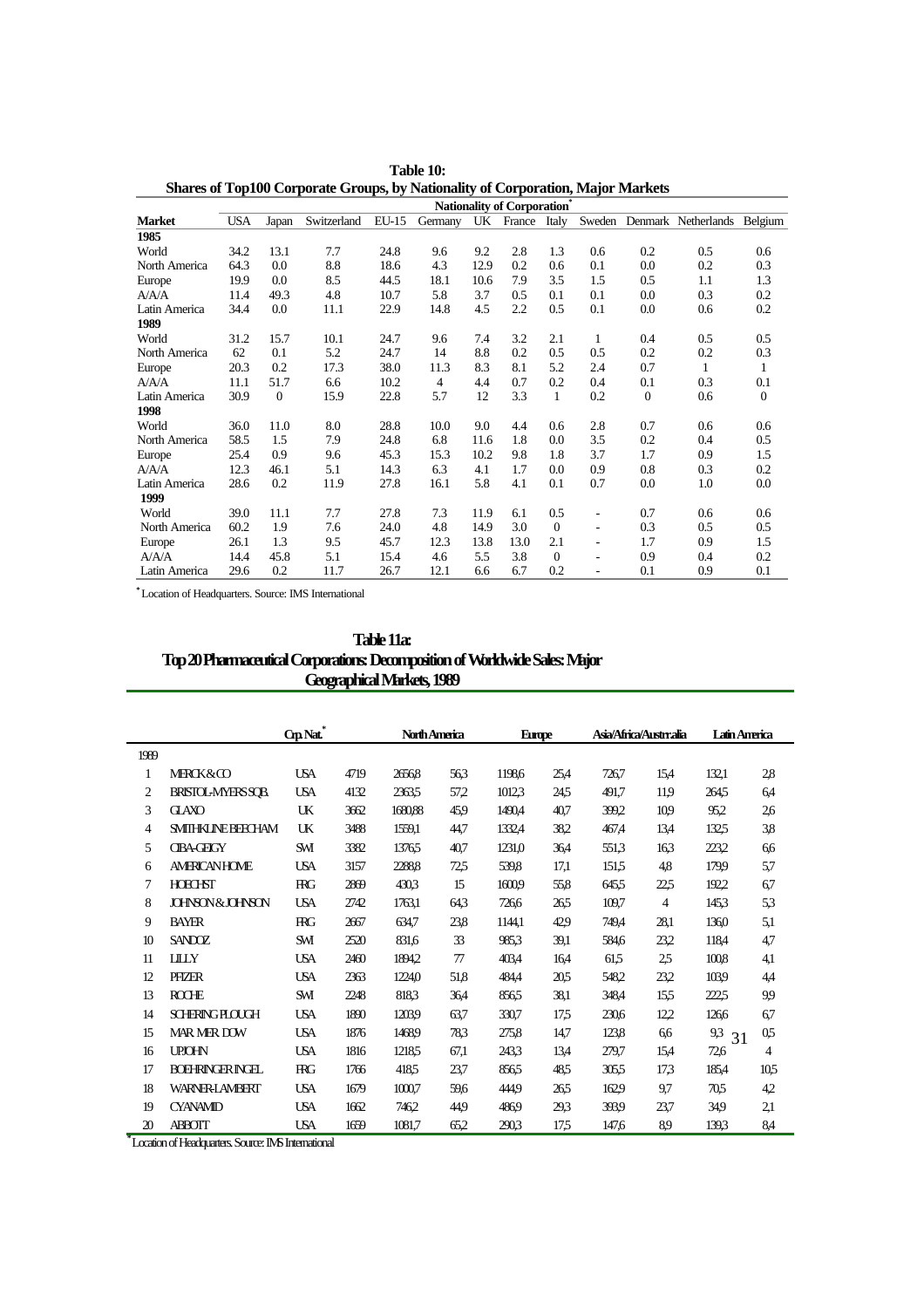|      |                           | Crp. Nat.  |       | North America |      | <b>Europe</b> |      | Asia/Africa/Austrr.alia |      |       | Latin America |
|------|---------------------------|------------|-------|---------------|------|---------------|------|-------------------------|------|-------|---------------|
| 1998 |                           |            |       |               |      |               |      |                         |      |       |               |
| 1    | <b>NOVARTIS</b>           | SWI        | 10724 | 4396.8        | 41   | 3764,1        | 35,1 | 1640,8                  | 15.3 | 922.3 | 8.6           |
| 2    | MERCK&CO                  | <b>USA</b> | 10660 | 6182.8        | 58   | 3091.4        | 29   | 980.7                   | 9.2  | 415,7 | 39            |
| 3    | <b>GLAXOWELLOME</b>       | UK         | 10616 | 5361.1        | 50.5 | 35882         | 33,8 | 1157.1                  | 10.9 | 509.6 | 4,8           |
| 4    | PFIZER                    | <b>USA</b> | 9928  | 6145.4        | 61.9 | 1935.9        | 195  | 1360.1                  | 13.7 | 486.5 | 49            |
| 5    | <b>BRISTOL-MEYER SOB.</b> | <b>USA</b> | 9855  | 63663         | 64,6 | 1990,7        | 20,2 | 670.1                   | 6.8  | 837.7 | 8,5           |
| 6    | JOHNSON & JOHNSON         | <b>USA</b> | 9075  | 6298,1        | 69,4 | 1833,1        | 20,2 | 426.5                   | 4,7  | 517,3 | 5,7           |
| 7    | <b>AMERICAN HOME</b>      | <b>USA</b> | 7855  | 5082.2        | 64,7 | 1633,8        | 20,8 | 479,1                   | 6,1  | 659.8 | 8,4           |
| 8    | <b>ROCHE</b>              | SWI        | 7712  | 2907.4        | 37,7 | 2930.5        | 38   | 933,1                   | 12,1 | 933,1 | 12,1          |
| 9    | SMITH. BEECHAM            | UK         | 7400  | 4181          | 56,5 | 2878.6        | 38.9 | 673,4                   | 9,1  | 407   | 5.5           |
| 10   | <b>IIIY</b>               | <b>USA</b> | 7398  | 5082.4        | 68,7 | 1516.6        | 20.5 | 458.6                   | 6.2  | 340,3 | 4,6           |
| 11   | <b>ASTRA</b>              | <b>SWE</b> | 6959  | 3590.8        | 51,6 | 2755,7        | 39,6 | 480.2                   | 69   | 132,2 | 1,9           |
| 12   | <b>ABBOIT</b>             | <b>USA</b> | 6383  | 4697.9        | 73,6 | 765.9         | 12   | 504.2                   | 79   | 414.9 | 6,5           |
| 13   | <b>HOECHST</b>            | ŒR         | 6269  | 1749.1        | 27,9 | 2564.0        | 40.9 | 1247.5                  | 19.9 | 702,1 | 11,2          |
| 14   | <b>SCHERING PLOUGH</b>    | <b>USA</b> | 6191  | 4327.5        | 69.9 | 1002.9        | 16.2 | 359,1                   | 5,8  | 501.5 | 8.1           |
| 15   | <b>WARNER-I AMBERT</b>    | <b>USA</b> | 5998  | 4192.6        | 69.9 | 1253,6        | 20.9 | 311.9                   | 5.2  | 239.9 | 4             |
| 16   | <b>BAYER</b>              | <b>GER</b> | 5196  | 2234.3        | 43   | 1834.2        | 35,3 | 670.3                   | 12.9 | 457.2 | 8,8           |
| 17   | <b>RHONE POULENC</b>      | <b>FRA</b> | 4611  | 1438.6        | 31.2 | 2360.8        | 51,2 | 474.9                   | 10.3 | 331.9 | 7.2           |
| 18   | PHARM & UPJOHN            | <b>USA</b> | 4547  | 1918.8        | 42,2 | 1841.5        | 40.5 | 536.5                   | 11.8 | 250,1 | 5.5           |
| 19   | <b>ZENECA</b>             | UK         | 3793  | 1873,7        | 49,4 | 1384.4        | 365  | 390,7                   | 10,3 | 140,3 | 3.7           |
| 20   | <b>BOHERINGER INGEL</b>   | ŒR         | 3659  | 1053.8        | 28,8 | 1375.8        | 37,6 | 651.3                   | 17.8 | 581,7 | 159           |

**Table 11b: Top 20 Pharmaceutical Corporations: Decomposition of Worldwide Sales: Major Geographical Markets, 1998**

**\*** Location of Headquarters. Source: IMS International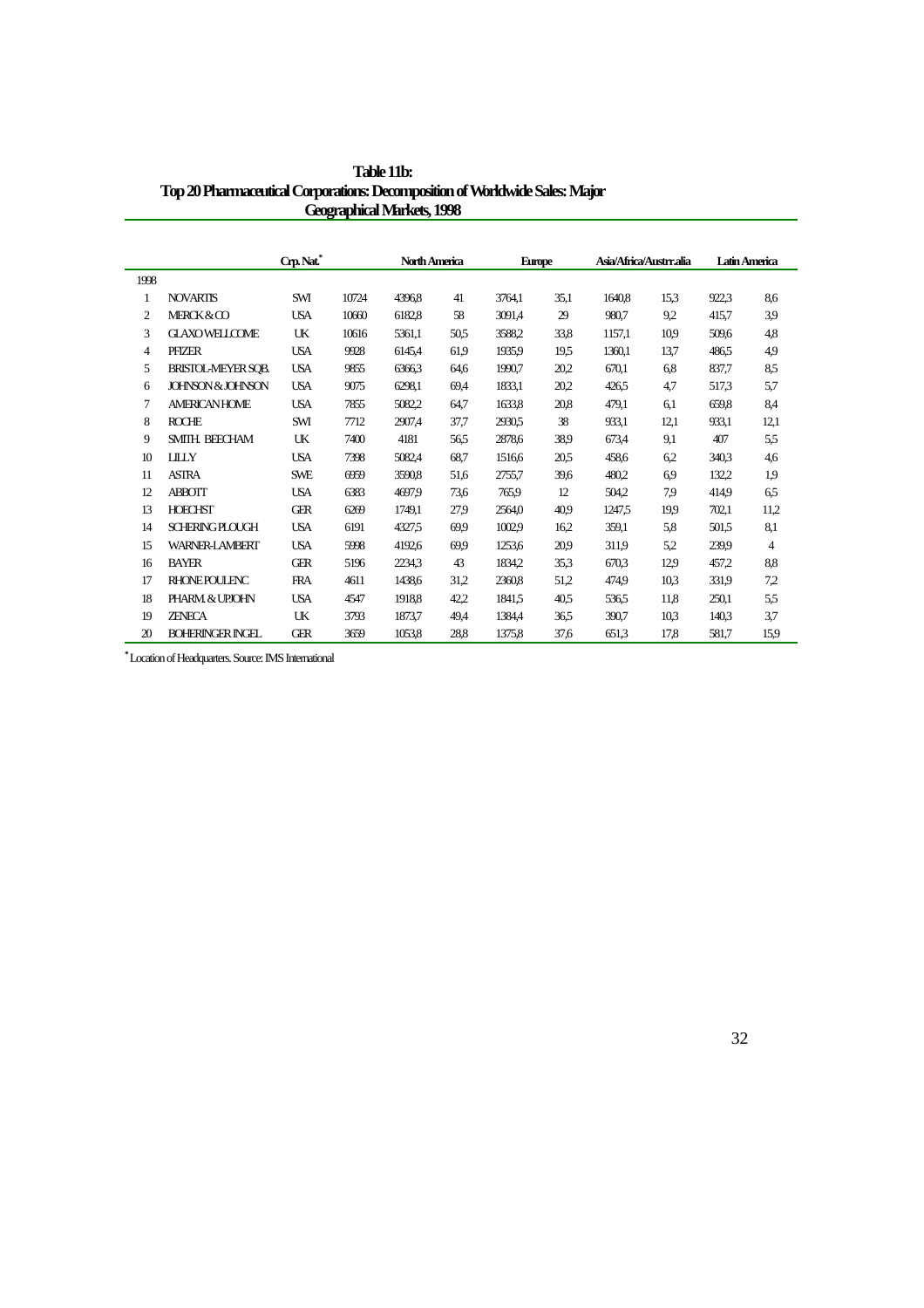|                         |                  | Top 50 INCES by Origin of Corporation |  |  |  |  |
|-------------------------|------------------|---------------------------------------|--|--|--|--|
| Nationality of the Main | Number of NCEs   |                                       |  |  |  |  |
| Producer Corporation*   | 1985-1989        | 1995-1999                             |  |  |  |  |
| <b>USA</b>              | 17               | 24                                    |  |  |  |  |
| Japan                   | 20               | 3                                     |  |  |  |  |
| Switzerland             | 3                | 6                                     |  |  |  |  |
| EU-15                   | 10               | 16                                    |  |  |  |  |
| UK                      | 3                | 8                                     |  |  |  |  |
| Germany                 | 7                | $\overline{4}$                        |  |  |  |  |
| Netherlands             | $\theta$         | $\mathbf{1}$                          |  |  |  |  |
| France                  | $\boldsymbol{0}$ | 3                                     |  |  |  |  |
|                         | Sales (%)        |                                       |  |  |  |  |
|                         | 1985-1989        | 1995-1999                             |  |  |  |  |
| <b>USA</b>              | 41.49            | 69.12                                 |  |  |  |  |
| Japan                   | 37.33            | 3.92                                  |  |  |  |  |
| Switzerland             | 2.91             | 7.78                                  |  |  |  |  |
| $EU-15$                 | 18.28            | 18.54                                 |  |  |  |  |
| UK                      | 6.53             | 9.38                                  |  |  |  |  |
| Germany                 | 11.75            | 3.33                                  |  |  |  |  |
| Netherlands             | 0.00             | 0.80                                  |  |  |  |  |
| France                  | 0.00             | 5.03                                  |  |  |  |  |

### **Table 12: Top 50 NCEs by Origin of Corporation\***

**\*** Location of Headquarters. Source: IMS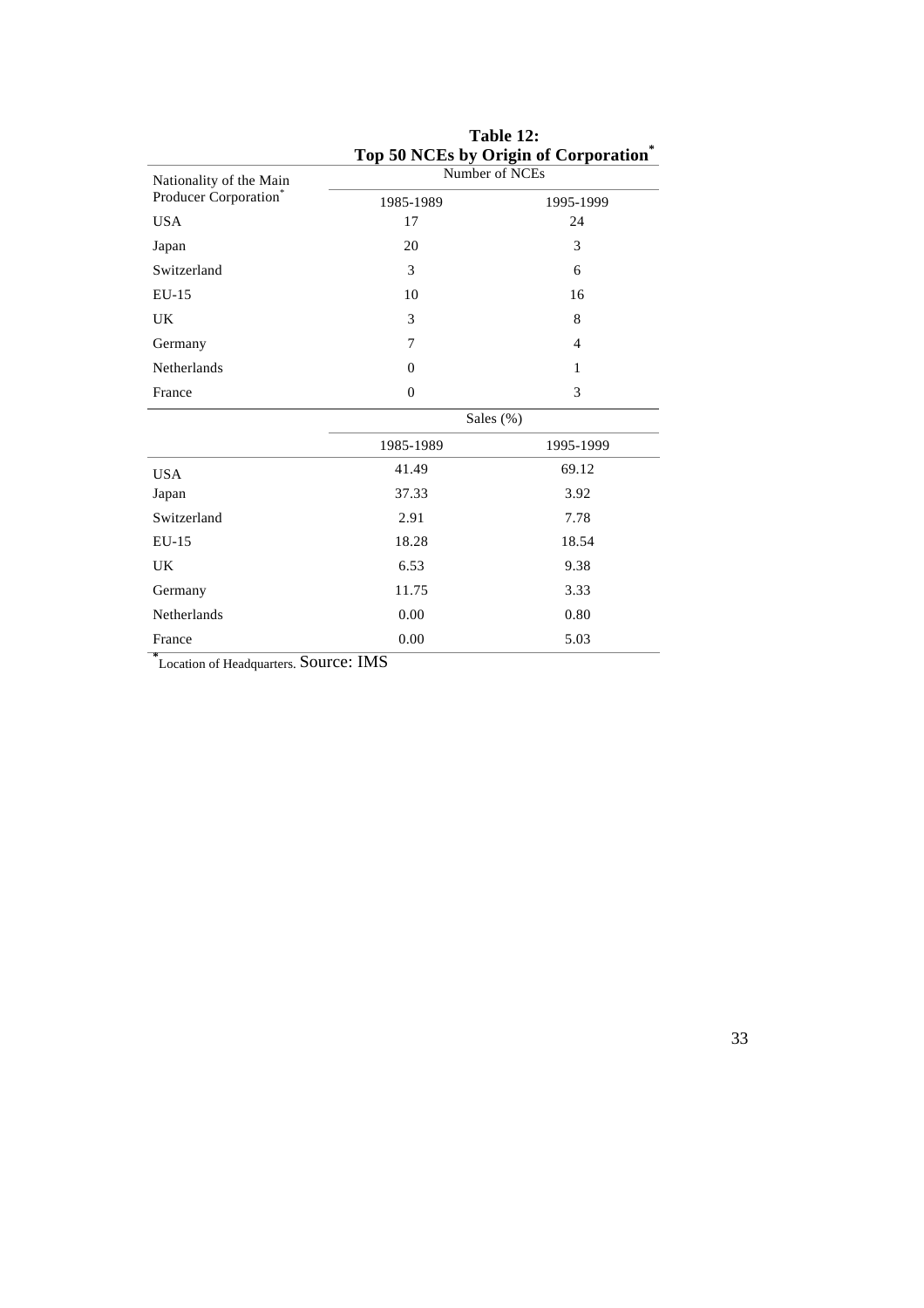| <b>FIREFIRE CONTROLLER IN A TEMPERATURE IN THE PROPERTY COMPORATIONS, 1999</b> |                             |             |                                         |                             |  |  |  |
|--------------------------------------------------------------------------------|-----------------------------|-------------|-----------------------------------------|-----------------------------|--|--|--|
| World<br>Ranking<br>1999                                                       | Company                     | Nationality | Pharma R&D Expenditures<br>$(US\$ m $)$ | R&D as % of<br><b>Sales</b> |  |  |  |
|                                                                                | Merck&Co.                   | <b>USA</b>  | 1,821.1                                 | 11.9%                       |  |  |  |
| 2                                                                              | AstraZeneca                 | UK.         | 2,183                                   | 17.1%                       |  |  |  |
| 3                                                                              | GlaxoWellcome               | UK.         | 1,927.5                                 | 14.6%                       |  |  |  |
| $\overline{4}$                                                                 | Pfizer                      | <b>USA</b>  | <b>NA</b>                               | NA.                         |  |  |  |
| 5                                                                              | <b>Bristol Myers Squibb</b> | <b>USA</b>  | 1,559                                   | 12.4%                       |  |  |  |
| 6                                                                              | <b>Novartis</b>             | <b>SWI</b>  | 1,801.3                                 | 16.1%                       |  |  |  |
| 7                                                                              | Aventis                     | <b>FRA</b>  | <b>NA</b>                               | NA.                         |  |  |  |
| 8                                                                              | Johnson&Johnson             | <b>USA</b>  | 1,400                                   | 16.4%                       |  |  |  |
| 8                                                                              | <b>American Home</b>        | <b>USA</b>  | 1,389.9                                 | 15.6%                       |  |  |  |
|                                                                                | Products                    |             |                                         |                             |  |  |  |
| 10<br>$\mathbb{R}$                                                             | Roche                       | SWI         | 1,893.1                                 | 19.1%                       |  |  |  |
|                                                                                |                             |             |                                         |                             |  |  |  |

**Table 13: Pharmaceutical R&D Expenditures, Top 10 Pharmaceutical Corporations, 1999**

Location of Headquarters. Source: Scrip League Tables.

|                                                 |                                  |       | World Top 15 Drugs, by Origin of Main Produce |       |
|-------------------------------------------------|----------------------------------|-------|-----------------------------------------------|-------|
| Nationality of the Main<br>Producer Corporation | Total sales, \$<br>million, 1989 | $\%$  | Total sales, \$<br>million, 1999              | $\%$  |
| <b>US</b>                                       | 1697                             | 47.94 | 11227                                         | 82.06 |
| Japan                                           | 1173                             | 33.14 | 460                                           | 3.36  |
| Switzerland                                     | $\theta$                         |       | 835                                           | 6.10  |
| $EU-15$                                         | 670                              | 18.93 | 557                                           | 4.07  |
| UK                                              | 243                              | 6.86  | 557                                           | 4.07  |
| Germany                                         | 427                              | 12.06 | $\Omega$                                      |       |
| France                                          | $\theta$                         |       | $\Omega$                                      |       |
| Sweden                                          |                                  |       | $\theta$                                      |       |
| Other EU                                        |                                  |       | $\Omega$                                      |       |
| Other non EU                                    | 0                                |       | 0                                             |       |
| Total                                           | 3540                             | 100   | 13682                                         | 100   |
| $* -$                                           |                                  |       |                                               |       |

**Table 14: World Top 15 Drugs, by Origin of Main Producer Corporation**

\* Location of Headquarters. Source: IMS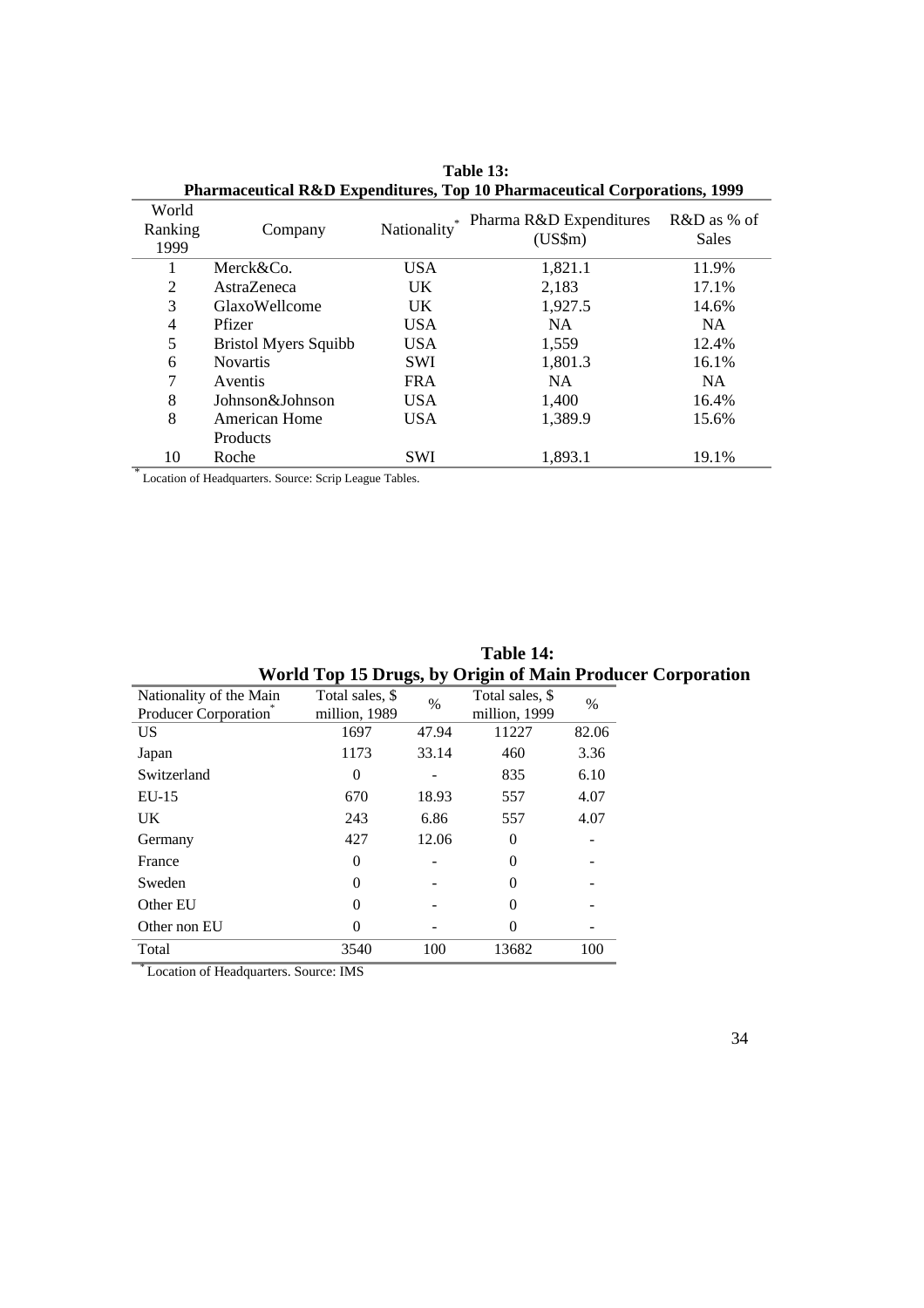# **Table 15:**

# **Recent Products' Contribution to Total Sales: Top 100 Global Corporations\* , 1997**

|                    | % of Total 1997 sales from NCEs launched since 1988 |
|--------------------|-----------------------------------------------------|
| USA                | 32                                                  |
| Japan              | 29                                                  |
| <b>Switzerland</b> | 14                                                  |
| EU-15              | 16                                                  |

\* Location of Headquarters. Source: IMS

Source: IMS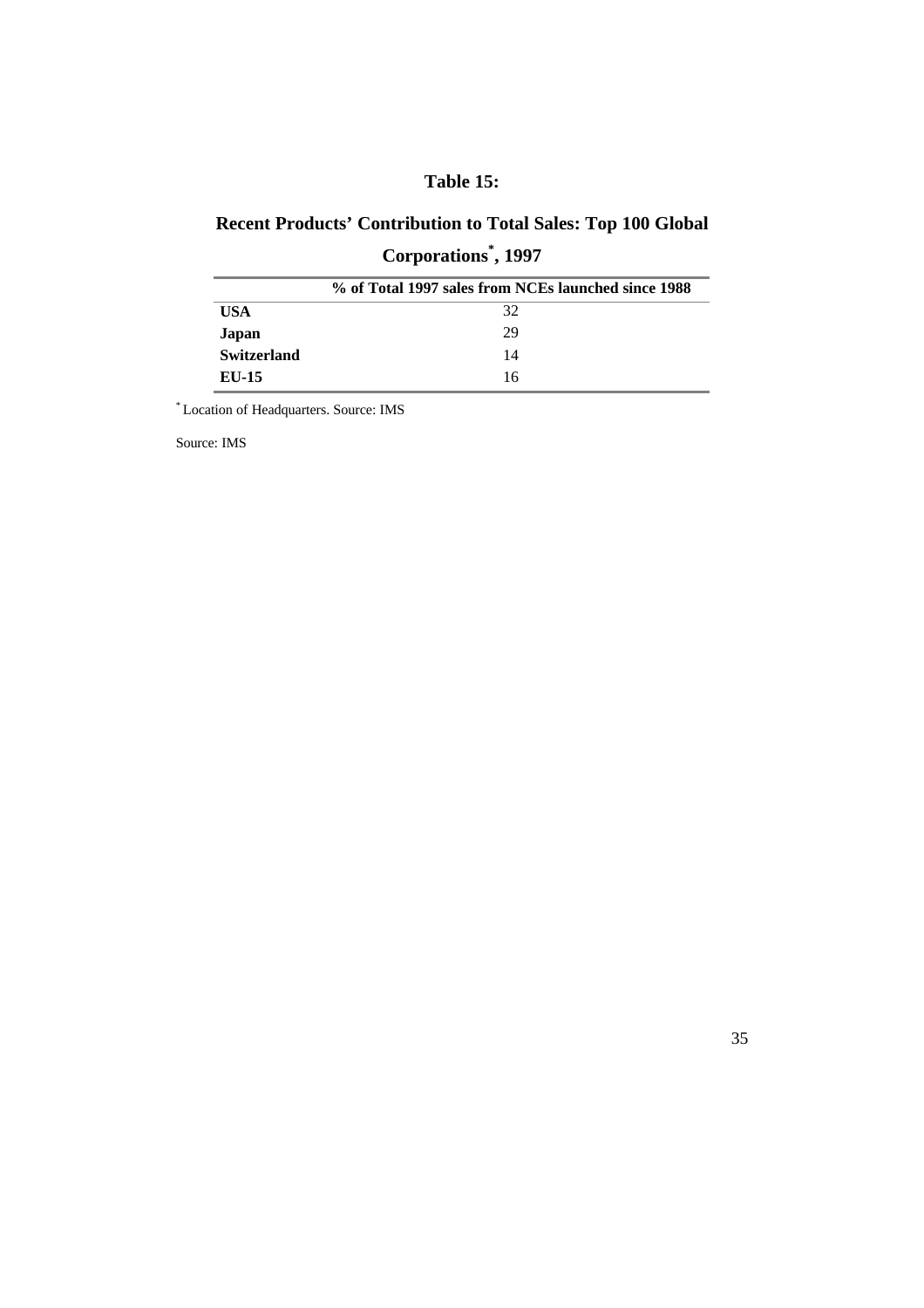#### **IV. R&D and Innovation as Sources of Competitive Advantages**

#### **IV.1 The Division of Innovative Labour in Pharmaceuticals**

There is little question that innovation constitutes one of the key sources of competitiveness in this industry and it is a major determinant of market structure<sup>14</sup> European companies, especially the big German and Swiss firms, have been major innovators in the industry ever since its inception. Following World War II, and also benefiting from the dramatic increase of support to of biomedical research and health care expenditure, US and, more recently, also British companies have progressively challenged the leadership of Continental Europe, establishing themselves as major innovators. However, the innovative core of the industry has been traditionally quite small and remarkably stable over time, with practically no entry until the mid-Seventies.

The emergence and stability of such innovative core was a consequence of the nature of pharmaceutical R&D, which – until the mid-Seventies – was based on the extensive exploration of chemical compounds and on incremental structural modifications of drug prototypes, organised around highly structured processes for carrying out mass screening programs. These processes involved large laboratories and highly disciplined internal organisational procedures, which became a source of first-mover advantages and of economies of scale in research. Through the evolution of the industry, the organisational capabilities developed to manage the processes of drug development and delivery – competencies in the management of large scale, expensive, clinical trials, the process of gaining regulatory approval as well as marketing and distribution – have acted as powerful barriers to entry in the industry. Around this core, a large fringe of firms has thrived through imitation and

 $\overline{a}$ 

<sup>14</sup> See Gambardella, 1995; Sutton, 1998; Matraves, 1999; Henderson, Orsenigo, Pisano, 1999; Bottazzi, Dosi, Pammolli, Riccaboni, 2000.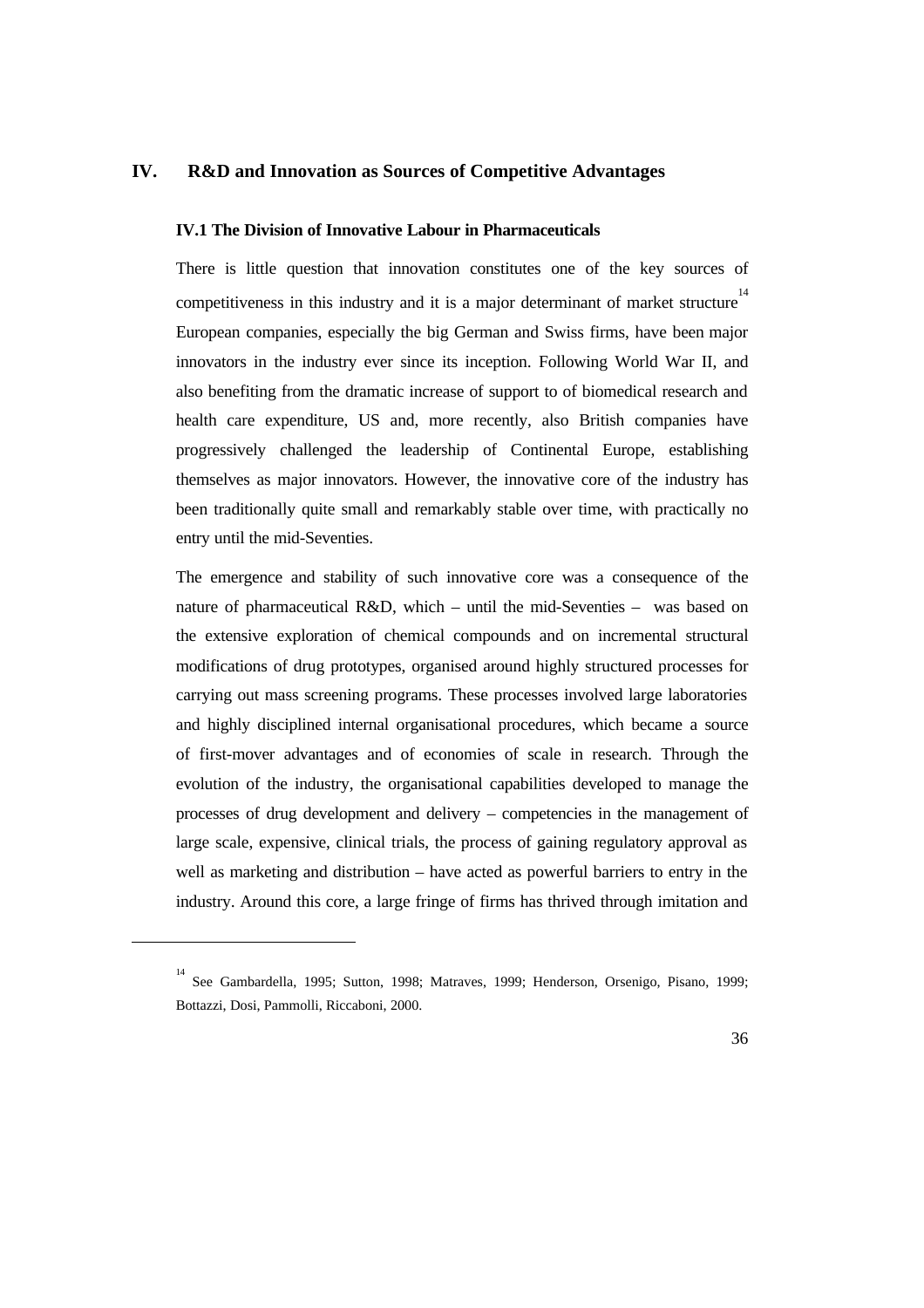generic competition after patent expiration as well as through production and marketing in local markets and product niches.

The advent of the so-called "molecular biology" revolution since the mid-Seventies has introduced drastic changes in the relevant knowledge base, in the processes of discovery and in the organisation of research, with the emergence of a new technological regime and new technological and organisational capabilities as a key source of competitive advantages 15 .

First, the "molecular biology" revolution has opened up new opportunities for the discovery and production of new drugs. At the same time, it has implied a radical shift in the knowledge base and in research procedures and methodologies, with the transition from quasi-random screening to "guided discovery" or discovery by design. Moreover, the importance of publicly generated scientific knowledge for industrial innovation has drastically increased<sup>16</sup>.

These changes have had major consequences on the organisation of research and on patterns of division of innovative labour. New technological opportunities have made it possible the entry of new firms, mainly specialised suppliers of specific techniques and intermediate products to larger companies. Established corporations have experienced complex processes of adaptation, absorbing the new knowledge base and adopting new, academic-like, forms of organisation of research, which rely crucially on the development of dense networks of collaboration with universities, public and private research centres and other companies, especially New Biotechnology Firms (NBFs)<sup>17</sup>. Yet, they continue to represent the inner core

 $\overline{a}$ 

<sup>15</sup> See Orsenigo, 1989; Gambardella, 1995; Galambos, Sturchio, 1996; Orsenigo, Pammolli, Riccaboni, 2000; Drews, 2000.

<sup>16</sup> See Arora, Gambardella, 1994.

<sup>&</sup>lt;sup>17</sup> See, among others, Arora and Gambardella, 1990, Powell et al., 1996; Orsenigo, Pammolli, Riccaboni, 2000.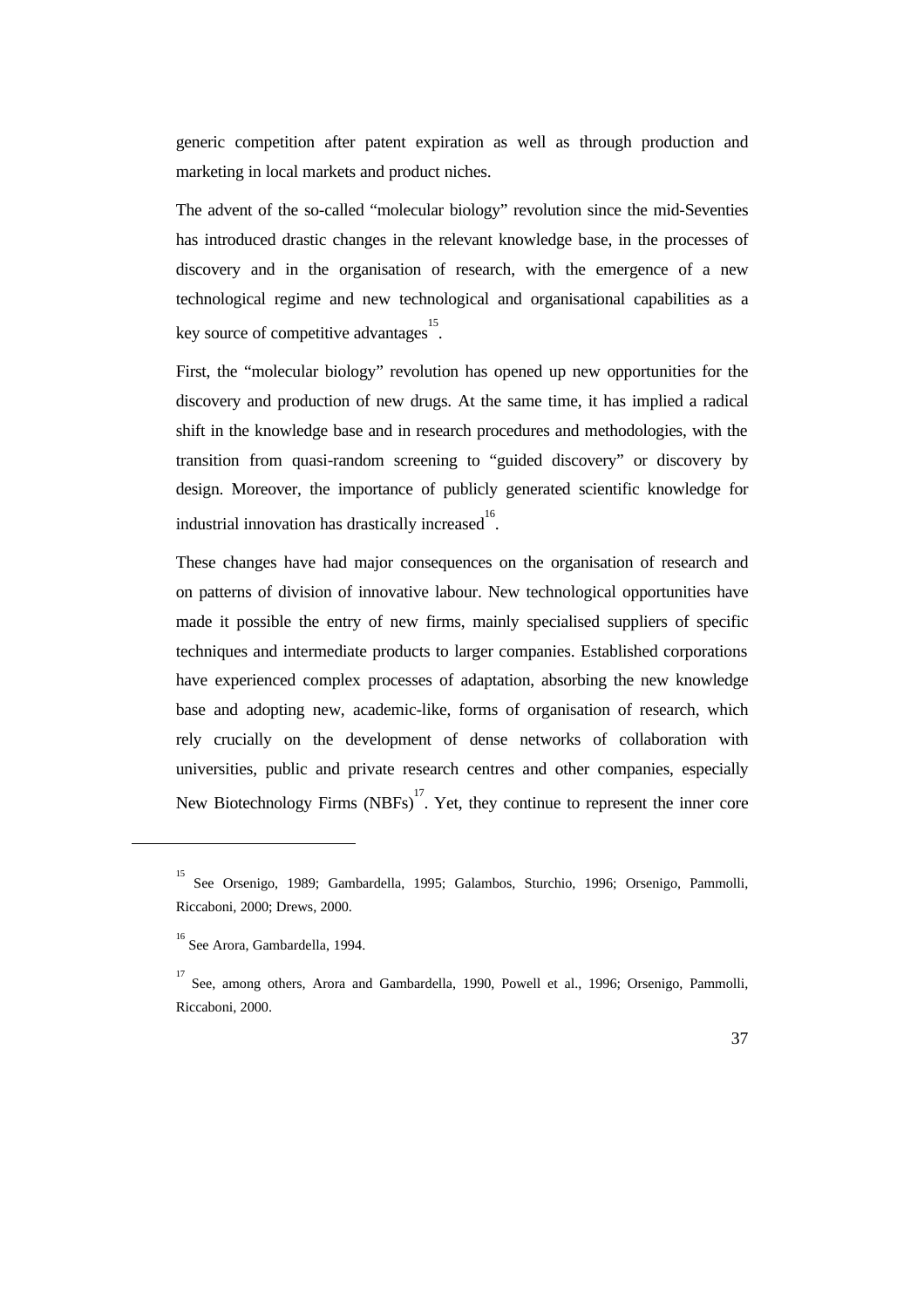of innovators in the industry. Only few of the new firms have succeeded in entering into such core. The – largely sunk – costs required for discovery and development have increased sharply and – as a consequence – barriers to entry have increased. Nowadays, an R&D project for a new drug is likely to last 8-12 years, with a cost in the range of US\$ 350-650 millions<sup>18</sup>. Moreover, molecular biology and the new general-purpose research technologies of combinatorial chemistry, highthroughput screening, and genomics, have increased firm-specific economies of scope related to knowledge spillovers across projects and research trajectories. Finally, large innovative corporations play a crucial integrative role across different bodies of knowledge as well as providing complementary assets in clinical development, regulatory affairs and distribution channels.

|             |           | Shares in terms of infinition of Fatellis, by Eocation of Hiventors |        |           |           |        |  |  |  |
|-------------|-----------|---------------------------------------------------------------------|--------|-----------|-----------|--------|--|--|--|
|             |           | Pharma %                                                            |        | Biotech % |           |        |  |  |  |
| Country     | 1978-1987 | 1988-1997                                                           | Total  | 1978-1987 | 1988-1997 | Total  |  |  |  |
| Canada      | 0.98      | 1.54                                                                | 1.40   | 0.97      | 1.93      | 1.67   |  |  |  |
| Switzerland | 4.08      | 2.94                                                                | 3.23   | 3.61      | 3.79      | 3.74   |  |  |  |
| Germany     | 18.22     | 12.80                                                               | 14.17  | 13.03     | 10.03     | 10.85  |  |  |  |
| Denmark     | 0.59      | 0.80                                                                | 0.75   | 1.43      | 2.35      | 2.10   |  |  |  |
| Spain       | 0.18      | 0.45                                                                | 0.38   | 0.14      | 0.40      | 0.32   |  |  |  |
| France      | 7.38      | 9.69                                                                | 9.11   | 7.18      | 6.98      | 7.04   |  |  |  |
| Italy       | 2.85      | 3.24                                                                | 3.14   | 1.06      | 1.75      | 1.56   |  |  |  |
| Japan       | 15.02     | 13.64                                                               | 13.99  | 22.21     | 17.06     | 18.47  |  |  |  |
| Sweden      | 2.02      | 2.18                                                                | 2.14   | 2.07      | 1.07      | 1.34   |  |  |  |
| <b>UK</b>   | 8.59      | 7.73                                                                | 7.95   | 7.12      | 7.85      | 7.65   |  |  |  |
| <b>USA</b>  | 40.08     | 44.98                                                               | 43.74  | 41.19     | 46.80     | 45.25  |  |  |  |
| Total       | 100.00    | 100.00                                                              | 100.00 | 100.00    | 100.00    | 100.00 |  |  |  |

**Table 16: Shares in terms of Number of Patents, by Location of Inventors**\*

\* Location of R&D Labs. Source: Our calculations on European Patent Office

 $\overline{a}$ 

<sup>18</sup> See Di Masi, 1991.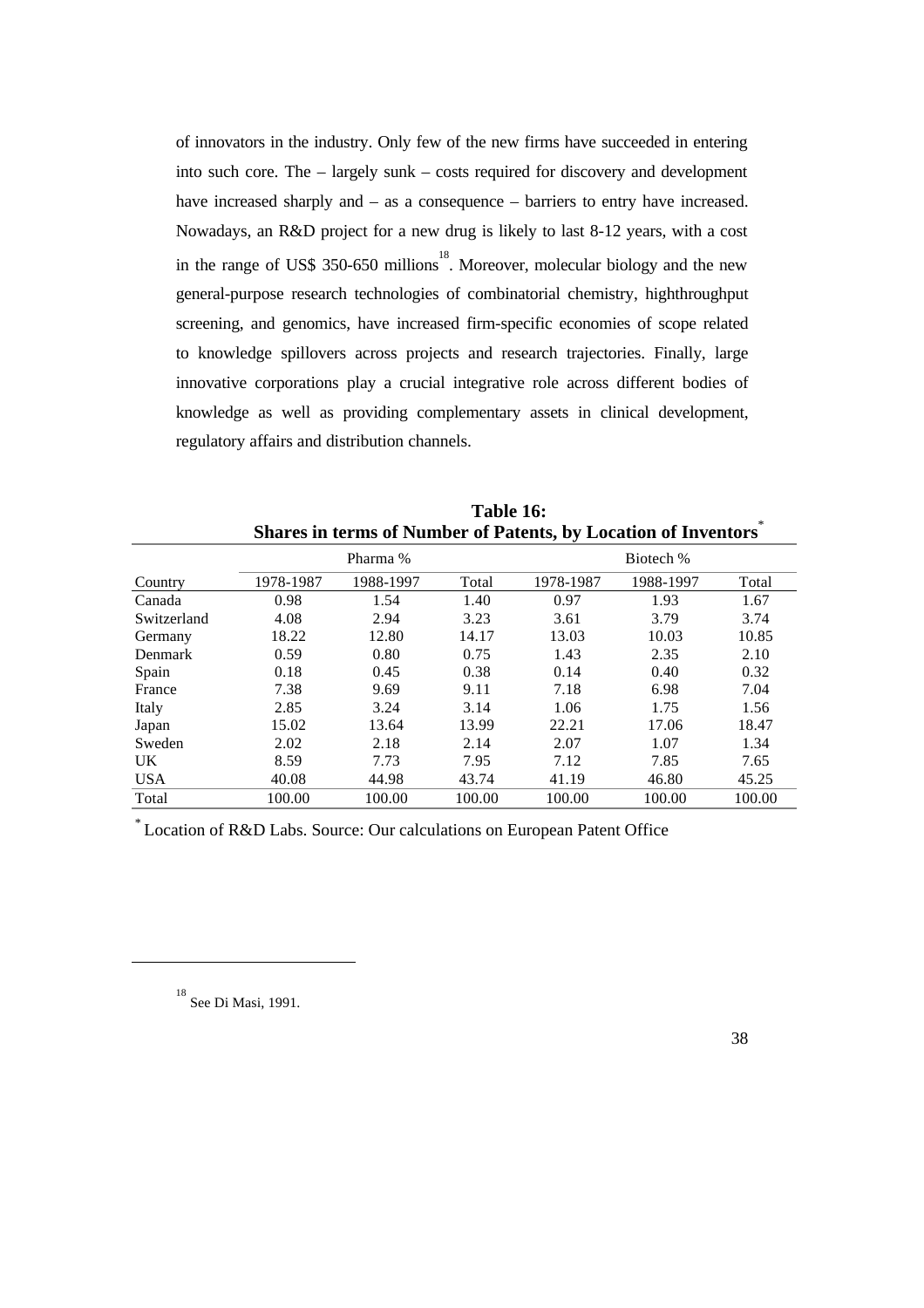#### **IV.2 The US as an increasingly preferred location for invention?**

This section provides some evidence on the geographical location of R&D laboratories within the industry, by means of patent data<sup>19</sup>.

All biotechnological and pharmaceutical European patents (EPO) for 1987-1996 were analysed. The total number of patents applied for between 1987-1996 that was found is 45,454. Patent micro-classes were created, to distinguish biotech from pharmaceuticals. Then, every patent was assigned to a given country of invention, by assigning to the country the share of the inventors in the patent that were located in the country. Thus, for instance, if a patent has ten inventors, two of which from Italy and the others from Germany, we assigned 0.2 to Italy and 0.8 to Germany. The vast majority of patents were produced by inventors located in only one country.

Table 16 shows that, both in traditional pharmaceuticals and in biotechnology, the share of patents by US inventors has increased in the 1990s compared to the 1980s.<sup>20</sup> The share of Japanese and German inventors has instead declined. France grows and overcomes the UK in pharmaceuticals, but not in biotechnology. Switzerland loses shares in pharmaceuticals, but grows slightly in biotechnology. In general, the relative positions of the US and the EU switch moving from biotech vs. pharmaceuticals. This suggests that the US have a comparative advantage in the newer biotech fields relative to more traditional pharmaceutical research.

 $\overline{a}$ 

<sup>&</sup>lt;sup>20</sup> EPO data might "overestimate" the patenting performance of Europe and "underestimate" that of the US. Here however we are comparing shares over time, and hence this problem may be less severe.



<sup>&</sup>lt;sup>19</sup> As it is well known, measuring innovation is difficult and no single indicator usually yields a satisfactory picture. It is important to emphasise that in this Report R&D and patents are not used here as indicators of, respectively, innovative input and output, but as broad indicators of technological activities. See Griliches, 1990.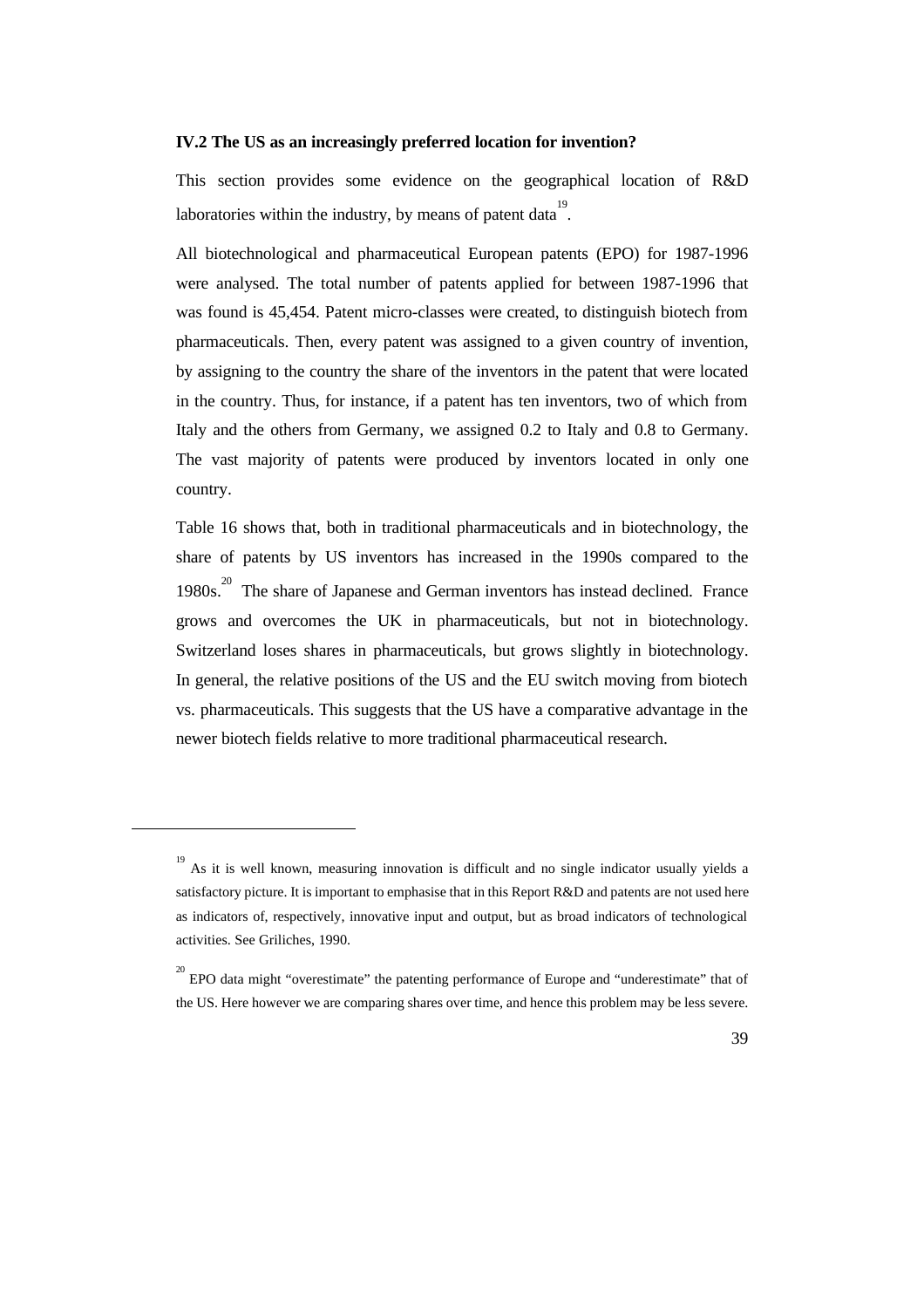An equally informative picture is provided by the analysis of patent citations, by nationality of patent assignee. Patent citations provide a better measure of the technological and economic potential value of innovative activities than patent counts. Citations can in fact be used as a measure of the importance or impact of inventions and as a proxy of knowledge flows among patenting institutions. Widely cited patents tend to be "seminal" patents, i.e. key inventions on which further patent must refer to. Moreover, high citations rates have been shown to correlate with the economic value of patents. Thus, a high number of citations received by a given firm or country can be interpreted as a measure of the quality and relevance of its innovative activities<sup>21</sup>.

Data reported in Table 17 sharpen the results obtained by looking at patent counts. The US dominance is stronger both in pharmaceuticals and in biotechnology, and in both fields citations to US patents increased over the two periods. The share of citations to US patents is higher than the share of counts in the earlier Table, which suggests that on average US patents are relatively more important. By and large, the share of citations for the European countries is similar or lower than the share of counts. Only the UK shows a higher share for citations. Germany, France and Italy all show a lower share for citations than for counts. Among the 25 institutions which have the largest number of highly cited patents, 11 are American, 3 each are British, Swiss, German and French, one is Japanese and one Danish. Moreover, 4 are first generation biotechnology firms, and four are universities or public research centres.

 $\overline{a}$ 

<sup>&</sup>lt;sup>21</sup> Jaffe, Trajtenberg, Henderson, 1993; McMillan, Narin, Deeds, 2000.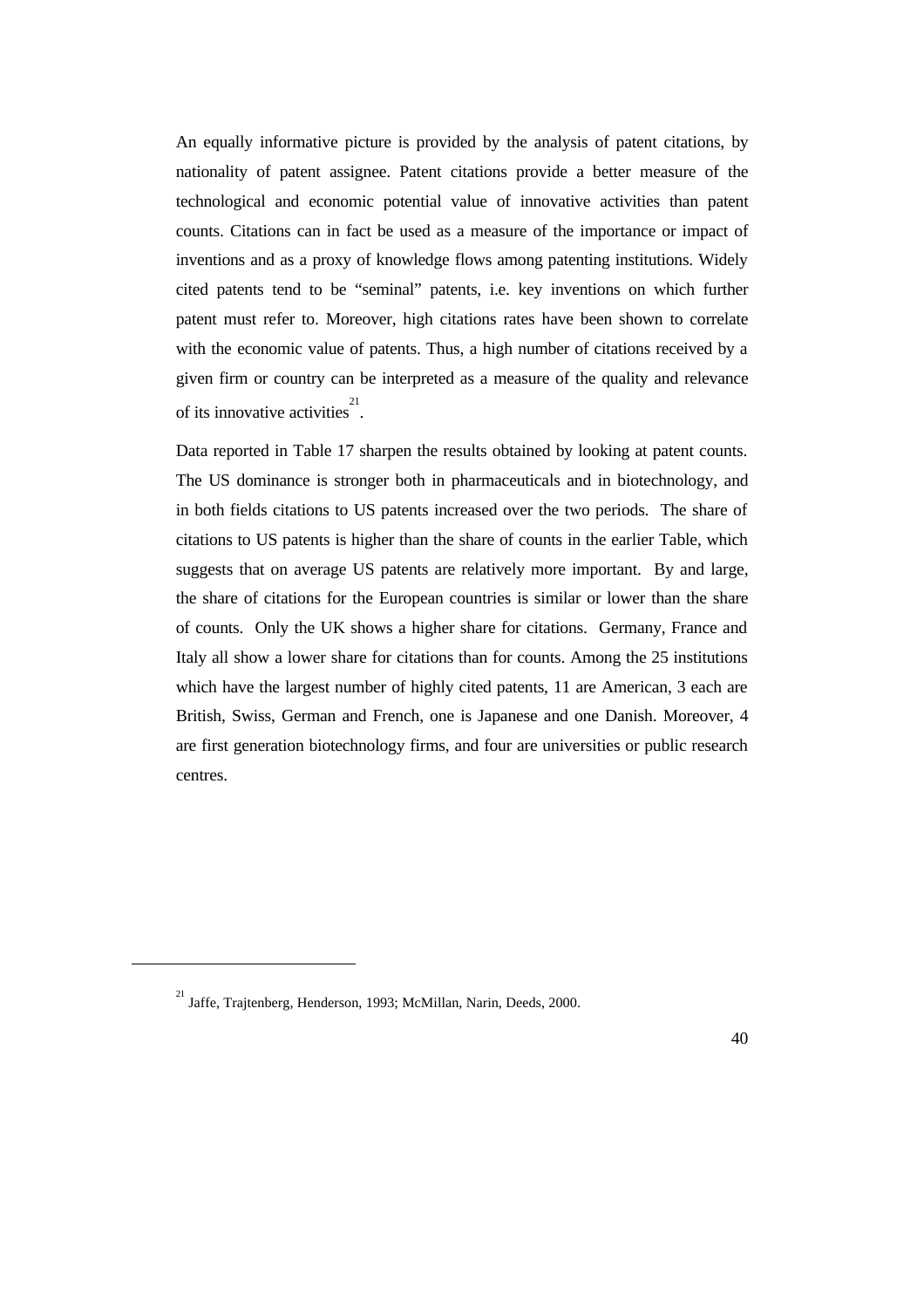| <b>Shares of Citations</b> |        |        |        |        |        |        |  |  |  |  |  |
|----------------------------|--------|--------|--------|--------|--------|--------|--|--|--|--|--|
| Biotech %<br>Pharma %      |        |        |        |        |        |        |  |  |  |  |  |
| Country                    | 1978-  | 1987-  | Total  | 1978-  | 1987-  | Total  |  |  |  |  |  |
|                            | 1988   | 1997   |        | 1988   | 1997   |        |  |  |  |  |  |
| Canada                     | 1.21   | 1.55   | 1.45   | 0.83   | 1.65   | 1.32   |  |  |  |  |  |
| Denmark                    | 0.91   | 0.87   | 0.88   | 1.45   | 2.73   | 2.21   |  |  |  |  |  |
| France                     | 5.48   | 6.85   | 6.44   | 4.77   | 5.18   | 5.01   |  |  |  |  |  |
| Germany                    | 12.86  | 8.59   | 9.85   | 7.58   | 6.87   | 7.16   |  |  |  |  |  |
| Italy                      | 1.81   | 2.70   | 2.43   | 0.57   | 1.17   | 0.92   |  |  |  |  |  |
| Japan                      | 17.37  | 12.36  | 13.84  | 16.56  | 11.77  | 13.72  |  |  |  |  |  |
| Spain                      | 0.11   | 0.23   | 0.19   | 0.20   | 0.14   | 0.16   |  |  |  |  |  |
| Sweden                     | 2.42   | 1.88   | 2.04   | 1.63   | 1.21   | 1.38   |  |  |  |  |  |
| Switzerland                | 4.02   | 2.98   | 3.29   | 4.17   | 5.12   | 4.73   |  |  |  |  |  |
| UK                         | 9.48   | 10.98  | 10.54  | 8.08   | 8.57   | 8.37   |  |  |  |  |  |
| <b>USA</b>                 | 44.33  | 51.02  | 49.04  | 54.16  | 55.61  | 55.02  |  |  |  |  |  |
| Total                      | 100.00 | 100.00 | 100.00 | 100.00 | 100.00 | 100.00 |  |  |  |  |  |

**Table 17: Shares in terms of Patent Citations, by Nationality of Assignee**\*

\* Corporate Headquarters. Source: Our calculations on European Patent Office. Data cleared from self-citations at the country and firm level. Source: European Patent Office-CESPRI database on European Patent Applications.

Table 18 gives information on the geographical location of inventive activities by the 30 selected firms. Table 17 shows that: a) On average, the inventive activities of the European and American firms are more internationalised as compared to Japanese corporations; b) When they do not invent in their own country, French and German companies invent in the US – note in particular the high share of biotech inventions in the US by German companies as compared to pharma patents; c) the UK, but also the Swiss companies, do relatively little research in the their own country as compared to what they do in the US. Particularly, Swiss companies do a lot of their biotech research in the US; d) the US companies do few biotech patents in European laboratories, compared to the Europeans in the US  $(7.1\%$  compared to generally higher than 10%).<sup>22</sup>

 $\overline{a}$ 

 $22$  See Gambardella, Orsenigo, Pammolli, 2000 for further details.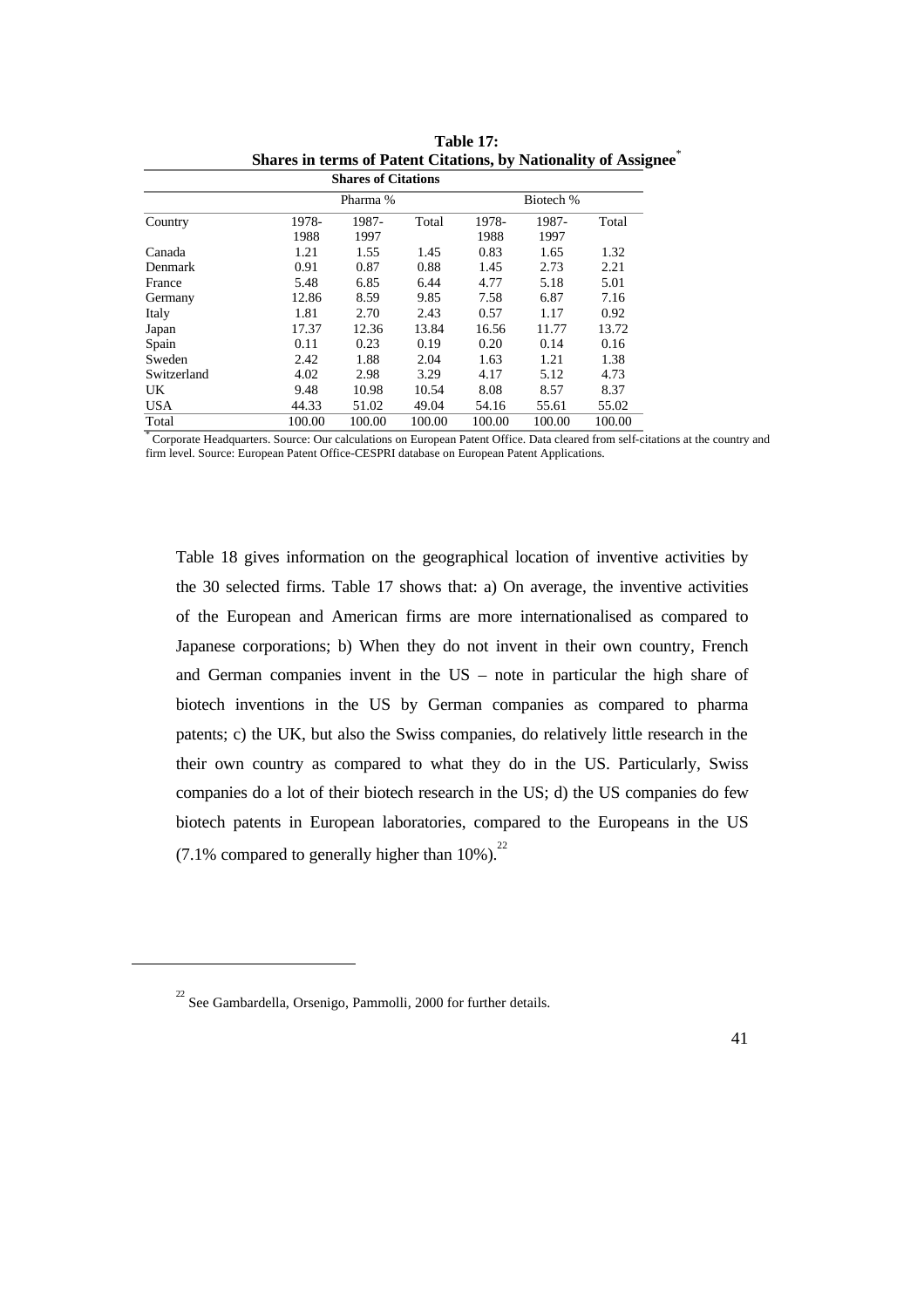|                                                        | Region of invention |      |      |      |                |       |                |            |         |        |  |
|--------------------------------------------------------|---------------------|------|------|------|----------------|-------|----------------|------------|---------|--------|--|
| Nationality                                            | EU                  | EU   | JP   | JP   | Other          | Other | <b>USA</b>     | <b>USA</b> | Total   | Total  |  |
| of Assignee <sup>"</sup> Biotech Pharma Biotech Pharma |                     |      |      |      | Biotech Pharma |       | Biotech Pharma |            | Biotech | Pharma |  |
| France (2)                                             | 86.6                | 84.8 | 0.0  | 0.0  | 0.9            | 0.6   | 12.4           | 14.6       | 100.0   | 100.0  |  |
| Germ. $(5)$                                            | 80.4                | 95.2 | 0.2  | 1.0  | 1.5            | 1.2   | 17.8           | 2.6        | 100.0   | 100.0  |  |
| Japan $(4)$                                            | 1.7                 | 4.5  | 96.4 | 93.5 | 0.0            | 0.1   | 1.9            | 1.8        | 100.0   | 100.0  |  |
| Sweden $(1)$                                           | 66.0                | 88.9 | 0.0  | 2.1  | 23.6           | 2.3   | 10.4           | 6.7        | 100.0   | 100.0  |  |
| Switz. $(2)$                                           | 44.4                | 71.2 | 5.1  | 2.5  | 0.8            | 0.8   | 49.7           | 25.5       | 100.0   | 100.0  |  |
| UK(2)                                                  | 76.7                | 54.1 | 0.0  | 0.0  | 2.0            | 0.9   | 21.3           | 45.0       | 100.0   | 100.0  |  |
| USA(14)                                                | 7.1                 | 16.6 | 1.2  | 2.1  | 1.2            | 2.6   | 90.4           | 78.7       | 100.0   | 100.0  |  |
| Total                                                  | 36.7                | 51.7 | 8.7  | 7.4  | 1.5            | 1.6   | 53.1           | 39.2       | 100.0   | 100.0  |  |

**Table 18: Top 30 Pharmaceutical Companies Worldwide -- Share of 1987-1996 European Patents Invented by Assignee from Country x in Region y**

\* Location of Headquarters. Source: Our calculations on European Patent Office

All in all, the evidence presented in this section shows that the relative position of the US as a locus of innovation has increased over the past decade compared to Europe. Moreover, our overall picture suggests that Europe's performance is comparatively worse in biotechnology.

The aggregate picture, however, stems from differentiated trends across individual European countries. It is also important to notice that the American leadership seem to derive less from the superiority of individual corporations vis-à-vis their European counterparts than from the presence of a larger number of innovative companies. This can be seen from the larger number of US companies within the top corporations, from the higher R&D intensity of the US industry as a whole and, indirectly, from the data examined in Section II. Moreover, the American advantage appears to be linked to the more pronounced role of the New Biotechnology Firms, and the universities as well, to research and innovative activities.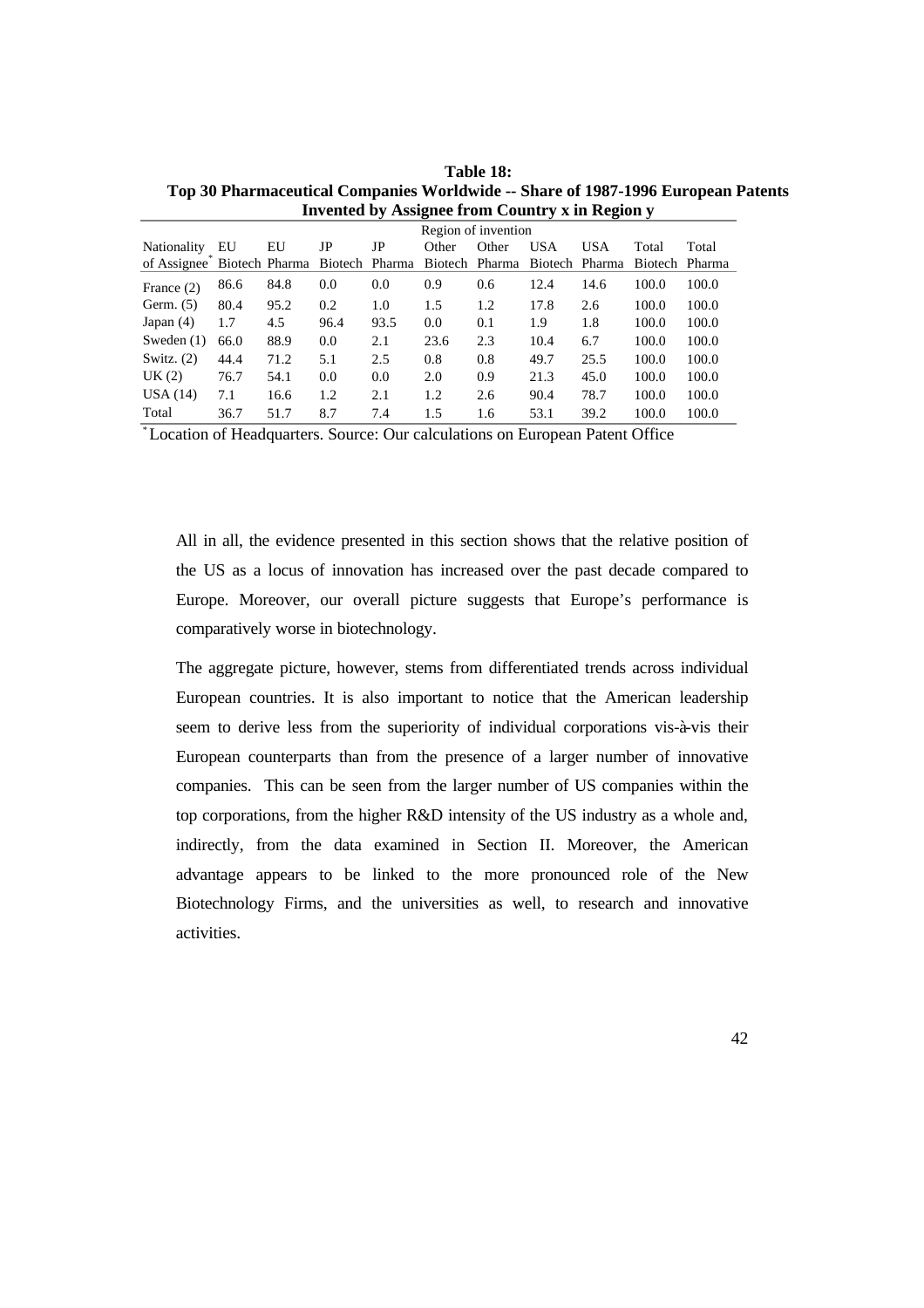### **IV.3 Collaboration in Research, Markets for Technology, and Implications for Competitiveness**

As mentioned previously, the molecular biology revolution has entailed the adoption of new organisational forms of R&D, in particular a higher reliance on collaborations between firms, New Biotechnology Firms (NBFs) and universities.

The explosion of technological opportunities and the relevance of pure scientific, academic research for innovative activities associated with the advent of molecular biology, has meant that no individual firm can now be able to control and master internally all the knowledge required to discover and develop a new drug<sup>23</sup>.

Coupled with the establishment of property rights on such knowledge, all this has allowed the emergence and development of a vibrant market for technology. The ability to access and make efficient use of such network of collaborative relations and of the underlying market for technology has therefore become a crucial source of competitiveness.

Our analysis confirms that in the Nineties collaborations have increased in all the countries. In addition, we find that collaborations have increased in the phase of pre-clinical research relatively to the marketing stage<sup>24</sup>

On this, Table 20, based on the PHID database at the University of Siena, unravels major differences in firms' research and licensing behaviour, focussing on seven major Countries (USA, UK, Switzerland, Germany, France, Italy, and Sweden) for 1992 to 1998.

The indicators presented in Table 20 are defined as the proportion of projects licensed in and out in a given phase of the R&D process, over the total number of projects developed in collaboration.

 $\overline{a}$ 

 $^{23}$  Powell et al., 1996.

<sup>24</sup> See Gambardella, Orsenigo, Pammolli, 2000.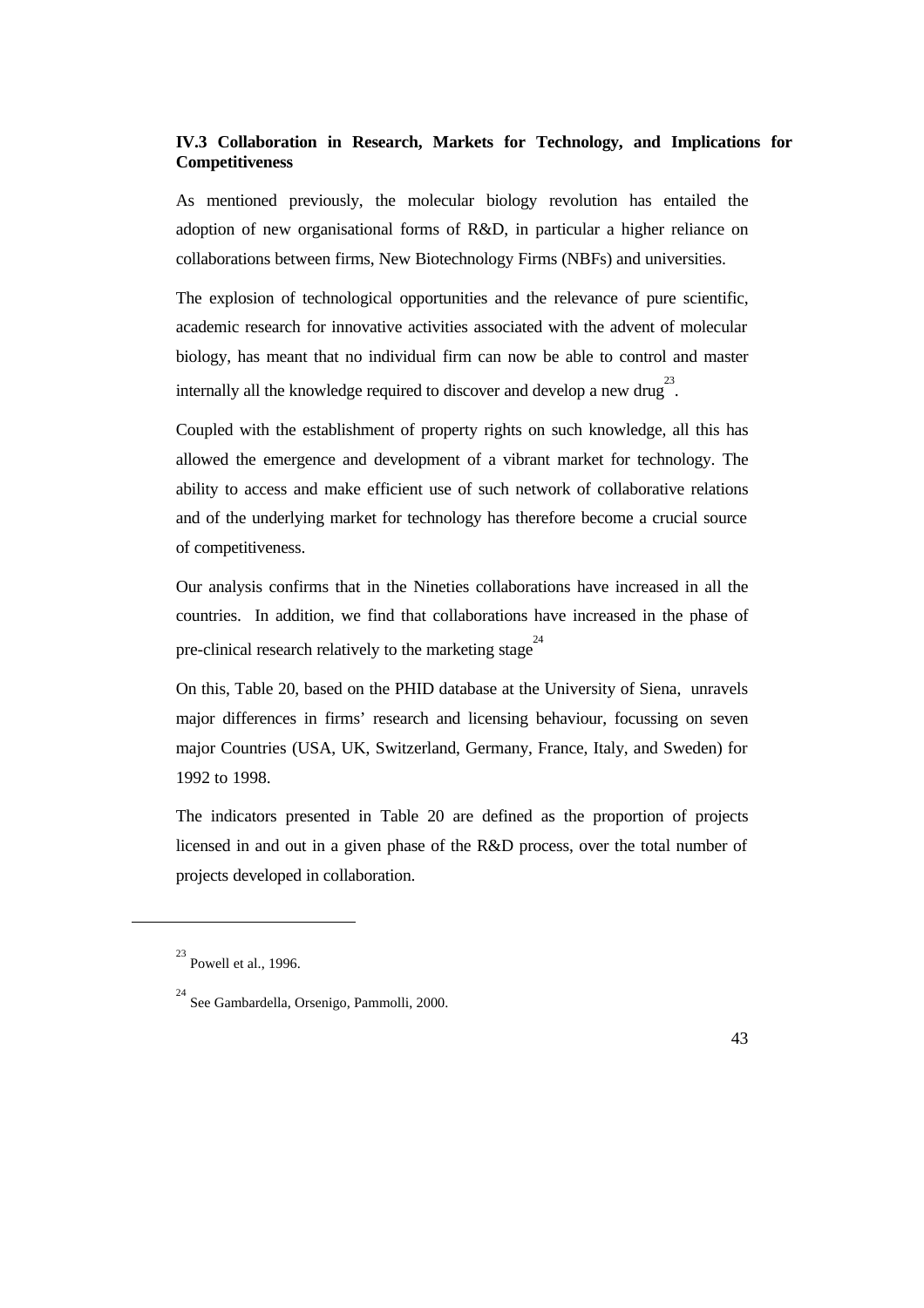More precisely, Lp/L, L1-2/L, L3/L, Lr/L and Lm/L, indicate, respectively:

- the proportion of projects that were licensed-in in Preclinical  $(Lp/L)$ ,
- the proportion of projects that were licensed-in Phase 1-2 of Clinical Research (L1-2/L),
- the proportion of projects that were licensed-in Phase 3 of Clinical Research (L3/L),
- the proportion of projects that were licensed-during the Registration Phase (Lr/L), and, finally,
- the proportion of projects that were licensed-after commercialisation (Marketing: Lm/L).

Other indicators are then considered:

- $\bullet$  the ratio of licensed projects to in house projects (L/H),
- the ratio of projects licensed in Preclinical to the projects developed in house (Lp/Hp), and
- the ratio of licensed out projects in R&D to projects developed in house (LO/H).

In synthesis, Table 20 shows that US firms have consistently over time the highest propensity to collaborate in the pre-clinical phase, whereas collaboration in marketing remain significant in the European countries. Furthermore, US firms act more frequently as licensors (*Originators*) of new R&D projects as compared to the other European countries, which are typically licensees (*Developers*). Based on Table 20 it is possible to distinguish very clearly the behaviour of firms located in Countries like Italy and, to a lesser extent, Sweden, that have a high propensity to license-in in the latter phases of the R&D chain, from US, UK, and Swiss firms, that collaborate extensively also in the early stages of the R&D process.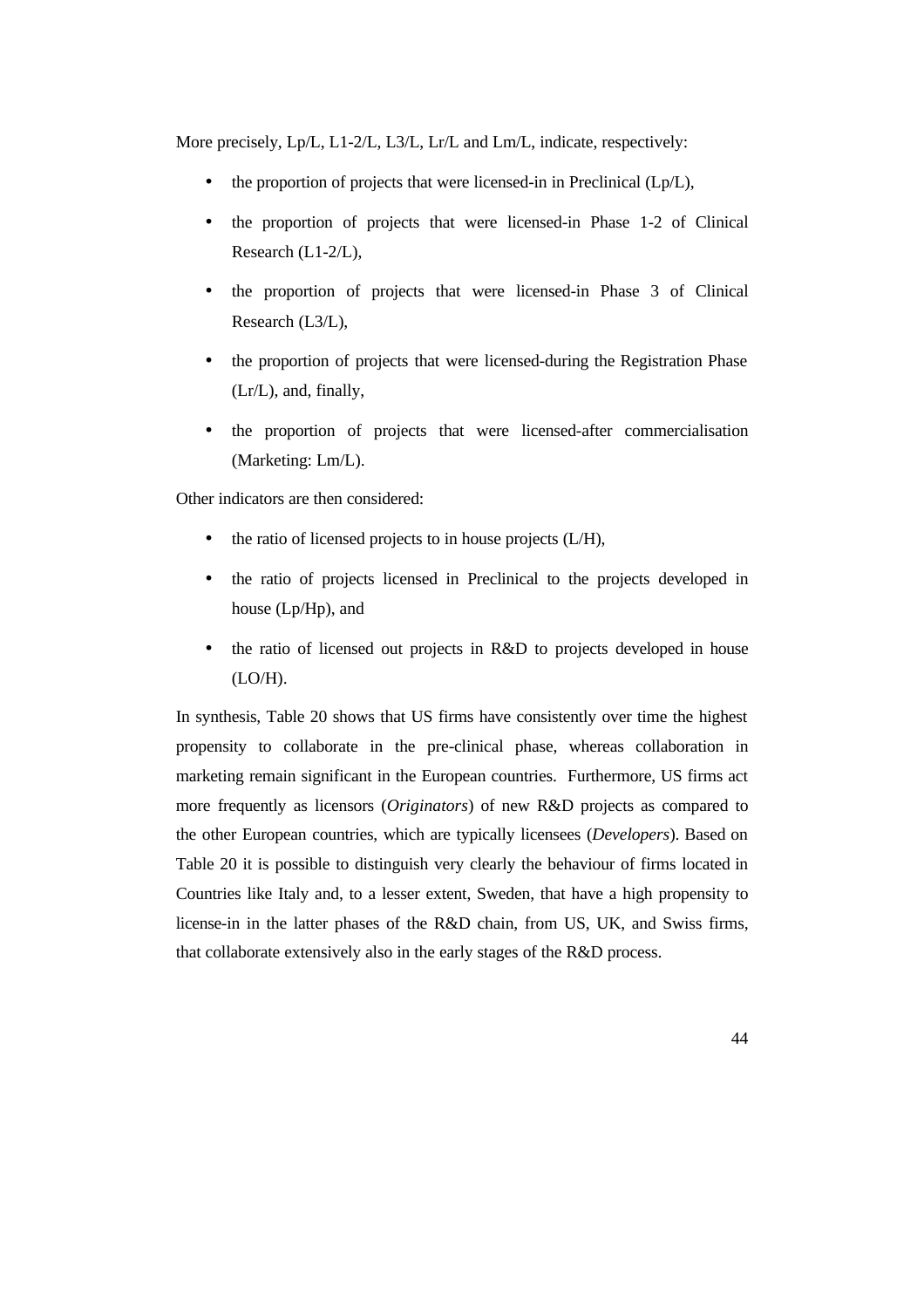Moreover, as it is shown in Table 19, the role of "Originators" of US (and Canadian) companies is linked to the disproportionate share of licences which involve – largely as licensors – NBFs, universities and other research centres as compared to the other major European countries (with the exception of the Netherlands, Denmark and Sweden), and Japan.

|                       |                | $\sim$<br>Lead Pharma | ₩Γ<br><b>DBFs</b> |              |                | Univ./Inst.      |              |                          |                          |                          |
|-----------------------|----------------|-----------------------|-------------------|--------------|----------------|------------------|--------------|--------------------------|--------------------------|--------------------------|
|                       | Num.           | Projects              | Num.              | Projects     | Num.           | Projects         | R&D Projects | In-house                 | Originated               | Developed                |
| <b>USA</b>            | 82             | 1710                  | 313               | 920          | 112            | 421              | 3051         | 27.43                    | 26.78                    | 45.79                    |
| Japan                 | 137            | 1413                  | 3                 | 15           | 33             | 70               | 1498         | 37.12                    | 21.16                    | 41.72                    |
| Germany               | 37             | 716                   | 17                | 30           | $\overline{7}$ | 8                | 754          | 27.19                    | 21.09                    | 51.72                    |
| <b>United Kingdom</b> | 14             | 379                   | 29                | 118          | 17             | 22               | 519          | 39.11                    | 23.89                    | 36.99                    |
| France                | 24             | 347                   | 23                | 58           | 9              | 22               | 427          | 25.53                    | 19.44                    | 55.04                    |
| Switzerland           | 24             | 376                   | 3                 | 6            | $\mathfrak{2}$ | 8                | 390          | 34.87                    | 14.36                    | 50.77                    |
| Italy                 | 45             | 272                   | 3                 | 12           | 6              | 7                | 291          | 27.49                    | 20.27                    | 52.23                    |
| Spain                 | 31             | 161                   | 1                 | 3            | $\overline{2}$ | 3                | 167          | 46.11                    | 11.38                    | 42.51                    |
| South Korea           | 46             | 154                   | $\boldsymbol{0}$  | $\mathbf{0}$ | $\overline{c}$ | 4                | 158          | 16.46                    | 4.43                     | 79.11                    |
| Canada                | 7              | 16                    | 32                | 95           | 8              | 13               | 124          | 20.16                    | 33.06                    | 46.77                    |
| <b>Netherlands</b>    | 10             | 49                    | 8                 | 46           | $\overline{c}$ | 2                | 97           | 9.28                     | 30.93                    | 59.79                    |
| Belgium               | 10             | 76                    | 5                 | 11           | 3              | 7                | 94           | 15.96                    | 45.74                    | 38.30                    |
| <b>Denmark</b>        | 3              | 32                    | 5                 | 36           | $\overline{c}$ | $\boldsymbol{2}$ | 70           | 31.43                    | 37.14                    | 31.43                    |
| Hungary               | $\overline{2}$ | 23                    | 4                 | 18           | $\overline{4}$ | 8                | 49           | 24.49                    | 65.31                    | 10.20                    |
| <b>Israel</b>         | 9              | 31                    | 1                 | 1            | 5              | 13               | 45           | 15.56                    | 17.78                    | 66.67                    |
| Australia             | 4              | 9                     | 8                 | 24           | 6              | 9                | 42           | 11.90                    | 19.05                    | 69.05                    |
| Argentina             | 18             | 36                    | $\boldsymbol{0}$  | $\mathbf{0}$ | $\overline{0}$ | $\boldsymbol{0}$ | 36           | 2.78                     | $\overline{\phantom{a}}$ | 97.22                    |
| Finland               | 4              | 20                    | 1                 | 3            | $\mathbf{0}$   | $\overline{0}$   | 23           | 21.74                    | 26.09                    | 52.17                    |
| Czech Rep.            | 5              | 9                     | 1                 | 1            | 1              | 10               | 20           | 50.00                    | 15.00                    | 35.00                    |
| Portugal              | 12             | 17                    | $\boldsymbol{0}$  | $\theta$     | $\overline{0}$ | $\boldsymbol{0}$ | 17           | 5.88                     |                          | 94.12                    |
| Sweden                | 2              | 5                     | 5                 | 11           | $\mathbf{1}$   | 1                | 17           | 11.76                    | 47.06                    | 41.18                    |
| <b>Ireland</b>        |                | 14                    | 2                 | 2            | 1              | $\boldsymbol{0}$ | 16           |                          | 87.50                    | 12.50                    |
| Others <sup>*</sup>   | 97             | 104                   | 3                 | 3            | 46             | 51               | 158          | 22.15                    | 10.13                    | 67.72                    |
| Total                 | 624            | 5969                  | 467               | 1413         | 269            | 681              | 8063         | $\overline{\phantom{a}}$ | $\overline{\phantom{a}}$ | $\overline{\phantom{a}}$ |

**Table 19: R&D Projects, by Country and Type of Institution, 1990-1999**

\*China, Russia, South Africa, Chile, Colombia, India, Austria, Brazil, Greece, Mexico, Indonesia, Morocco, Pakistan, Poland, Slovenia, Turkey, Croatia, Latvia, New Zealand, Taiwan, Uruguay, Malaysia, Monaco, Perù, Singapore, Slovak Republic, Venezuela, Bulgaria, Hong Kong, Jordan, Norway, Paraguay, Philippines, Ukraine. Source: PHID, University of Siena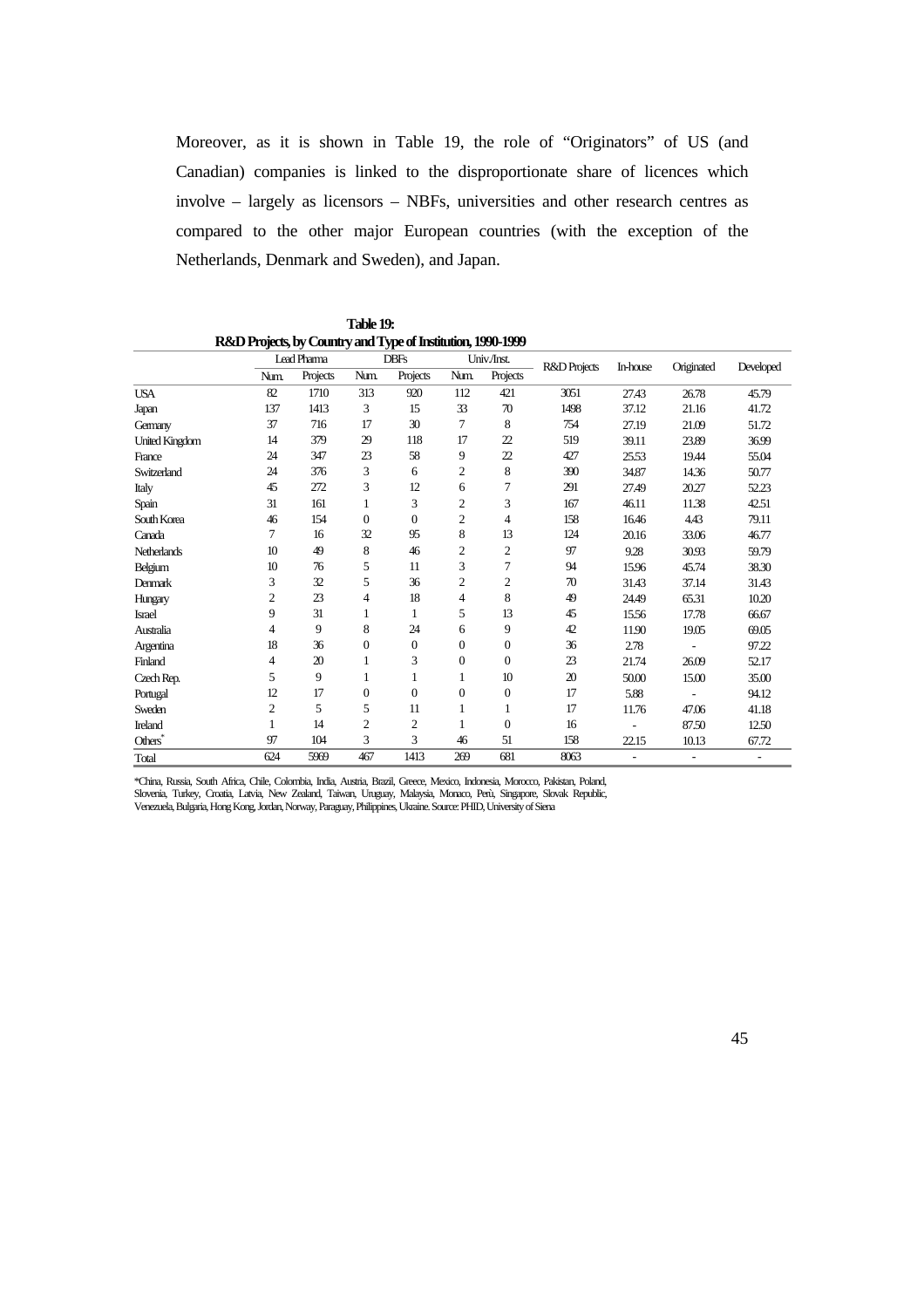|              | N          | Η          | L        | L/H            | $L_p/L$                  | $L_{1-2}/L$              | $L_3/L$ | $L_r/L$        | $L_m/L$        | $L_p/H_p$                | LO/H                     |
|--------------|------------|------------|----------|----------------|--------------------------|--------------------------|---------|----------------|----------------|--------------------------|--------------------------|
| <b>USA</b>   |            |            |          |                |                          |                          |         |                |                |                          |                          |
| 1992         | 898        | 732        | 166      | 0.227          | 0.373                    | 0.241                    | 0.066   | 0.091          | 0.229          | 0.135                    | 0.077                    |
| 1993         | 1132       | 911        | 221      | 0.242          | 0.416                    | 0.24                     | 0.063   | 0.086          | 0.195          | 0.154                    | 0.09                     |
| 1994         | 1378       | 1104       | 274      | 0.248          | 0.453                    | 0.219                    | 0.058   | 0.078          | 0.193          | 0.176                    | 0.096                    |
| 1995         | 1834       | 1497       | 337      | 0.225          | 0.454                    | 0.22                     | 0.06    | 0.083          | 0.184          | 0.148                    | 0.11                     |
| 1996         | 2250       | 1832       | 418      | 0.186          | 0.474                    | 0.206                    | 0.074   | 0.086          | 0.16           | 0.152                    | 0.123                    |
| 1997         | 2257       | 1743       | 514      | 0.295          | 0.475                    | 0.202                    | 0.078   | 0.09           | 0.156          | 0.266                    | 0.178                    |
| 1998         | 2353       | 1763       | 590      | 0.336          | 0.489                    | 0.206                    | 0.069   | 0.087          | 0.148          | 0.244                    | 0.255                    |
| Switzerland  |            |            |          |                |                          |                          |         |                |                |                          |                          |
| 1992         | 216        | 184        | 32       | 0.301          | 0.176                    | 0.196                    | 0.039   | 0.098          | 0.491          | 0.038                    | 0.106                    |
| 1993         | 223        | 187        | 36       | 0.284          | 0.180                    | 0.200                    | 0.040   | 0.080          | 0.500          | 0.026                    | 0.079                    |
| 1994         | 248        | 205        | 43       | 0.251          | 0.173                    | 0.195                    | 0.021   | 0.086          | 0.525          | 0.034                    | 0.076                    |
| 1995         | 241        | 197        | 44       | 0.223          | 0.162                    | 0.186                    | 0.023   | 0.069          | 0.560          | 0.04                     | 0.057                    |
| 1996         | 235        | 192        | 43       | 0.223          | 0.181                    | 0.204                    | 0.045   | 0.045          | 0.525          | 0.036                    | 0.050                    |
| 1997         | 229        | 183        | 46       | 0.209          | 0.162                    | 0.279                    | 0.046   | 0.046          | 0.467          | 0.043                    | 0.019                    |
| 1998         | 226        | 176        | 50       | 0.192          | 0.138                    | 0.333                    | 0.055   | 0.055          | 0.419          | 0.051                    | 0.016                    |
| UK           |            |            |          |                |                          |                          |         |                |                |                          |                          |
| 1992         | 230        | 193        | 37       | 0.19           | 0.16                     | 0.19                     | 0.08    | 0.11           | 0.46           | 0.06                     | 0.01                     |
| 1993         | 488        | 217        | 41       | 0.18           | 0.17                     | 0.17                     | 0.05    | $0.10\,$       | $0.51\,$       | 0.07                     | $0.01\,$                 |
| 1994         | 258        | 212        | 110      | 0.21           | 0.17                     | 0.13                     | 0.06    | 0.09           | 0.54           | 0.07                     | 0.02                     |
| 1995         | 334        | 275        | 150      | 0.21           | 0.27                     | 0.12                     | 0.07    | 0.08           | 0.46           | 0.06                     | 0.02                     |
| 1996         | 380        | 313        | 177      | 0.21           | 0.24                     | 0.12                     | 0.10    | 0.07           | 0.46           | 0.09                     | 0.03                     |
| 1997         | 442        | 362        | 211      | 0.20           | 0.34                     | 0.10                     | 0.09    | 0.07           | 0.40           | 0.13                     | 0.05                     |
| 1998         | 468        | 376        | 92       | 0.24           | 0.38                     | 0.09                     | 0.11    | 0.06           | 0.35           | 0.16                     | 0.06                     |
| Germany      |            |            |          |                |                          |                          |         |                |                |                          |                          |
| 1992         | 334        | 283        | 51       | 0.180          | 0.117                    | 0.059                    | 0.039   | 0.294          | 0.491          | 0.033                    | 0.021                    |
| 1993         | 381        | 321        | 60       | 0.187          | 0.150                    | 0.066                    | 0.050   | 0.266          | 0.468          | 0.046                    | 0.018                    |
| 1994         | 419        | 353        | 66       | 0.187          | 0.121                    | 0.060                    | 0.045   | 0.272          | 0.502          | 0.039                    | 0.017                    |
| 1995         | 461        | 361        | 100      | 0.277          | 0.130                    | 0.060                    | 0.060   | 0.230          | 0.52           | 0.065                    | 0.027                    |
| 1996         | 488        | 363        | 125      | 0.344          | 0.152                    | 0.056                    | 0.064   | 0.240          | 0.488          | 0.104                    | 0.033                    |
| 1997         | 476        | 339        | 137      | 0.404          | 0.167                    | 0.065                    | 0.065   | 0.226          | 0.477          | 0.139                    | 0.038                    |
| 1998         | 482        | 326        | 156      | 0.478          | 0.198                    | 0.064                    | 0.083   | 0.211          | 0.444          | 0.209                    | 0.043                    |
| France       |            |            |          |                |                          |                          |         |                |                |                          |                          |
| 1992         | 206        | 171        | 35       | 0.204          | 0.171                    | 0.085                    | 0.085   | 0.142          | 0.517          | 0.057                    | 0.017                    |
| 1993         | 234        | 193        | 41       | 0.212          | 0.195                    | 0.073                    | 0.073   | 0.121          | 0.538          | 0.073                    | 0.015                    |
| 1994         | 259        | 211        | 48       | 0.227          | 0.166                    | 0.083                    | 0.062   | 0.166          | 0.523          | 0.067                    | 0.023                    |
| 1995         | 287        | 230        | 57       | 0.247          | 0.175                    | 0.052                    | 0.070   | 0.210          | 0.493          | 0.084                    | 0.021                    |
| 1996         | 289        | 228        | 61       | 0.267          | 0.163                    | 0.049                    | 0.065   | 0.229          | 0.494          | 0.086                    | 0.022                    |
| 1997         | 264        | 199        | 65       | 0.326          | 0.138                    |                          |         | 0.215          |                | 0.096                    | 0.030                    |
|              |            |            |          |                |                          | 0.046                    | 0.061   |                | 0.540          |                          |                          |
| 1998<br>1998 | 281<br>295 | 105<br>207 | 70<br>88 | 0.331<br>0.425 | 0.157<br>0.284           | 0.042<br>0.079           | 0.057   | 0.214<br>0.170 | 0.530<br>0.420 | 0.104<br>0.247           | 0.033<br>0.063           |
|              |            |            |          |                |                          |                          | 0.045   |                |                |                          |                          |
| Sweden       |            |            |          |                |                          |                          |         |                |                |                          |                          |
| 1992         | 23         | 17         | 6        | 0.353          | $\overline{\phantom{a}}$ | $\overline{\phantom{a}}$ | 0.166   | 0.500          | 0.334          | $\frac{1}{2}$            | $\overline{\phantom{a}}$ |
| 1993         | $28\,$     | 21         | 7        | 0.333          | $\overline{\phantom{a}}$ | $\overline{\phantom{a}}$ | 0.142   | 0.428          | 0.430          | $\overline{\phantom{a}}$ | $\overline{\phantom{a}}$ |
| 1994         | 32         | 24         | 8        | 0.166          | $\overline{\phantom{a}}$ | 0.125                    | 0.125   | 0.375          | 0.375          | $\blacksquare$           | 0.041                    |
| 1995         | 34         | 25         | 9        | 0.360          | $\overline{a}$           | 0.111                    | 0.111   | 0.333          | 0.445          | $\overline{\phantom{a}}$ | 0.040                    |
| 1996         | 39         | 27         | 12       | 0.444          | 0.083                    | 0.083                    | 0.083   | 0.416          | 0.335          | 0.037                    | 0.037                    |
| 1997         | 48         | 31         | 17       | 0.548          | 0.117                    | 0.294                    | 0.059   | 0.294          | 0.236          | 0.064                    | 0.032                    |
| 1998         | 49         | 29         | 20       | 0.689          | 0.200                    | 0.250                    | 0.050   | 0.250          | 0.250          | 0.136                    | 0.035                    |
| Italy        |            |            |          |                |                          |                          |         |                |                |                          |                          |
| 1992         | 103        | 70         | 33       | 0.471          | 0.060                    | 0.091                    | 0.030   | 0.151          | 0.668          | 0.055                    | 0.014                    |
| 1993         | 125        | 83         | 42       | 0.336          | 0.048                    | 0.071                    | 0.023   | 0.214          | 0.644          | 0.048                    | 0.012                    |
| 1994         | 150        | 102        | 48       | 0.320          | 0.041                    | 0.062                    | 0.020   | 0.208          | 0.669          | 0.019                    | 0.019                    |
| 1995         | 168        | 111        | 57       | 0.513          | 0.035                    | 0.052                    | 0.070   | 0.193          | 0.650          | 0.018                    | 0.025                    |
| 1996         | 179        | 120        | 59       | 0.491          | 0.034                    | 0.051                    | 0.067   | 0.203          | 0.645          | 0.016                    | 0.029                    |
| 1997         | 187        | 121        | 66       | 0.545          | 0.060                    | 0.045                    | 0.060   | 0.197          | 0.938          | 0.080                    | 0.035                    |
| 1998         | 178        | 111        | 67       | 0.603          | 0.059                    | 0.059                    | 0.059   | 0.194          | 0.629          | 0.090                    | 0.040                    |

**Table 20: Profiles of R&D Behaviour, Selected Countries, 1992-1998**

Source: PHID, University of Siena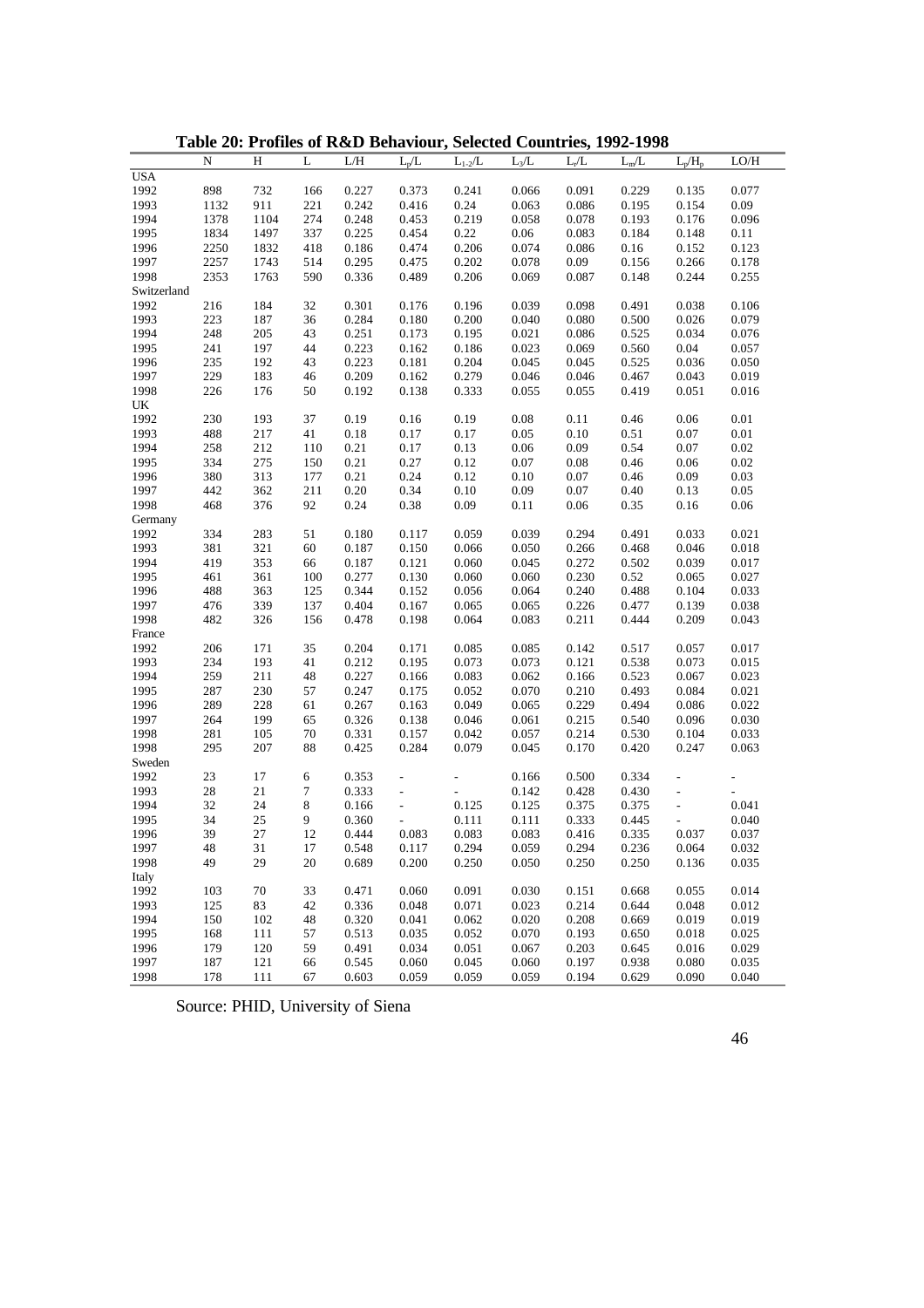This is an important point, as it suggests that one major difference between the US and Europe is really the presence in the US of an industry of technology suppliers, both new biotechnology firms and universities. In short, Europe and the US may not look too different if one looks individually at the large drug multinationals; but they do look differnt if one looks at the organisation of the industry. In the US there is not only a larger number of big innovative companies, but also a higher supply of new technologies and an extensive vertical specialisation between an industry that is specialised in the "exploration" of new technologies and innovation opportunities, and an industry that is specialised in their "exploitation".<sup>25</sup>

As argued by several authors, this organisation of the industry can be highly conducive to innovation performance, as it exploits the comparative advantages of larger and smaller firms in the exploration and exploitation phases.<sup>26</sup>

Given this, the European research system need not only to be strengthened in terms of its ability to produce more and better research, but also to exploit its innovation potential by translating this potential into economic performance. For example, today the biotech industry in the US is said to account for 10% of the total US sales of pharmaceutical products, and to have produced more than a hundred thousands specialised jobs between 1984-1994 (on average seventy-five jobs per company) $2^7$ . A recent study estimated that in California biotech companies linked to star scientists provided a sizable contribution in terms of new employment

 $\overline{a}$ 

<sup>&</sup>lt;sup>25</sup> See March, 1991.

<sup>&</sup>lt;sup>26</sup> See for instance Arrow, 1983; Arora, Fosfuri, Gambardella, 2000; Arora, Gambardella, Pammolli, Riccaboni, 2000.

 $27$  See Scriabine, 1999.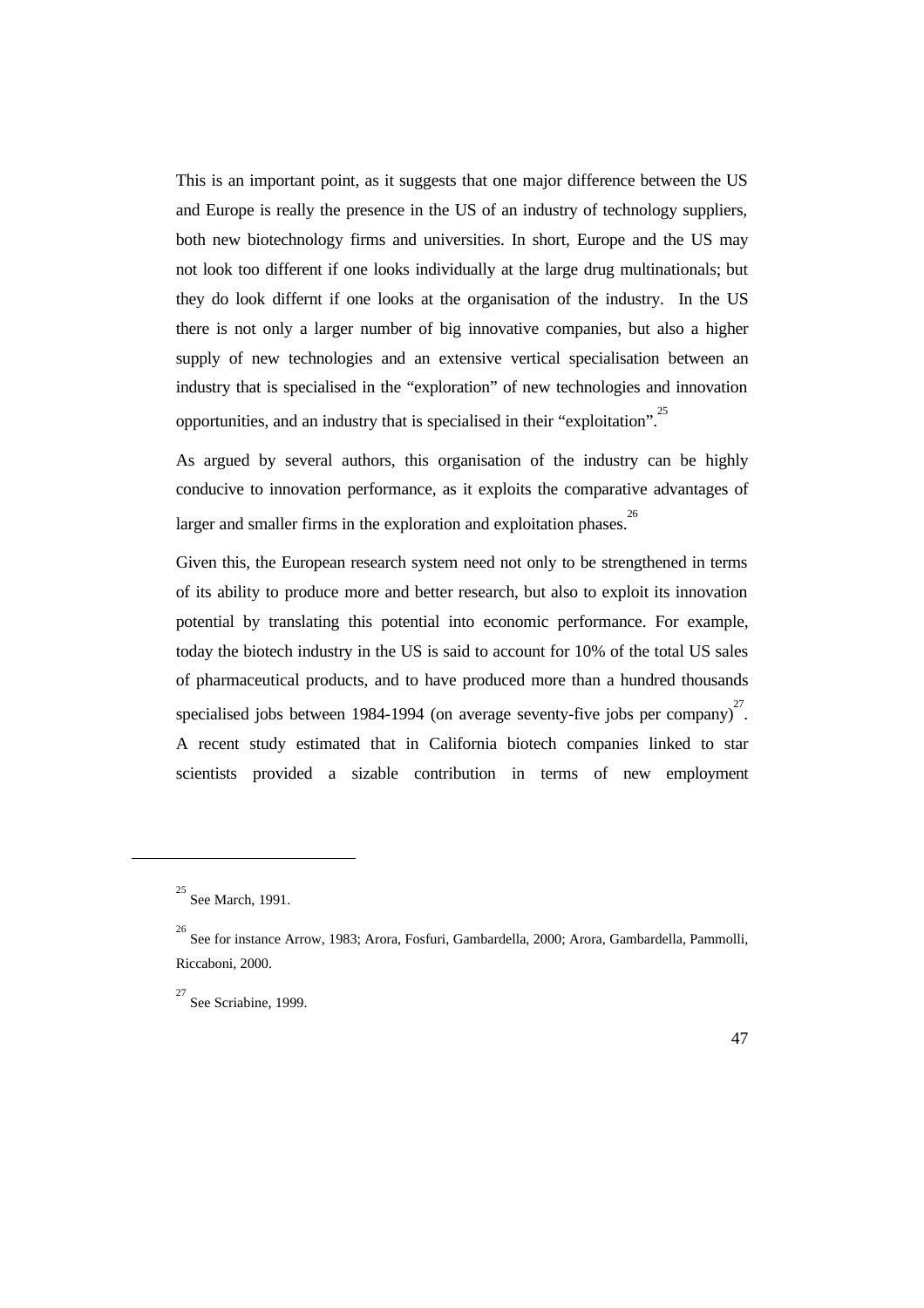opportunities<sup>28</sup>. In addition, over the past 10-20 years, some of the US biotech firms – e.g. Amgen, Centocor, Biogen, Chiron, Genentech, Genzyme, Immunex – have become leading producers both in the US and to a good extent abroad. These companies produce a fair number of products, some of which account for a few hundreds millions dollars in annual sales. At the same time, as we shall see below, biotech and similar companies selling drug research tools and technologies are a new important phenomenon of the US industry. Apart from providing new contributions in terms of industry growth, sales and employment, the rise of technology specialists in new areas witness the vitality of this process, and its potential for new economic spins. Finally, the intensive licensing out of technologies or products by the US biotech companies and related technology suppliers is likely to imply a steady flow of revenues in terms of royalty rates. This provides further accounts for the opportunities that can be created by the rise and growth of a dynamic and innovative industry.

In sum, the creation of an active European industry that thrives on innovation opportunities is likely to mean less for the fortunes and the competitiveness of the established European pharmaceutical companies. But it is likely to imply far more for the growth, the performance, and the vitality of the European pharmaceutical industry and environment as a whole.

In addition, Tables 19 and 20 confirm both the role of US firms as originators of new technologies and the importance of the market for technology within the US, as a powerful tool of transmission of knowledge across countries.

Although domestic sources of knowledge remain important, companies tend to get a large share of licences from the US, especially in the pre-clinical research phase, and much less so in downstream stages.

 $\overline{a}$ 

<sup>&</sup>lt;sup>28</sup> See Zucker, Darby, Armstrong, 1998.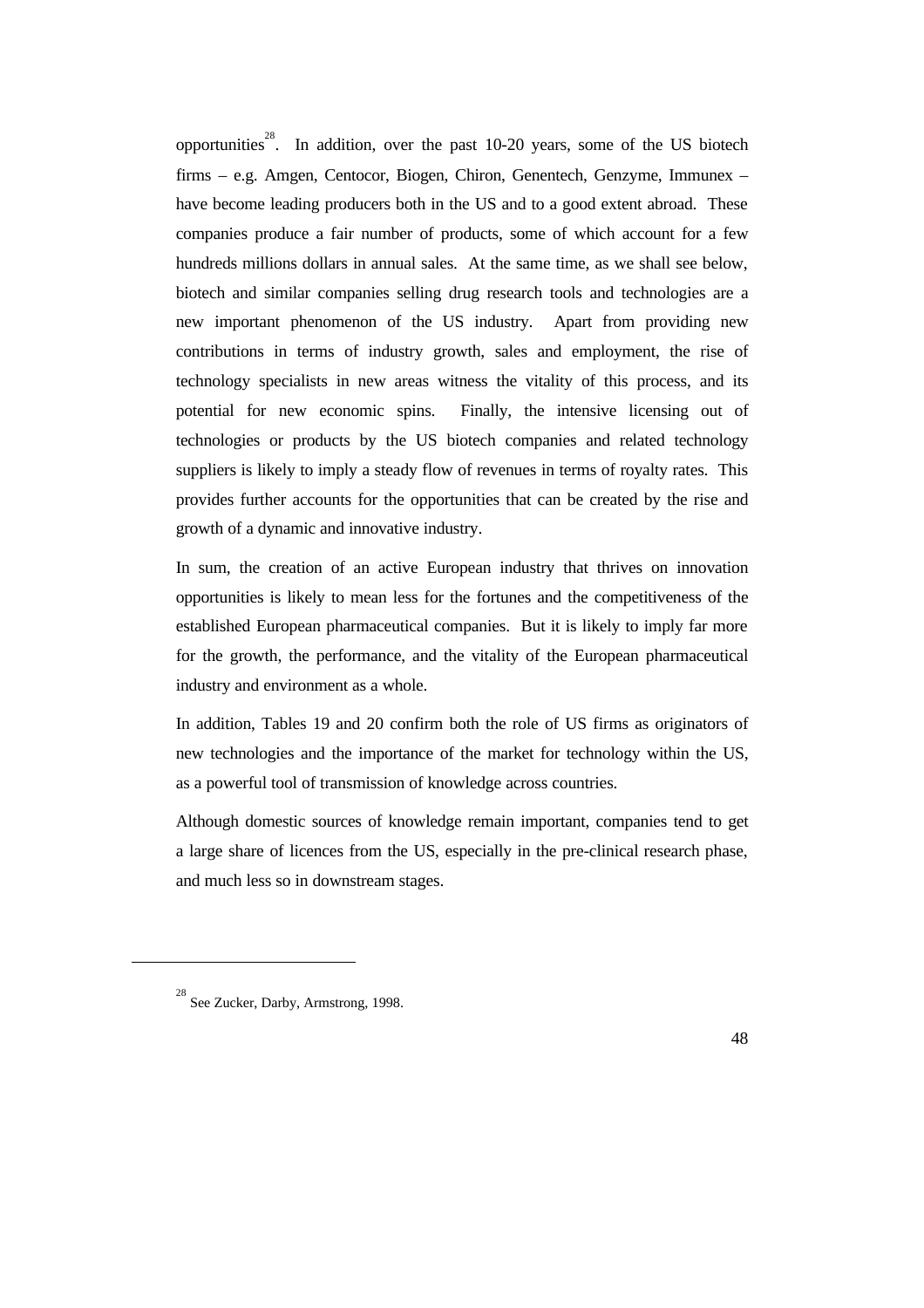This reinforces the point that the US feed both domestic and foreign companies, while European and Japanese firms tend to tap North American knowledge, much more than the other way around and even more than the domestic sources. As a result, rather than globalisation of research, we observe a process of concentration of research into North America.

Related important evidence comes from recent ongoing research on the relative perfonrmances of in-house vs. licensed in R&D projects<sup>29</sup>. Tables 21 and 22 show that licensed projects have a higher probability of success, and this is so for all the countries and phases of clinical trials. At the same time, US companies show a higher probability of success in all the phases of clinical trials. This stems from a higher probability of success of in-house projects, while the US probability of success from licensed projects is aligned with the probability of success from licensed projects of companies coming from any other country. To put it in a nutshell, participation to division of innovative labour and to markets for technology can allow companies to get access to external knowledge and to increase the productivity of their research. As a result, markets for technology can smooth the competitive differences across firms. While in-house development implies a different probability of success for companies from different nationality, in the case of licensed compounds the probability of success is not affected by the nationality of the firms. Internal differences in competitiveness, which depend on firm-specific capabilities, can be vanished by the fact that companies rely on common sources of technology, which they acquire from specialist technology suppliers. 30

 $\overline{a}$ 

<sup>&</sup>lt;sup>29</sup> See Arora, Gambardella, Pammolli, Riccaboni, 2000. See also Pammolli, Riccaboni, Baio, 2000.

<sup>30</sup> See Arora, Gambardella, Pammolli, Riccaboni, 2000.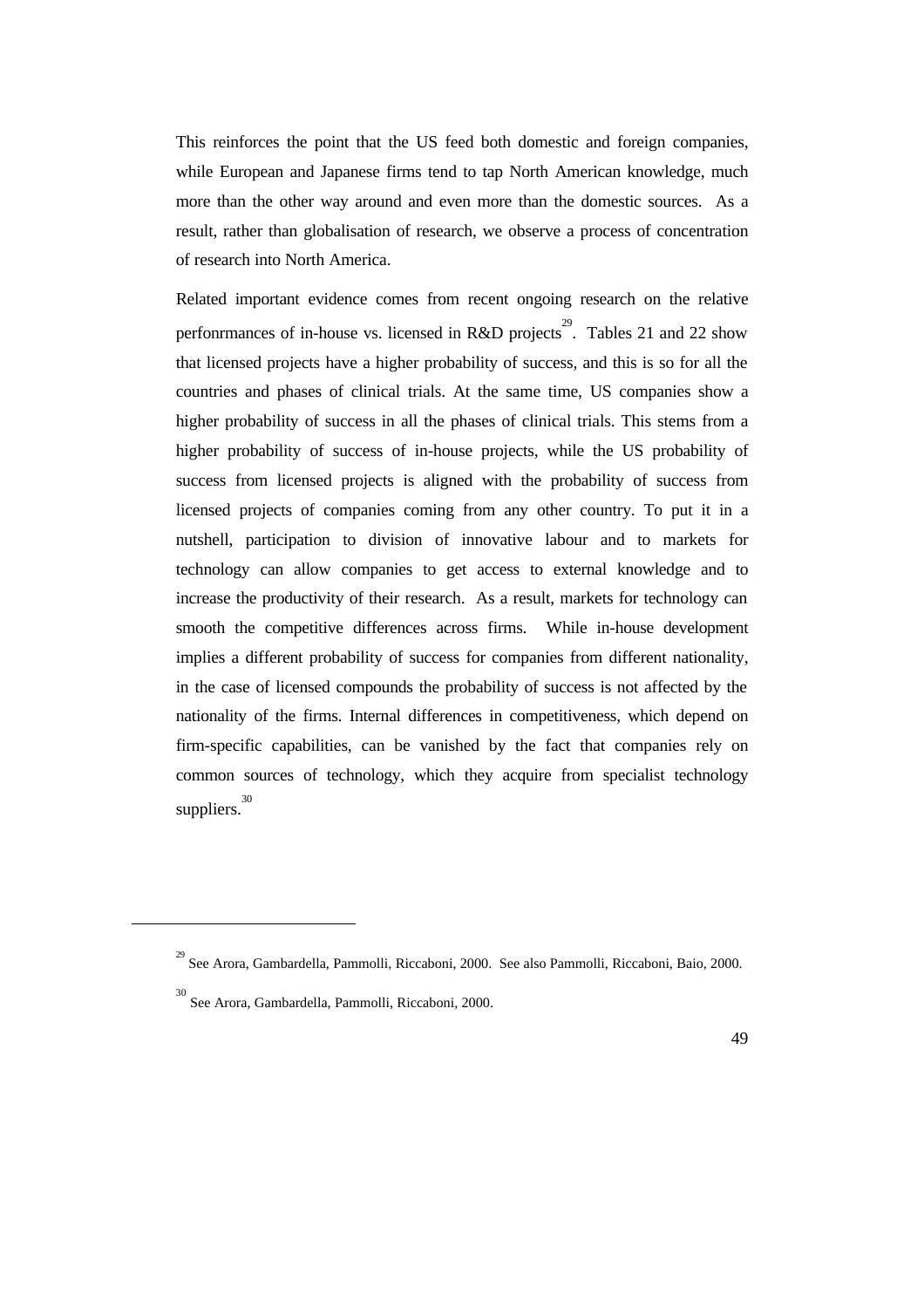Coupled with the observation that US firms have higher propensity to using licenses than European or Japanese firms, these results bear some interesting implications for the analysis of competitive advantages in drug  $R&D^{31}$ :

- i) US firms cumulate a higher ability of developing compounds in-house with a greater reliance on licenses, which is a more productive mode of innovating. Thus, the US competitiveness in drug innovation appears to be the "sum" of these two effects – better in-house capabilities and more effective use of the market for technology;
- ii) European firms lag behind their US counterparts in terms of their in-house capabilities and, moreover, of the extent of their use of the market for technology. Considering that licensed compounds have a higher probability of success, this implies that European companies should rely more on the market for technology, in order to partially compensate for their lower inhouse capabilities.

 $\overline{a}$ 

<sup>31</sup> See Arora, Gambardella, Pammolli, Riccaboni, 2000.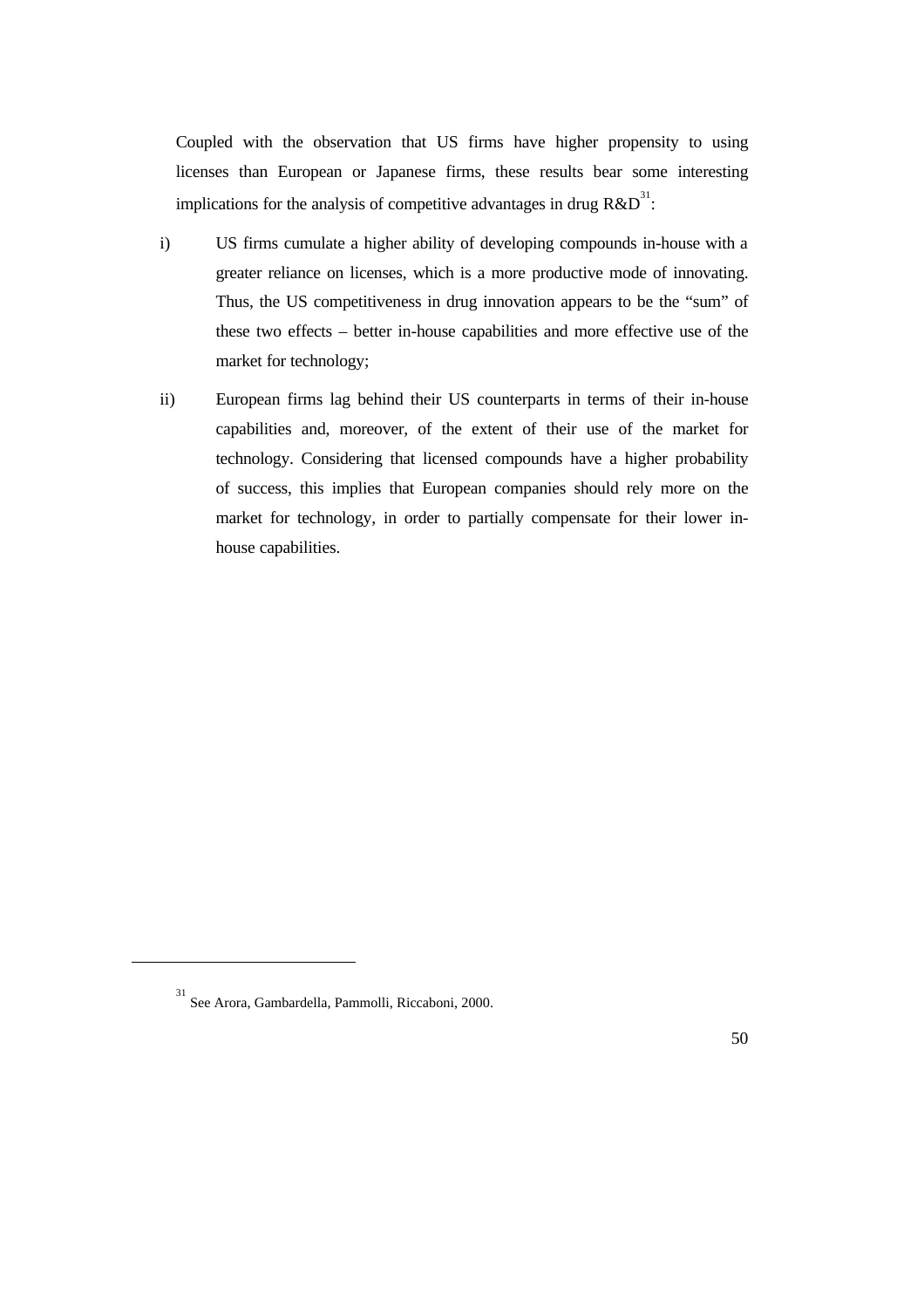|              |              | LICENSING AGLECTIFIES IN NOOD |             |             |
|--------------|--------------|-------------------------------|-------------|-------------|
| Out          |              |                               | In          |             |
|              | Preclinical  | 300 (62.4%)                   | 132 (27.4%) | 49 (10.2%)  |
|              |              | <b>USA</b>                    | Europe      | Japan       |
| 350 (73.4%)  | <b>USA</b>   | 84.3%                         | 50.0%       | 40.8%       |
| $96(20.1\%)$ | Europe       | 10.7%                         | 41.7%       | 6.1%        |
| 31 (6,5%)    | Japan        | 2.3%                          | 4.5%        | 34.7%       |
|              |              | 80 (45.5%)                    | 57 (32.4%)  | $(2.1\%)$   |
|              | Clinical III | <b>USA</b>                    | Europe      | Japan       |
| 98 (55.7%)   | USA.         | 67.5%                         | 54.3%       | 33.3%       |
| 52 (29.5%)   | Europe       | 27.5%                         | 38.6%       | 20.5%       |
| 26 (14.8%)   | Japan        | 5.0%                          | 7.1%        | 46.2%       |
|              |              | 478 (29.3%)                   | 820 (50.3%) | 331 (20.4%) |
|              | Marketing    | <b>USA</b>                    | Europe      | Japan       |
| 503 (30.9%)  | <b>USA</b>   | 42.3%                         | 23.9%       | 31.7%       |
| 763 (46.8%)  | Europe       | 38.1%                         | 56.1%       | 36.6%       |
| 363(22.3)    | Japan        | 19.6%                         | 20.0%       | 31.7%       |
|              |              |                               |             |             |

**Table 21: Licensing Agreements in R&D**

Source: Our calculations from PHID, University of Siena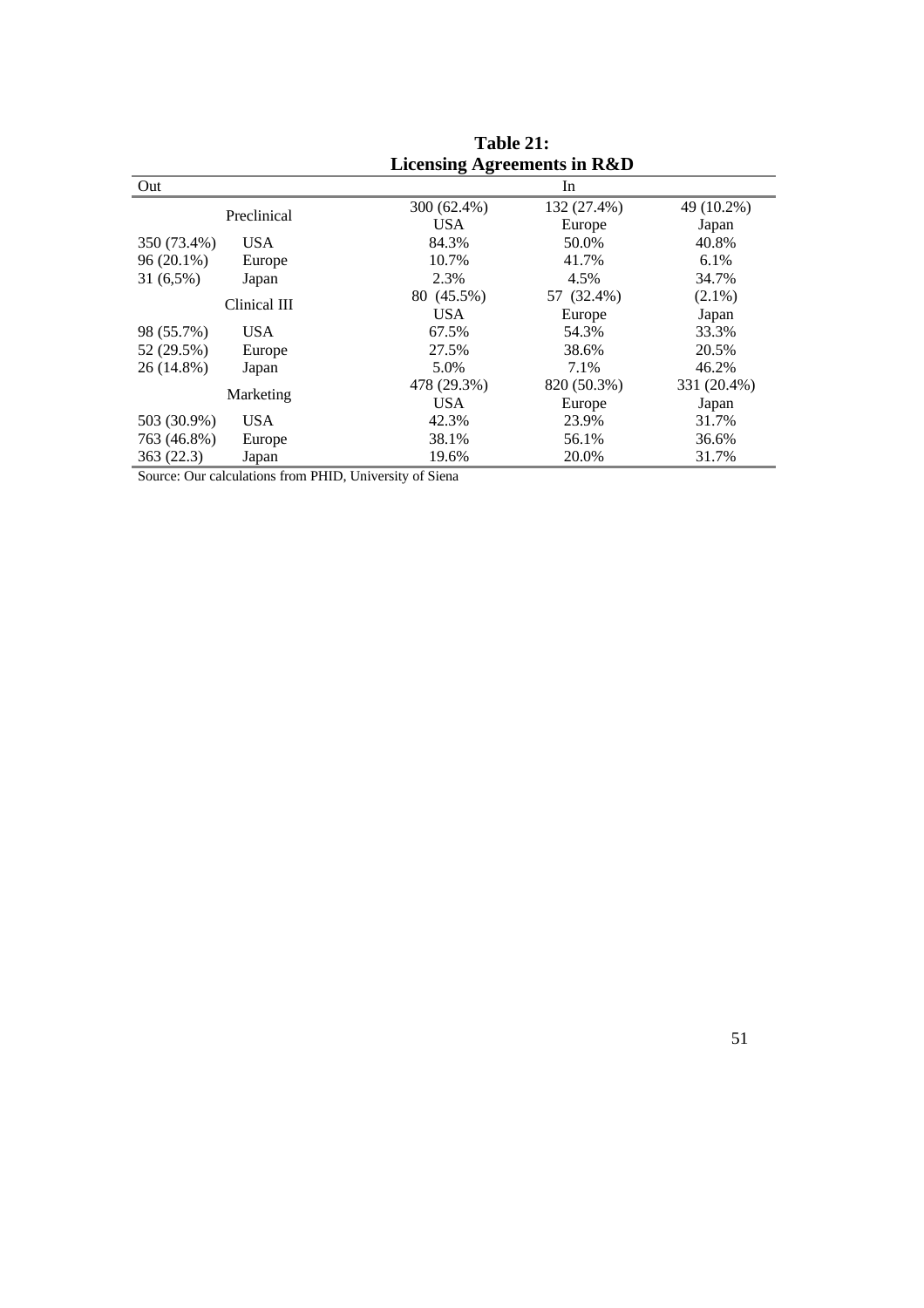|                       |         |                        |       |               | Success and Failure Rates of Licensed vs. In-House Drug Compounds (*) |                 |         |                |       |
|-----------------------|---------|------------------------|-------|---------------|-----------------------------------------------------------------------|-----------------|---------|----------------|-------|
|                       |         | Preclinical/Clinical I |       | Clinical I/II |                                                                       | Clinical II/III |         |                |       |
|                       | Failure | <b>Success</b>         | Total | Failure       | <b>Success</b>                                                        | Total           | Failure | <b>Success</b> | Total |
| Total                 |         |                        |       |               |                                                                       |                 |         |                |       |
|                       | 2038    | 1470                   | 3508  | 355           | 1268                                                                  | 1623            | 428     | 698            | 1126  |
| In-House              | (58.1)  | (41.9)                 | (100) | (20.6)        | (79.4)                                                                | (100)           | (38.0)  | (62.0)         | (100) |
|                       | 192     | 311                    | 503   | 36            | 348                                                                   | 384             | 49      | 293            | 342   |
| Licensed              | (38.2)  | (61.8)                 | (100) | (9.4)         | (90.6)                                                                | (100)           | (14.3)  | (85.7)         | (100) |
|                       | 2230    | 1781                   | 4011  | 391           | 1616                                                                  | 2007            | 477     | 991            | 1468  |
| Total                 | (55.6)  | (44.4)                 | (100) | (19.5)        | (80.5)                                                                | (100)           | (32.5)  | (67.5)         | (100) |
| <b>US</b> firms       |         |                        |       |               |                                                                       |                 |         |                |       |
| In-House              | 849     | 700                    | 1549  | 108           | 528                                                                   | 636             | 126     | 254            | 380   |
|                       | (54.8)  | (45.2)                 | (100) | (17.0)        | (83.0)                                                                | (100)           | (33.2)  | (66.8)         | (100) |
| Licensed              | 129     | 198                    | 327   | 21            | 195                                                                   | 216             | 22      | 136            | 158   |
|                       | (39.4)  | (60.6)                 | (100) | (9.7)         | (90.3)                                                                | (100)           | (13.9)  | (86.1)         | (100) |
| Total                 | 978     | 898                    | 1876  | 129           | 723                                                                   | 852             | 148     | 390            | 538   |
|                       | (52.1)  | (47.9)                 | (100) | (15.1)        | (84.9)                                                                | (100)           | (27.5)  | (72.5)         | (100) |
| <b>European firms</b> |         |                        |       |               |                                                                       |                 |         |                |       |
| In-House              | 764     | 477                    | 1241  | 176           | 433                                                                   | 609             | 189     | 279            | 468   |
|                       | (61.6)  | (28.4)                 | (100) | (28.9)        | (71.1)                                                                | (100)           | (40.4)  | (59.6)         | (100) |
| Licensed              | 35      | 60                     | 95    | 10            | 74                                                                    | 84              | 19      | 73             | 92    |
|                       | (36.8)  | (63.2)                 | (100) | (11.9)        | (88.1)                                                                | (100)           | (20.1)  | (79.9)         | (100) |
| Total                 | 799     | 537                    | 1336  | 186           | 507                                                                   | 693             | 208     | 352            | 560   |
|                       | (59.8)  | (40.2)                 | (100) | (26.8)        | (73.2)                                                                | (100)           | (37.1)  | (62.9)         | (100) |
| <b>Japanese firms</b> |         |                        |       |               |                                                                       |                 |         |                |       |
| In-House              | 327     | 202                    | 529   | 55            | 235                                                                   | 290             | 89      | 134            | 223   |
|                       | (61.8)  | (28.2)                 | (100) | (19.0)        | (81.0)                                                                | (100)           | (39.9)  | (60.1)         | (100) |
| Licensed              | 8       | 33                     | 41    | 3             | 62                                                                    | 65              | 8       | 61             | 69    |
|                       | (19.5)  | (80.5)                 | (100) | (4.6)         | (95.4)                                                                | (100)           | (11.6)  | (88.4)         | (100) |
| Total                 | 335     | 235                    | 570   | 58            | 297                                                                   | 355             | 97      | 195            | 292   |
|                       | (58.8)  | (41.2)                 | (100) | (16.3)        | (83.7)                                                                | (100)           | (33.2)  | (66.8)         | (100) |

**Table 22: Success and Failure Rates of Licensed vs. In-House Drug Compounds (\*)**

Source: Our calculations from PHID, University of Siena (\*) Drug compounds developed in-house vs acquired through licenses in Phase I, II, or III of clinical research by the top 100 pharmaceutical corporations, worldwide. Percentages in parenthesis are conditional probabilities of success and failure.

At the end of this section it is important to notice that the potential levelling effect of markets for technologies notwithstanding, the access to the network of collaborations and to the market for technology in pharmaceuticals is not unrestricted. Particularly, the network of collaborative relationships itself tends to consolidate and to become increasingly hierarchical. Indeed, the network has been expanding over time, mainly through the continuous entry of new, increasingly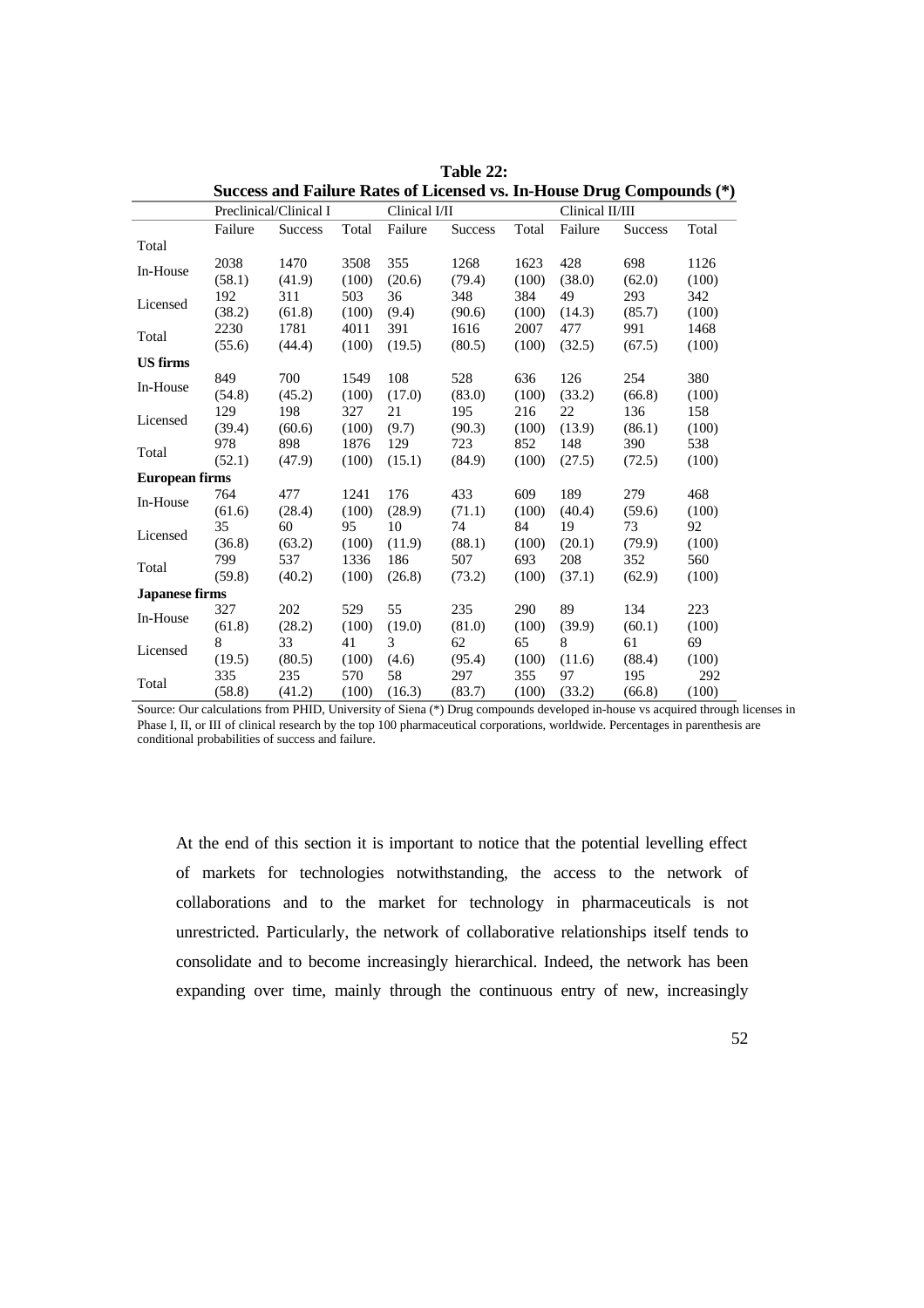specialised, US firms collaborating with large incumbents. Despite this growth, however, the network tends to consolidate around a rather stable core of companies. This core is composed by large incumbents and early entrants, who act as integrators of differentiated and strongly specialised fragments of knowledge. This suggests the existence of first-mover advantages even in the network of collaborations, which becomes increasingly difficult to enter as time goes by  $3^2$ .

### **IV.4 Drug Research Tools: Another Largely US Phenomenon?**

The state of European competitiveness in pharmaceutical innovation is also reflected by the ability of the EU industry to develop and participate in the development of the new R&D tools and general-purpose technologies (GPTs) that have been introduced into the industry since the beginning of the Nineties. GPTs have enabled increasing levels of vertical specialisation and division of innovative labour in drug discovery, not differently from other high-tech industrial sectors<sup>33</sup>.

During the Nineties, a set of generic research technologies has been developed in biotechnology and pharmaceuticals, from polymerase chain reaction (PCR), to protein structure modelling, rapid computer based drug assay and testing, recombinant chemistry techniques, drug delivery systems, chemical separation and purification techniques that allow researchers to screen thousands of potentially promising compounds.

In short, the recent evolution of research strategies and heuristics in pharmaceutical R&D can be characterised by discerning between two main, coexisting search regimes. The first regime is based on biological hypotheses and molecules that tend to be specific to given fields of application (specialised technologies), while

 $\overline{a}$ 

<sup>&</sup>lt;sup>32</sup> See Orsenigo, Pammolli, Riccaboni, 1998 and 2000.

 $33$  See Helpman, 1998.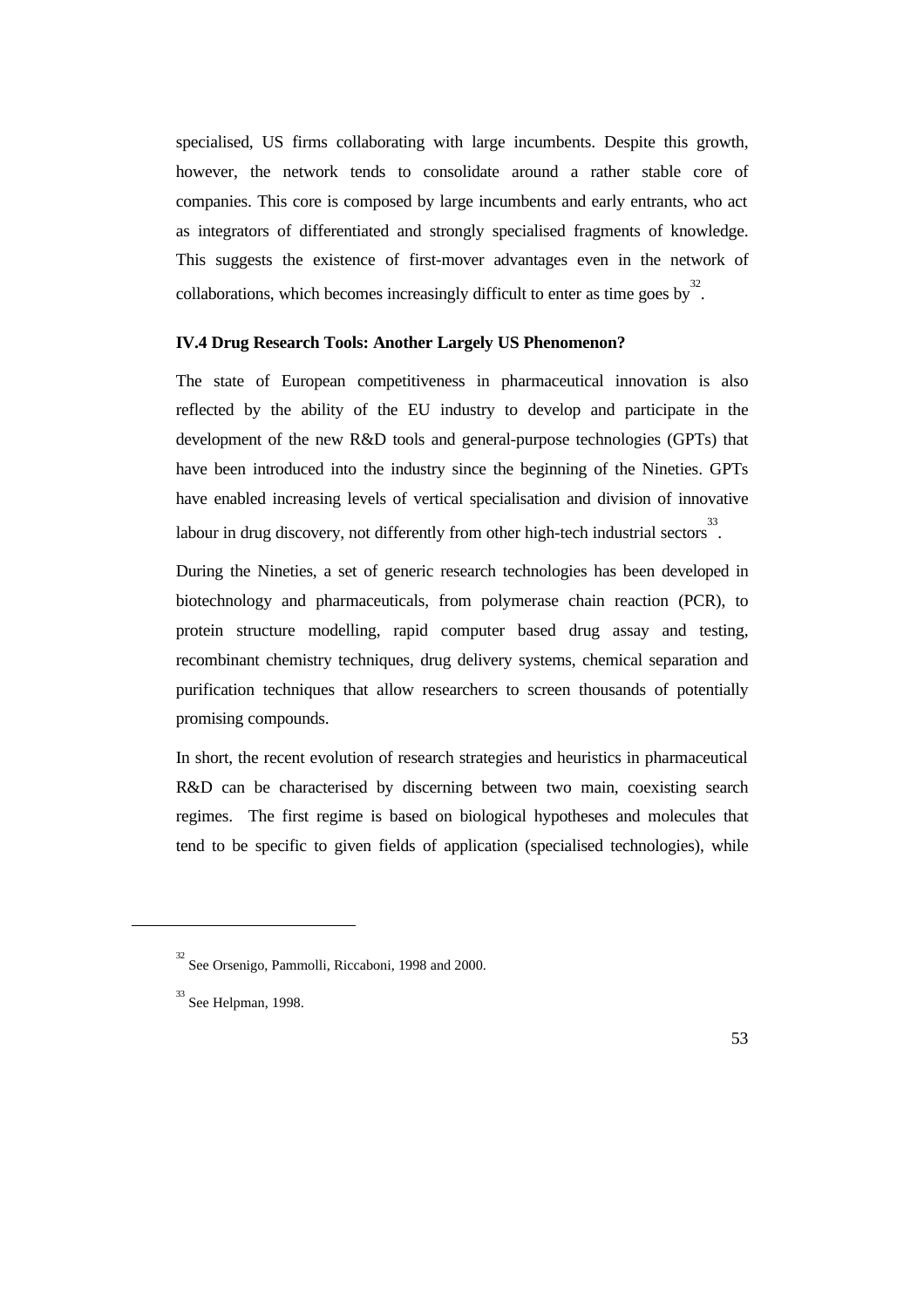the second regime is characterised by the emergence of new generic tools (general purpose technologies).

In the case of specialised research hypotheses and molecules, the characterisation of biological targets and the corresponding design/experimentation of each new drug tends to require individual analysis. Lessons learned from the design and experimentation of one biological hypothesis/molecule cannot be immediately transferred to other biological domains, in order to develop other classes of drugs. Conversely, general purpose technologies are in principle applicable to multiple biological targets and diseases.

As for this Report, it is important to say that the two regimes are characterised by different investment and risk profiles. In particular, firms specialised in generalpurpose research technologies have access to a larger market, both in terms of areas of application and partnering institutions. At the same time, they act in market segments that have significantly lower short-term risks, R&D costs, and capital requirements compared with those existing for integrated, product oriented, firms<sup>34</sup>. Aggregate data for the three major research technologies of combinatorial chemistry, genomics, and high throughput screening are presented in Figures 5 and 6. While the American dominance seems to be indisputable, in the last years European companies from the UK and, later on, from Germany, have entered the industry. In particular, German firms that have entered the industry have been moving away from the fully-integrated, expensive, and risky model of the first generation' NBFs. Instead, they have focussed on the development of business models based around the provision of technology services and intermediate outputs.

While these evidences could reveal a basis for a certain degree of technological specialisation of European start-ups in markets for technologies, the new drug

 $\overline{a}$ 

<sup>&</sup>lt;sup>34</sup> See Casper, Kettler, 2000.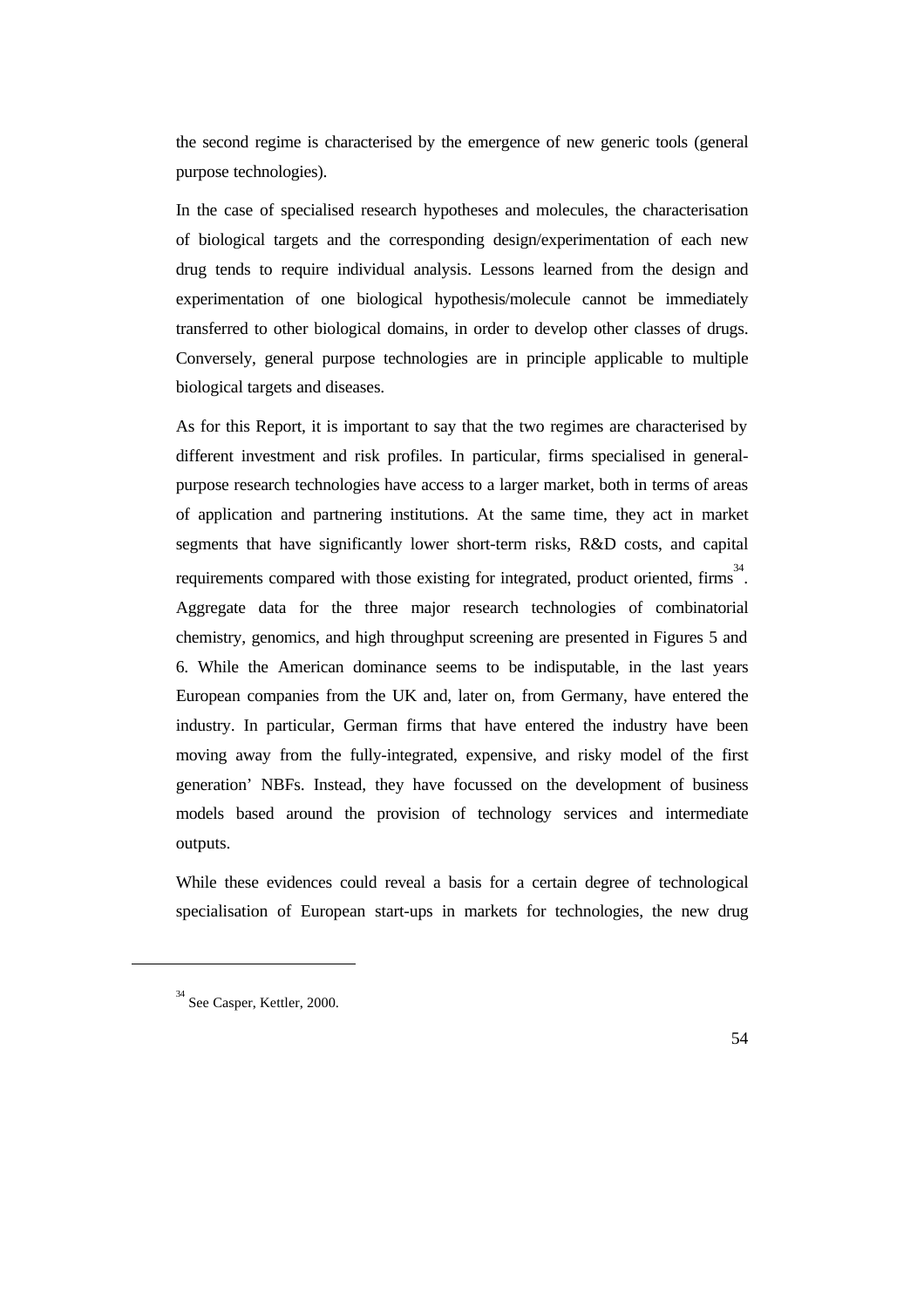discovery GPTs can quickly become commodities, with increasing levels of substitution and price competition<sup>35</sup>. For this reason, in order to evaluate the sustainability of any strategy of specialisation in the new GPTs, it important to notice that "to grow, platform technology firms must move relatively quickly into new technologies or towards discovering their own targets for development using patented technology".<sup>36</sup>.

## **Figure 5: Agreements in General Purpose Research Technologies (Combinatorial Chemistry, Genomics, Highthroughput Screening)**



\*First five months.

 $\overline{a}$ 

<sup>35</sup> See Arora, Fosfuri, Gambardella, 2000.

<sup>36</sup> See Casper, Kettler, 2000, p. 34.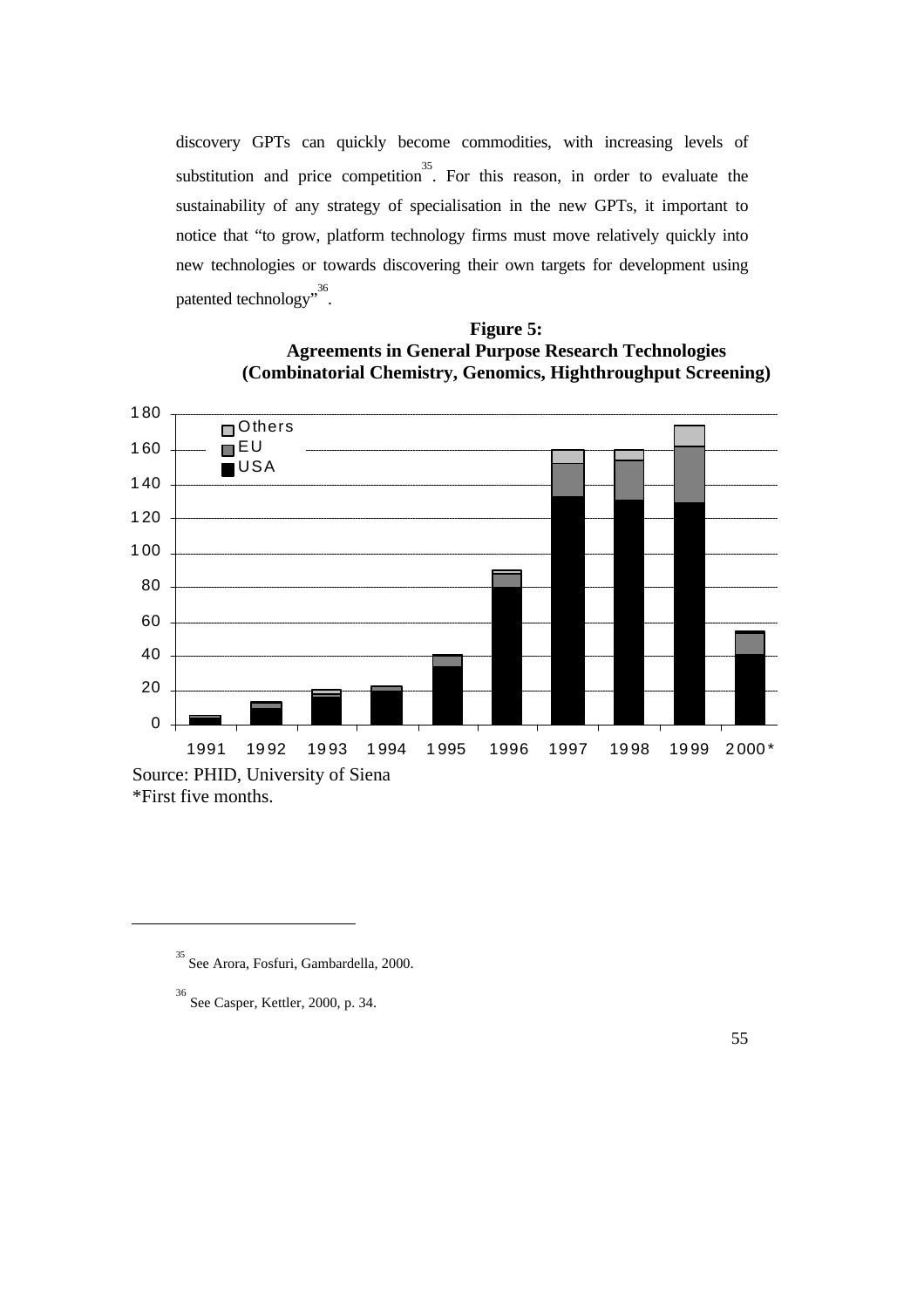

Source: PHID, University of Siena \*First five months.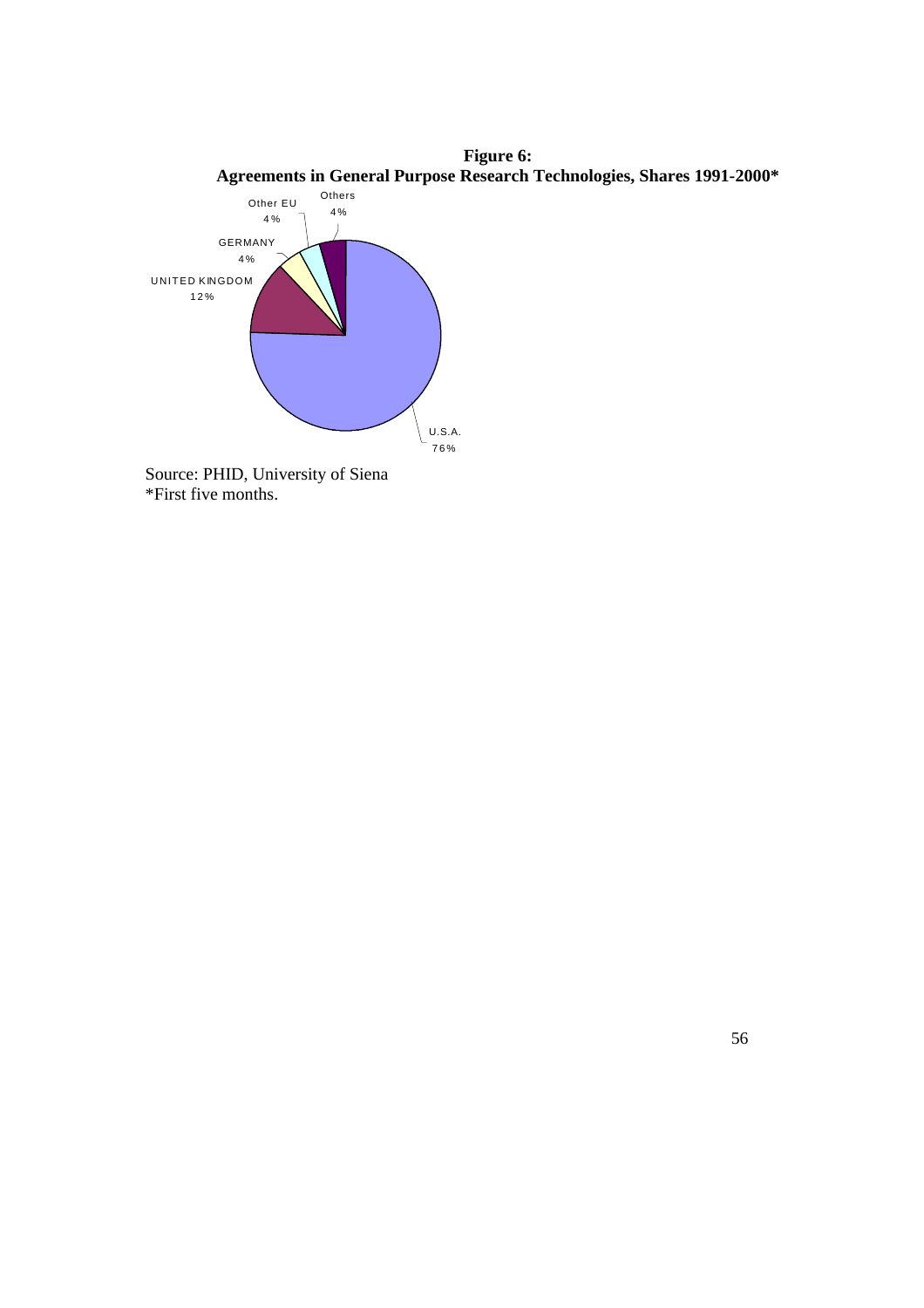#### **V. The Role of Competition**

Apart from leading drug multinationals, and some new biotech or technologybased companies, Europe fares a large number of low R&D intensive, "national", small pharmaceutical companies. These operate exclusively in their protected domestic markets, and are characterised by low R&D and capital intensity, and poor innovative capabilities.

The presence of these firms suggests that patterns of competition in many European countries do not provide either a strong "carrot" or a strong "stick" (or neither), favouring the adoption of innovation- and international-oriented companies' strategies. On the contrary, European regulated and fragmented environments allow for the survival of these producers.

It is well known that patterns of competition and firms behaviour in pharmaceuticals are influenced by institutional variables, like the structure of health care systems, price and product approval regulations, and legislation on property rights. How do these variables influence innovation and welfare is a difficult and controversial issue. The literature, however, seems to converge in arguing that competitive mechanisms associated with stringent regulatory environments for the approval of new drugs and competitive dynamics on the final markets tend to promote innovation in the pharmaceutical industry<sup>37</sup>.

On this, it is important to notice that the significant role of the EU notwithstanding, healthcare provision and legislation in Europe is the responsibility of individual member States. European national healthcare systems are hugely diversified in terms of the way they are organised and financed, ranging from national health schemes funded out of general taxes (the UK-Italy-Spain model), to mandated personal insurance with pluralist providers (the Germany-France-Netherlands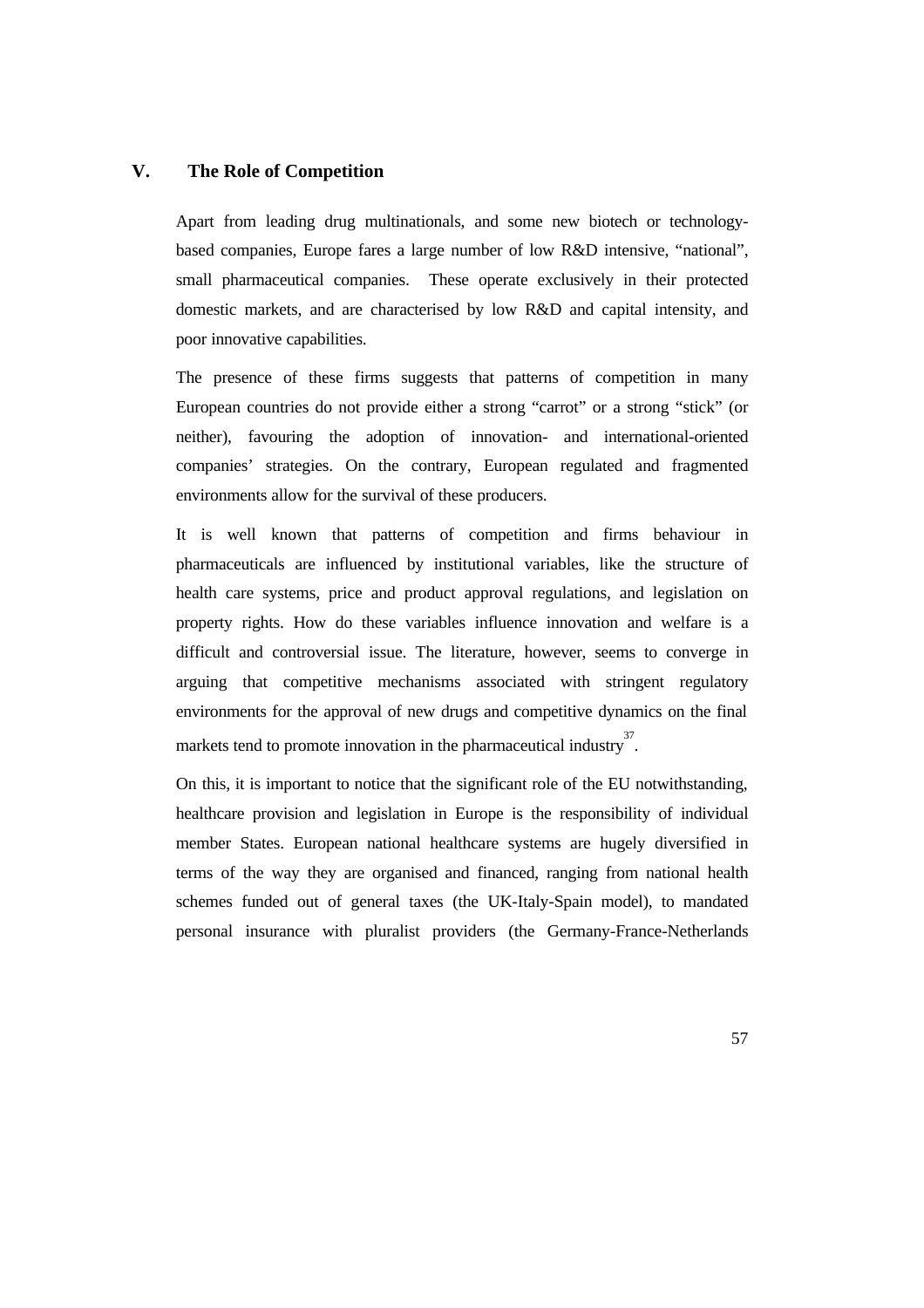model). While "these variations reflect the different social values, ethics, and levels of wealth across Europe<sup> $,38$ </sup>, they constitute an impediment to the creation of a unified European market, with all its implied consequences – economies of scale, higher competition, etc. Moreover, they are likely to contribute to generate inconsistencies, inefficient uses of resources, uneven standards of medical care, and distortions in the functioning of markets.

This Report does not review neither the specific barriers to integration that are still in place, nor the extensive EU legislation aimed at creating a single market in pharmaceuticals, with special reference to areas such as patent protection, biotechnology inventions, industrial manufacturing, product testing, market authorisations, labeling and advertising.

Instead, based on specific empirical evidences, the Report focuses on some issues that are directly relevant for industrial competitiveness, seeking to identify a set of criteria against which the definition of specific measures by member States can be judged.

Given our interest on the low R&D intensive segment of the market, some features of the off-patent segment (more than 50 % of the market) have been addressed, by means of an extensive comparative analysis of industry structure and, moreover, the nature and intensity of competition preceding and following patent expiry. Five major markets, characterised by strong differences in terms of regulatory regimes and generic products penetration, were selected (USA, UK, France, Germany, Italy)<sup>39</sup>.

 $\overline{a}$ 

<sup>37</sup> See Thomas, 1994; Danzon, 1996; Helms, 1996.

<sup>&</sup>lt;sup>38</sup> EUI, 1999, p. 46.

<sup>39</sup> See Pammolli, Magazzini, Riccaboni, 2000.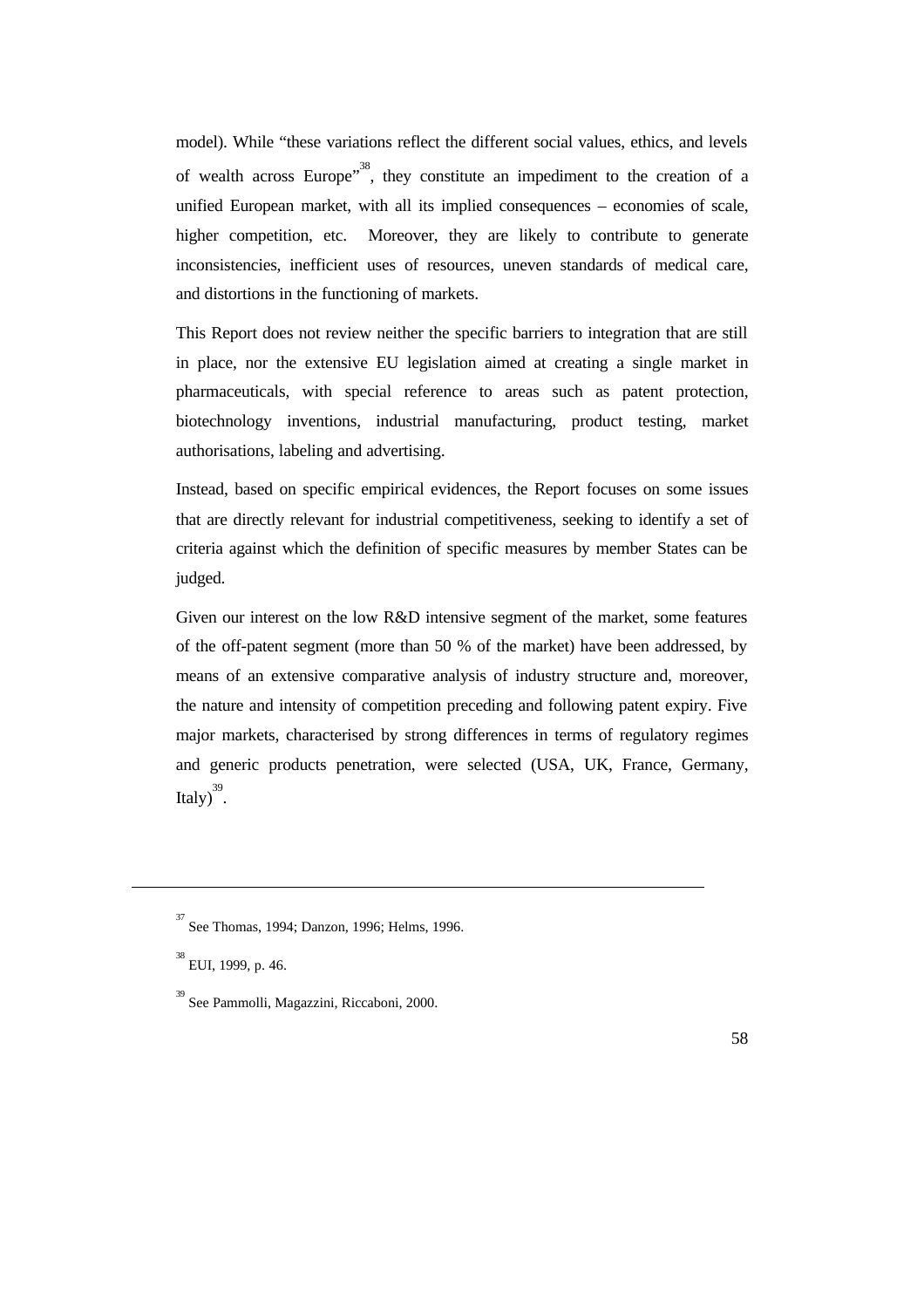The most important chemical entities whose patents expired from 1986 through 1997 have been selected, coming to a sample of more than 60 molecules per country (with the exception of Italy, for which only 20 molecules of known dates of patent expiry were available). A broad concept of market competition would involve the chemical entity and the market composed of therapeutic alternatives. For this Report a narrower context, the chemical entity market, is used because an Original drug directly competes with Multiple Source Drugs (MSDs) within a given chemical entity market<sup>40</sup>. In fact, the. relevant data set includes information on all Original and Multiple Source drugs in a selected chemical entity, permitting inclusion of all drugs within a chemical entity (generic name)<sup>41</sup>.

Table 23 and Figures 7, 8, and 9 present some descriptive results of the analysis. While we not focus here on price comparisons across countries<sup>42</sup>, some relevant results for the analysis of patterns of industrial competitiveness can be outlined:

 $\overline{a}$ 

<sup>40</sup> When substitution laws allow pharmacists to substitute multiple source drugs for the Original, substitution in the retail setting usually occurs within the same chemical entity, rather than among therapeutic alternatives. In addition, multiple source competition is primarily targeted at the Original rather than the therapeutic market. Therefore, effects of substitution among chemical entities within the broader therapeutically equivalent market are not taken into account. Price differentiation of one dosage form versus another for a specific product is not examined. Data are aggregated across all strengths, dosage forms, and packing sizes for all variables of each drug. Specific data for each manufacturer's sales in US dollars and number of units sold are pulled for each drug, strength, and dosage form.

<sup>&</sup>lt;sup>41</sup> Data sources for the study include: the IMS Pharmacy and Hospital databases, information on patent expirations, and a self-administrated questionnaire used to collect primary data on drug entity characteristics. For the IMS International data sets, data for each manufacturer's sales in local currency, US dollars and number of units sold in five major countries (USA, UK, Germany, France, and Italy) were extracted. The data set includes quarterly data from the first quarter of 1986 through the fourth quarter of 1998.

 $42$  See Danzon, 1996.

<sup>59</sup>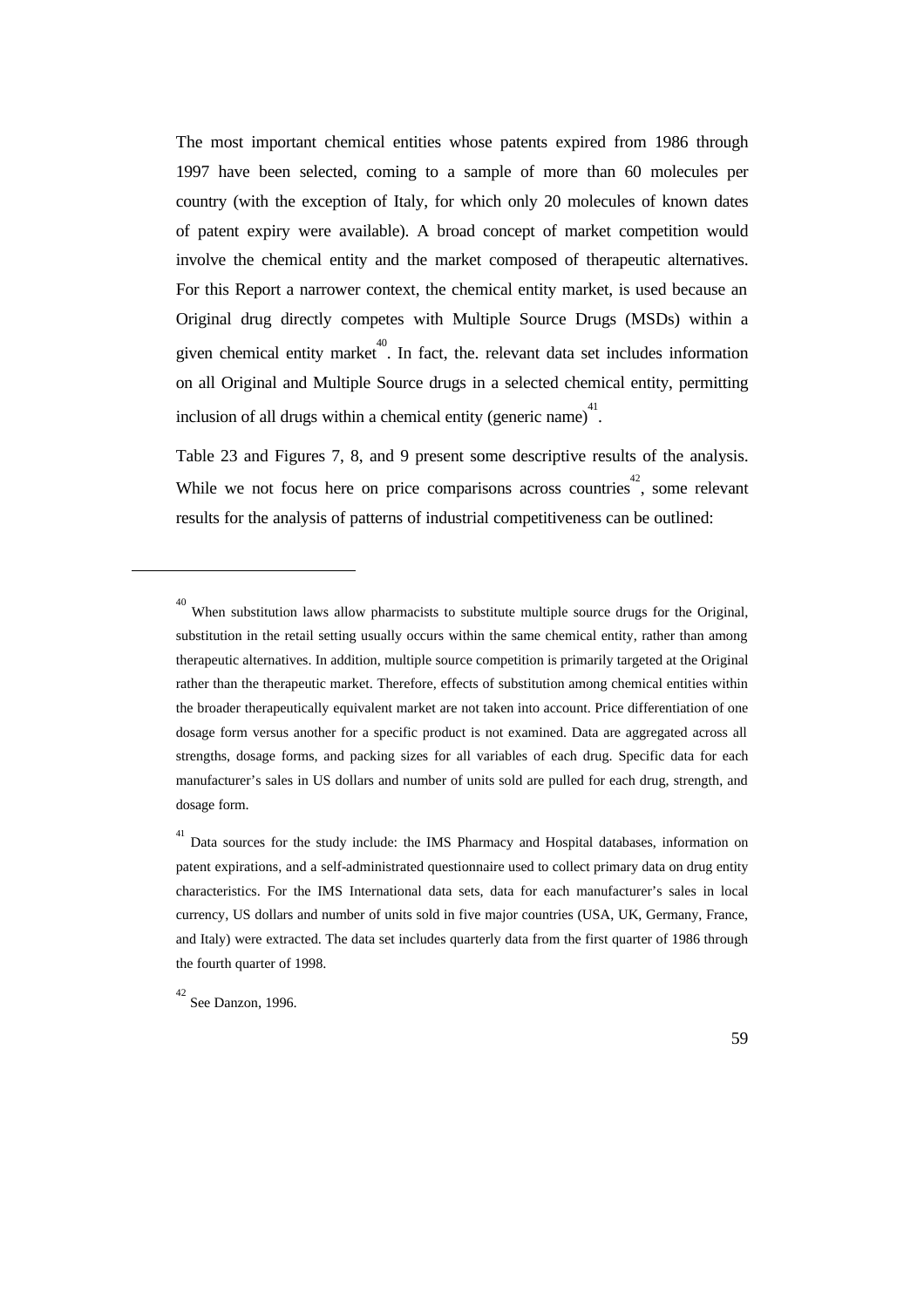- a) There are strong differences across countries in terms of extent of generic penetration (see Table 23) and intensity of competition after patent expiry. Systems that rely on free or semi-free prices and on comptition-based mechanisms (USA and, since the exclusion of patented drugs from the reference pricing system in 1996, Germany; UK) do experience a significant degree of competition and mobility of market shares after patent expiry. On the contrary, systems that rely on price fixing (Italy, France) experience a significant degree of stability in firms market shares over time, irrespectively of patent expiry (See Figure 7).
- b) As it is shown by the boxplots representing the median (black bar) and the dispersion of price indexes relative to products based on any given molecule in the 24 quarters that follow patent expiry (see Figure 8), systems that rely more on competition are characterized by the introduction of low-price products. On the contrary, systems that rely on administered prices are unable to replicate the performance of private markets in the introduction of appropriate selective mechanisms and pressures on price levels. In fact, both a significant stability of prices over time and a lower variance of prices for products based on a given molecule at given points in time are observed.
- c) As it is shown in Figure 9, systems that rely on competition promote a clear distinction between firms that act as innovators and firms that act as imitators after patent expiry. To put it in a nutshell, Original products can enjoy premium prices and exclusivity profits under patent protection, and face fierce price competition after patent expiry. On the contrary, systems that rely on administered prices nurture strategies of pre-emptive brand proliferation and horizontal differentiation by imitative brand name products well before patent expiry (as an extreme case, see the data on the Italian market in Figure 9).

All in all, these findings give support to the view that, irrespectively of any difference in terms of existing financial sources and organisational solutions, the European environment should be characterised by a larger diffusion of innovative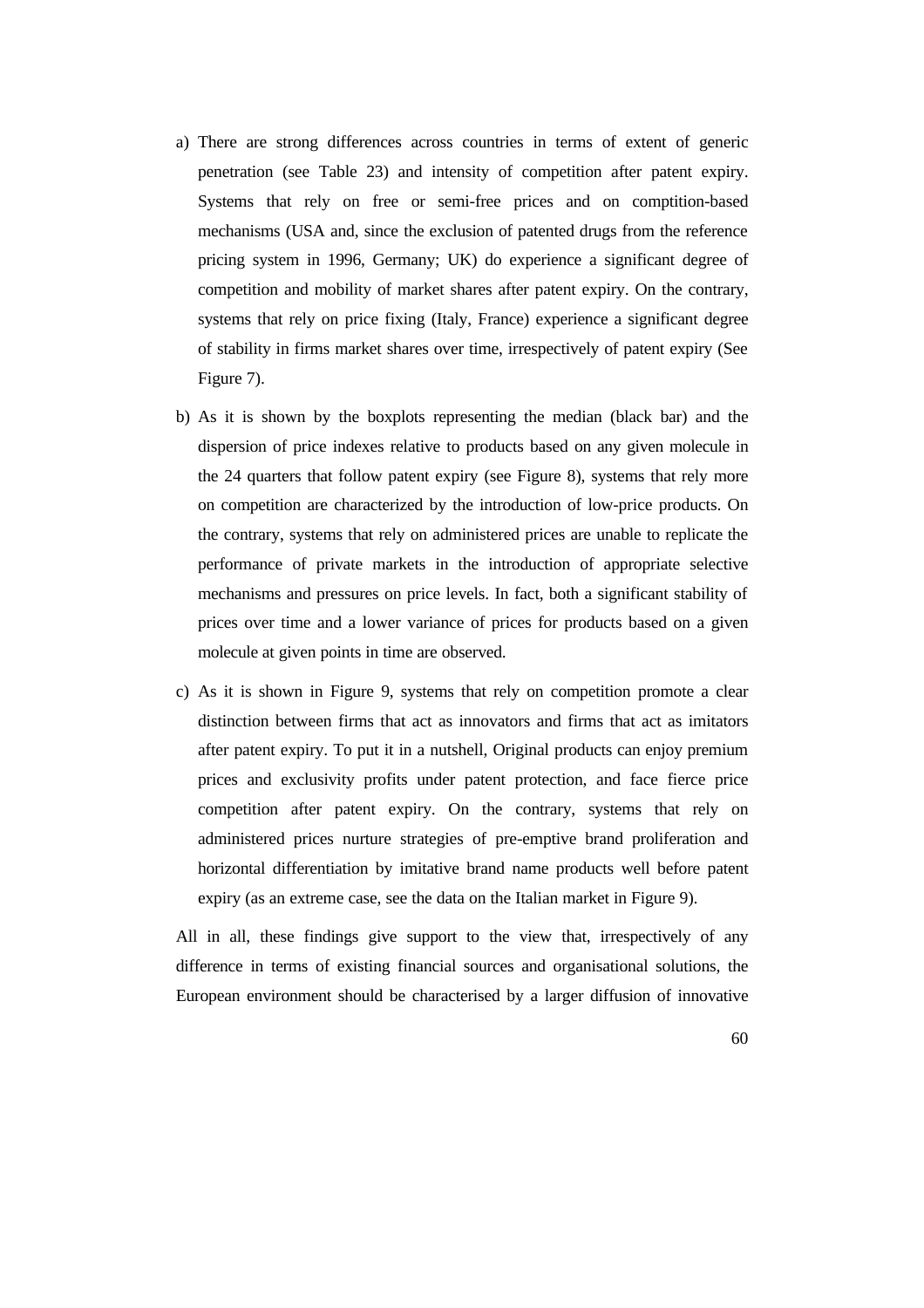management methods<sup>43</sup>, and by higher levels of market-based competition, to begin with, in the off-patent segment of the market.

As for industrial policy and competitiveness issues, an increased market competition in the off-patent segment of the market can contribute to foster efficiency and to design adequate incentives to innovate within the European environment, promoting patterns of industrial restructuration and selection and, moreover, allowing higher prices and returns on investment for innovative products that are still on patent<sup> $44$ </sup>.

Incidentally, a stronger reliance on competition mechanisms would induce a restructuration of vertical relationships within distribution channels, targeting drug distribution costs as an important area for productivity gains. In many European countries, distribution margins for wholesalers and pharmacists are still fixed by law, in general as a fraction of the final price. A higher reliance on competitionbased mechanisms and regulatory strategies could enable the introduction of a higher degree of competition within distribution systems. In particular, together with a higher reliance on negotiation procedures targeted to wholesalers and pharmacists, the diffusion of cost-effective ways of dispensing drugs could be encouraged, relying on mail-order pharmacies and on the potential gains in productivity that are associated with the new Information and Communication Technologies (ICTs).

 $\overline{a}$ 

<sup>43</sup> See GAO, 2000.

<sup>44</sup> See also Jacobzone, 2000.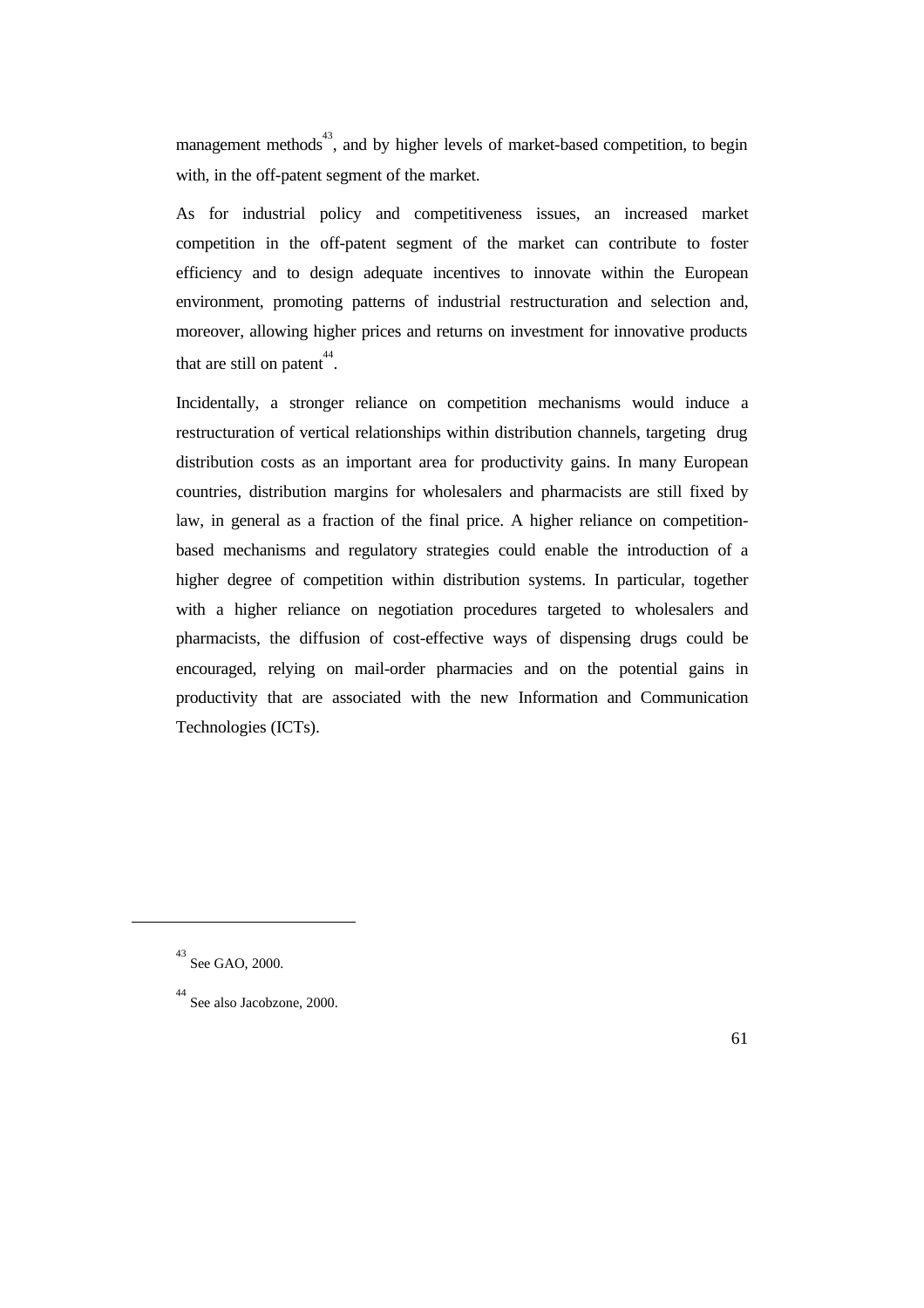**Table 23:** 

| <b>Shares of National Markets, by Segments (Local Currencies)</b> |          |       |          |               |          |       |          |       |          |       |  |
|-------------------------------------------------------------------|----------|-------|----------|---------------|----------|-------|----------|-------|----------|-------|--|
| UK                                                                | 1995     | %     | 1996     | $\frac{0}{0}$ | 1997     | $\%$  | 1998     | $\%$  | 1999     | $\%$  |  |
| Total                                                             | 3079925  | 100.0 | 3418347  | 100.0         | 3717642  | 100.0 | 4020721  | 100.0 | 4393304  | 100.0 |  |
| Original Brands                                                   | 2054281  | 66.7  | 2244111  | 65.6          | 2354743  | 63.3  | 2479768  | 61.7  | 2710701  | 61.7  |  |
| <b>Licensed Brands</b>                                            | 295382   | 9.6   | 352663   | 10.3          | 443882   | 11.9  | 543888   | 13.5  | 637844   | 14.5  |  |
| Patent NA                                                         | 224990   | 7.3   | 234525   | 6.9           | 242357   | 6.5   | 243468   | 6.1   | 254009   | 5.8   |  |
| Unbranded                                                         | 505273   | 16.4  | 587048   | 17.2          | 676660   | 18.2  | 753597   | 18.7  | 790751   | 18.0  |  |
| Germany                                                           |          |       |          |               |          |       |          |       |          |       |  |
| Total                                                             | 16153087 | 100.0 | 17303736 | 100.0         | 17373555 | 100.0 | 18715431 | 100.0 | 20700206 | 100.0 |  |
| Original Brands                                                   | 6616472  | 41.0  | 7115339  | 41.1          | 7345085  | 42.3  | 8247688  | 44.1  | 9370111  | 45.3  |  |
| <b>Licensed Brands</b>                                            | 2521735  | 15.6  | 2792930  | 16.1          | 2822032  | 16.2  | 3093478  | 16.5  | 3475739  | 16.8  |  |
| Patent NA                                                         | 3059322  | 18.9  | 3201668  | 18.5          | 3082150  | 17.7  | 3164577  | 16.9  | 3243271  | 15.7  |  |
| Unbranded                                                         | 3955558  | 24.5  | 4193800  | 24.2          | 4124288  | 23.7  | 4209689  | 22.5  | 4611084  | 22.3  |  |
| France                                                            |          |       |          |               |          |       |          |       |          |       |  |
| Total                                                             | 54116334 | 100.0 | 56464471 | 100.0         | 59441833 | 100.0 | 63165381 | 100.0 | 66307342 | 100.0 |  |
| Original Brands                                                   | 30946406 | 57.2  | 31833518 | 56.4          | 32922120 | 55.4  | 35489372 | 56.2  | 37887996 | 57.1  |  |
| <b>Licensed Brands</b>                                            | 10521138 | 19.4  | 11596251 | 20.5          | 12812585 | 21.6  | 13695996 | 21.7  | 14338627 | 21.6  |  |
| Patent NA                                                         | 9007638  | 16.6  | 9129428  | 16.2          | 9325357  | 15.7  | 9297699  | 14.7  | 9137431  | 13.8  |  |
| Unbranded                                                         | 3641153  | 6.7   | 3905274  | 6.9           | 4381770  | 7.4   | 4682315  | 7.4   | 4943288  | 7.5   |  |
| Italy                                                             |          |       |          |               |          |       |          |       |          |       |  |
| Total                                                             | 9458883  | 100.0 | 10467499 | 100.0         | 11344110 | 100.0 | 12224672 | 100.0 | 13539132 | 100.0 |  |
| Original Brands                                                   | 4503552  | 47.6  | 5018454  | 47.9          | 5470191  | 48.2  | 5850940  | 47.9  | 6566792  | 48.5  |  |
| <b>Licensed Brands</b>                                            | 2627876  | 27.8  | 2859136  | 27.3          | 3155605  | 27.8  | 3507939  | 28.7  | 3934993  | 29.1  |  |
| <b>Other Brands</b>                                               | 1287527  | 13.6  | 1485288  | 14.2          | 1603394  | 14.1  | 1717773  | 14.1  | 1883483  | 13.9  |  |
| Patent NA                                                         | 985623   | 10.4  | 1044362  | 10.0          | 1042953  | 9.2   | 1069730  | 8.8   | 1070524  | 7.9   |  |
| Unbranded                                                         | 54304    | 0.6   | 60259    | 0.6           | 71966    | 0.6   | 78291    | 0.6   | 83340    | 0.6   |  |

Source: IMS International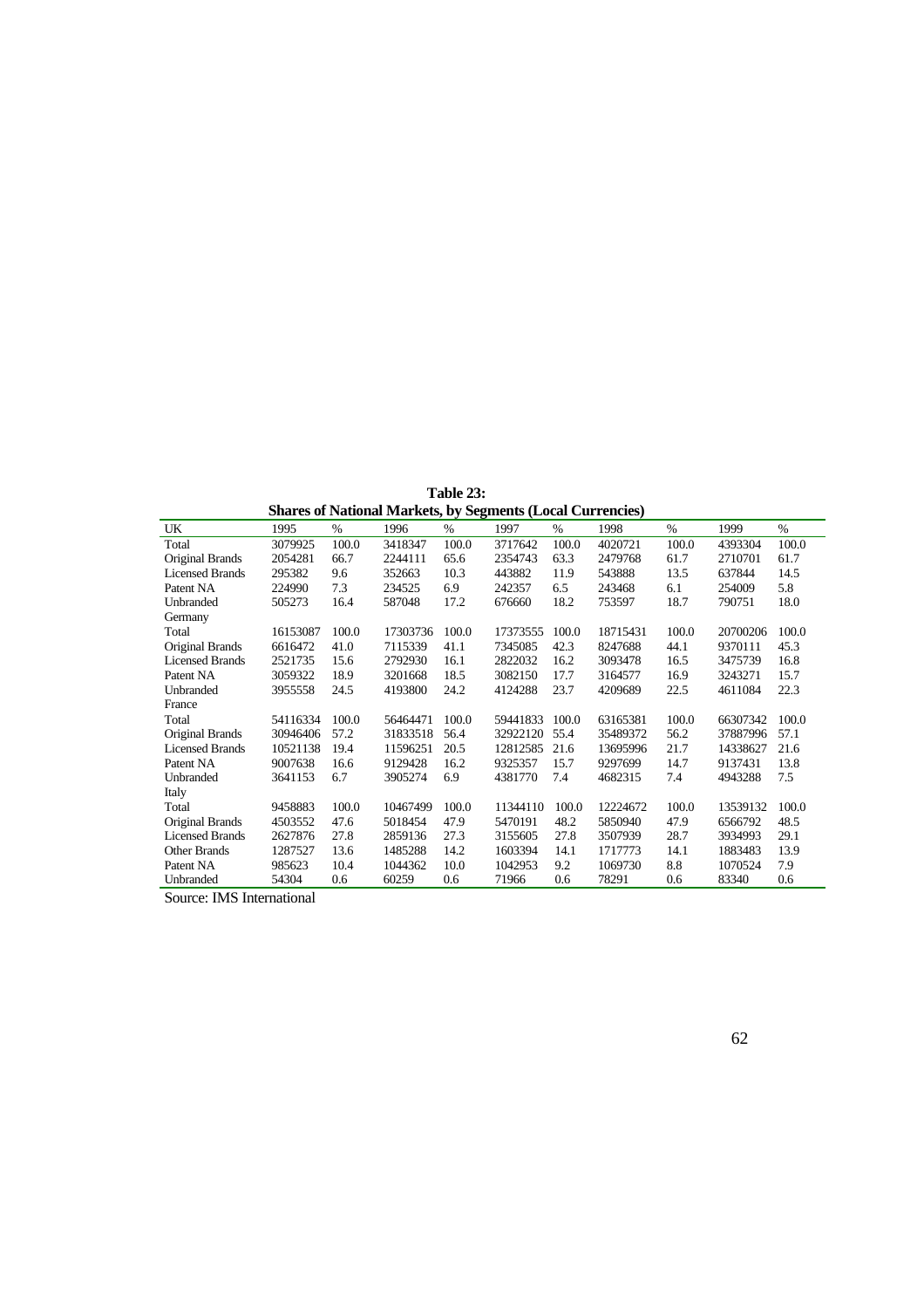**Figure 7: Market Shares after Patent Expiry, Selected Countries**



**Germany - Market Share (LCD)**







Source: Pammolli, Magazzini, Riccaboni, 2000





 $\Box$ original  $\Box$ licensed  $\Box$ other brand  $\Box$ unbranded

**France - Market Share (LCD)**



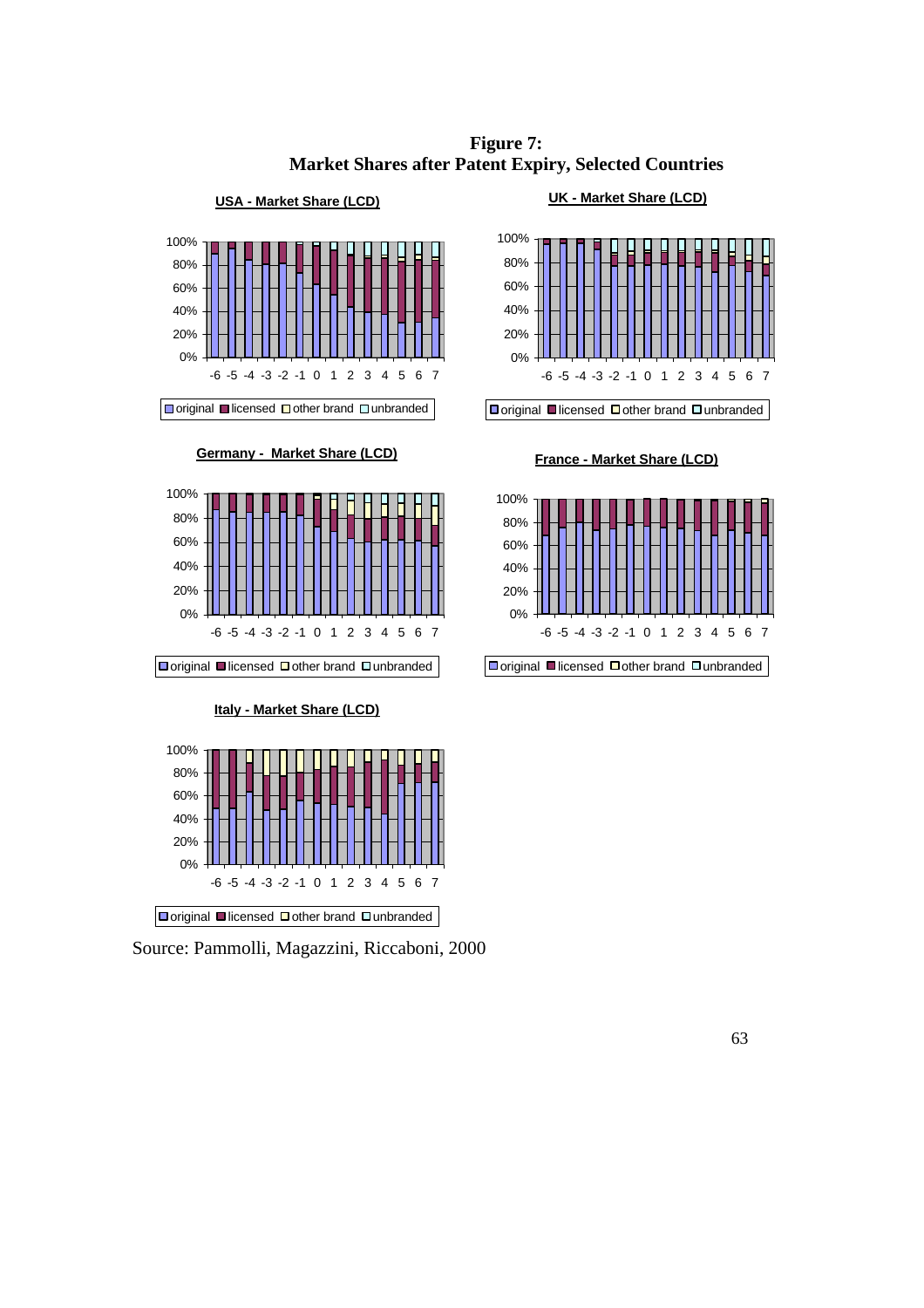**Figure 8: Price Indexes after Patent Expiry, Selected Countries**



UK: price indices

based on Original price at time 0  $\circ$  Original Licensed Other Brand Unbranded

Germany: price indices

base on Original price at time 0



based on Original price at time 0

France: price indices



Italy: price indices

based on Original price at time 0

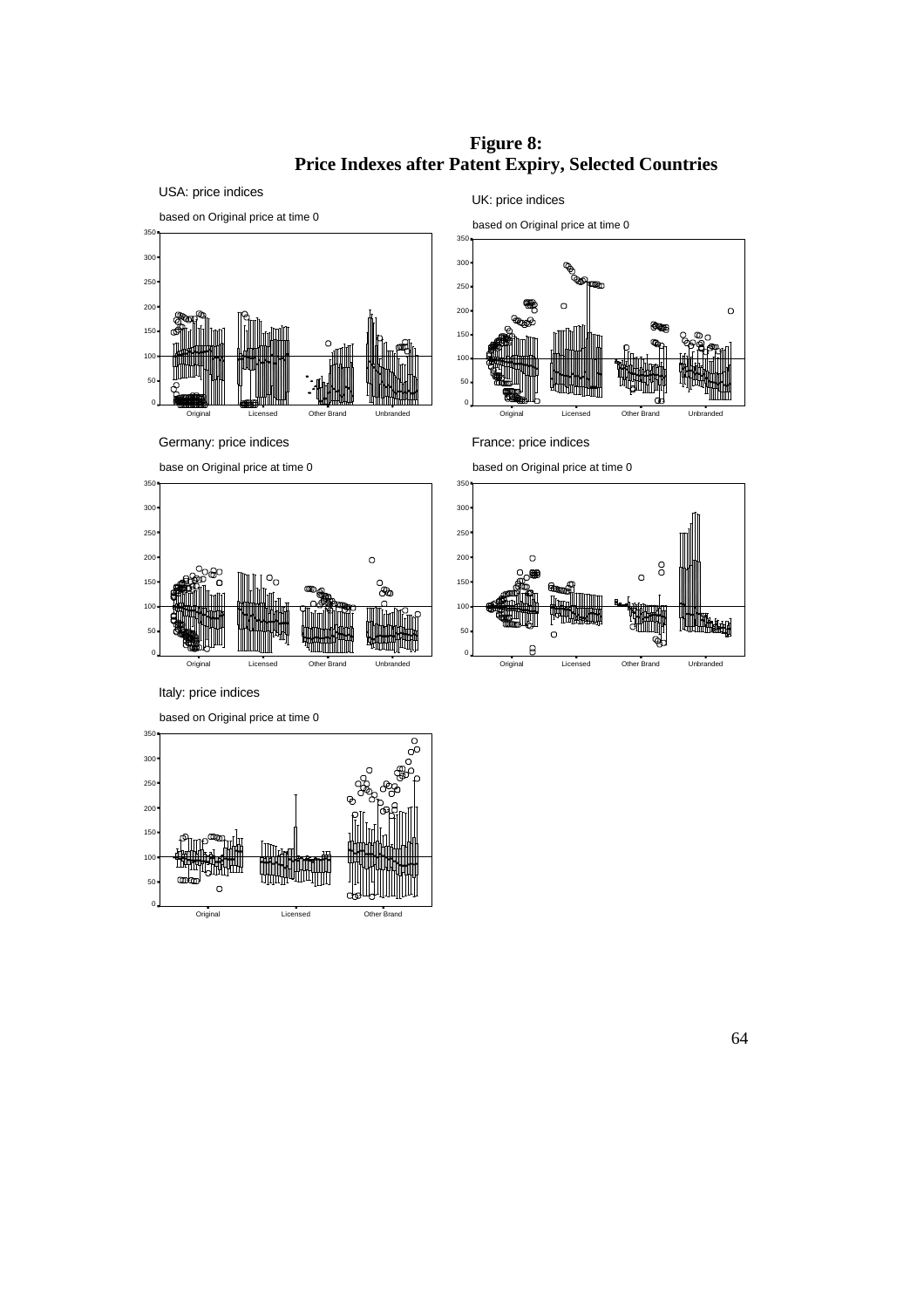**Figure 9: Number of Products per Molecule, Selected Countries**



Source: Pammolli, Magazzini, Riccaboni, 2000

Other Brand  $\rightarrow$  Unbranded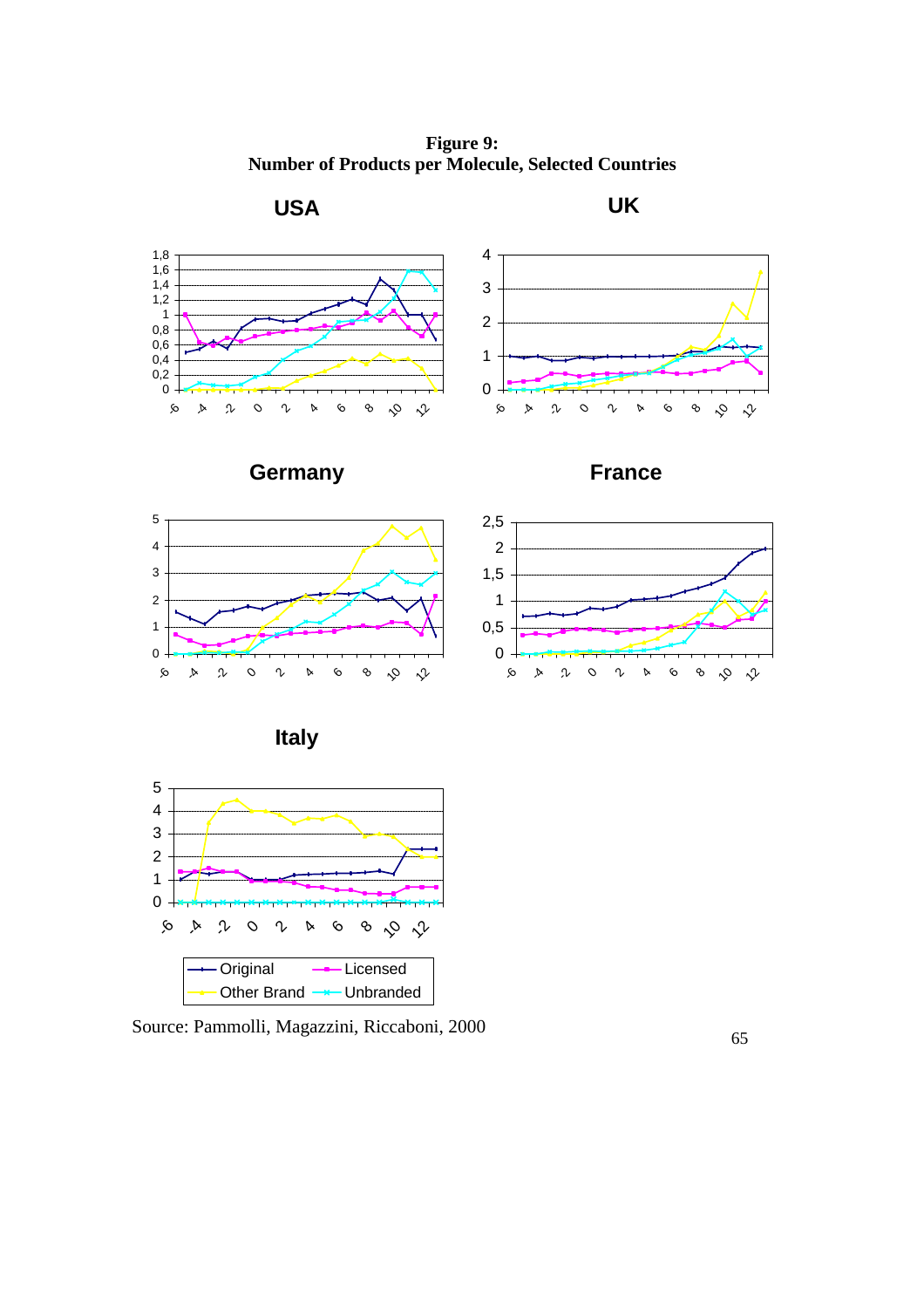#### **VI. Institutional Determinants of Industrial Competitiveness**

The evidences discussed so far show, among other things, that North America has become the main locus of innovation in pharmaceuticals, to which European companies turn to get knowledge. This may have different implications, and one may even suggest different readings of this phenomenon.

For example, it could be argued that the situation is indeed worrisome, in spite of the fact that the competitiveness of the European industry in sales has not worsened as much as its competitiveness in innovation. Advocates of this view could argue that it's only because of the time needed to bring new drugs to the final market that Europe's competitiveness has not deteriorated severely over the past decade. In fact, the analysis of the dynamics on the R&D side reveals that the gap with the US is becoming large, especially in biotechnology and in the most innovative, globalised, profitable, and best selling drugs, i.e. at the frontier of innovation.

By contrast, one could argue that the problem may be not so severe for the larger European companies, as long as the more internationalised European drug companies succeed in tapping the US knowledge and get into the sources of new products and technological competencies overseas.

In any case, as suggested by our earlier discussion on this point, the problem is severe for the competitiveness of the European environment as a whole.

In particular, the observed concentration of research and innovation in the USA is worrying because Europe risks to be relegated into the fringe of the industry, surviving and even thriving through imitation, generics, marketing, but giving up a large share of the value added and becoming dependent on the USA for the development of new products.

Most notably, the inability to develop an industry of technology specialists, coupled with the persistence of a fringe of national firms which – especially in some European countries – are not innovative and protected from competition, can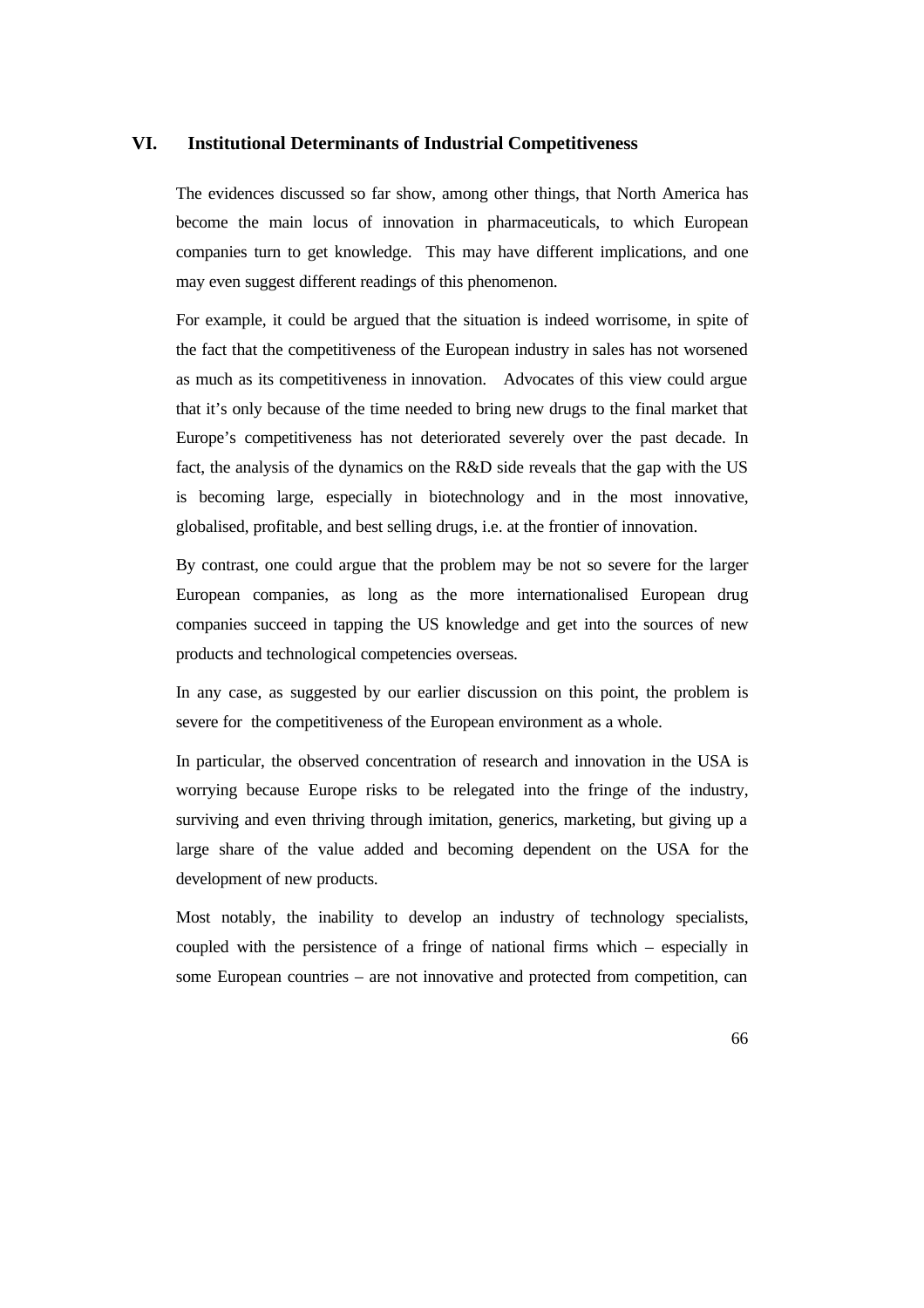ultimately give rise to a system which may loose significant opportunities for growth as well as for promoting qualified, research-based employment.

As always in the case of sectoral and national systems of innovation<sup>45</sup>, several factors have interacted to produce trends like the ones we are assessing here, and these factors have acted at different levels. Thus, especially if one examines these issues in terms of long run trends and perspectives, one cannot underestimate the role of structural policies in education, science and technology, regulation, labour, patent law, taxation; the institutional settings, in terms of legal and financial institutions, professional bodies, intermediating institutions, corporate governance rules; the industry; companies within the industry.

According to this Report, four sets of variables are particularly relevant in the specific context of the pharmaceutical industry: 1) The size and structure of the biomedical education and research systems; 2) Some basic institutions governing labour markets for skilled researchers and managers, as well as corporate governance and finance; 3) Intellectual property rights and patent law; 4) The nature and intensity of competition on the final market. In the sections that follow we shall analyse each of these issues in turn.

#### **VI.1 Education and Research in Biomedical Innovation Systems**

 $\overline{a}$ 

There is little question that the sheer amount of resources devoted to biomedical research in the USA in the post-war era goes a long way to explain the American leadership in life sciences.

Both qualitative and quantitative evidence suggests that this spending has had a significant effect on the productivity of those large US firms that were able to take

<sup>45</sup> See Nelson, 1993, 1996; Mowey, Rosenberg, 1993; Zysman, 1994; Mowery, 1997; Pavitt, 1998; Dosi, 1999;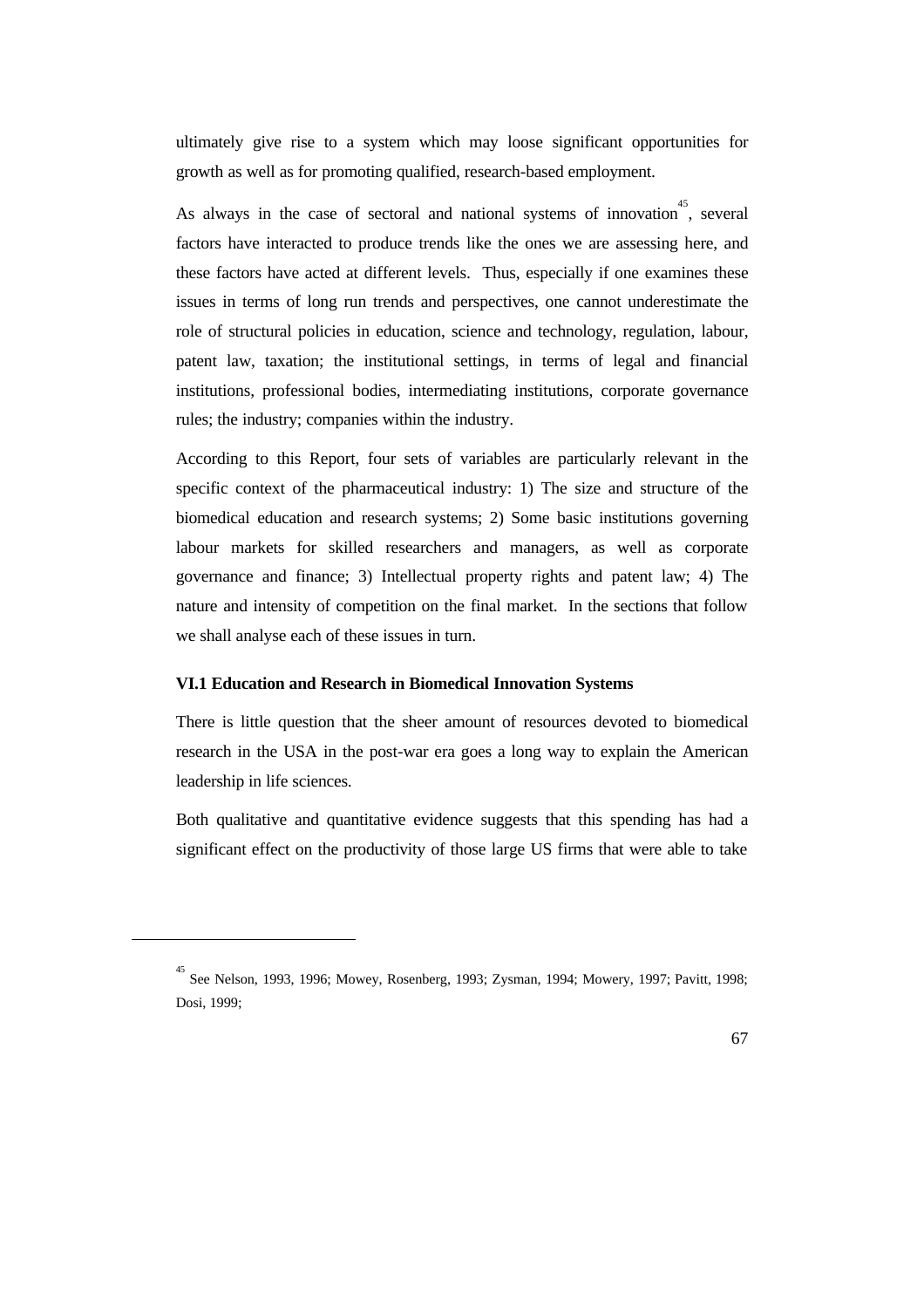advantage of it. Public funding of biomedical research also increased dramatically in Europe in the post-war period, but total spending did not even approach American levels. As a consequence, and despite the existence of centres of absolute excellence, the overall quantity and quality of scientific research lagged behind in Europe. In turn, this created a vicious circle, with a significant drain of human and financial resources from Europe to the USA, which has contributed to further strengthen the American advantage.

Jointly with the levels of funding, other factors are likely to have played an important role. In fact, the institutional structure of biomedical research evolved quite differently in Continental Europe as opposed to the USA (and partly to the UK). First, the structure of the funding system and the strategies of the funding agencies are crucially important. In the USA, most of the funding is administered through the NIH, with: a) a substantial integration between the production of biological knowledge on the nature and mechanisms of human diseases, clinical research, medical practice, and the discovery and development of new therapeutic treatments; b) a significant support towards basic or fundamental science in universities and public research centres, widely disseminated through publication in the refereed literature. Moreover, the American system is characterised by a variety of sources of funding and selection mechanisms, which complement the role of the NIH and act – always starting from scientific excellence – according to different allocative principles<sup>47</sup>. All in all, the US research system achieves efficiency through competition among research units. At the same time, it allows diversity to be explored and institutional flexibility to be achieved.

In Europe, funding has tended to be administered mainly at the national level, with strongly differentiated approaches and wide differences across countries. This is

 $\overline{a}$ 

<sup>46</sup> See Ward, Dranove, 1995; Cockburn, Henderson, 1996.

 $^{47}$  See Braun, 1994; Mowery, 1998; Stokes, 1997, and Guston in Branscomb, Keller, 1998.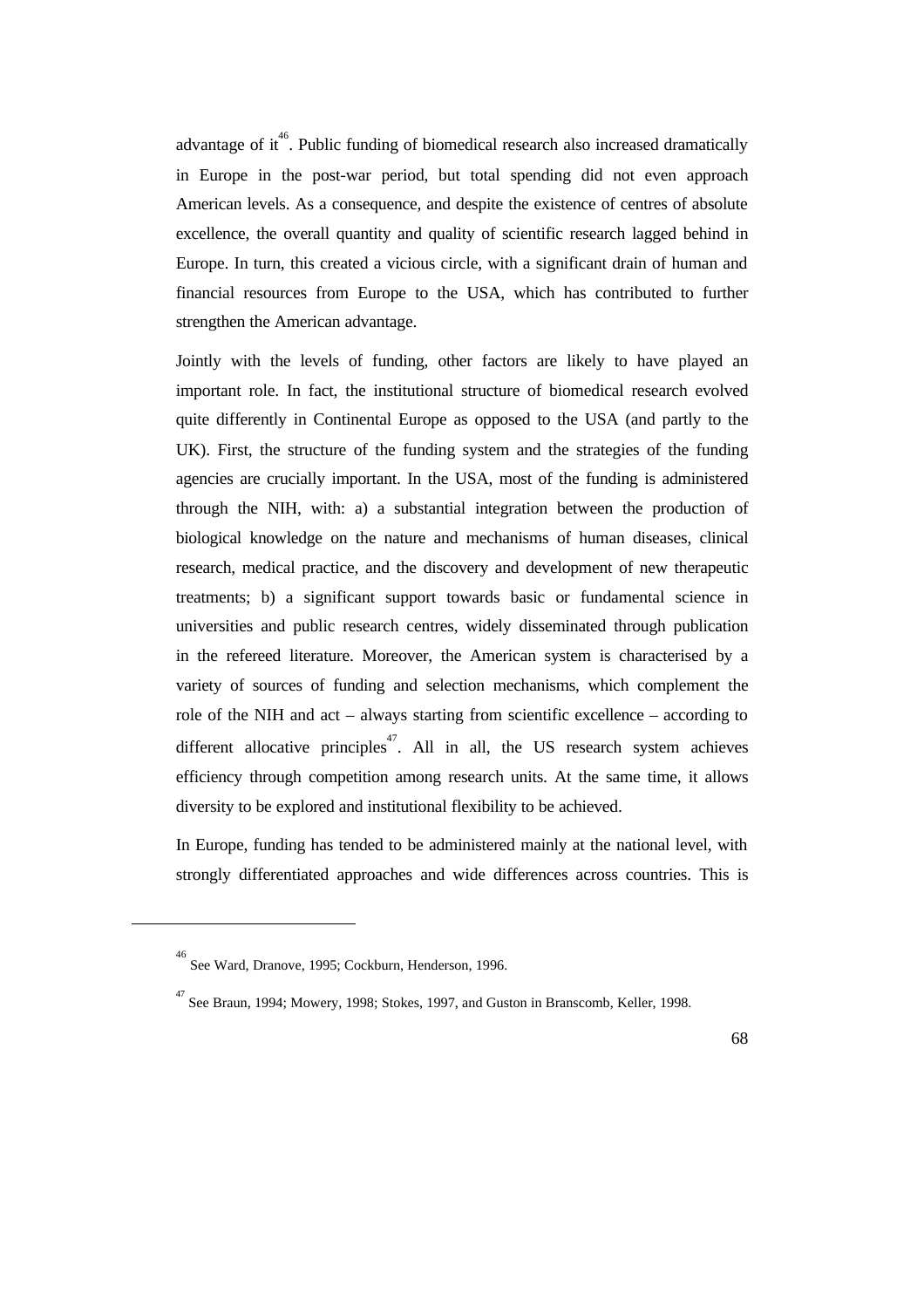likely to have hindered the development of a critical mass, especially in smaller countries. In many cases, resources have either been spread among a large number of "small" laboratories, or they have been excessively concentrated in the few available centres of excellence. Funding coming from the various European programmes has only partially changed the situation<sup>48</sup>. The absolute size and the higher degree of integration of the American research system, as opposed to the fragmented collection of national systems in Europe constitutes a fundamental difference.

Moreover, biomedical research in Europe has been less integrated with teaching. At the same time, within medical schools in Continental Europe, medical research has had a somewhat marginal role as compared to patient care, inducing a hiatus between clinical practice and training in molecular biology .

The relevance of the research-teaching nexus in favouring high quality scientific research and its integration with industrial research can hardly be underrated. In particular, the diffusion of molecular biology into general training in many European countries is a relatively recent phenomenon as compared to the USA and it has only recently become a standard part of the curriculum of pharmacologists, pathologists and medical consultants. Research has tended to be confined into highly specialised laboratories in universities and especially in public research centres, with little interaction with teaching, medical practice, and industrial research.

Also for these reasons, large European companies have been in general more sluggish in adopting molecular biology as compared to their American competitors. Particularly, the European firms have remained for a longer time more closely linked to the cognitive and organisational procedures that governed research when chemistry constituted the main knowledge base.

 $\overline{a}$ 

<sup>48</sup> Pavitt, 1998.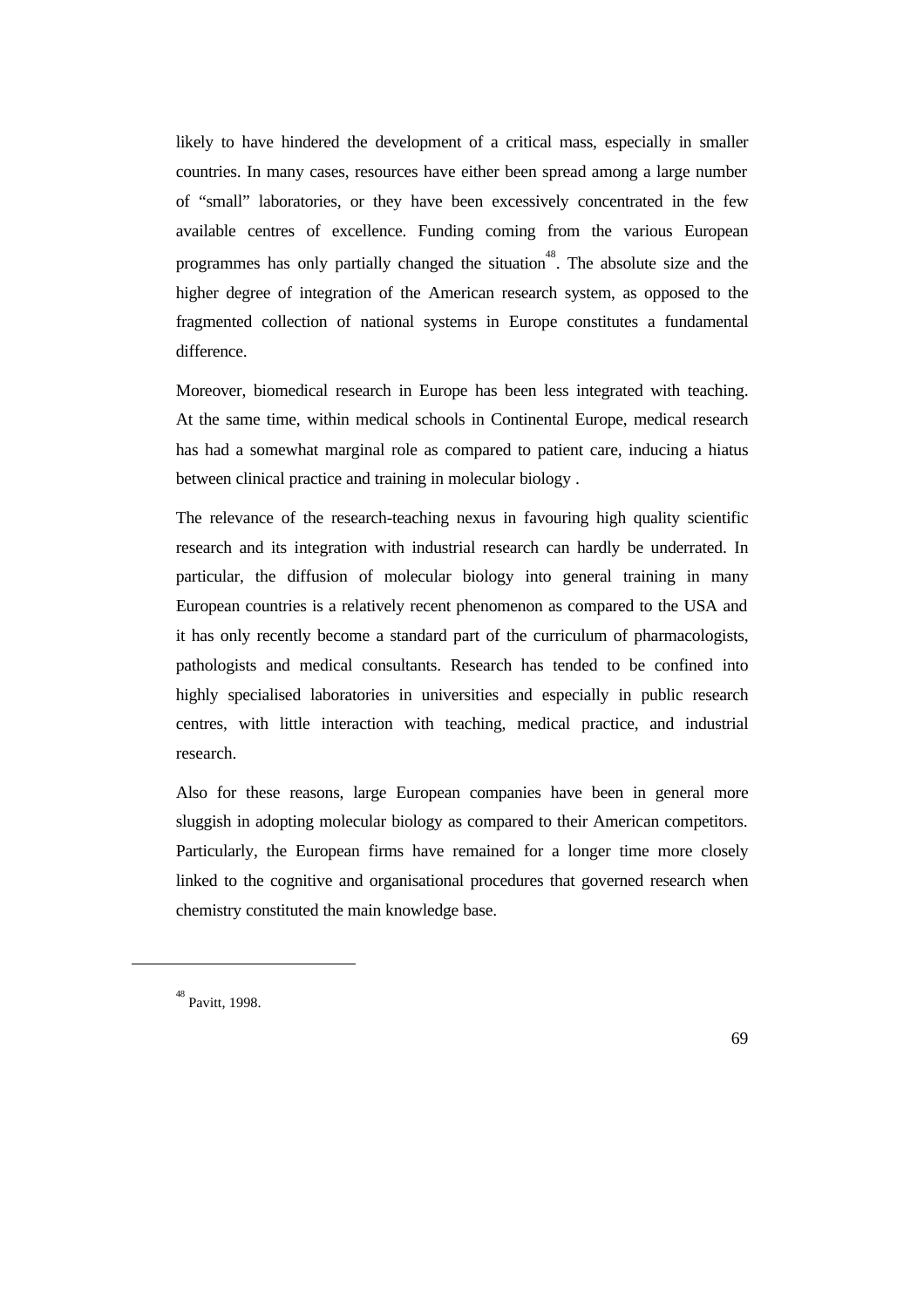This has produced a vicious circle that has made the entry of the new biotechnology companies more difficult. In the first place, there is evidence showing that rates of formation of new start-ups are strongly correlated with the strength of University and public research institutes in the underlying sciences<sup>49</sup>. Moreover, given the delay in the adoption of molecular biology by the large companies in Europe, new prospective start-ups lacked an essential source of survival and growth, through the establishment of collaborative agreements. In the absence of such competencies, the large European companies turned to the American scientific and technological base to tap and absorb the new requisite competencies during their catching-up process. Indeed, the evidence produced in this Report, as well as several studies, show that large European multinationals have tended to establish agreements with research centres and biotech companies in the USA rather than in Europe<sup>50</sup>. Finally, given the fast rates of progress of the scientific and technical knowledge, European start-ups would be often pre-empted by American companies.

In sum, the organisational structure and the internal institutional diversity of the public research system in the USA has promoted (both in terms of incentives and in terms of organisational capabilities) the commercial exploitation of academic research, mainly through the formation of new, specialised companies. The flexibility of the American academic system, the high mobility of the scientific labour market and, in general, the social, institutional and legal context that made it relatively straightforward for leading academic scientists to become involved with commercial firms, have been major factors in the development of the new industry 51 .

 $\overline{a}$ 

<sup>49</sup> See Zucker, Darby, Brewer, 1997

<sup>50</sup> See Orsenigo, Pammolli, Riccaboni, 2000.

 $^{51}$  See Powell et al., 1996.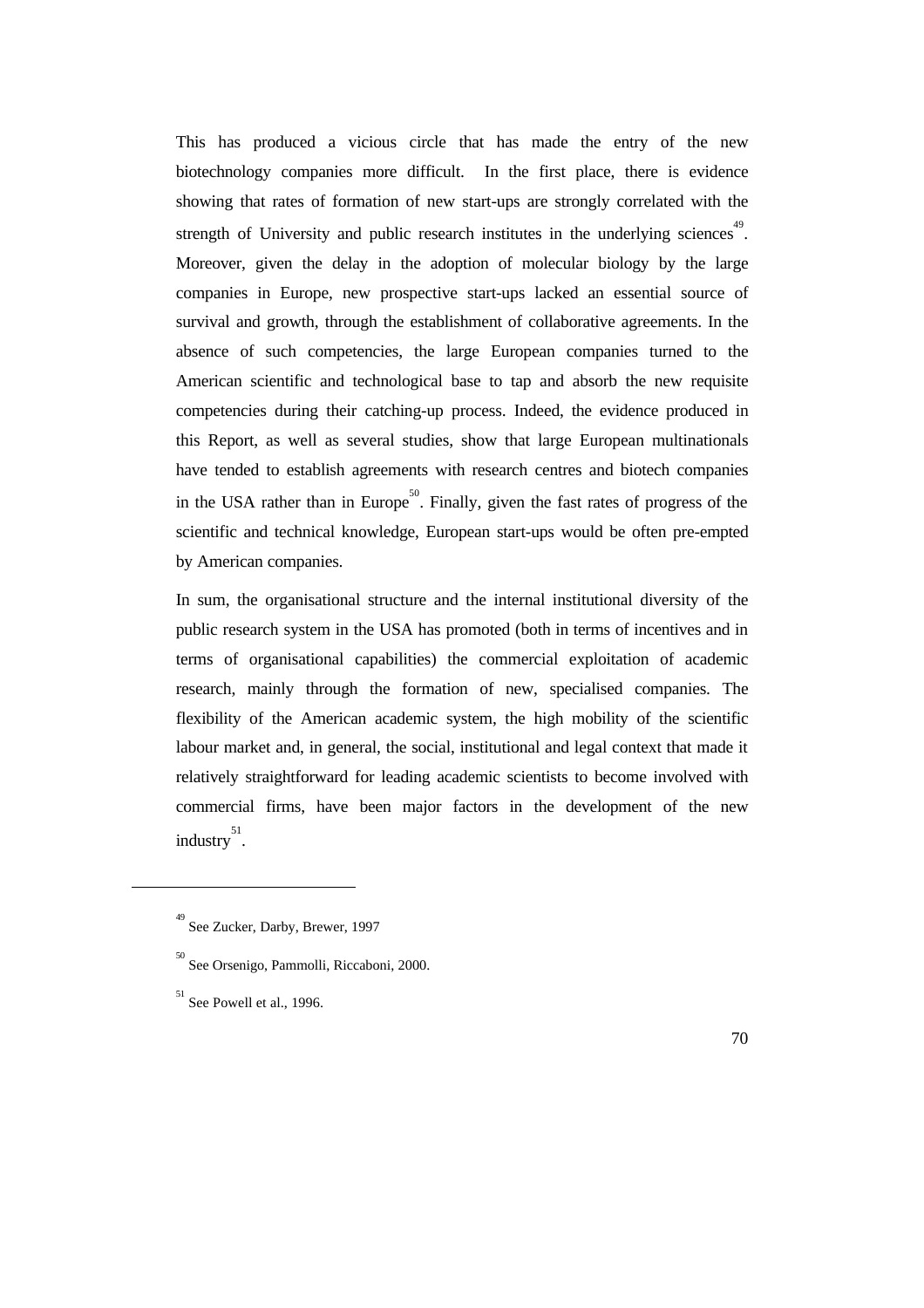The willingness to exploit the results of academic research commercially also distinguishes the US environment from Europe. This willingness has been strengthened since the late 1970s and the passage of the Bayh-Dole Act, and the resulting role of universities as seedbeds of entrepreneurship has also been extremely important in the take-off the biotechnology industry<sup>52</sup>.

In contrast, links between the academy and industry – particularly the ability to freely exchange personnel – have been weaker in Europe. Indeed, the efforts of several European governments were targeted to the strengthening of industry-University collaboration. Thus, one observes a mushrooming of initiatives all across Europe aiming at establishing stronger links between industry and universities and to encourage a more entrepreneurial attitude by universities, rather than the mobility of personnel or the ease for university researchers to establish or participate in companies.

At the same time, policies have been targeted mainly to the set-up of specific organisational devices to manage technology transfer, like science and technology parks or other agencies for technology transfer. These initiatives have taken a wide variety of forms and show a mixed record in their performance and it has been only in very recent times that symptoms of the diffusion of a different attitude have emerged. In some cases, the presence of intermediary institutions has paradoxically increased the distance between University and industry, introducing an additional layer in the relationship instead of creating flexible mechanisms that are not burdened by all sorts of bureaucratic structures and requirements.

The US experience would then suggest that a flexible environment whereby academic researchers can more easily move into the development of companies is more conducive to the raise of new research-based firms and to the corresponding technology-based industry. Yet, the US system is not immune from an important

 $\overline{a}$ 

<sup>52</sup> See Mowery, 1998.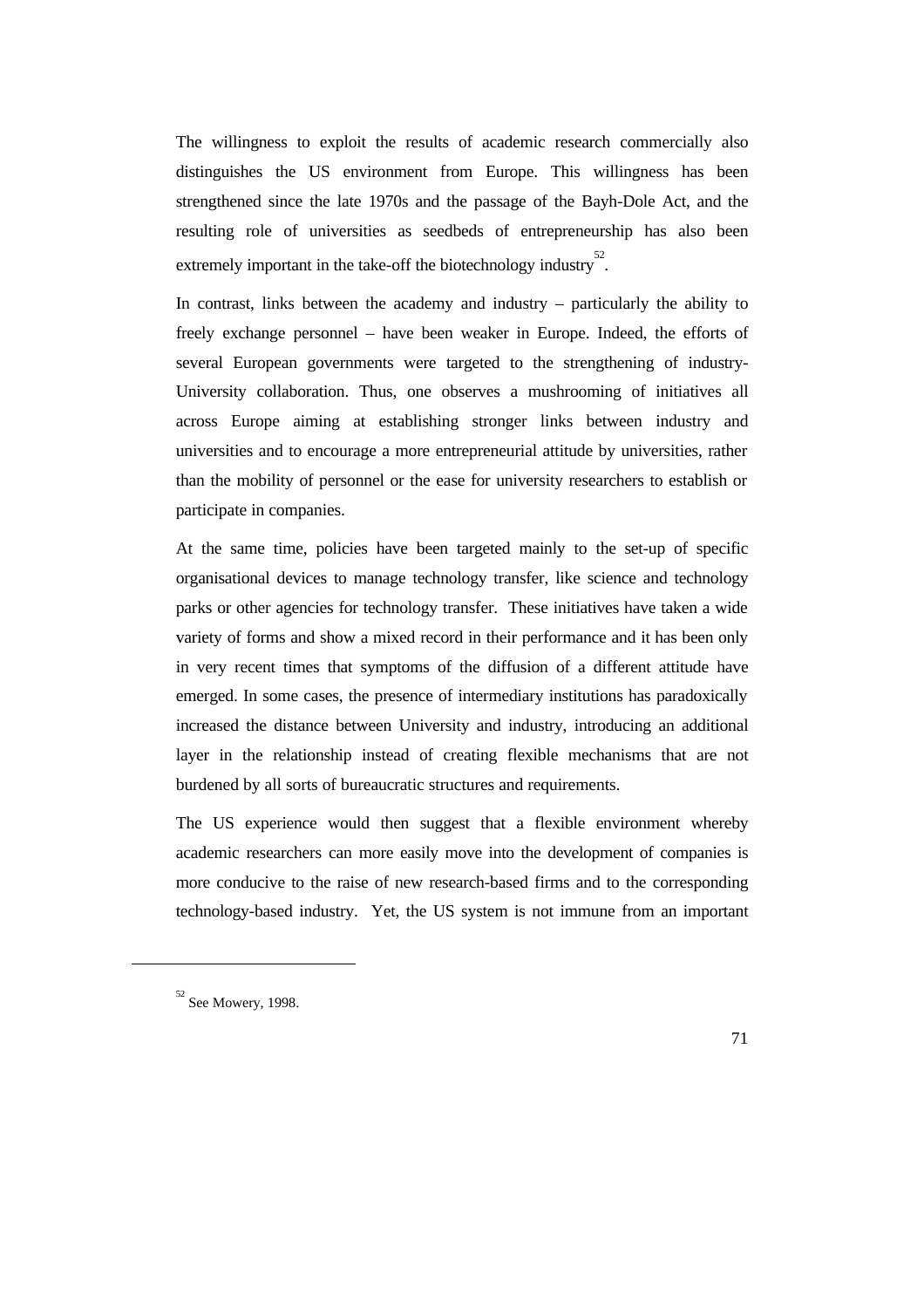shortcoming. As Paul David and Partha Dasgupta have argued, this system can seriously undermine the norms and rules of "open science"<sup>53</sup> The latter implies that the scientific community – unlike the community of profit-seeking technologists that operate in firms – diffuse their discoveries through publications and the like. The system of open science has for many years been an important determinant of the diffusion of knowledge in industry, and therefore ultimately of industrial growth. As the academic system turns to become far more secretive than in the past, this virtuous circle can be severely hampered. In the US life sciences and biotechnology industry, the "privatisation" of knowledge has already become a serious issue.

The desirable situation is probably an intermediate one between the US and European system. To identify the specific features of an institutional mechanism that would enjoy the advantages of both systems, while minimising their penalties, is an issue that is beyond the scope of this Report. Our goal here is to point out that while the US system can have interesting implications for the growth of a technology-based industry, the European system is more likely to be able to preserve the norms of openness in scientific research which would then nurture the very same technology activities that can give rise to the growth of industries and firms. Yet, we also note that while the US should take in serious consideration the contamination of academic norms, which can be produced by an excessive reliance on exclusive licensing agreements between universities and firms, Europe should care about the excessive ties, bureaucracy, and hierarchies of its scientific institutions, both at the national and the European levels.

 $\overline{a}$ 

<sup>53</sup> See Dasgupta, David, 1994.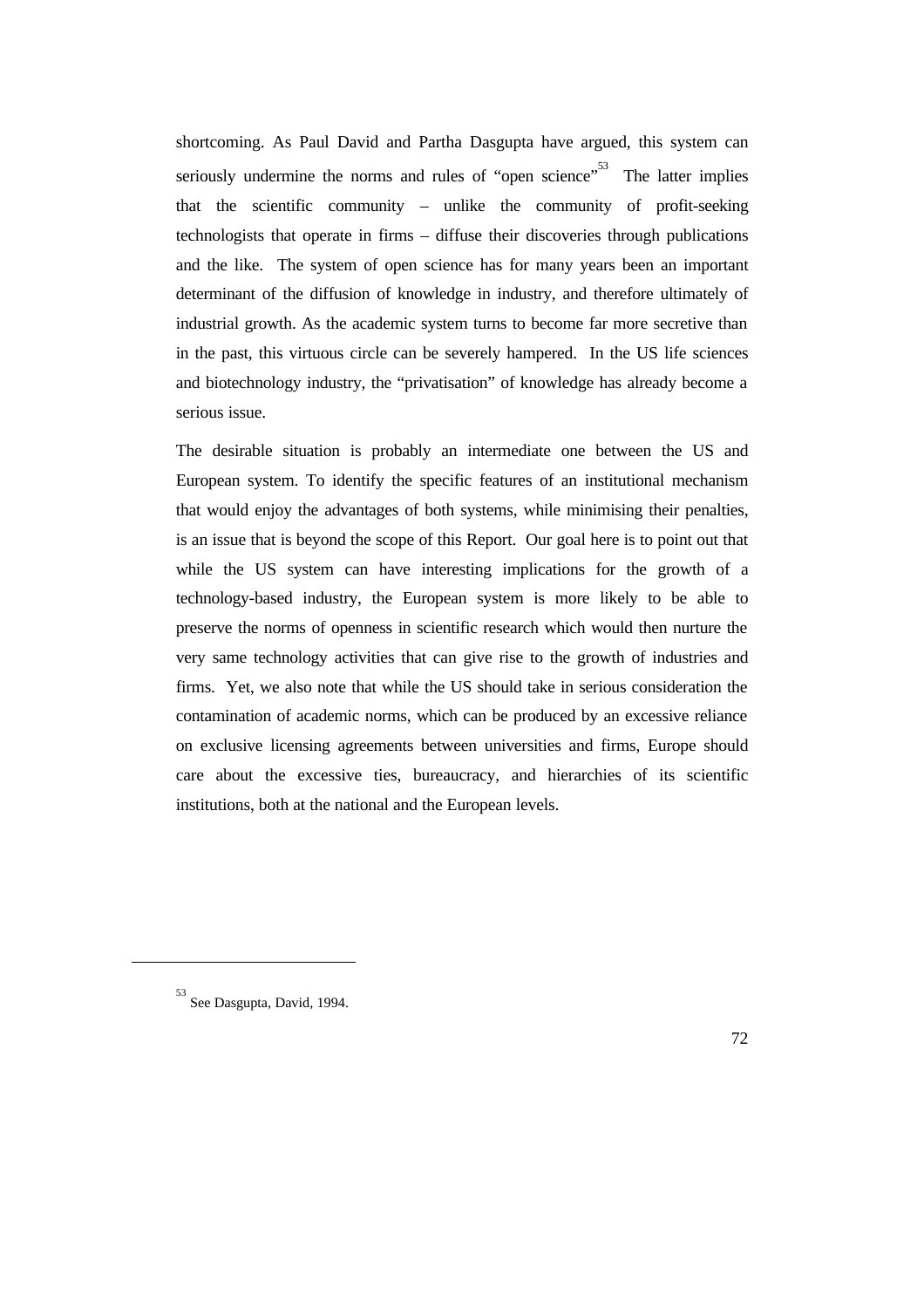# **VI.2 Financial Markets, Corporate Governance, and Labour Markets for Skilled Researchers and Managers.**

It is often mentioned that the take-off of biotechnology – and more generally – of pharmaceuticals in the US, both through the large established corporations and the new biotechnology firms (NBFs), owes much to some specific institutions and attitudes that are typical of the American environment and much less developed in Europe. These factors have to do with the structure of financial markets, corporate governance, and labour markets for skilled researchers and managers. The development of venture capital, for example, rests critically on the nature of ownership and contract law typical of the US, which can be used to create sophisticated legal structures used to support risky new ventures.

An important feature of the American institutional environment, which has favoured the development of NBFs and the fast restructuring of big pharmaceutical corporations, is the existence of an active labour market for scientists, technicians, and managerial experts within biotechnology. For example one firm fails or decided to shed competencies in one area, employees must be able to obtain similar employment without severe loss of salary or status. Top executives at start-up firms typically come from large pharmaceutical companies or University research laboratories. These often senior scientists/managers would hesitate in making the move to a start-up if the career risk of doing so were large.

Furthermore, innovation is dependent on the flow of knowledge between University labs, start-up research firms, and large pharmaceutical firms. While joint research projects, strategic alliances, and so forth, facilitate this exchange of knowledge, these "network externalities" are also supported by the rapid movement of scientists and technicians across firms. Thus, if the labour market did not support extensive lateral career mobility across firms, these network externalities would be difficult to sustain.

In Europe, the organisation of labour and company law, combined with the organisational strategies of most large companies, constrains the development of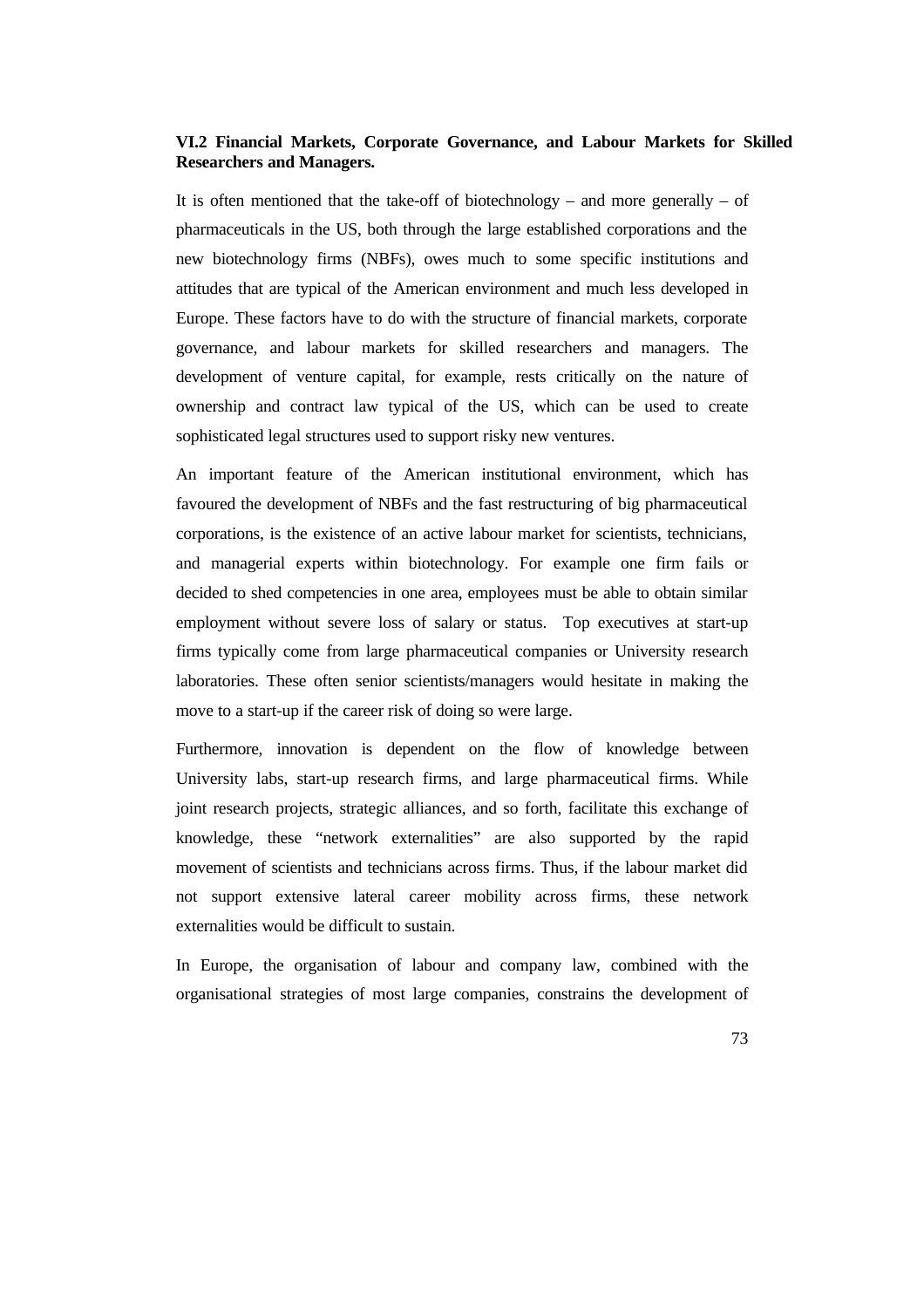US-style active labour markets, and make it harder for companies to "hire and fire" personnel or rapidly cut non-performing assets.

Moreover, though there is often some lateral movement across firms very early in a person's career, the vast majority of European employees build their own careers within one firm. Correspondingly, the structure of decision-making, remuneration, and career-paths within firms differ fundamentally from common practice within the United States or United Kingdom. Career paths tend to be well specified, incremental, and based on rank hierarchies.

This structure of large company organisation works quite well in industries dependent on long-term investment strategies in relatively stable technologies, characterised by the diffusion of deep skills throughout the firm. In particular, it encourages the creation of tacit organisational knowledge throughout the firm that enhances flexibility. However, this system creates fundamental obstacles to the creation of high-risk technology start-up firms. The risk of a «jumping ship» from an established large company (or  $-$  though there is less research in this area  $-$  a prestigious University professorship) to a start-up firm is extremely high<sup>54</sup>

More generally, successful research in high-technology firms requires the recruitment of scientists with highly specialised knowledge<sup>55</sup>.

In the US, this problem is partially dealt with through a market-based system of financial institutions and through very strong financial incentives, typically stocks options. In Europe, this area is undergoing extensive change during the late 1990s, but during the 1980s the organisation of the European financial markets and property rights law made stock-based financial systems difficult to implement.

 $\overline{a}$ 

<sup>54</sup> See Soskice, 1997; Casper, Kettler, 2000.

<sup>55</sup> Audretsch, Stephan, 1996; Powell et al., 1996; Zucker, Darby, Brewer, 1997.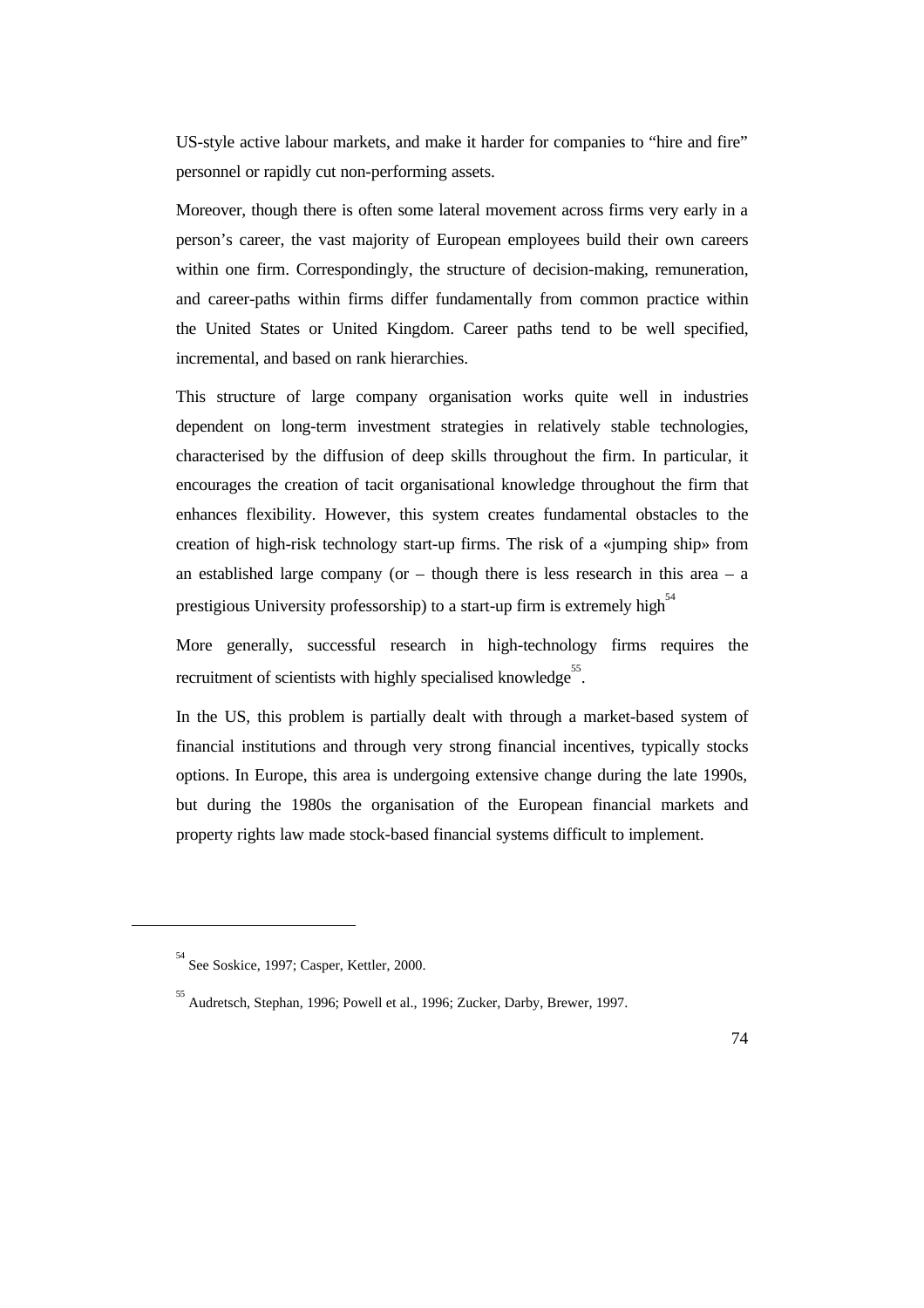It is commonly believed that lack of venture capital has restricted the start-up activity of biotechnology firms in Europe. There is little question that venture capital played a key in role in facilitating the creation of NBFs and of a market for technology in the USA.

There are important institutional reasons why the venture capital market is so large in the US. First, very substantial private legal competencies exist and, due to the «enabling» nature of ownership and contract law, sophisticated legal structures can be used to support risky new ventures. These include the high-powered performance incentives for managers and scientists discussed above. Second, and probably most important, in the United States the ownership of firms is primarily financial in structure, and rooted in large capital markets (e.g. NASDAQ, NYSE). Conversely, in many European countries, the lack of developed capital markets for technology firms create important barriers for prospective venture capitalists.

The forms of corporate governance and the structure of labour and financial markets are therefore likely to have hindered the process of adaptation of the European industry to the technological and institutional shocks. However, direct empirical evidence on these issues is not massive. Moreover, the relevance of these factors might turn out to be somewhat exaggerated. In fact, the observed difference in performance among some European countries may have more to do with differences in institutional settings, drug price regulation mechanisms, the nature of the scientific system, and the like. This suggests that differences in the nature of corporate governance and in the structure of labour and financial markets may have been important but not decisive factors in shaping the patterns of adaptation.

Similarly, as far as venture capital is concerned, there appear to have been in Europe many other sources of funds (usually through government programs) available to prospective start-ups. In addition, although venture capital played a critical role in the founding of US biotechnology firms, collaborations between the new firms and the larger established corporations provided a potentially even more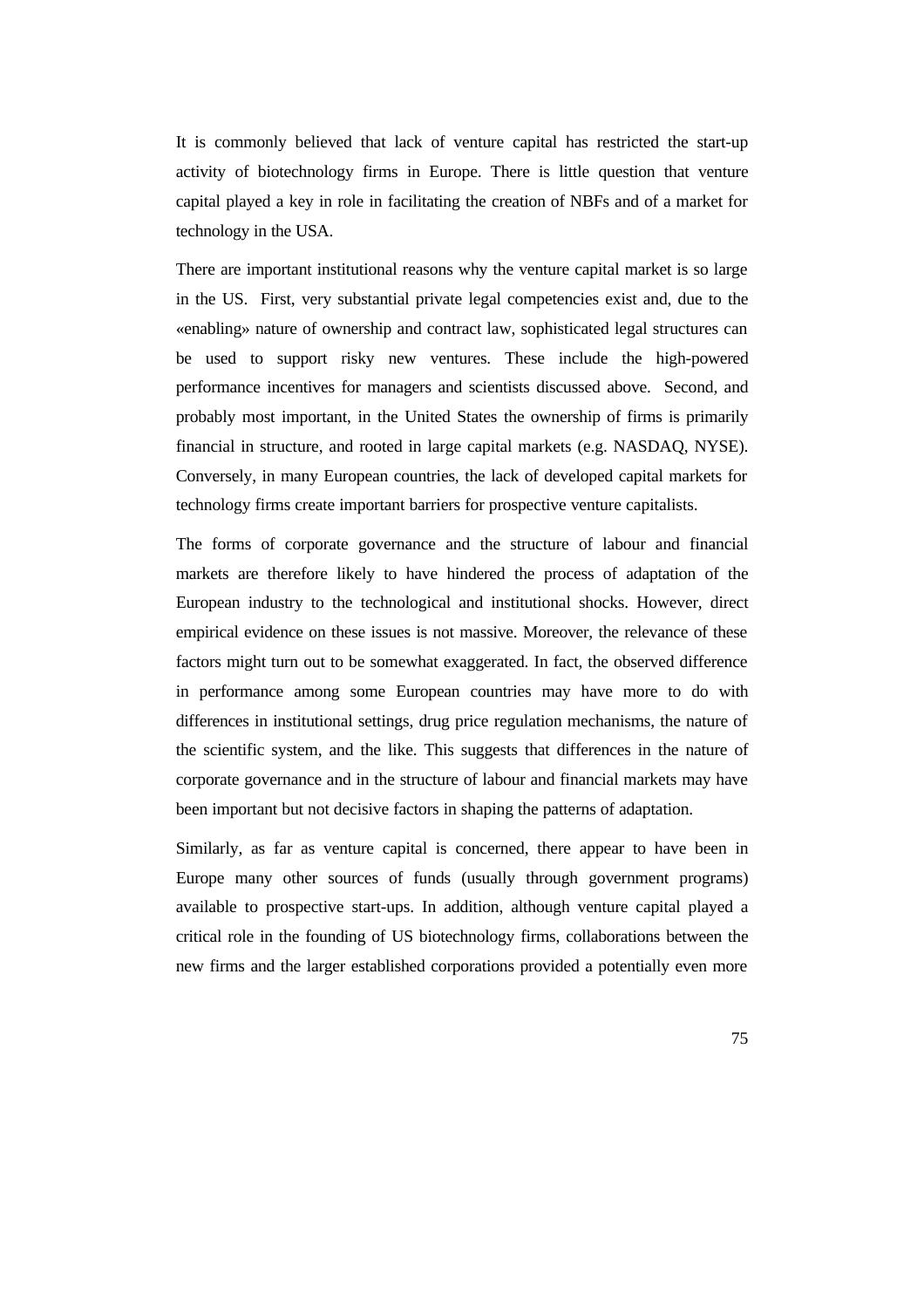important source of capital. This raises the question: could prospective European start-ups turn to established pharmaceutical firms as a source of capital?

As noted earlier, European large corporations have collaborated relatively more with US biotechnology firms. Even in the absence of other institutional barriers to entrepreneurial ventures, start-ups in Europe might have been crowded out by the large number of US based firms anxious to trade non-US marketing rights for capital. Given the number of US NBFs in search of capital, European firms interested in commercialising biotechnology had little incentive to invest in local biotechnology firms.

As a partial support to this interpretation, in several European countries various initiatives by both domestic and foreign investors to launch venture capital funds were attempted in the Nineties, with mixed success so far and often ending up investing in new foreign biotechnology companies. Conversely, foreign venture capital firms have funded some of the few experiences of successful European NBFs.

All in all, the slow development of venture capital in Europe seems to depend less on the lack of investors and funds than on the paucity of supply of promising startups based on solid scientific research.

#### **VI.3 Protection of Intellectual Property Rights**

It is widely acknowledged that patents are a fundamental incentive to innovative activities in pharmaceuticals and biotechnology<sup>56</sup>.

Both the U.S and the majority of the European countries have provided relatively strong patent protection in pharmaceuticals. In contrast, in Japan and in Italy, until (respectively) 1976 and 1978, patent law did not offer protection for pharmaceutical products: only process technologies could be patented. As a result,

 $\overline{a}$ 

<sup>56</sup> Mansfield, 1998; McMillan, Narin, Deeds, 2000;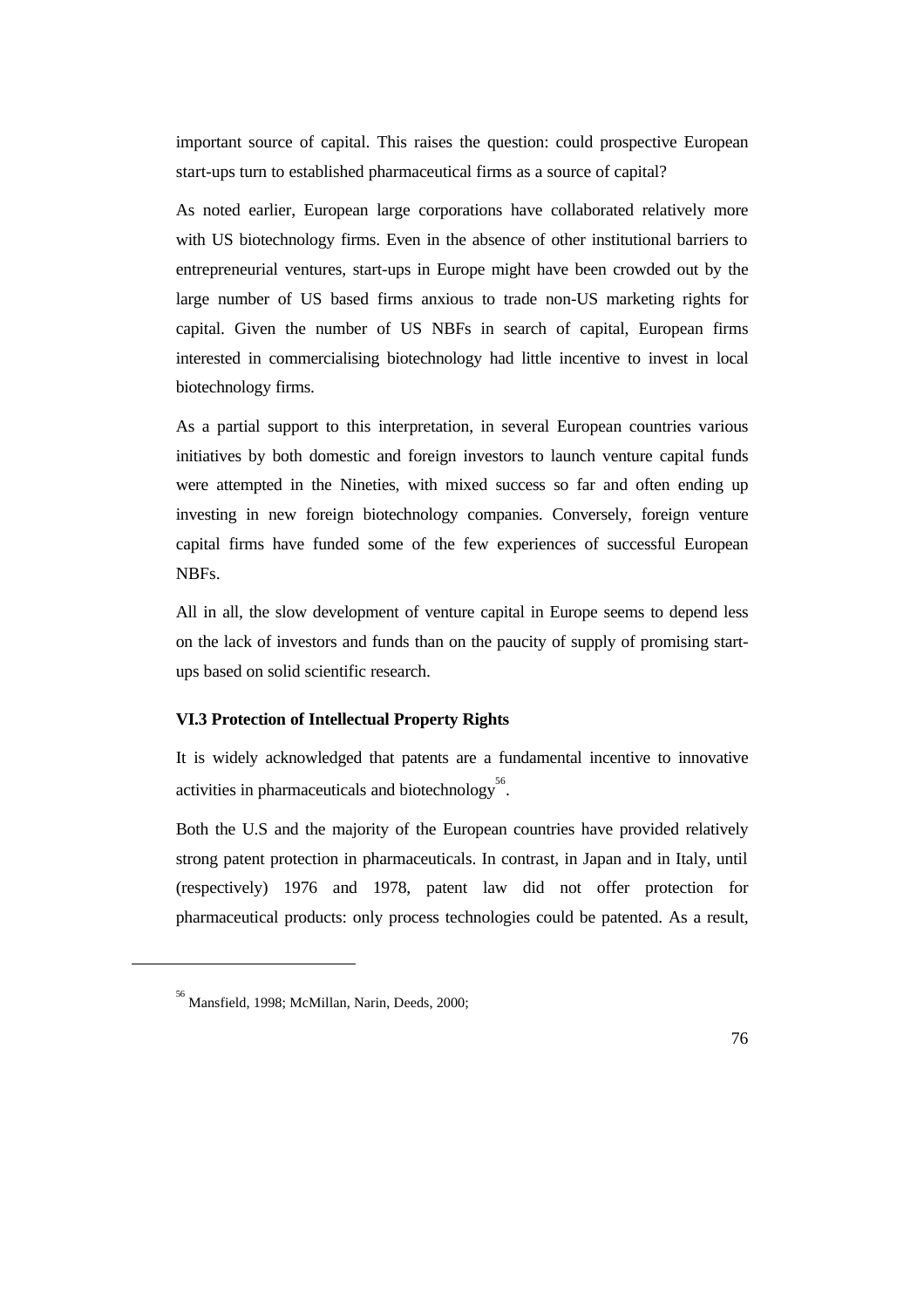Japanese and Italian (as well as Spanish) firms have tended to avoid product R&D and to concentrate instead on finding novel processes for making existing molecules.

Similarly, the establishment of clearly defined property rights also played a major role in making possible the explosion of new biotechnology firms in the USA, since the new firms had few complementary assets that would have enabled them to appropriate returns from the new science in the absence of strong patent rights. In the USA, a tight appropriability regime in the biotechnology industry emerged quite quickly, for example through the Bayh-Dole Act in 1980 and through the granting of very broad claims on patents<sup>57</sup>. In Europe, the scope for broad claims on patents is greatly reduced and usually process rather than product patents are granted.

A draft directive from the Commission that strengthens the protection offered to biotechnology was recently approved by the European Parliament. Still, considerable controversy surrounds this issue. It is indeed worth stressing that too strong an appropriability regime may not be unambiguously beneficial, especially as it concerns publicly funded research. Increasingly, in the USA doubts are voiced by economists, lawyers and industry analysts that the diffusion of an excessively permissive attitude towards the granting of broad claims on patents might actually slow down the process of diffusion and circulation of knowledge and hence the future rate of technological advance. However, it is also important to notice that the rationale for stronger protection to intellectual property in biomedical research is not based, according to this Report, on the traditional argument that the concession of broad property rights is an incentive to the production of knowledge. Rather, the argument is based on the assumption that property rights would favour the creation of markets for technology and hence a faster and more ordered diffusion and use of

 $\overline{a}$ 

<sup>57</sup> Merges, Nelson, 1994.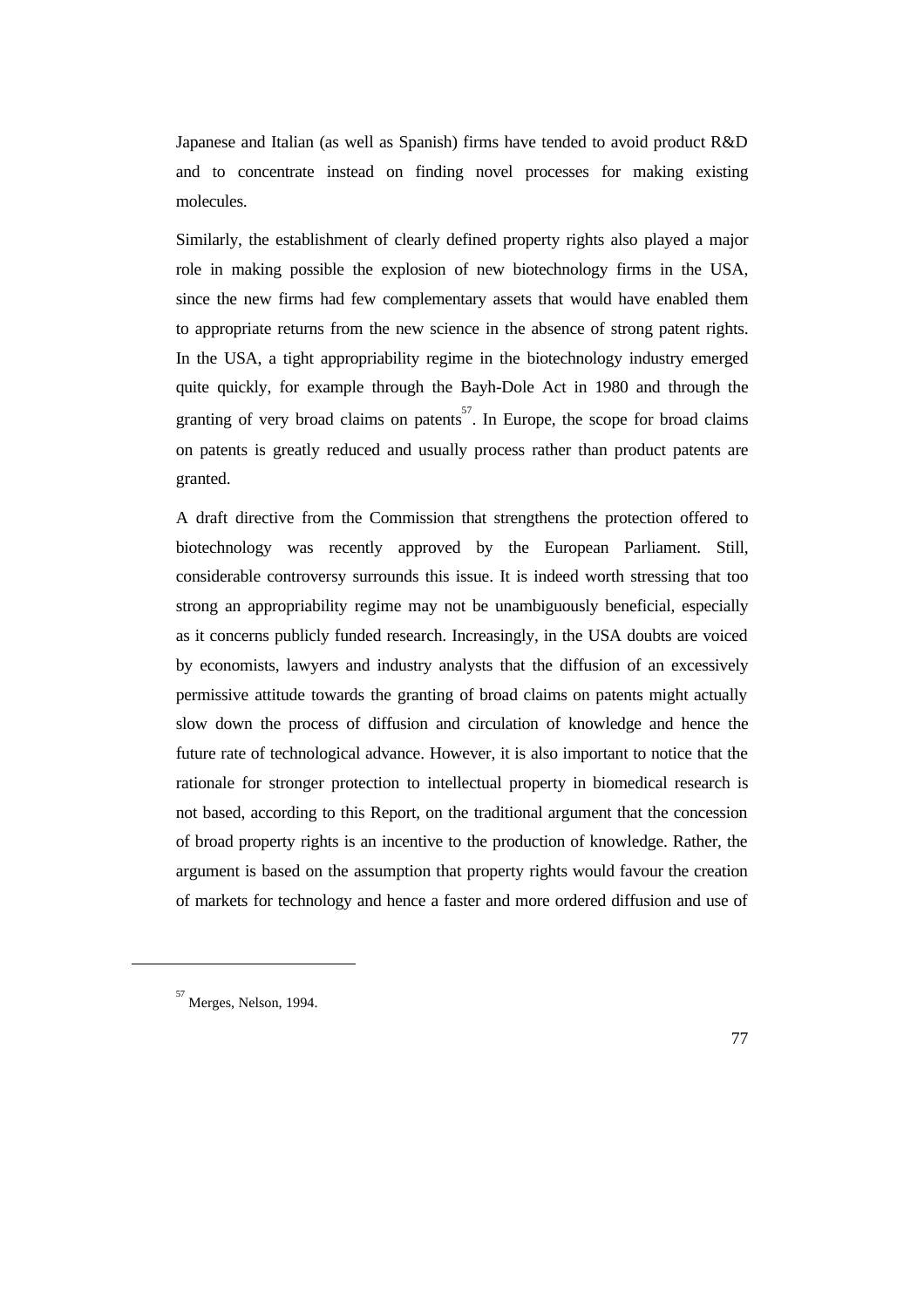knowledge<sup>58</sup>. This argument is however controversial and complex, and cannot be simply accepted at face value in general. Particularly, as we noted earlier, the increasing privatization of scientific knowledge is a problem of the US research system 59 .

# **VI.4 Degrees and Forms of Competition on the Final Market**

Since regulation and public intervention in pharmaceuticals pursue multiple goals, which relate to both health and industrial policy, the history of the market regulatory regimes is characterized by a set of highly differentiated trajectories and patterns.

Before the "managed care" revolution, in the US pharmaceutical companies' returns from product innovation were protected by the low bargaining power of buyers. Moreover, unlike most European countries (with the exception of Germany and the Netherlands) and Japan, drug prices in the US have been unregulated by government intervention.

Until the mid-1980s the overwhelming majority of drugs were marketed directly to physicians, who largely made the key purchasing decisions by deciding which drug to prescribe. Both the payers and the ultimate customers – patients – had little bargaining power, even in those instances where multiple drugs were available for the same condition. Because insurance companies generally did not cover prescription drugs (in 1960, only 4% of prescription drug expenditures were funded by third-party payers), they did not provide a major source of pricing leverage. Pharmaceutical companies were afforded a relatively high degree of pricing flexibility. This pricing flexibility, in turn, contributed to the profitability of investments in drug R&D.

 $\overline{a}$ 

<sup>58</sup> See Arora, Fosfuri, Gambardella, 2000.

<sup>59</sup> See Merges, Nelson, 1994; Eisenberg, 1996; Mowery, 1998.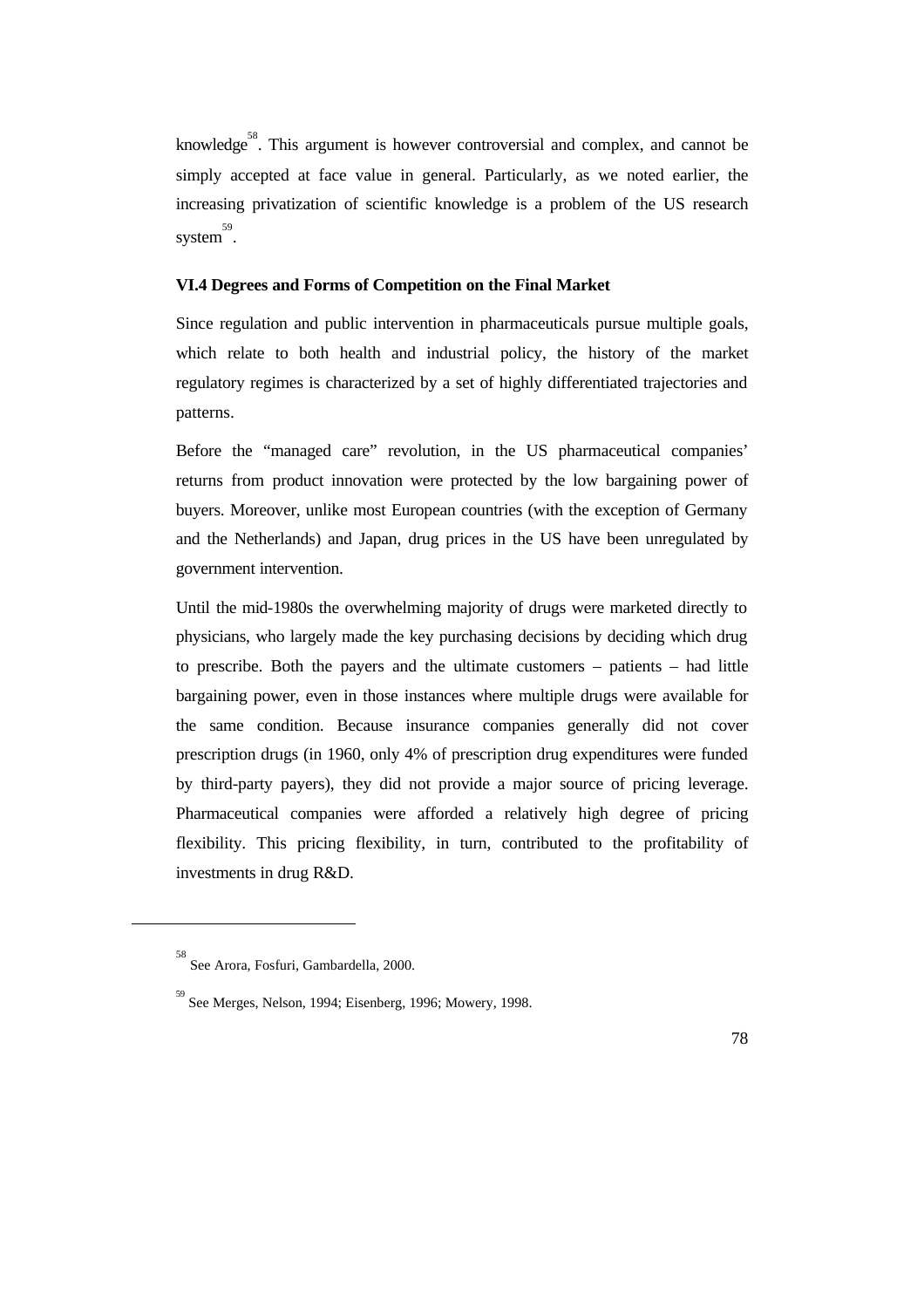When the rising costs of prescription drugs benefits have driven employers, insurers, and managed care plans to adopt new measures of cost containment<sup>60</sup>, a differentiated set of techniques has been developed by the new buyers groups (HMOs, PBMs, insurance companies), which relies extensively on private funds and market-based techniques, allowing processes of corporate adaptation and restructuring in marketing and distribution channels and, moreover, stimulating competition and, indirectly, incentivating innovation.

Historically, drug prices were also relatively high in other countries that did not have strong government intervention in prices, such as Germany and the Netherlands. In the UK, price regulation was framed as voluntary co-operation between the pharmaceutical industry and the Ministry of Health, under the Pharmaceutical Price Regulation Scheme (PPRS). This scheme left companies to set their own prices, but a global profit margin with each firm was negotiated, which was designed to assure each of them an appropriate rate of return on capital investment including research, in the UK. The allowed rate of rate return was negotiated directly and was set higher for export oriented firms. In general, this scheme tended to favour both British and foreign R&D intensive companies, which operated directly in the UK. Conversely, it tended to penalise weak, imitative firms as well as those foreign competitors (primarily, the Germans) trying to enter the British market without direct innovative effort in  $\text{loc}^6$ . In Japan, the Ministry of Health and Welfare used to set the prices of all drugs, using suggestions from the manufacturer based on the drug's efficacy and the prices of comparable products. Once fixed, however, the price was not been allowed to change over the life of the  $d\text{rug}^{62}$ . Thus, whereas in many competitive contexts prices began to fall as a

 $\overline{a}$ 

<sup>60</sup> US Senate, 1993; GAO, 2000.

<sup>61</sup> Burstall, 1985, Thomas, 1994.

 $^{62}$  Mitchell, Roehl and Slattery, 1995.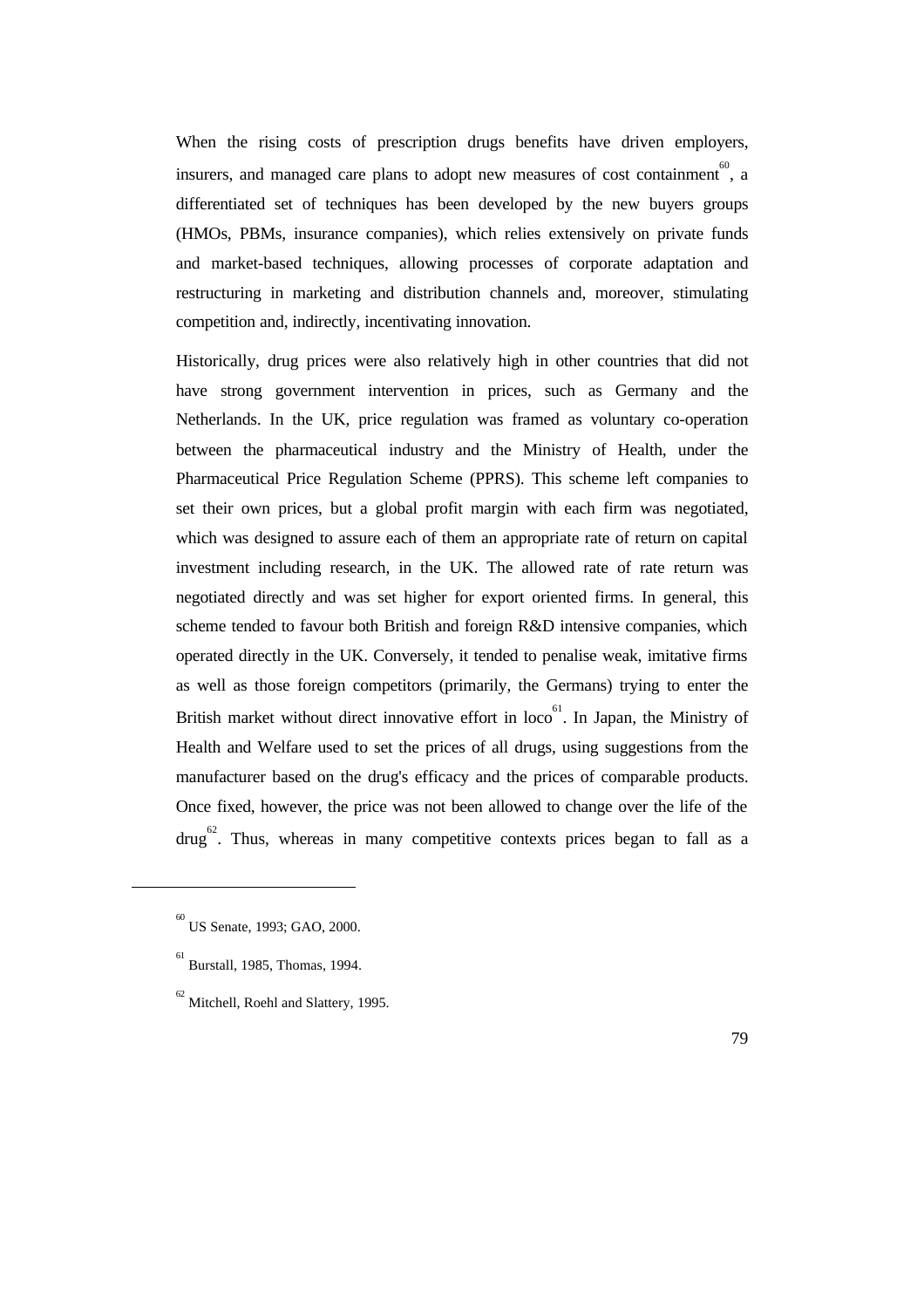product matured, for a long time this was not the case in Japan. Given that manufacturing costs often fall with cumulative experience, old drugs thus probably offered the highest profit margins to many Japanese companies, further curtailing the incentive to introduce innovative drugs.

The procedures for the approval of drugs have also played an important role. For example, there is now widespread recognition that the introduction of the Kefauver- Harris Amendments in 1962 in the USA had a significant impact in inducing a deep transformation of the US pharmaceutical industry, particularly through raising the cost and complexity of R&D. Partly as a result many US firms were forced to upgrade their scientific capability. The adoption of tight scientific procedures in clinical trials might also have pushed to develop earlier and stronger relationships with the new emerging biomedical community. Similarly, Britain appears to have actively encouraged a "harsher" competitive environment. Since the early 1960s, the British system encouraged the entry of highly skilled foreign pharmaceutical firms and a stringent regulatory environment also facilitated a more rapid trend towards the adoption by British companies of institutional practices typical of the American and Swiss companies: in particular, product strategies based on high priced patented molecules, strong linkages with universities and aggressive marketing strategies focused on local doctors. The resulting change in the competitive environment in the home market induced British firms to pursue strategies aiming less to the fragmentation of innovative efforts into numerous minor products than to the concentration on few important products that could diffuse widely into the global market. By the 1970s, the ensuing transformations of British firms had led to their increasing expansion into the world markets $^{63}$ .

Conversely, the less successful performance of other national pharmaceutical industries (like Italy and Japan) reflects much weaker competitive pressures in domestic markets. In these countries, the combination of patent laws, policies

 $\overline{a}$ 

<sup>63</sup> Thomas, 1994.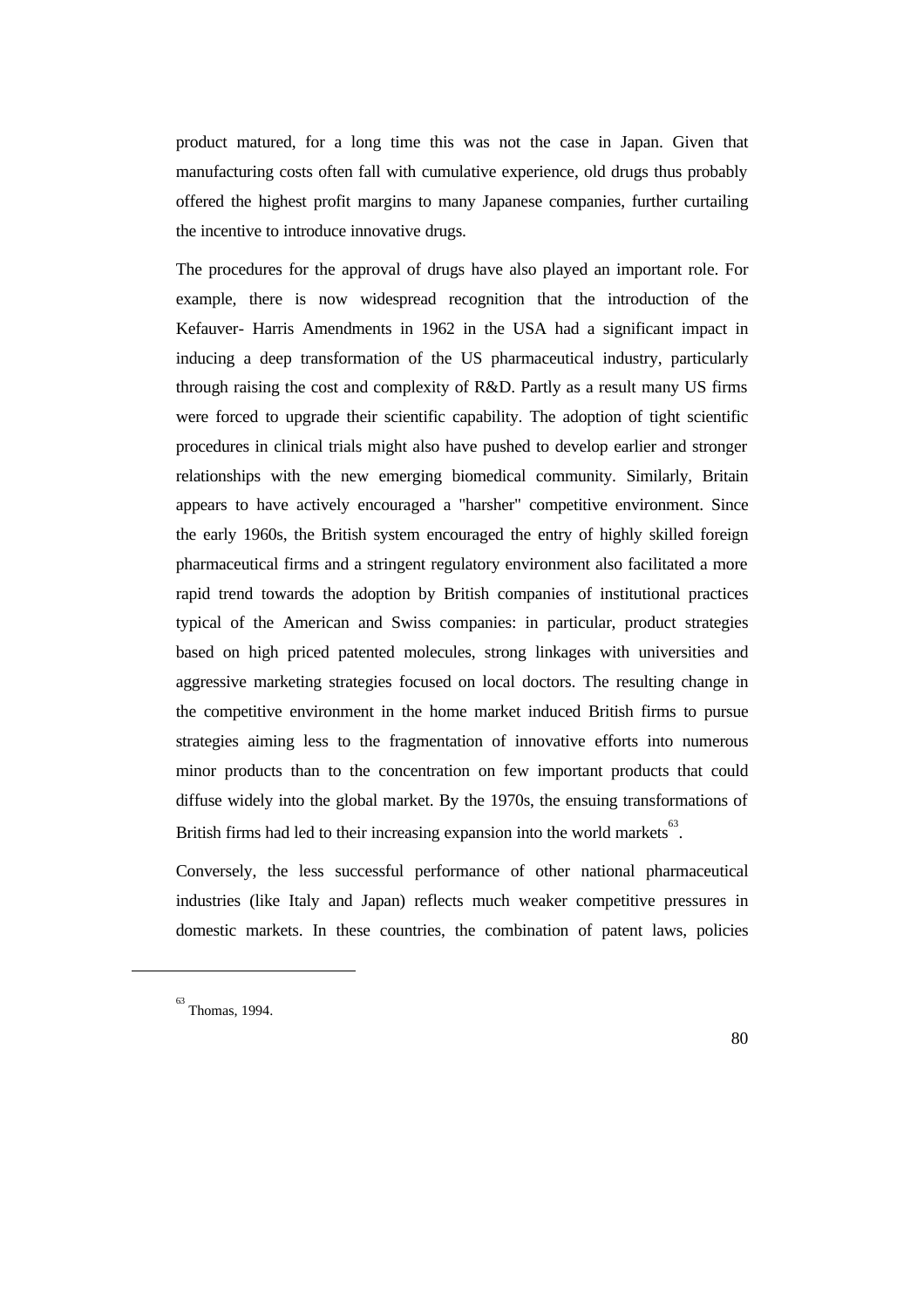surrounding licensing and comarketing agreements, and drug pricing and reimbursement regimes, produced a "soft" regulatory regime whereby firms had little incentive to develop world-class product development capabilities, and in general they concentrated on finding novel processes for making existing foreign or domestically-originated molecules. Moreover, in these countries, firms were usually protected from foreign competition and simultaneously had strong incentives to license products that had been approved overseas. Under this regime the predominant technology strategy for pharmaceutical companies often became the identification of promising foreign products to license-in.

On this, it is important to say that in the recent years, under the pression of increasing fiscal constraints, some European countries complemented their price fixing procedures with interventions on levels of reimbursement, delistings, price cuts. While, according to the available evidences, these measures have tended to realize, at best, short-term savings and, in any case, they have not affected rates of growth of expenditure on pharmaceuticals, these measures have introduced new distorsions in the final markets  $64$ .

At the same time, in some European countries – albeit in different forms and speed –regulatory schemes have been changing towards an increasing reliance on market based mechanisms. This trend is importa. However, firms' strategic orientations and organisational attitudes change slowly and tend to persist for long periods of time. Equally, the development of competencies and innovative capabilities is a long, cumulative and difficult process that does not respond immediately and smoothly to economic incentives.

 $\overline{a}$ 

<sup>64</sup> See Jacobzone, 2000.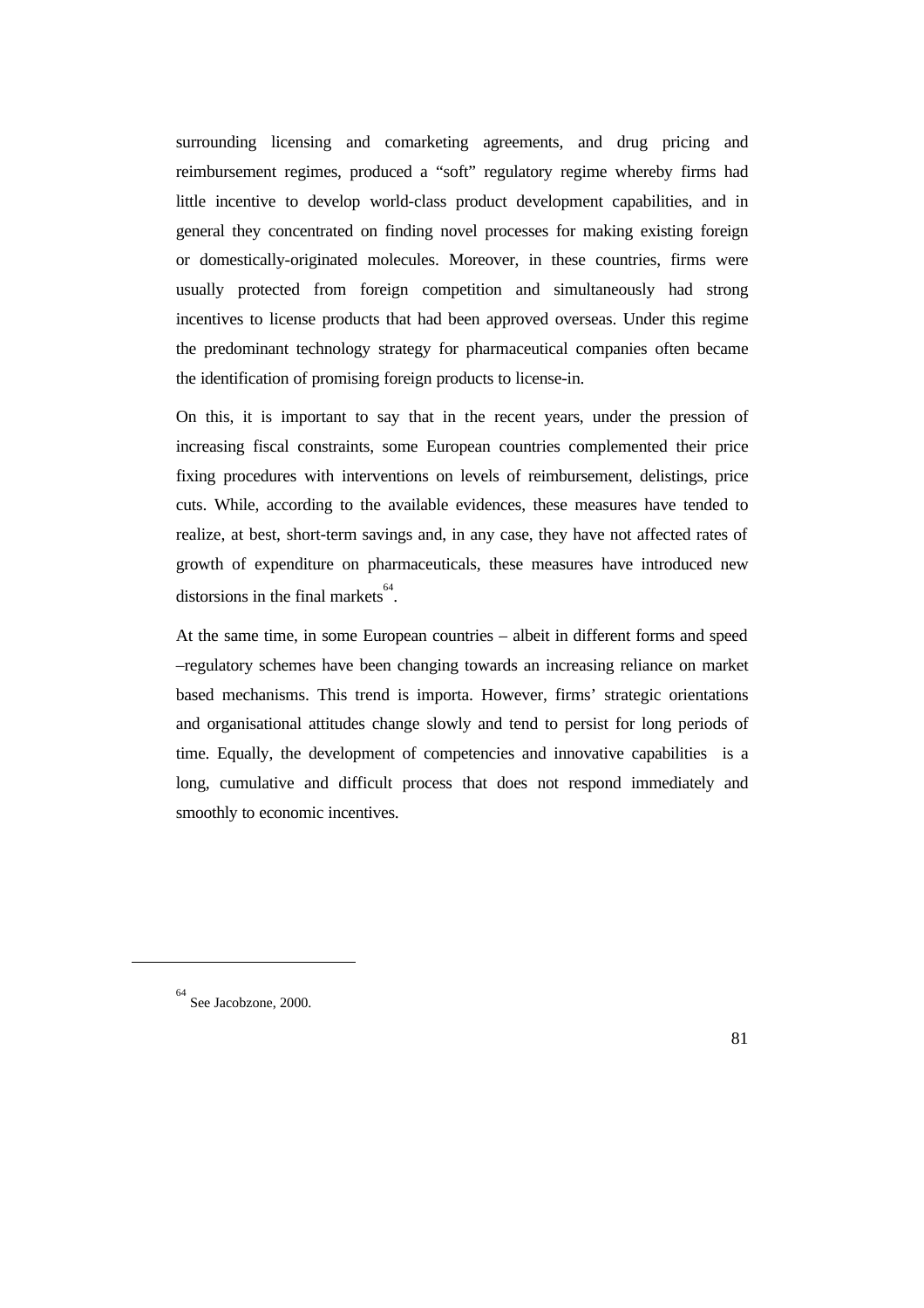# **VII. Conclusions**

#### **VII.1. Summary of the main results and issues**

The main results of this Report can be summarized as follows.

- a) In the 1990s the European industry has grown less than the US industry. This stems from a deceleration of the growth of the industry in Europe, and an acceleration of the US industry growth. The restructuring of pharmaceutical demand, and particularly of the health care system, in the US, seems to have translated into demand growth, which has benefited mainly the US firms. Moreover, in the US (and Japan) the growth of the industry stems to a good extent from the growth of its non-labour inputs. By contrast, these inputs contribute modestly to the growth of the industry in Europe, whose growth is accounted for largely by the unexplained residuals – viz. by factors that are independent of the growth of the measurable inputs. Our analysis shows that, plausibly, the growth of the industry in Europe depends to a good extent on factors other than R&D, capital or labour. Not only is this saying that the growth of the industry in Europe is more "erratic" than in the US or Japan, but also that the growth in capital or R&D translates less markedly into sales growth. This is probably not independent of our earlier remarks about the larger presence in the European pharmaceutical sector of firms or activities which are less dependent on internal R&D and innovation, and more on external inputs such as licenses from international companies, pricing policies or peculiarities of the public health care systems or demand in individual European countries, etc.
- b) These trends take place within a context of marked globalisation of the pharmaceutical industry. Protection on local markets diminishes and penetration from foreign companies increases in each domestic market.
	- 82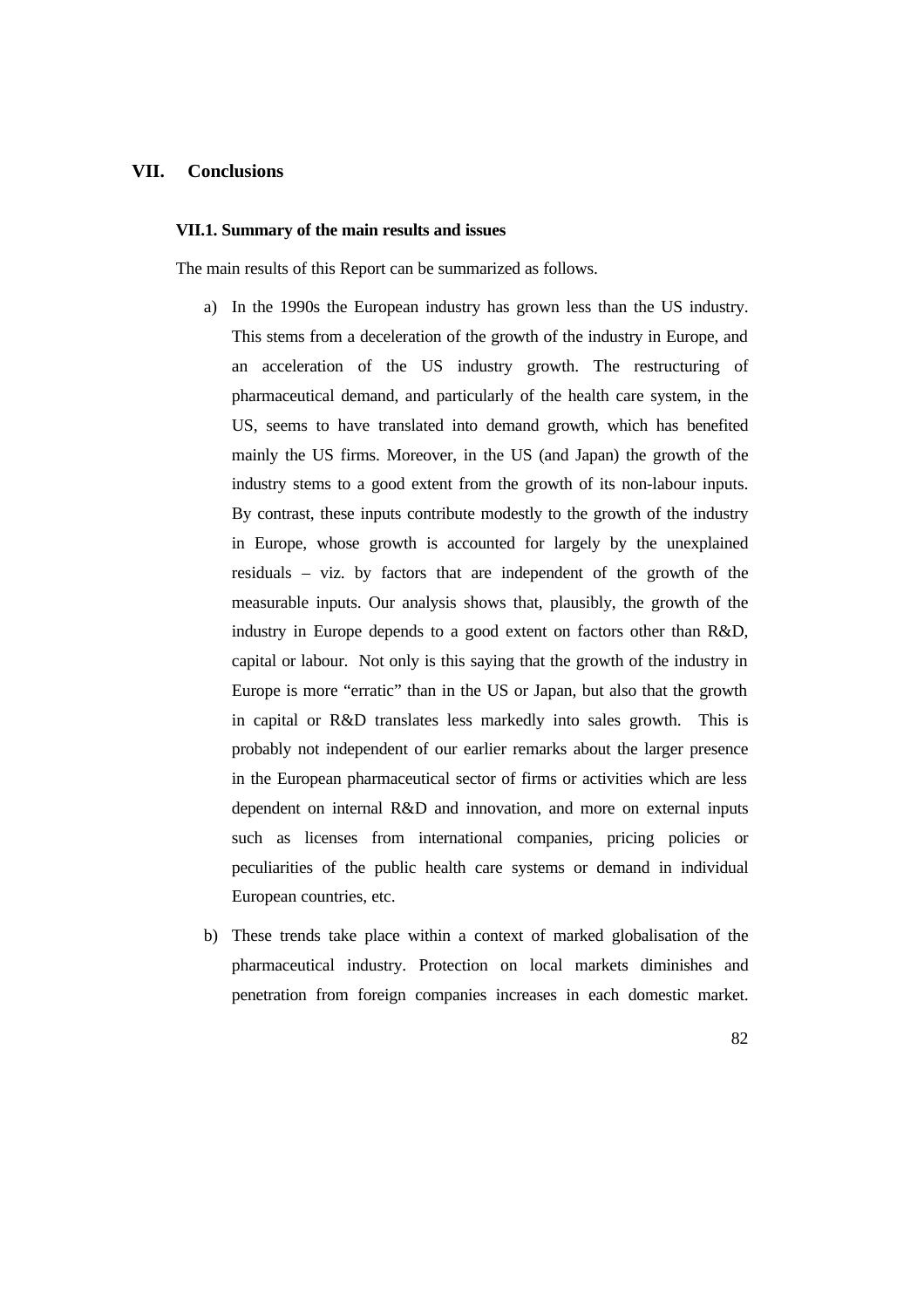The shares of US, British, French and Danish largest corporate groups increases in all regions, whereas Germany and Italy lose ground. Market shares of domestic corporations fall everywhere in domestic markets;

- c) Our data indicate that the sales of major innovative products by the US multinationals have increased more significantly than those of the European multinationals in the 1990s. Moreover, European big corporations seem to lag somewhat behind in their ability to produce and above all sell, new, innovative, best selling drugs. However, when we look at the number of the top selling new chemical entities (NCE) developed by the European and US firms, we find that the difference is not as big as the difference in sales. This might indicate that the European firms are facing a comparative disadvantage in selling their new drugs. All in all, the observed differences in sales growth between European and US largest multinationals during the Nineties do not seem to depend only on differences in the ability to develop new breakthrough drugs, but also on the observed difference in demand growth between the two areas.
- d) Data confirm that the 1990s have shown an acceleration of the competitiveness of the US pharmaceutical industry as a whole in the innovation-intensive segment of the industry. First, the leading US firms have a higher share of turnover based on recent products compared to the European firms. Second, the US: i) have a higher share of patents in the new biotech fields compared to "classical" pharmaceuticals; ii) are a preferred destination of research by the European companies as well. This latter point is important. It suggests that the leading European companies may reinforce the US advantage in biotech, as they nurture US rather than European scientific base and biotech companies. This is an indication of the existence of path-dependent effects, or first-mover advantages – i.e. biotech started in the US, and this may produce persisting advantages over time. Not only the Swiss and UK companies have in their portfolios a high
	- 83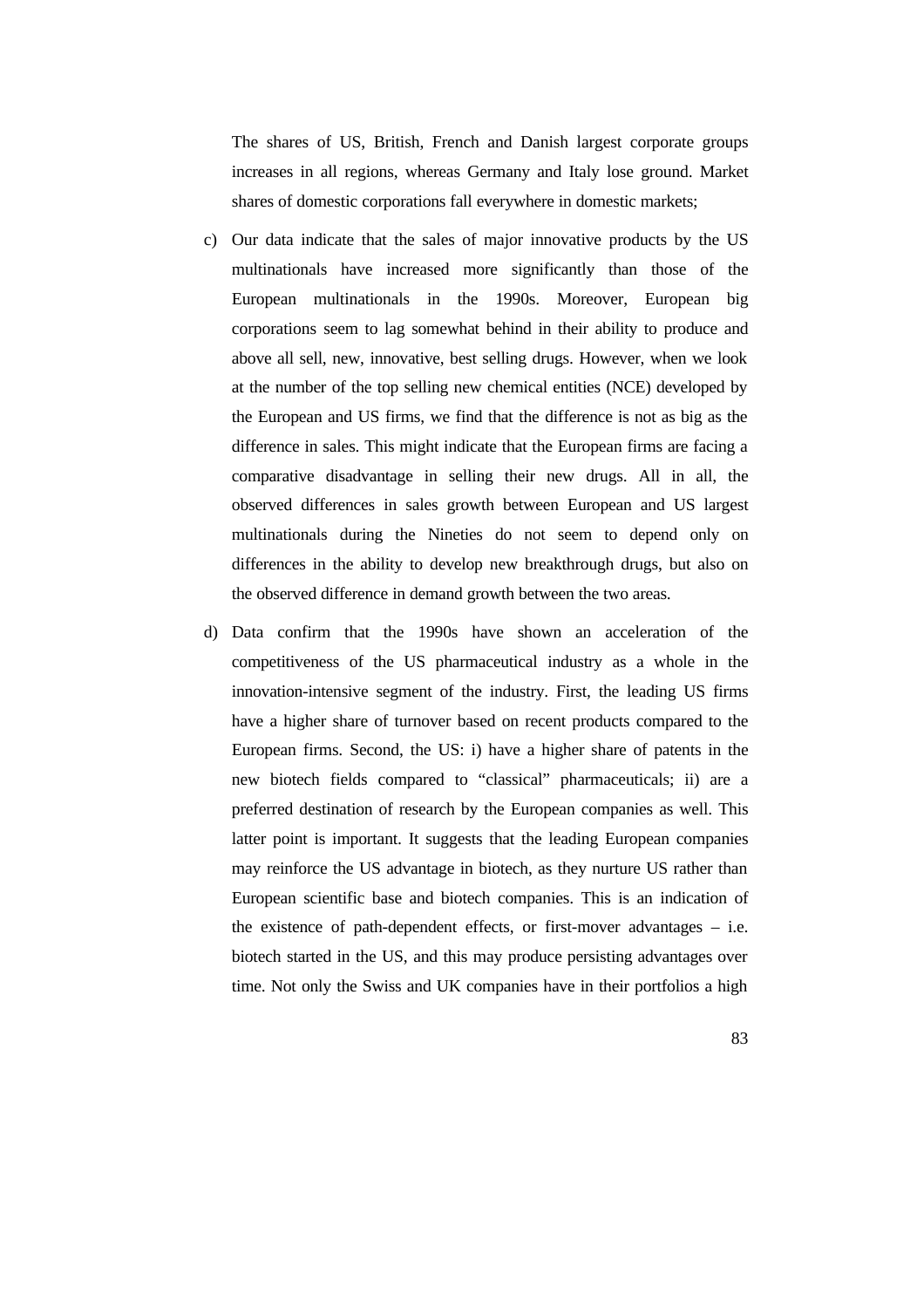share of biotech patents invented in the US, but French and, to some extent, German, companies license in biotech patents generated in the US as well.

- e) The competitive advantage of the US companies in innovation relies both on higher internal capabilities and on a higher reliance on collaboration, especially in the pre-clinical stages of research and development. However, the US companies have: i) higher probability of success during phases I, II, and III of the clinical trials when the new compounds have been developed in-house; ii) a higher share of licensed compounds. Moreover, we found that: iii) the probability of success does not differ among US and European companies when the compounds are licensed. This finding suggests that the US exhibit a more pronounced division of labour in the drug innovation process between large companies on the one hand and small biotech/specialised firms as well as scientific institutions on the other.
- f) The US advantage and the emergence of a process of deteriorating competitiveness in Europe have been emphasised and deepened by the advent of the molecular biology revolution. The competitiveness of the US system seems to be largely related to the extensive exploration of new technological opportunities. In fact, one notable difference between Europe and the US in the 1990s is that while the US have become the centre of world basic research in life sciences and have continued the development of a new research-intensive industry in this field, Europe has been unable to develop and attract research and to complete the process of vertical specialisation in the most innovative areas of the drug sector. Particularly, Europe has not really given rise to a full fledged industry of innovation specialist companies and technology suppliers like in the US. In principle, the fact that Europe has been unable to give rise to a full fledged industry of technology suppliers is not a critical problem for the competitiveness of the firms operating in the final drug markets. We argued earlier that
	- 84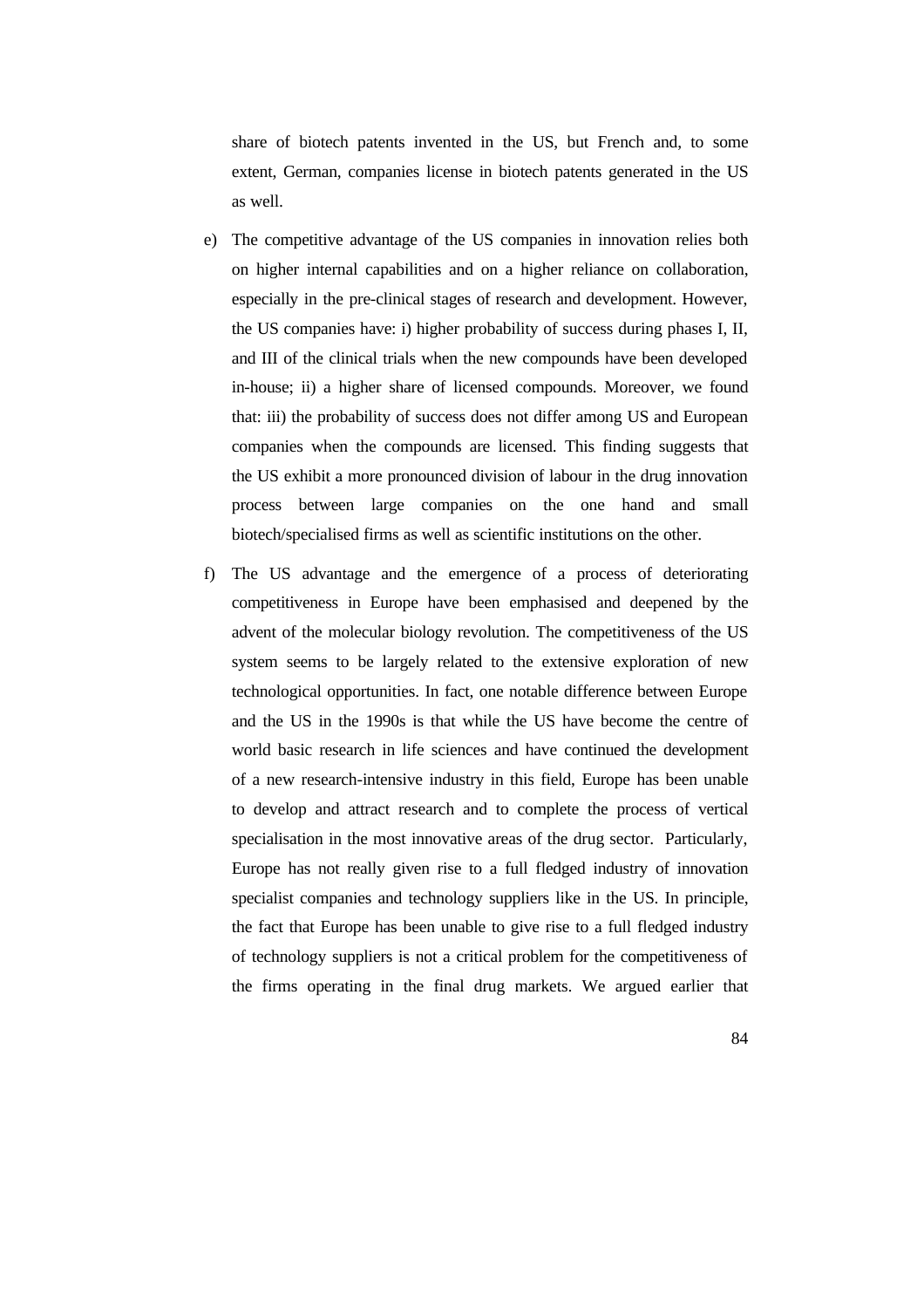competitiveness in sales may depend on different factors from competitivenss in innovation. Moreover, in a globalised industry such as this, companies may not need local technology suppliers, provided that the drug producers can tap the new technology sources in other markets. The question however is whether all the European drug companies can tap such international sources of technology. In addition, this Report shows that the presence of a local industry of research-based firms and technology suppliers is critical because the industry is by itself a powerful source of growth. Other factors appear to be linked to country-specific variables, primarily,: the level of funding of fundamental scientific research and the structure of the biomedical research systems; the degree and the forms of competition on the market for drugs. Furthermore, other institutional factors are likely to have played an important role, even if here the evidence is less compelling: some basic institutions governing labour markets for skilled researchers and managers, company organisation and finance; the levels of patent protection;

- g) The above findings are consistent with other features of the European environment, linked to the "institutional shock" created by costcontainment policies in a context of fragmented institutions and rules. In particular, this Report shows that there is too little competition in some European countries and that this lack of competition tends to nurture inefficient positions within the industry. Price fixing mechanisms tend to protect local firms in domestic markets, allowing for the survival of inframarginal companies in some European countries. These are highly labour intensive companies. What is important is not that they specialise in marketing. This might not be too serious a problem, if companies could take advantage of an effective division of labour with innovators located elsewhere - and possibly in Europe. On the contrary, local, marketingspecialised companies might even be able to exploit their specific knowledge of local markets as an important competitive asset. However, -
	- 85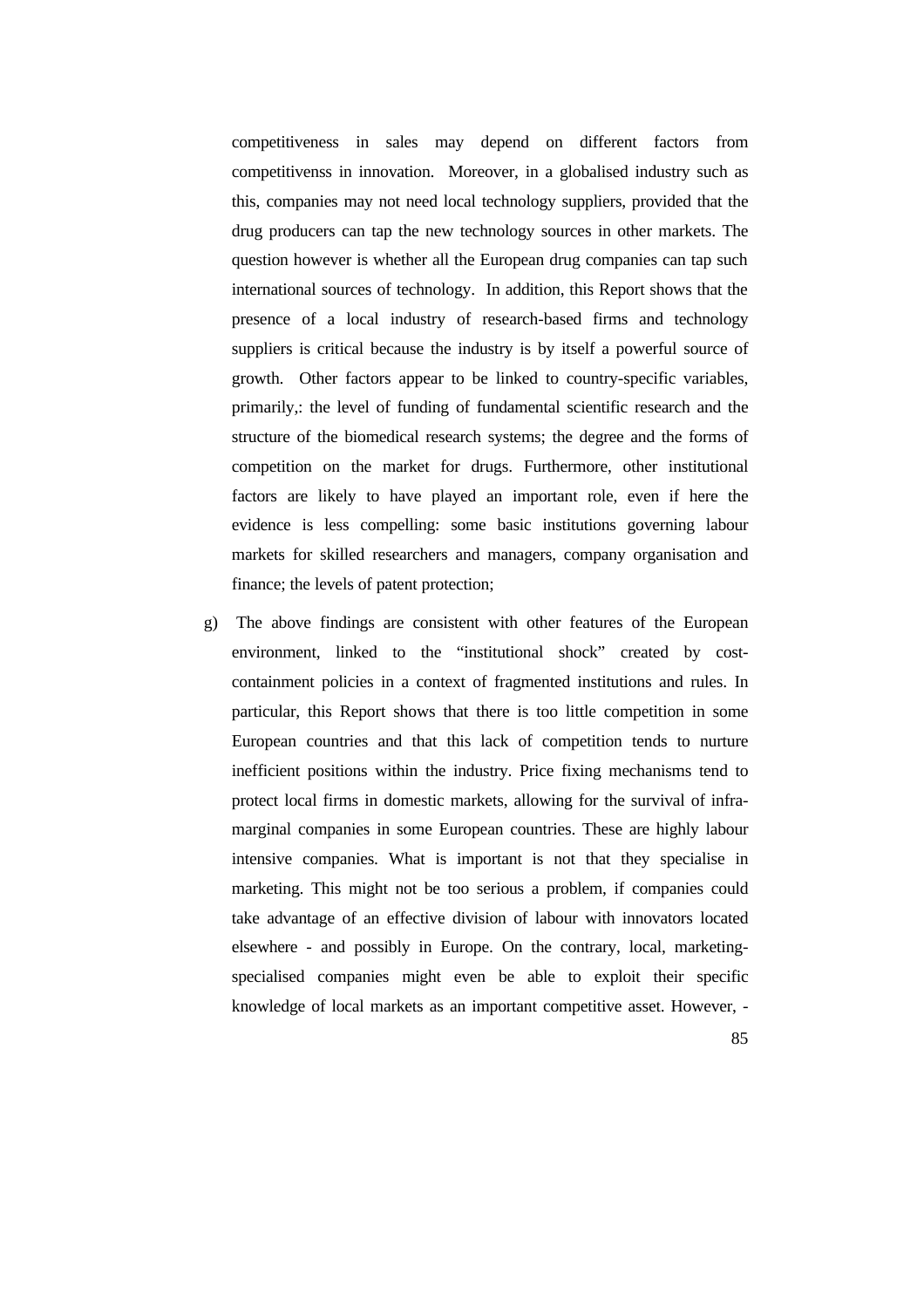absent the implicit protection afforded by price regulation mechanisms- the benefits of such division of labour can only be reaped through much higher efficiency than it is shown by the vast majority of these companies, as data on productivity demonstrate. Moreover, if the declining trend of the share of marketing agreements vis-à-vis research agreements persists over time, many European companies might be relegated into the fringe of the world industry. In any case, a deteriorating innovative performance is likely to imply lower growth, lower welfare, and lower independence of European countries.

# **VII.2 Global Competitiveness in Pharmaceuticals. An Interpretative Framework**

To begin with, it is important to recognise that over the past decade significant progresses have been made both within individual countries and at the European level towards the introduction of stronger competition, the strengthening and the re-organisation of the research base, the creation of capital markets, etc..

Some large European corporations appear to have caught-up with their American competitors, also through strategies of external growth. In more recent years, an encouraging dynamism is observed in countries like Germany, France, the Netherlands, Sweden and Denmark, as the rate of creation of NBFs is concerned. These changes are not yet reflected in the data on competitiveness, but certainly represent a motive for optimism.

Moreover, the decline in European competitiveness in pharmaceuticals and biotechnology is not a homogeneous phenomenon, but it actually results from largely heterogeneous performances of individual firms and countries. To a considerable extent, the European problem derives from the deterioration of the German and Italian performance. Conversely, the cases of the UK, Denmark but also Sweden and Ireland, have to be considered as success stories.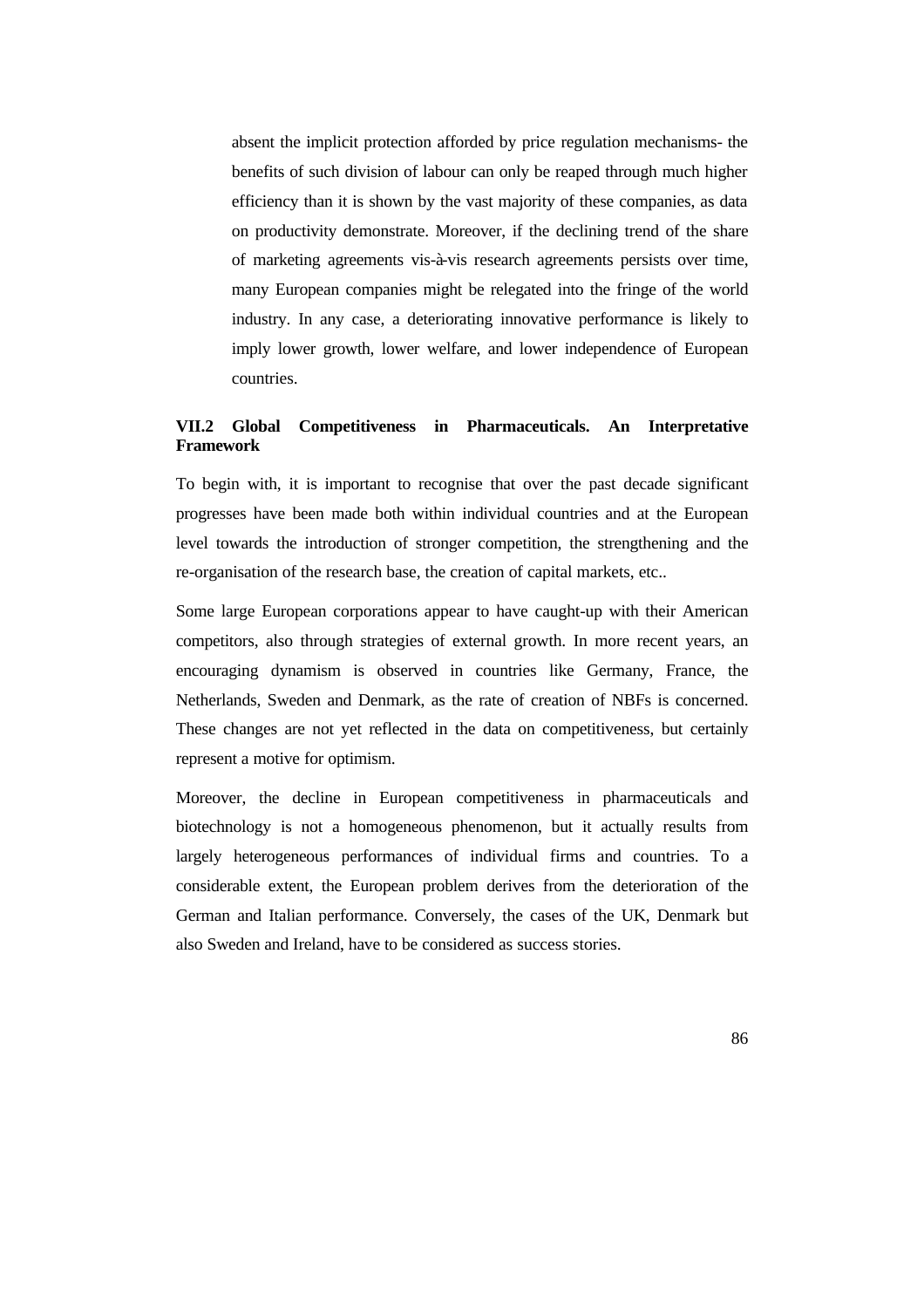This consideration is even more important, as soon as it is recognised that behind these different cases, there are extremely varied motivations and policies. For example, there is no doubt that the successes of France and Ireland derive from radically different approaches. Moreover, recent developments in German biotechnology would suggest that local institutional frameworks can be successfully modified and adapted to the requirements of the technological regimes, without changing their fundamental character.

Thus, a definite and too detailed policy prescription fitting all European countries might be misleading. However, the results of this report suggest some broad, but clear, policy implications:

### *A. Upgrading basic scientific research*

First, to the extent that the decline of European competitiveness is linked to a deteriorating innovative performance, especially in the new, leading edge technologies, efforts should be primarily devoted to the strengthening of innovative capabilities. In turn, this implies a fundamental upgrading of basic scientific research.

The crucial importance of the availability of a strong research base can hardly be underrated, in that it is the basic pre-condition for strong technological competencies, industrial dynamism, and also for the efficacy of other policy initiatives aiming at inducing institutional and cultural changes. While it might be true that the European performance in science is comparatively better than the technological and industrial performance, still the gap with the USA is very large. Moreover, whilst the American research system (including Canada) is an integrated system, highly differentiated and pluralistic within a common framework, European science is composed of fragmented and relatively small national systems. Indeed, European research teams tend to collaborate comparatively more with US groups and there is little question that North America constitutes the main attractor of human and financial resources from all over the world, including Europe. Since the dynamics (and the economics and sociology) of scientific research is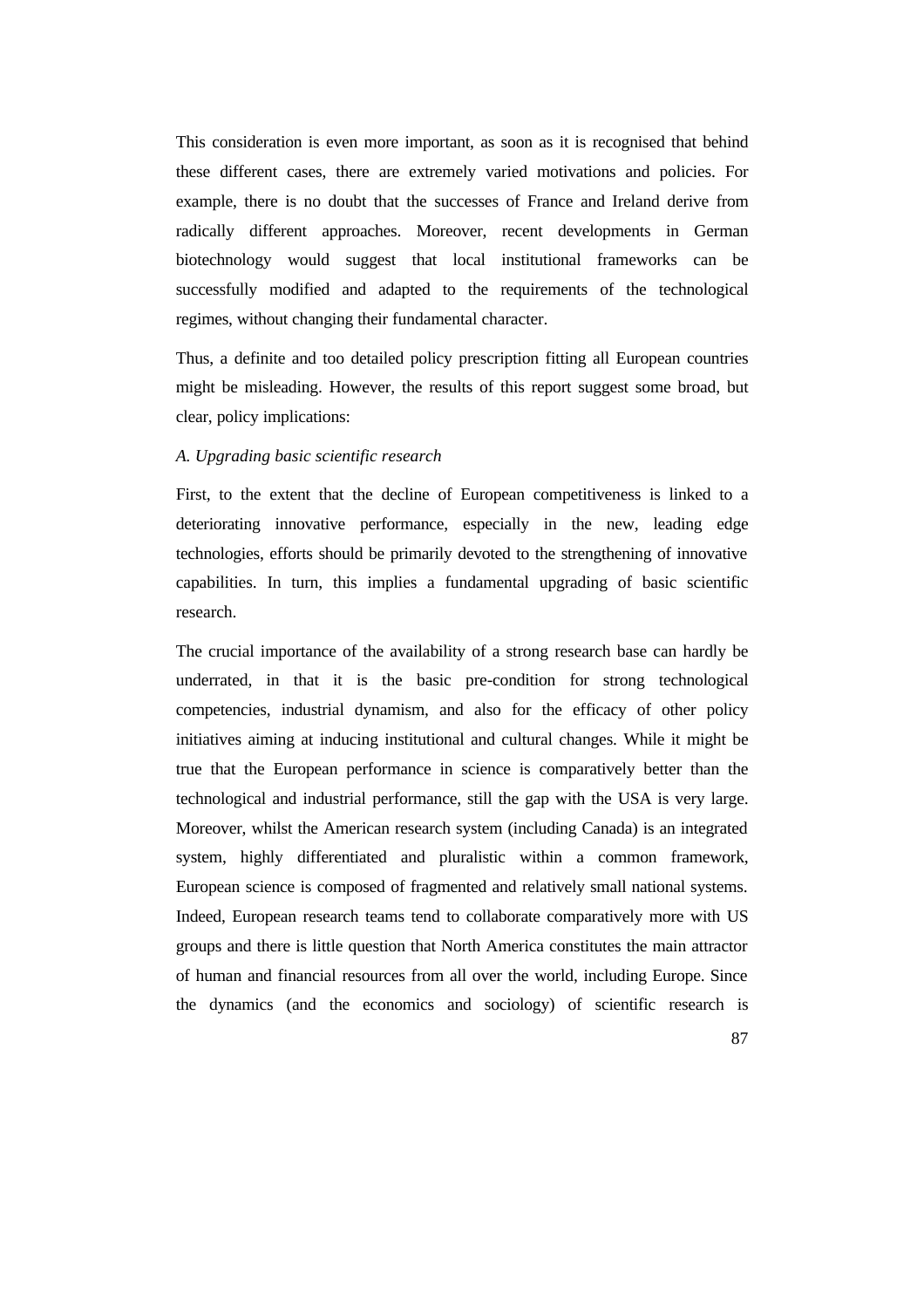characterised by strong path-dependent effects and first-mover advantages, success breeds further success and divergence tends to increase rather than decrease.

Strengthening the research base implies not only increased funding, but also introducing important changes in the organisation of research systems: for example and primarily:

- Realise a closer integration between teaching and research in biomedical sciences;
- Promote an integrated environment, in which a set of differentiated sources of funding, which act according to alternative allocative mechanisms and principles, and compete for supporting absolute scientific excellence;
- Realise the constitution on these principles of an integrated European as opposed to a collection of small national or even sub-national – research system.

### *B. Favouring the integration between scientific and industrial research*

The results of the report show also that Europe has been facing severe difficulties in exploiting scientific research for industrial purposes. On the the one side, this and other complementary analyses  $65$  reveal that the American pharmaceutical industry was able to gain extraordinary benefits from its research base, because of the fluid nature of the boundary between public and private institutions in the field. As mentioned previously, the relative European weakness in pharmaceuticals, biotechnology, and biomedical sciences is likely to depend, primarily – on the smaller scale, the lower quality and the organisation of scientific research itself. These considerations notwithstanding, measures can be taken to improve the interaction between industry and basic research, both at the level of large corporations and through the creation of new science-based firms. As previously

 $\overline{a}$ 

<sup>65</sup> Henderson, Orsenigo, Pisano, 1999; National Research Council, 2000.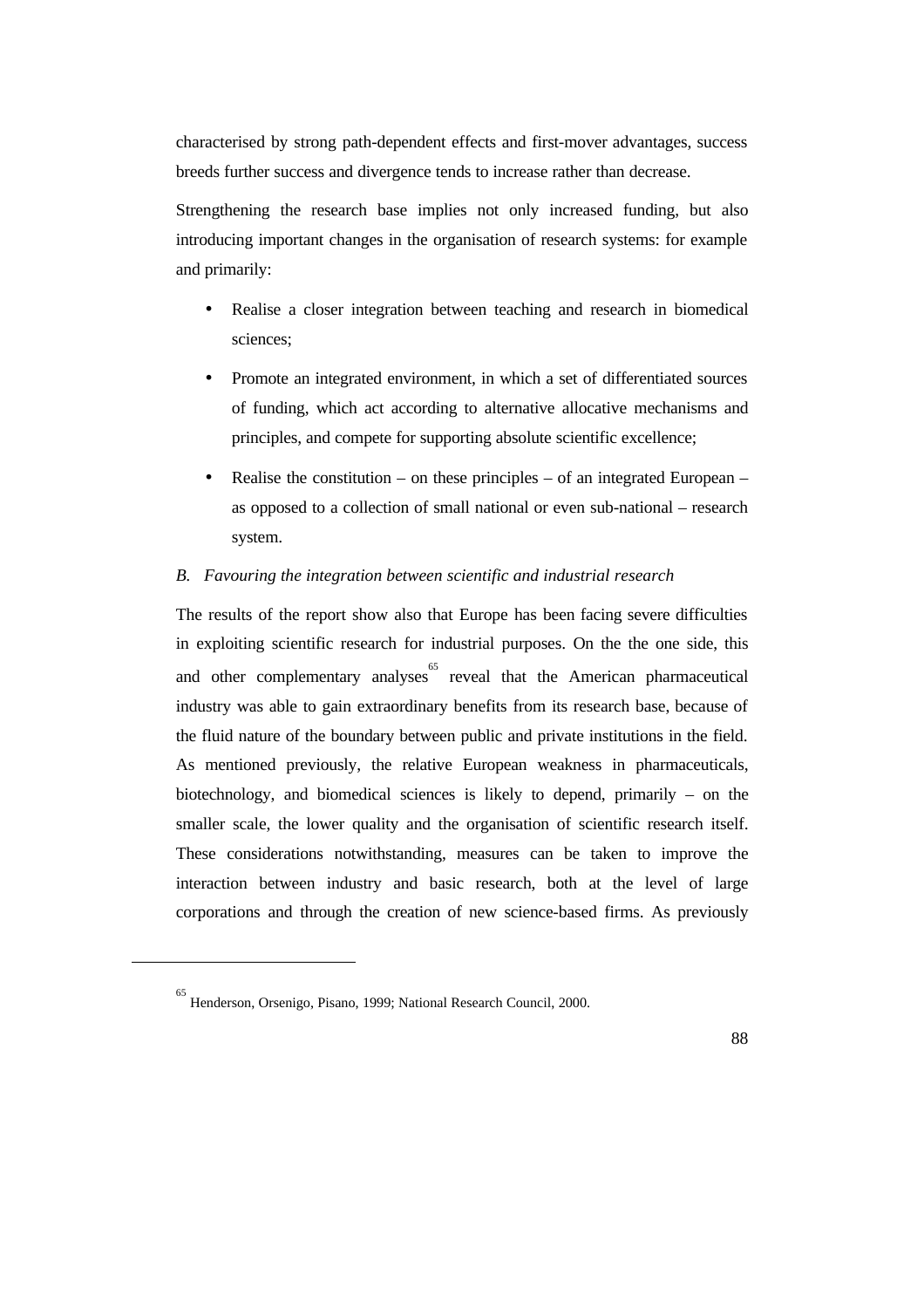mentioned in the report, this has been indeed the main focus of several policy actions taken by governments and local authority throughout Europe. However, these policies have mainly aimed at building bridges between University and industry and to developing financial and infrastructural facilities like venture capital, science parks, etc. In practice, these measures – important as they are – appear to reflect a conceptualisation of the innovative process based on some version of the so-called linear model and – as a consequence – to emphasise the aspect of the transfer of knowledge. Recognising the interactive nature of the processes of innovation in biomedical and pharmaceutical research<sup>66</sup>, more emphasis should be given instead to the problem of a more direct integration of different agents and fragments of knowledge. Thus, measures should be taken to favour the development of more direct linkages between universities and industry, through the integration of research and teaching and the development of markets for technology.

### *C. Strengthening industrial R&D*

Firms remain the main locus and engine of industrial innovation. Thus, strengthening their technological capabilities appears as a crucial priority for European competitiveness. The results of this report indicate that rather than an insufficient investment in R&D, European companies lag behind their American counterparts primarily in terms of their capabilities to organise research according to the principles dictated by the new technological regime. Moreover, the persistence of a large fringe of non-innovative companies, which survive in domestic markets through marketing based strategies and through implicit protection, still characterises many European countries.

Thus, European firms should improve their in –house research capabilities, also using in a much more systematic and efficient ways networks of collaborative

 $\overline{a}$ 

<sup>66</sup> See Stokes, 1997; Galambos, Sturchio, 1998.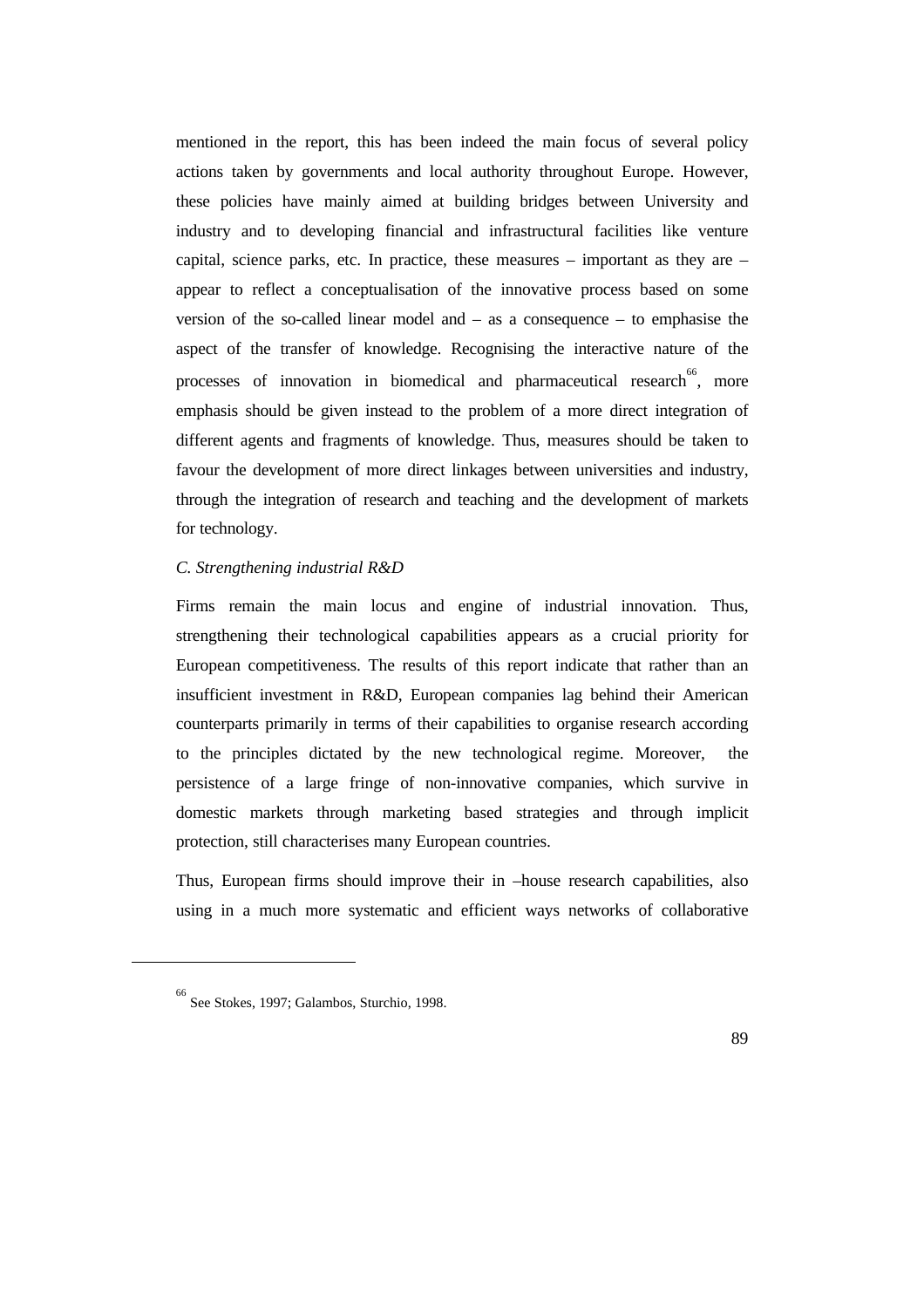relations with universities and NBFs and the market for technology. A major result of the report is that division of labour could help in reducing the competitive differences due to different in-house capabilities. In other words, a division of innovative labour would enable drug companies which are behind the leading US ones in organisational capabilities, and innovation, to catch up. Similarly, the markets for technology and division of labour can support firms specialised in marketing, provided they are able to improve their efficiency. However, leadership in modern pharmaceutical R&D requires the development of adequate integrative capabilities, i.e. of competencies in co-ordinating decentralised research activities and in identifying and exploiting complementarities and economies of scope.

#### *D. Strengthening market-based competition within an integrated environment*

Besides the already mentioned problems related to insufficient connections with science, excessive diversification and delays in adopting the new organisational principles of pharmaceutical R&S, other factors contribute to explain why fewer European corporations have adapted successfully to the molecular biology revolution and why such process is taking place more slowly than in the USA. These factors have to do with the general principles of organisation of corporate governance, financial markets, markets for skilled labour.

More specifically, this Report shows that the decline of European competitiveness in pharmaceuticals is linked to the persistence of a fragmented market and, at the same time, to major "non-market" and bureaucratic failures in public intervention and price regulation attempting

In this respect, strengthening competition at the European level constitutes a fundamental pre-requisite for inducing more innovation-oriented strategies and higher efficiency of less innovative firms. On the one hand, strong levels of patent protection for the segment of the in-patent products should be guaranteed and enforced. On the other hand, National Health Authorities, should converge on a higher reliance on innovative management methods and on competitive mechanisms, moving away from schemes excessively based on administrative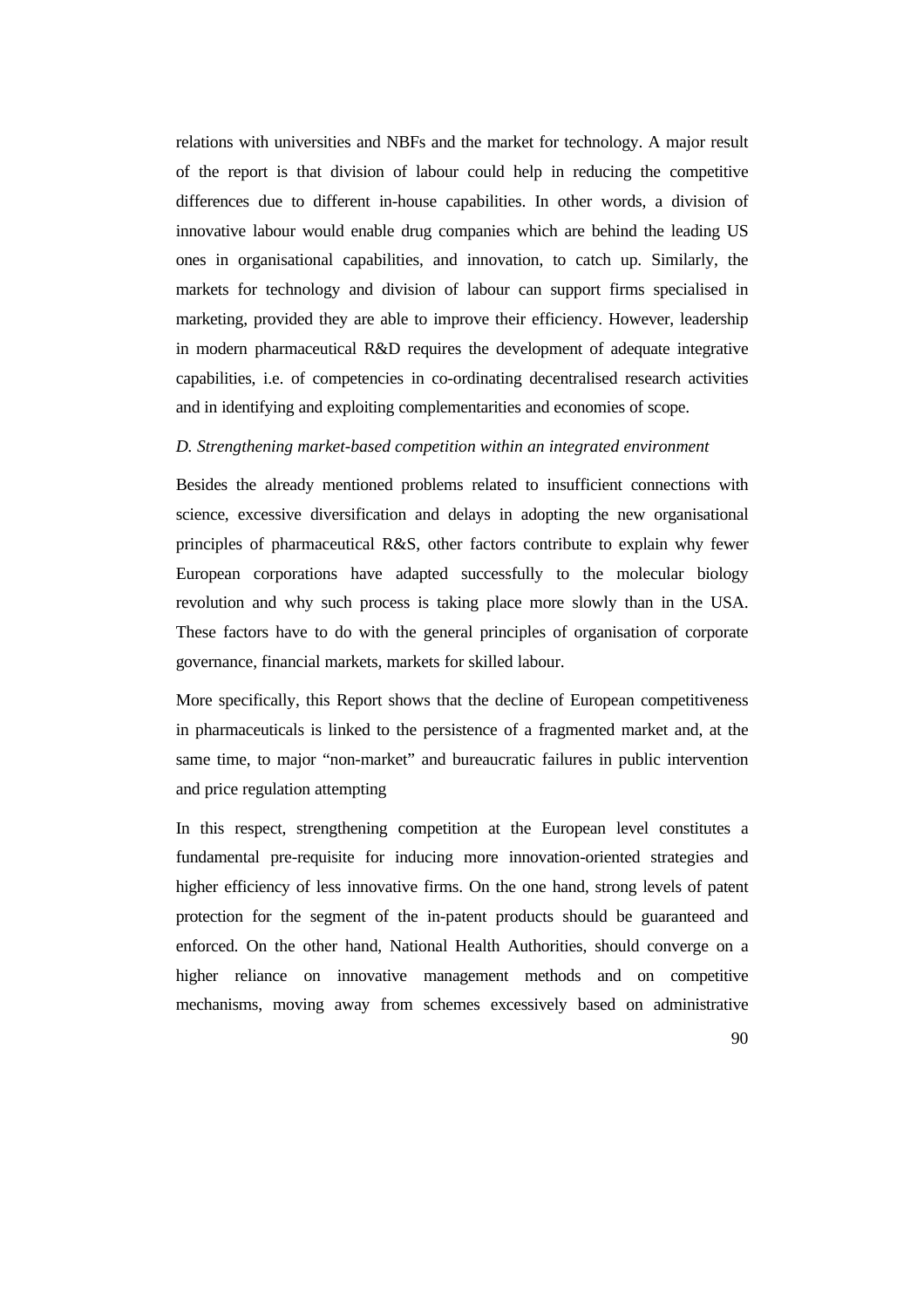decisions and bureaucratic structures/rules in the regulation of the market. The off patent segment of the market and the distribution system could constitute two important test-beds for such a deregulation pattern for pharmaceuticals.

Two general principles could help the achievement of a higher level of integration of the market. First, a higher variety of schemes and sources for the financing of healthcare and pharmaceuticals could be promoted in all European Countries. Second, Governments could fix reasonable levels of patients' copayment<sup>67</sup> through the introduction of schemes analogous to incentive-based, open formularies, so that competition on the final market can be stimulated in ways that fully preserve equity and, moreover, national health policy goals and solutions  $68$ .

At the end of this Section, it is important to notice that the movement towards a regulatory environment based on an integrated set of market-based mechanisms will become even more crucial with the accession of Central and Eastern European Countries (CEECs). In principle, the Enlargement to CEECs can contribute significantly to the competitiveness of the European Industry. In order for this goal to be realised, however, an integrated regulatory and competitive environment has to be quickly designed and implemented. In particular, in the absence of a higher reliance on market-based competitive mechanisms, the Enlargement could very easily lead to amplify the existing distortions. This is particularly true given the financial pressure that the new Member States will experience and the tensions that would necessarily emerge between cost containment issues and the principle of a free movement of  $\text{goods}^{69}$ .

 $\overline{a}$ 

<sup>67</sup> See Newhouse, 1993.

<sup>68</sup> See Jacobzone, 2000.

<sup>69</sup> Incidentally, it is important to notice that, given the fact that it is unprecedented in its scale and the relative starting position of the candidates vis à vis existing members, in the case of pharmaceuticals the Enlargement will certainly require some transitory measure, for example, in the form of a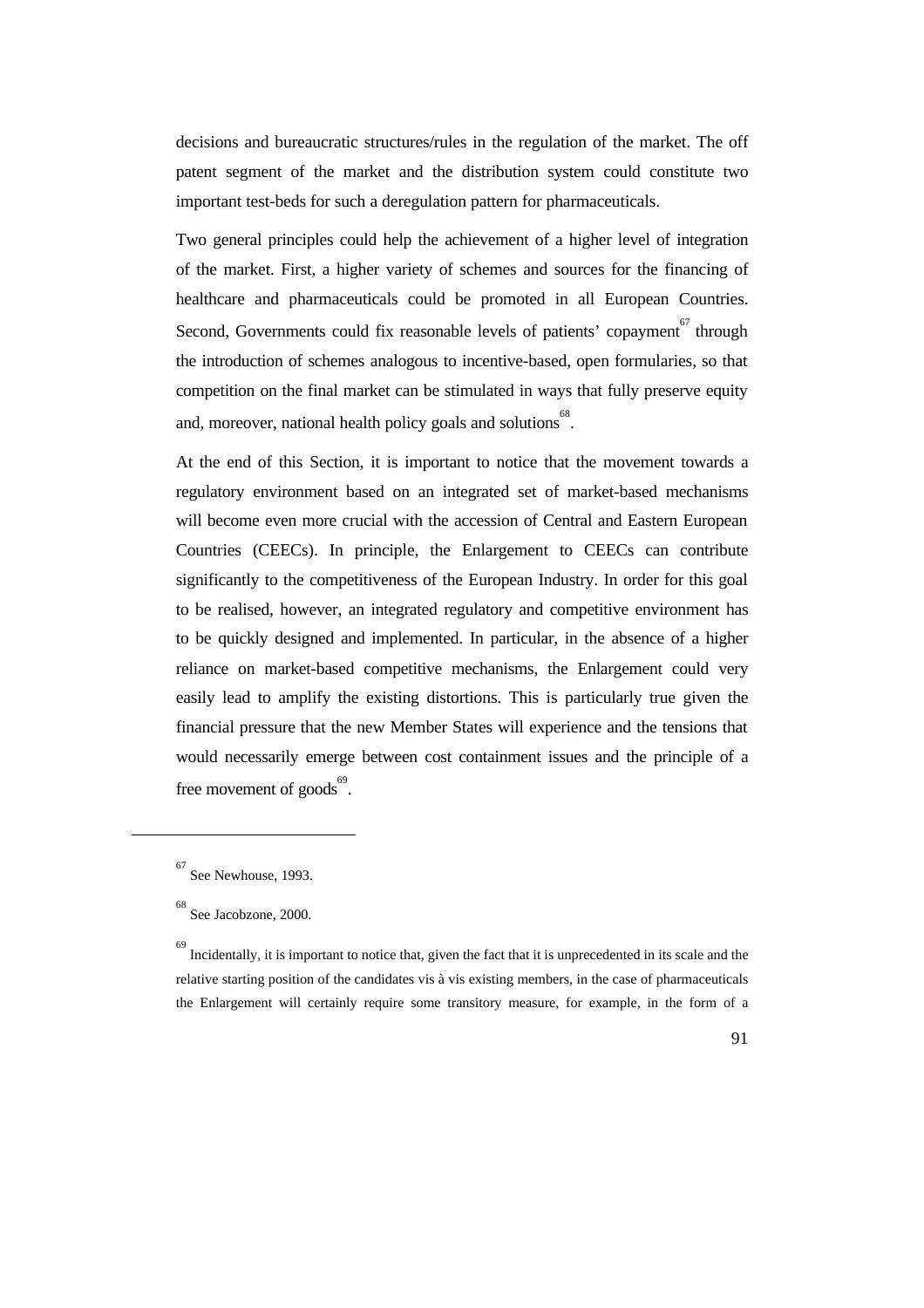# **References**

Abramowitz M., 1986, Catching Up, Forging Ahead, and Falling Behind*, Journal of Economic History*, vo. 46, pp. 385-406.

Arora A., Gambardella A., Pammolli F., Riccaboni M., 2000, *The Nature and the Extent of the Market for Technology in Biopharmaceuticals*, paper prepared for the International Conference on Technology Policy and Innovation, Paris.

Arora, A., Fosfuri, A., Gambardella, A., 2000*, Markets for Technology*, manuscript, Carnegie Mellon University, Pittsburgh, USA.

Arora, A., Gambardella, A., 1994. The Changing Technology of Technical Change: General and Abstract Knowledge and the Division of Innovative Labor, *Research Policy*, 23, 5, pp. 523-532.

Arrow K.J., 1983, Innovation in Large and Small Firms, in Ronen J., ed., *Entrepreneurship*, Lexington Books, Lexington, Ma.

Audretsch D. B., Stephan P., 1996, Company-Scientist Locational Linkages: The Case of Biotechnology, *American Economic Review*, vol. 86, pp. 641-652.

Bank of England, 1996, *The Financing of Technology-Based Small Firms*, Bank of England, London.

Barnett R., et al., 1998, Biotechnology in Germany. Report of an ITS Expert Mission, British Embassy, Bonn.

Bottazzi G., G. Dosi, F. Pammolli, M. Riccaboni, 2000, Innovation and corporate growth in the evolution the pharmaceutical industry. EPRIS working paper, forthcoming on the *International Journal of Industrial Organization*.

derogation to the principle of free movement of goods associated with a systems of rebates for patented drugs covered by each National Healthcare System.

 $\overline{a}$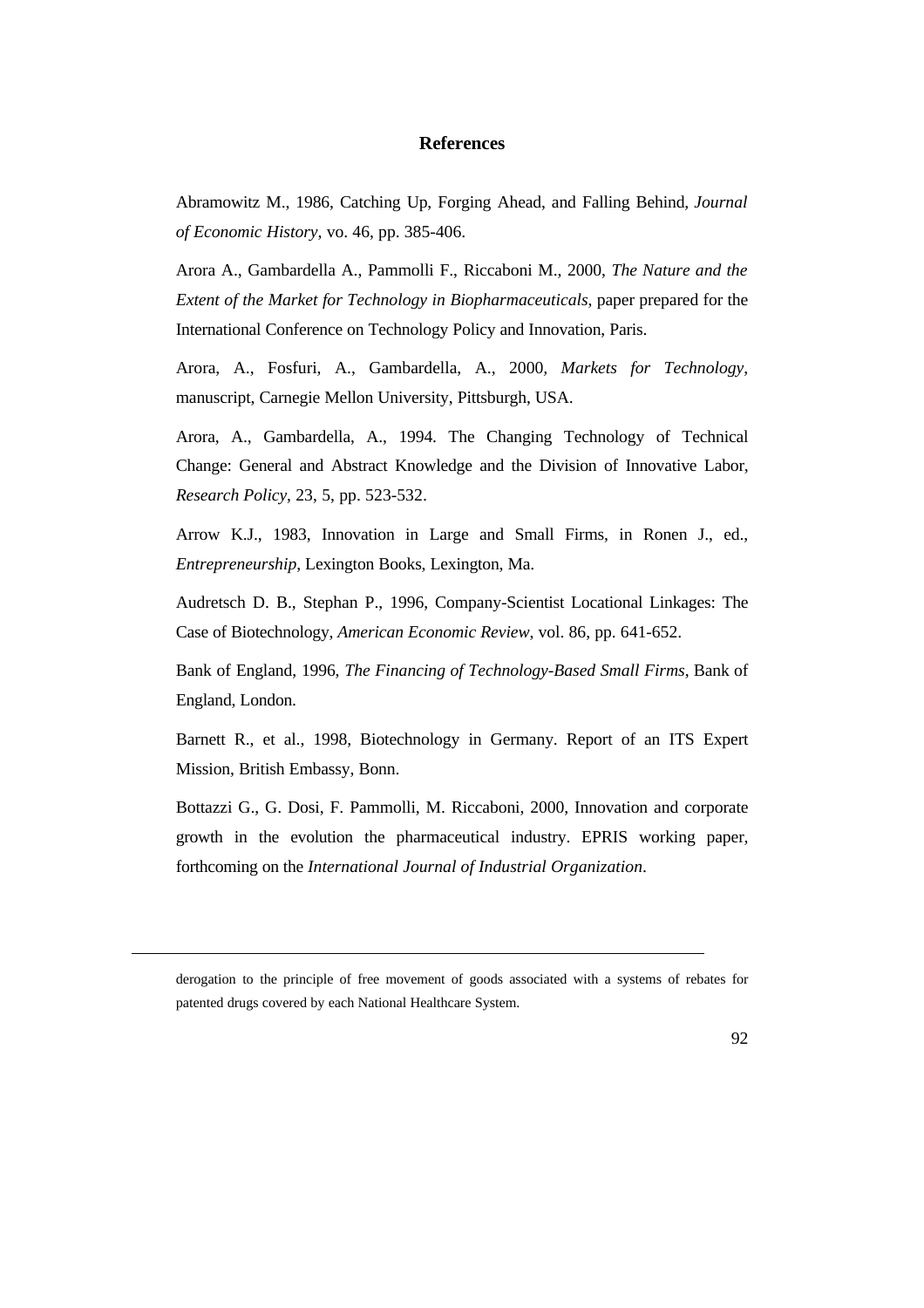Branscomb L. M., Keller J. H., eds., 1998, *Investing in Innovation*, The MIT Press, Cambridge, Ma.

Braun D., 1994, Structure and Dynamics of Health research and Public Funding: An International Institutional Comparison, Kluwer Academic Publishers, Amsterdam, The Netherlands.

Burstall, M.L., 1985, *The Community's pharmaceutical indu*stry, Commission of the European Communities, Bruxelles.

BVK, 1994-1998, *Venture Capital in Europe*, BVK Nachrichten Special Report.

Casper S., Kettler H., 2000, The Road to Sustainability in the UK and German Biotechnology Industries, ESSY project, mimeo.

Congressional Budget Office, 1998, How Increased Competition from Generic Drugs has Affected Prices and Returns in the Pharmaceutical Industry, Congressional Budget Office, US Congress, Washington DC.

Cockburn, I., Henderson R., 1996, Public-Private Interaction in Pharmaceutical Research, *Proceedings of the National Academy of Sciences*, 93/23, November, p.12725-12730.

Cohen W., Levinthal D., 1989, Absorptive Capacity: A New Perspective on Learning and Innovation, *Administrative Science Quarterly*, vol. 35, pp. 128-152.

Council on Competitiveness, 1998, *Going Global: The New Shape of American Competitiveness*, Council on Competitiveness, Washington DC.

Dasgupta P., David P. A., The New Econonomics of Science, *Research Policy*, 23, 5.

Danzon P., 1996, *Pharmaceutical Price Regulation*, AEI, Washington DC.

Davies S.W., Lyons B.R., 1996, *Industrial Organisation in the European Union*, Oxford University Press, Oxford.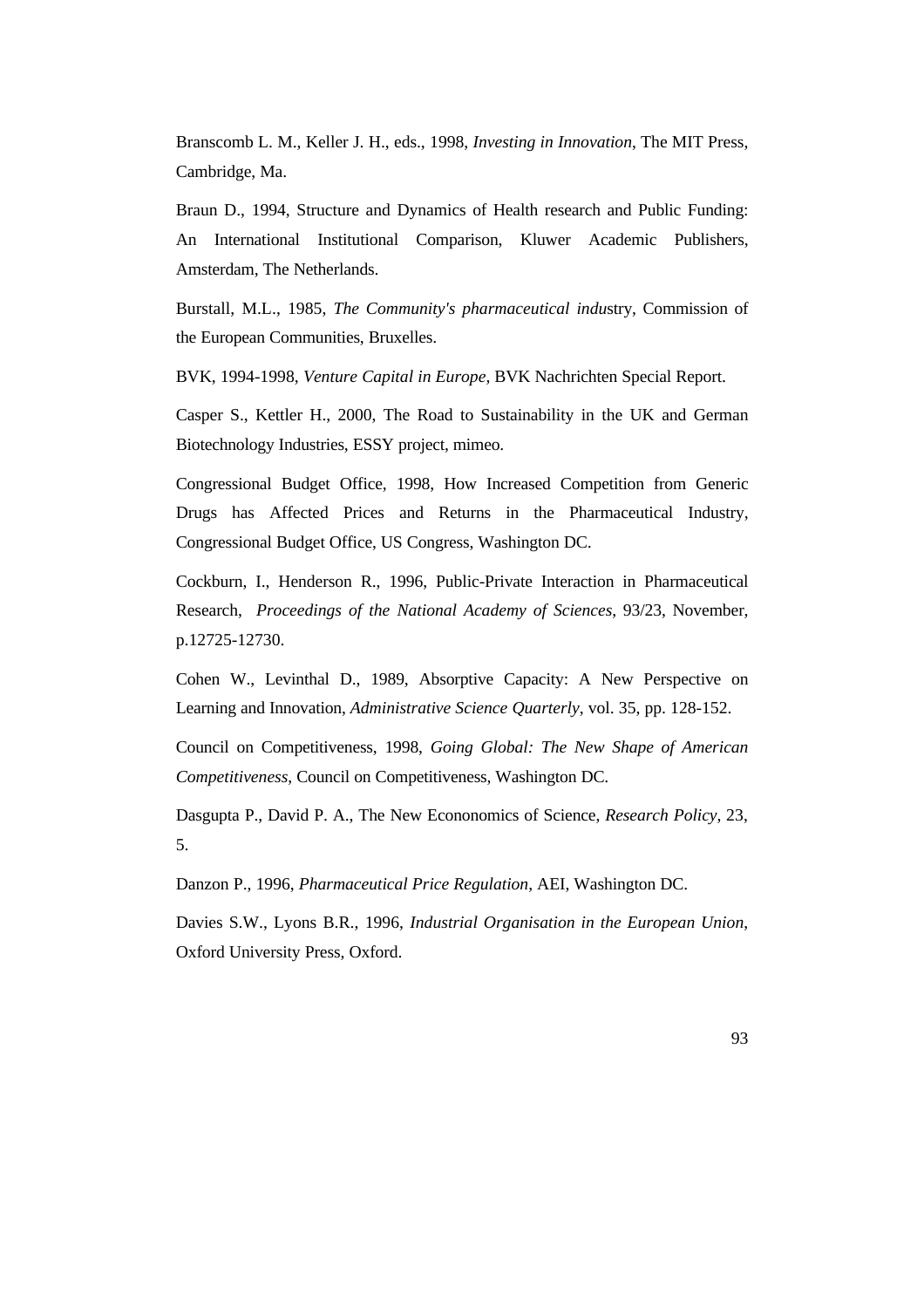Deutsche Bank Research, 1999, *German Biotech: New Stars in the Universe*, Deutsche Bank Research German Equities Biotechnology Group, April 27.

Dosi G., 1999, Some Notes on National Systems of Innovation and Production, and their Implications for Economic Analysis, in Archibugi D., Howells J., Michie J., eds., *Innovation Policy in a Global Economy*, Cambridge University Press, Cambridge, pp. 35-48.

Dosi, G., 1988, Sources, Procedures and Microeconomic Effects of Innovation, *Journal of Economic Literature*, 26, pp. 1120-1171.

Drews J., 2000, Drug Discovery: A Historical Perspective, *Science*, vol. 287, pp. 1960-64.

DTI, 1999, Genome Valley Report. The Economic Potential and Strategic Importance of Biotechnology in the UK, Department of Trade and Industry, London.

EFPIA, 2000, *The Pharmaceutical Industry in Figures*, The European Federation of Pharmaceutical Industries and Associations, Bruxelles.

Eisenberg R., 1996, Public Research and Private Development: Patents and Technology Transfer in Government-Sponsored Research, *Virginia Law Review*, vol. 82, pp. 1663-1727.

EIU, 1999, *The Prospects for Private HealthCare in Europe*, Economist Intelligence Unit, London.

Ernst&Young, 2000, *European Life Sciences 2000*, Ernst&Young International, London.

European Commission, 1997, *Agenda 2000*, European Commission, Brussels.

European Commission, *Panorama of the EU industry*, various years, Brussels.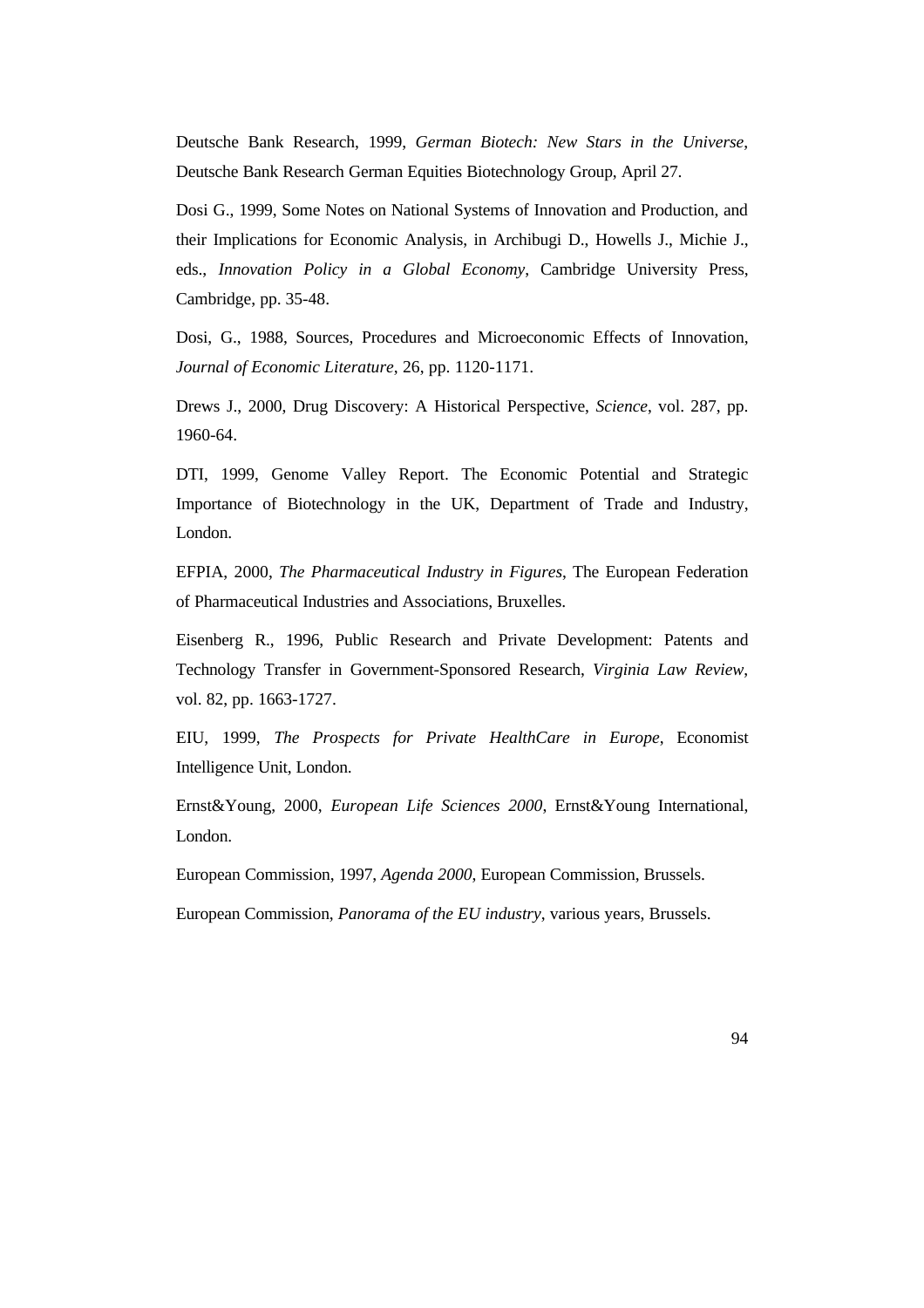Galambos, L., Sturchio, J., 1996, The Pharmaceutical Industry in the Twentieth Century: a Reappraisal of the Sources of Innovation, *History and Technology*, 13, 2, pp. 83-100.

Galambos, L., Sturchio, J., 1998, Pharmaceutical Firms and the Transition to Biotechnology: A Study in Strategic Innovation, *Business History Review*, LXXII, pp. 250-278.

Gambardella, A., 1995, *Science and Innovation in the US Pharmaceutical Industry*, Cambridge, Cambridge University Press.

Gambardella A., Orsenigo L., Pammolli F., 2000, *Benchmarking the Competitiveness of the European Pharmaceutical Industry*, EPRIS working paper n. 3.

General Accounting Office, 2000, *Adapting Private Sector Management Methods for a Medicare Benefit*, United States General Accounting Office, May 11, Washington DC.

Grabowski H., Vernon J., 1983, *The regulation of pharmaceuticals*, American Enterprise Institute for Public Policy Research, Washington and London.

Grabowski H., Vernon J., 1987, Longer Patents for Lower Imitation Barriers: The 1984 Drug Act, American Economic Review Papers and Proceedings, May, 195- 198.

Grabowski H., Vernon, J., 1994, Innovation and structural change in pharmaceuticals and biotechnology*, Industrial and Corporate Change*, vol.3, n.2.

Griliches Z., 1990, Patent Statistics as Economic Indicators: A Survey, Journal of Economic Literature, vol. 28, pp. 1661-1707.

Hancher L., 1990, Regulating for Competition: Government, Law and the Pharmaceutical Industry in the United Kingdom and France, Oxford, Oxford University Press.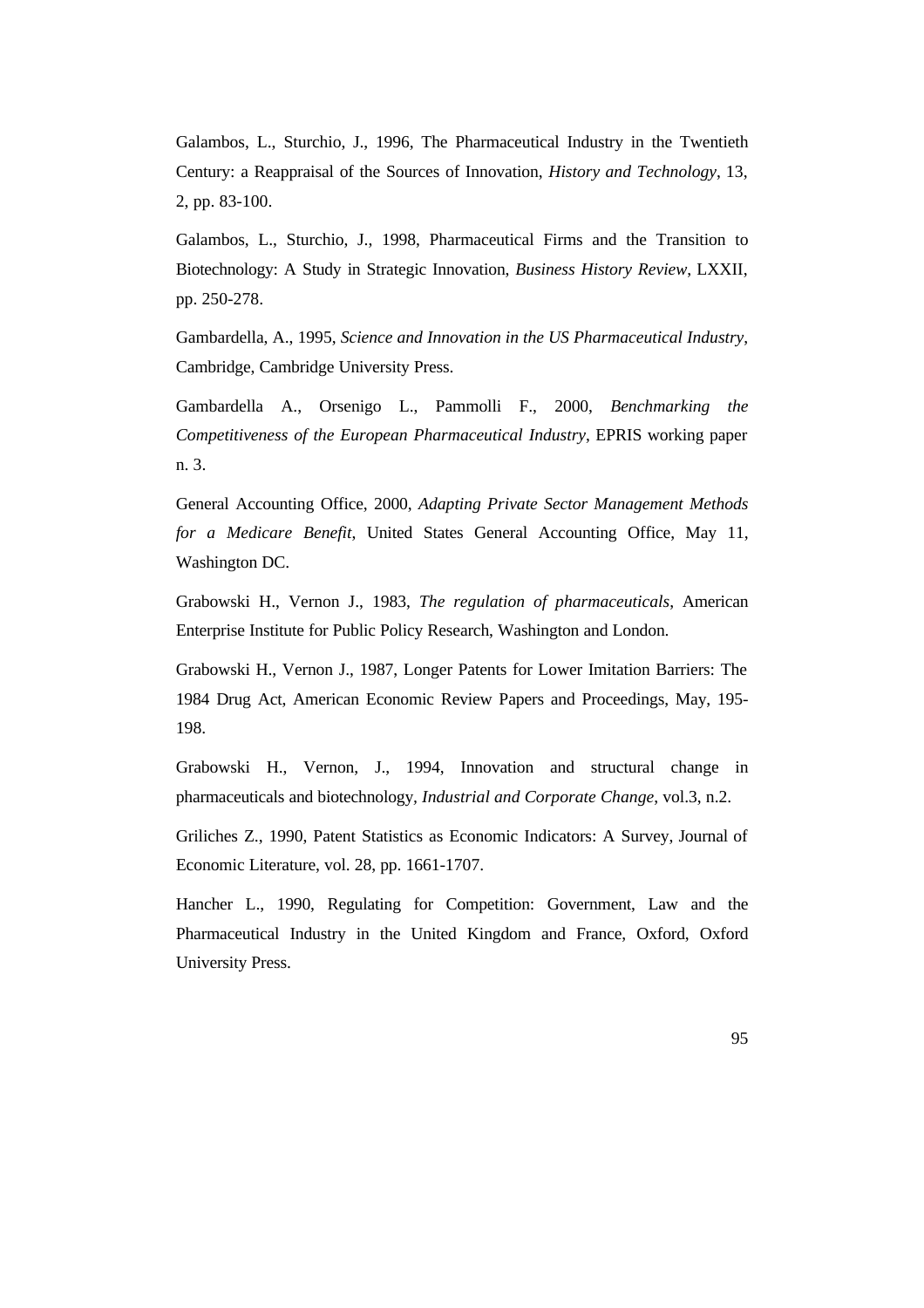Hellerstein J., 1998, The Importance of the Physician in the Generic versus Trade-Name Prescription Decision, RAND Journal of Economics, vol. 29, n. 1, pp. 108- 136.

Helms R., ed., 1996, Competitive Strategies in the Pharmaceutical Industry, AEI, Washington DC.

Helpman R., ed., 1998, *General Purpose Technologies*, MIT Press, Cambridge Ma.

Henderson R., Cockburn I., 1996, Scale, Scope and Spillovers: The Determinants of Research Productivity in Drug Discovery, *Rand Journal of Economics*, Spring, 27(1), pp. 32-59.

Henderson, R., Orsenigo, L., Pisano, G. P., 1999, The Pharmaceutical Industry and the Revolution in Molecular Biology: Exploring the Interactions between Scientific, Institutional and Organizational Change, in Mowery D.C., Nelson R.R., eds., Sources of Industrial Leadership, Cambridge University Press, Cambridge.

Jacobzone S., 2000, Pharmaceutical Policies in OECD Countries: Reconciling Social and Industrial Goals, Labour Market and Social Policy Occasional Papers, n. 40, OECD, Paris.

Jaffe A. B., Trajtenberg M., Henderson R., 1993 Geographic Localization of Knowledge Spillovers as Evidenced by Patent Citations, *Quarterly Journal of Economics*, August.

Jorgenson D. W., Griliches Z., 1967, The explanation of Productivity Change: *Review of Economic Studies*, Vol. 34, n. 3, July, pp. 249-283.

Landau R., Taylor T., Wright G., eds., 1996, *The Mosaic of Economic Growth*, Stanford University Press, Stanford, Ca.

March J., 1991, Exploration and Exploitation in Organizational Learning, *Organization Science*, vol. 1, n. 2, pp. 71-87.

Matraves C., 1999, Market Structure, R&D, and Advertising in the Pharmaceutical Industry, *The Journal of Industrial Economics*, vol. XLVIII, n. 2, pp. 169-194.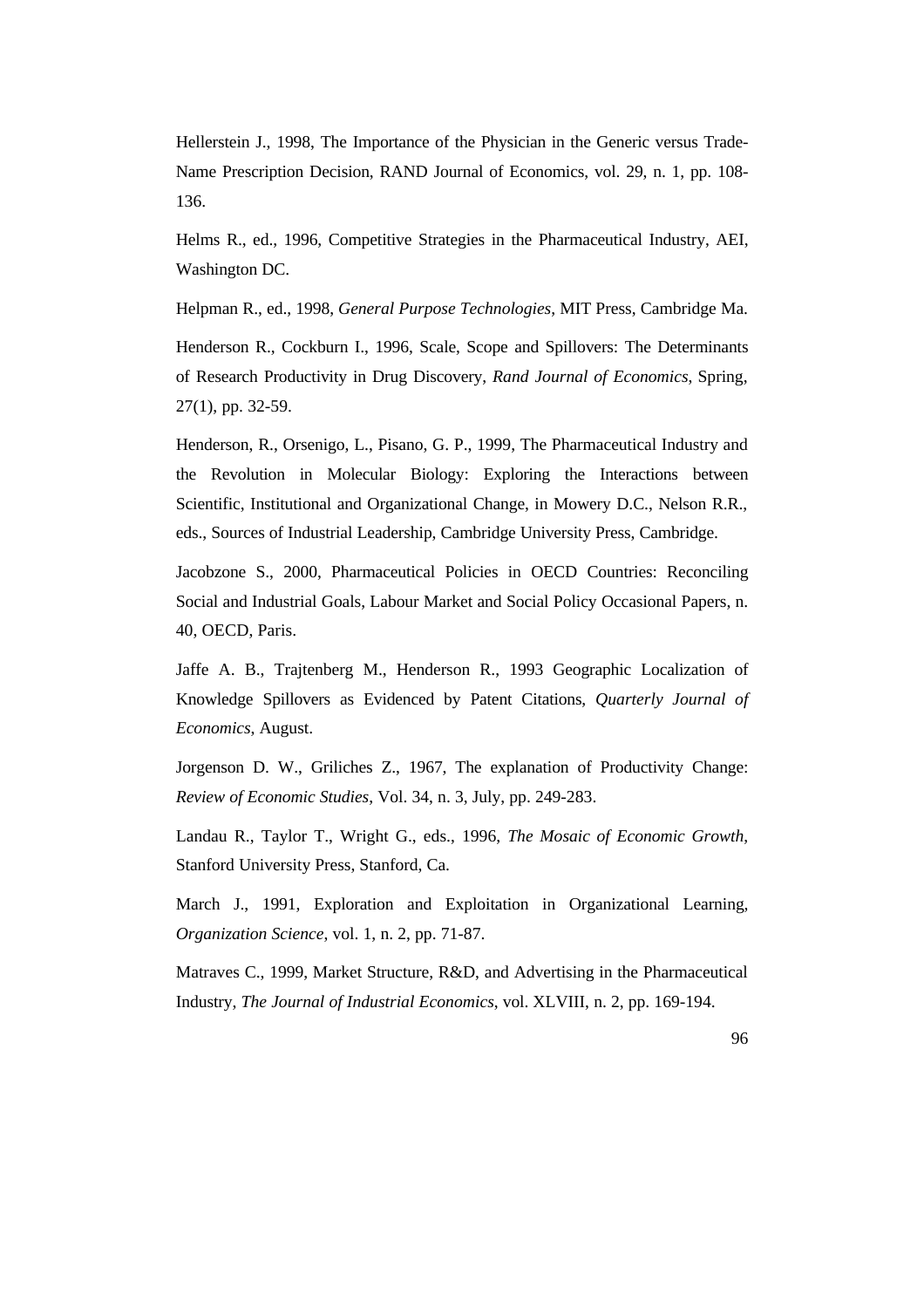Mc Kelvey, M., 1995, *Evolutionary Innovation: The Business of Biotechnology*, Oxford University Press, Oxford.

McMillan G.S., Narin F., Deeds L., 2000, An analysis of the critical role of public science in innovation: The Case of Biotechnology, *Research Policy*, vol. 29, pp. 1- 8.

Merges R., Nelson R.R., 1994, On Limiting or Encouraging rivalry in Technical progress: The Effect of Patent Scope Decisions, *Journal of Economic Behavior and Organization*, Vol. 25, 1-24.

MERIT, The Organization of innovative activities in the European Biotechnology Industry and its implications for future Competitiveness, Report for the European Commission, Maastricht, 1996

Mitchell W., Roehl T., Slattery, R. J., Influences on R&D Growth among Japanese Pharmaceutical Firms, 1975-1990, *Journal of High Technology Management Research*, Vol.6, N.1, 17-31, 1995.

Mowery D., 1998, The Changing Structure of the US National Innovation System: Implications for International Conflict and Cooperation in R&D Policy, *Research Policy*, vol. 27, pp. 639-654.

Mowery D., Nelson R.R., eds., 1999, *Sources of Industrial Leadership*, Cambridge University Press, Cambridge.

Mowery D., Rosenberg N., 1993, The US National Innovation System, in Nelson R.R., ed., National Innovation Systems: A Comparative Analysis, Oxford University Press, Oxford.

Mowery, D., 1997, *Market Failure or Market Magic? Structural Change in the U.S. National Innovation System*, OECD meeting on "Best Practices in Technology and Innovation Policy", Paris.

National Research Council, 2000, US Industry in 2000, Board on Science, Technology, and Economic Policy, National Research Council, Washington DC.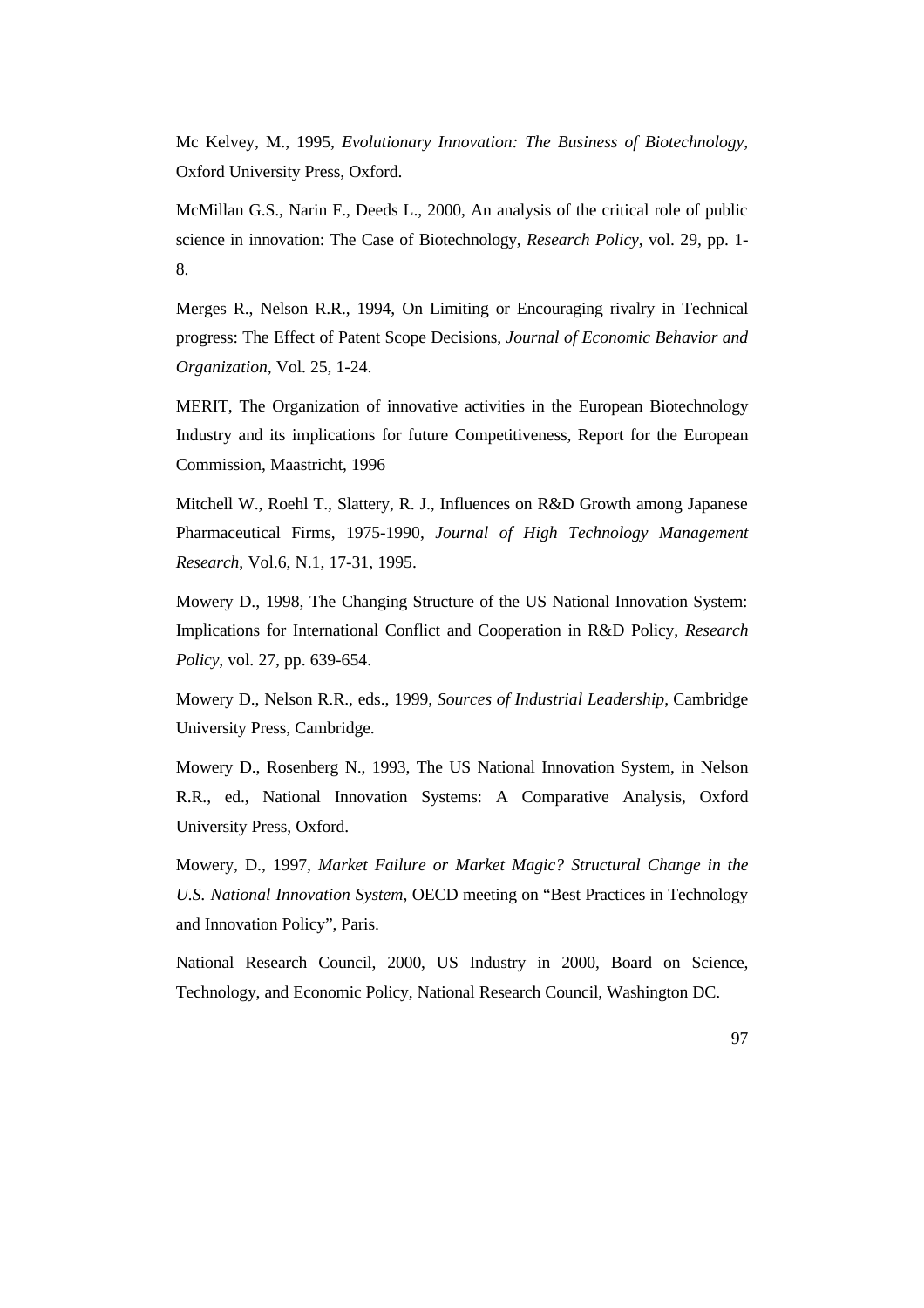Nelson R.R., 1996, *The Sources of Economic Growth*, Harvard University Press, Cambdridge, Ma.

Nelson R.R., ed., 1993, *National Systems of Innovation*, Oxford, Oxford University Press.

NERA, 1998, *Policy Relating to Generic Medicines in the OECD*, National Economic Research Associates, London.

Newhouse J., 1993, *Free for All? Lessons from the RAND Insurance Experiment*, Harvard University Press, Cambridge, Ma.

OECD, 1996, Globalisation in the Pharmaceutical Industry, Paris, OECD.

OECD, 1997, Financing Innovation in Health Care, OECD, Paris.

OECD, 1999, *Health Data*, OECD, Paris.

OECD, 2000, Foreign Trade by Commodities, OECD, Paris.

Orsenigo L., 1989, *The Emergence of Biotechnology*, London, Pinter Publishers.

Orsenigo L., F. Pammolli, M. Riccaboni, 2000, Technological Change and Network Dynamics, *Research Policy*, forthcoming

Orsenigo L., F. Pammolli, M. Riccaboni, et al., 1999, The dynamics of knowledge and the evolution of an industry network. Lessons from pharmaceuticals, *Journal of Management and Governance*, vol. 1, n. 2.

OTA, 1993, *Pharmaceutical R&D: Costs, Risks, and Rewards*, Office of Technology Assessment, Washington DC.

Pammolli F., Magazzini L., Riccaboni M., 2000, On the Effects of Competition after Patent Expiration in Pharmaceuticals, EPRIS Working Paper.

Pammolli F., Orsenigo L., Riccaboni M., 2000, Technological Paradigms, and the Nature of Markets for Technology, in Pagano U., Nicita A., 2000, *The Evolution of Economic Diversity*, Routledge, London.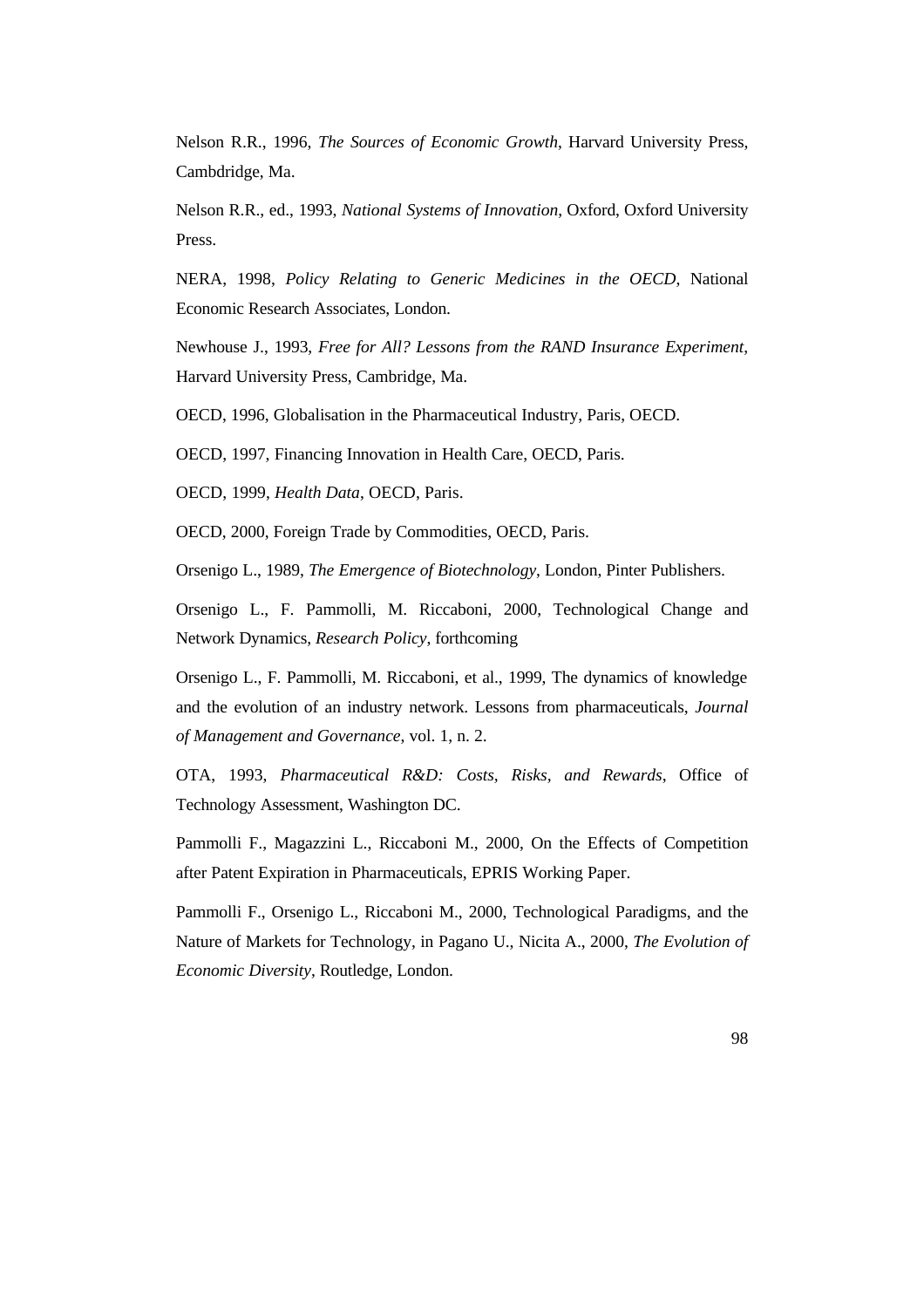Pammolli F., Riccaboni M., Baio G., 2000, On Division of Innovative Labor and Markets for Technologies. Lessons from the Pharmaceutical Industry, EPRIS working paper.

Pavitt K., 1998, The inevitable limits of EU R&D funding, *Research Policy*, vol. 27, pp. 559-568.

PhRMA, 2000, *Pharmaceutical Industry Profile*, PhRMA, Washington DC.

Powell, W. W., Doput, K. W., Smith-Doerr, L., 1996. Interorganizational Collaboration and the Locus of Innovation: Networks of Learning in Biotechnology, *Administrative Science Quarterly*, 41, pp. 116-145.

Saxenian A., 1994, *Regional Advantage*, Harvard University Press, Cambridge, Ma.

Schwartzman D., 1976, *Innovation in the Pharmaceutical Industry*, Johns Hopkins University Press, Baltimore.

Scriabine A., 1999, The role of biotechnology in drug development, in Landau R., Achilladelis B., Scriabine A. (eds.) *Pharmaceutical Innovation*, Chemical Heritage Foundation, Philadephia.

SERD, 1996, The Role of SMEs in Technology Creation and Diffusion: Implications for European Competitiveness in Biotechnology, Report for the European Commission, Maastricht.

Soskice D., 1997, German Technology Policy, Innovation, and National Institutional Frameworks, Industry and Innovation, 4, pp. 75-96.

Stokes D. E., 1997, Pasteur's Quadrant, Brookings Institution Press, Washington DC.

Sutton J., 1998, Technology and Market Structure: Theory and History, MIT Press, Cambridge.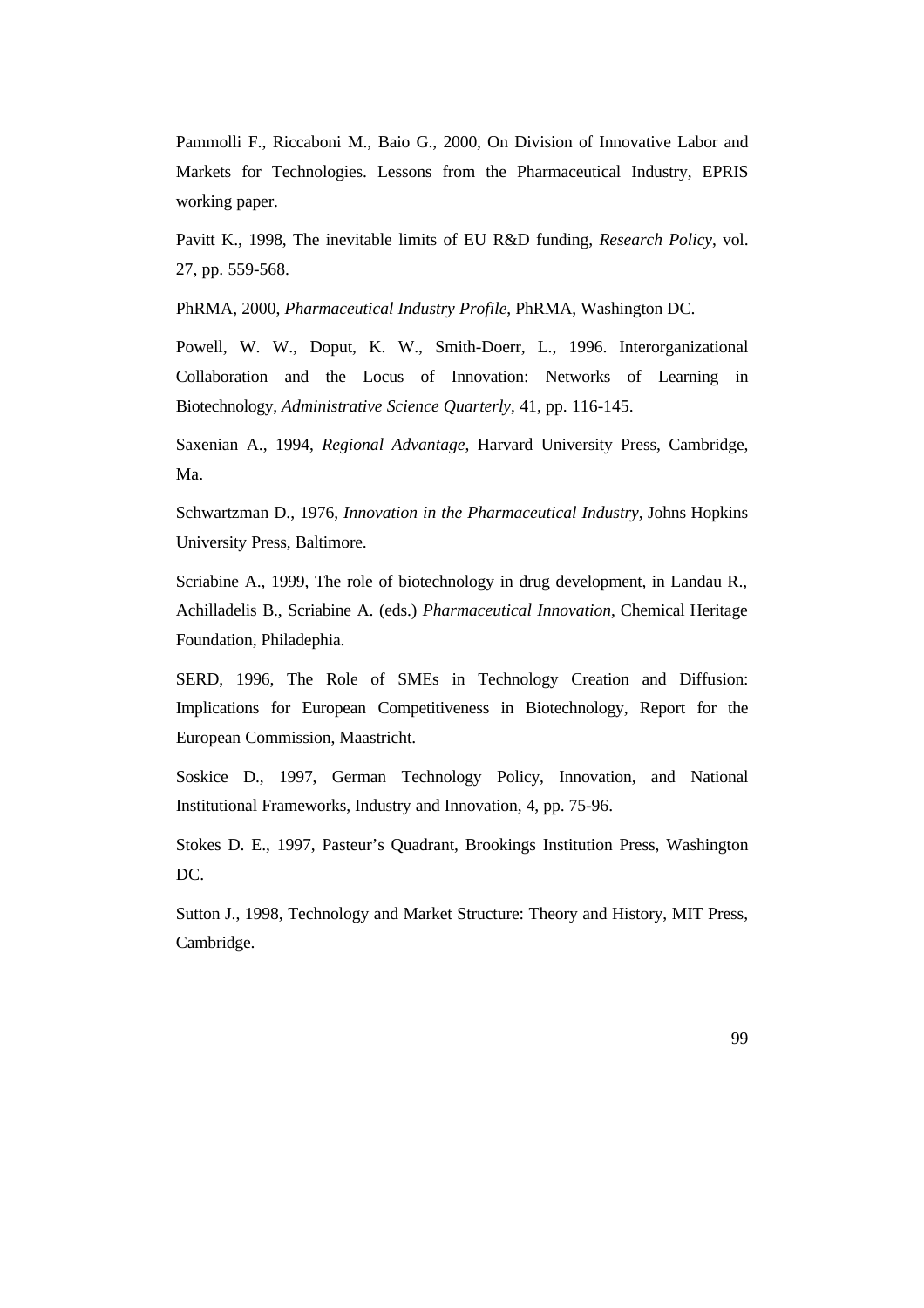Thomas, L.G., 1994, Implicit Industrial Policy: The Triumph of Britain and the Failure of France in Global Pharmaceuticals, *Industrial and Corporate Change*, Vol.3, n.2, 1994.

US Senate, 1993, *Pharmaceutical Marketplace Reform: Is Competition the Right Prescription*?, Hearing Before the Special Committee on Ageing, United States Senate, November 16, Washington DC.

USITC, 1991, Global Competitiveness of U.S. Advanced-Technology Manufacturing Industries: Pharmaceuticals, U.S. International Trade Commission, Office of Industries, Washington DC

USITC, 1999, *Review of the Global Competitiveness in the Pharmaceutical Industry*, U.S. International Trade Commission, Office of Industries, Staff Research Study, Washington DC.

Ward M., Dranove D., 1995, The Vertical Chain of R&D in the Pharmaceutical Industry, *Economic Inquiry*, Vol. 33, January 1995, p 1-18.

World Health Organization Europe, 1997, European Health Care Reform, WHO Regional Publications, European Series, n. 72.

Zucker L., Darby M., Armstrong J., 1998, Geographically localized knowledge: Spillovers or markets?, *Economic Inquiry*, 36, January, p 65-86.

Zucker L., Darby M., Brewer M., 1997, Intellectual Human Capital and the Birth of U.S. Biotechnology Enterprises, *American Economic Review*, June 1997, v. 87, n. 3.

Zysman J., 1994, How Institutions Create Historically Rooted Trajectories of Growth, *Industrial and Corporate Change*, vol. 3, pp. 243-283.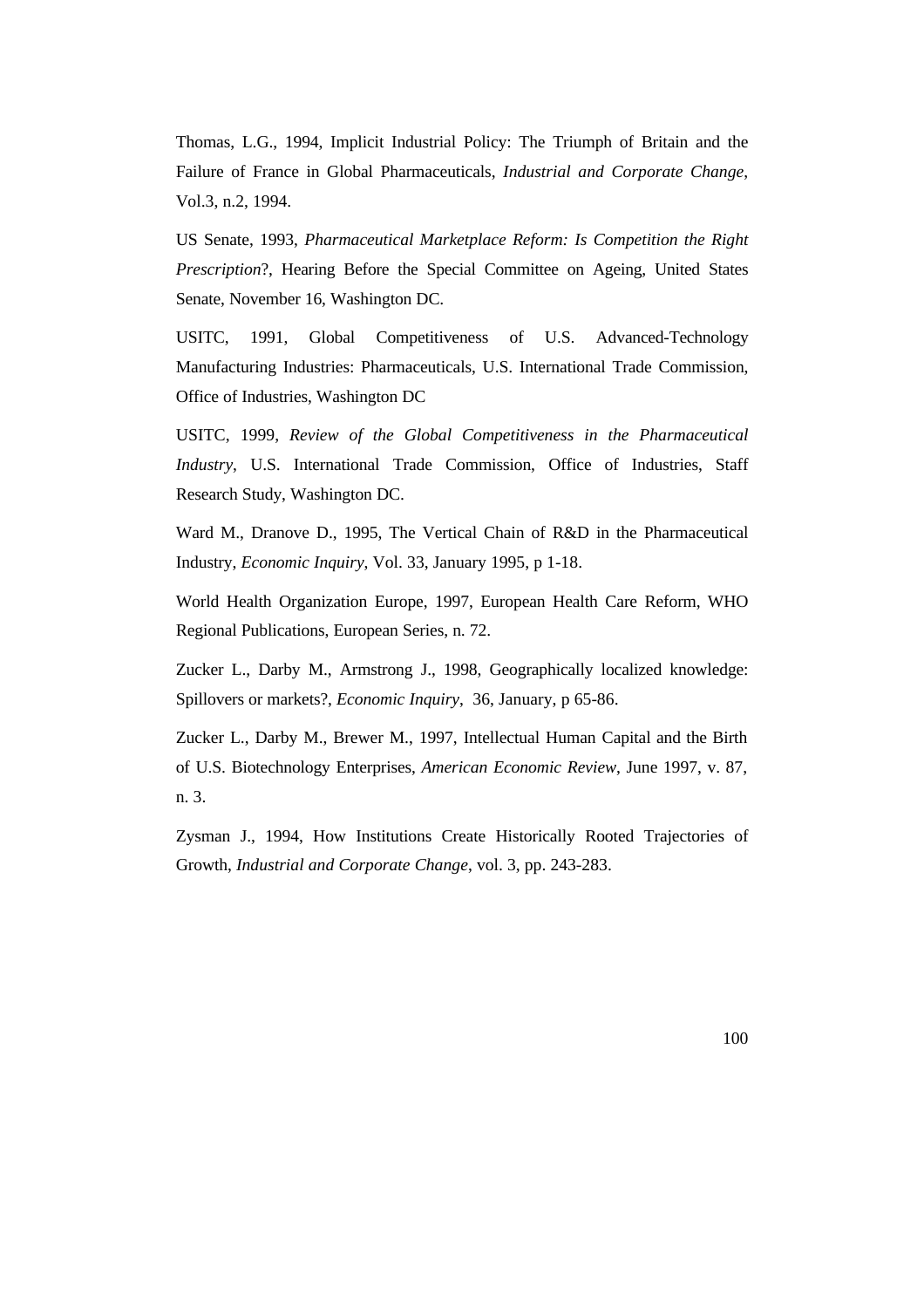# More information on Enterprise DG

Additional useful information on the work of Commissioner Erkki Liikanen and the Enterprise Directorate-General is available through printed publications and on the web.

# **Commissioner Erkii Liikanen, responsible for Enterprise and the Information Society:**

http://europa.eu.int/comm/commissioners/liikanen/index\_en.htm

### **Enterprise DG on the web:**

http://europa.eu.int/comm/dgs/enterprise/index\_en.htm

### **Enterprise DG work programme:**

http://europa.eu.int/comm/dgs/enterprise/work\_programme\_2001.htm

### **Enterprise DG's printed publications:**

http://europa.eu.int/comm/enterprise/library/index.htm

**Enterprise Europe** is a free-of-charge newsletter published quarterly in the 11 Community languages by the Enterprise Directorate-General. It covers the whole range of Enterprise DG's work, announcing new initiatives as well as providing practical information.

http://europa.eu.int/comm/enterprise/library/enterprise-europe/index.htm

**CORDIS focus** is published twice a month in English, French, German, Italian and Spanish. It provides a review of the main developments in all aspects of European Union research and innovation activities, covering general policy developments, programme implementation, calls for tenders and results, events, legislative activities, and much more.

http://www.cordis.lu/focus/en/src/focus.htm

**Innovation & Technology Transfer** is published six times a year in English, French, German, Italian and Spanish by the European Commission's Innovation Programme, which aims to promote innovation at Community level and encourages SME participation under FP5. The emphasis is on timely news relevant to these objectives and in-depth 'case studies' of successful projects. http://www.cordis.lu/itt/itt-en/home.html

**Euroabstracts** is published six times a year in English by the 'Innovation and SMEs' programme, part of the European Commission's Fifth Research Framework Programme. The Innovation and SMEs programme promotes innovation and encourages the participation of small and medium-sized enterprises (SMEs) in the Framework Programme.

http://www.cordis.lu/euroabstracts/en/home.html

**European Trend Chart on Innovation newsletter.** The Trend Chart project develops practical tools for innovation policy makers in Europe. It pursues the collection, regular updating and analysis of information on innovation policies at national and Community level. The newsletter is published quarterly in English, French and German. Further reports and studies are available on the web site http://trendchart.cordis.lu/Reports/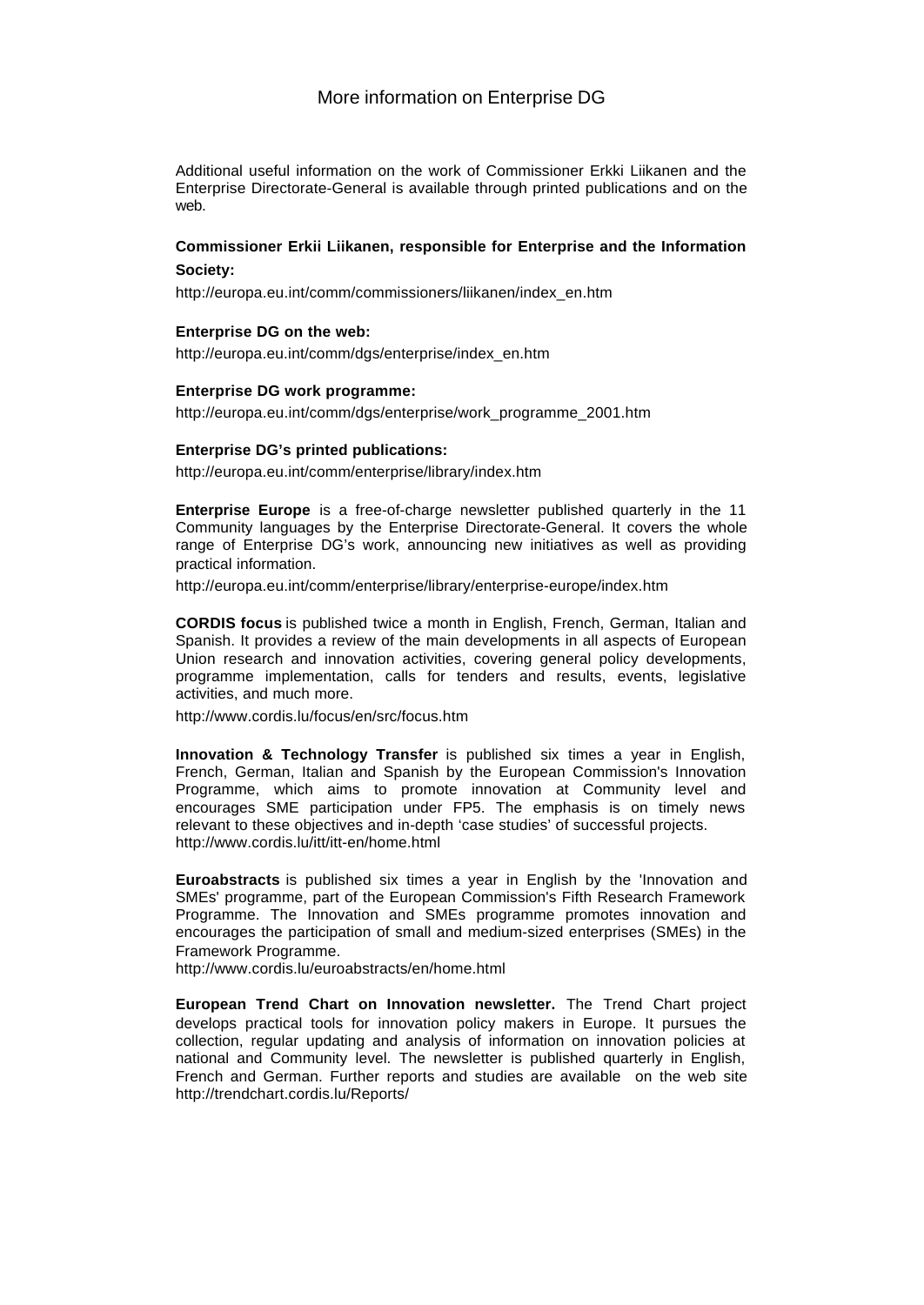Reports, studies etc.

The Enterprise Directorate-General regularly publishes reports and studies on its various areas of activity. Here is a selection of recent publications.

**Global Competitiveness in Pharmaceuticals – A European Perspective. Enterprise Papers No 1, 2001.** Luxembourg (Eur-Op), 2001. 108 pages (EN). Catalogue No NB-37-01-162-EN-C

**Building an innovative economy in Europe.** Luxembourg (Eur-Op), 2001. 67 pages (EN). € 11.50. Catalogue No NB-NA-17-043-EN-C

**Innovation policy in a knowledge-based economy.** Luxembourg (Eur-Op), 2000. pages (EN). Catalogue No NB-NA-17-023-EN-C

**European innovative enterprises : lessons from successful applications of research results to dynamic markets.** Luxembourg (Eur-Op), 2000. pages (EN). Catalogue No NB-BA-17-024-EN-C

**Promoting innovation management techniques in Europe.** Luxembourg (Eur-Op), 2000. pages (EN). Catalogue No NB-NA-17-022-EN-C

**Getting more innovation from public research.** Luxembourg (Eur-Op), 2000. 99 pages (EN). Catalogue No NB-NA-17-026-EN-C

**Creating an entrepreneurial Europe. The activities of the European Union for small and medium-sized enterprises (SMEs) – 2000 edition.** Luxembourg (Eur-Op), 2001. 150 pages (available in all Community languages). Catalogue No NB-27-00-992-\*\*-C

**The intangible economy: impact and policy issues.** Luxembourg (Eur-Op), 2001. 59 pages (EN). € 20. Catalogue No NB-31-00-772-EN-C

**The European observatory for SMEs - Sixth Report.** Luxembourg (Eur-Op), 2000. 432 pages (DE, EN, FR) € 53. Catalogue No CT-22-99-200-\*\*-C

**The European observatory for SMEs - Sixth Report. Summary.** Luxembourg (Eur-Op), 2000. 22 pages (available in all Community languages). Catalogue No CT-22-99-208¨\*\*-C

**European competitiveness report 2000.** Luxembourg (Eur-Op), 2000. 119 pages (EN). € 9. Catalogue No NB-31-00-918-EN-C

**Report on the implementation of the action plan to promote entrepreneurship and competitiveness.** Brussels (European Commission), 2000, 2 vol. (Vol. I available in all Community languages, Vol. II in DE, EN, FR).

**Industrial aspects of the information society: business networks and the knowledge-driven economy: an empirical study carried out in Europe and Canada.** Luxembourg (Eur-Op), 2000. 81 pages (EN). € 43. Catalogue No CO-25-99-253-EN-C

**Methodologies for benchmarking framework conditions.** Luxembourg (Eur-Op), 2000. 17 pages (EN). Catalogue No NB-31-00-780-EN-C

**The role of information and communications technologies in growth and competitiveness.** Luxembourg (Eur-Op), 2000. 17 pages (EN). Catalogue No CO-26-99-449-EN-C